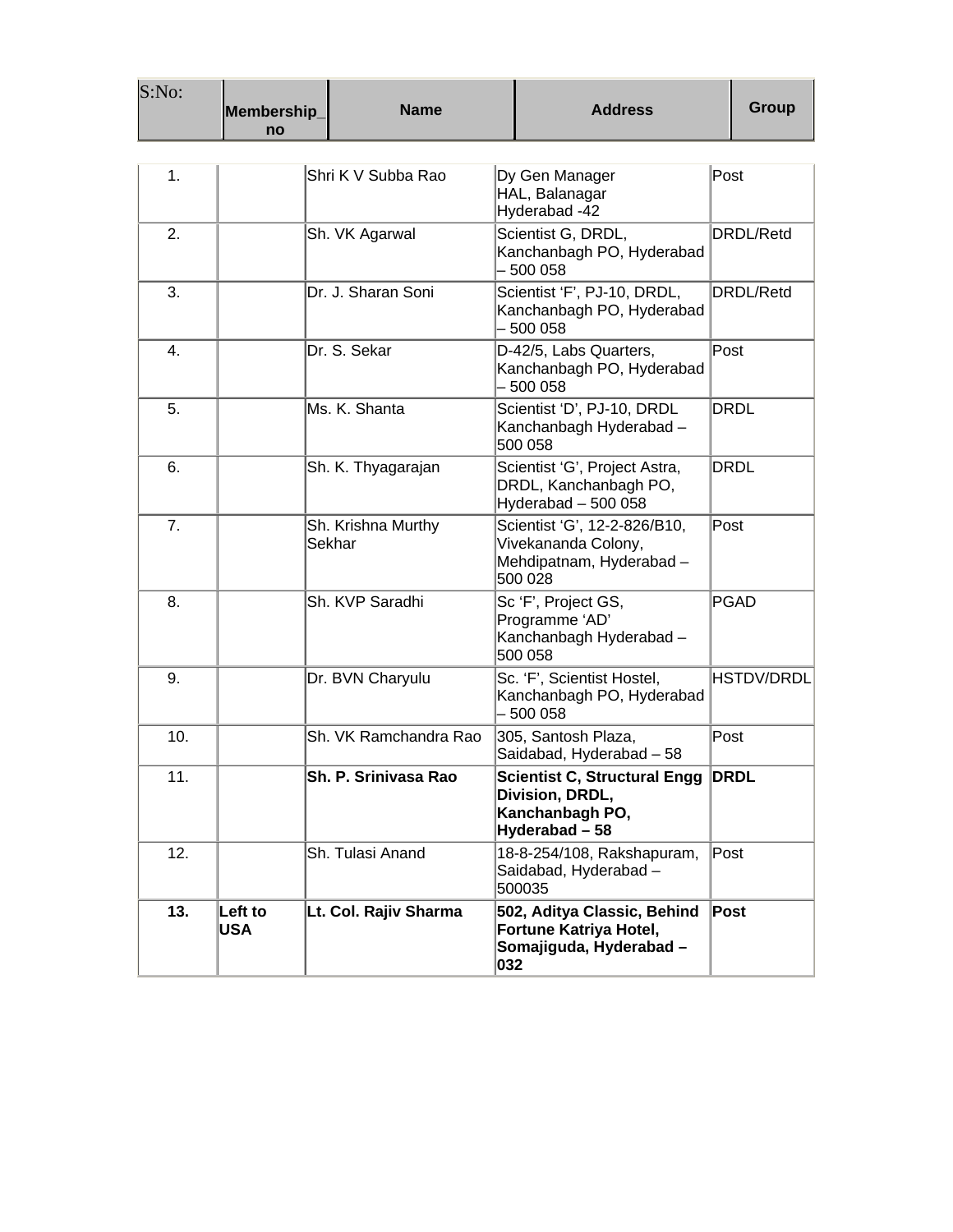| S:No: |             |             |                |       |
|-------|-------------|-------------|----------------|-------|
|       | Membership_ | <b>Name</b> | <b>Address</b> | Group |
|       | no          |             |                |       |

| 14. | Sh. S. Naga Kiran              | TO-B, DOP, DRDL,<br>Kanchanbagh PO, Hyderabad<br>500 058                                                                                                        | <b>DRDL</b> |
|-----|--------------------------------|-----------------------------------------------------------------------------------------------------------------------------------------------------------------|-------------|
| 15. | Sh. S. Hanuma Prasad           | Dy. Chief A/c Engineer, IAL,<br>Begumpet, Hyderabad - 500<br>016                                                                                                | <b>IAL</b>  |
| 16. | Sh. B. Ramakrishna             | F-323, Sri Datta Sai Apts, RTC<br>'X' Roads, Opp. Saptagiri<br>Theatre, Hyd-20                                                                                  | Post        |
| 17. | Sh. Avinash Chander            | Director, ASL, Kanchanbagh<br>PO, Hyderabad - 500 058                                                                                                           | ASL         |
| 18. | Sh. Prasad Gopal Dikshit       | Scientist 'E', Project NAG,<br>DRDL, Kanchanbagh PO,<br>Hyderabad - 500 058                                                                                     | <b>DRDL</b> |
| 19. | <b>Sh. CH Ramakrishna</b>      | H.No.C832, NGOs Colony,<br>Vanasthalipuram, Hyderabad<br>500 070                                                                                                | Post        |
| 20. | Sh. BK Varsney                 | H.NO.28, Satya Sai Nagar,<br>Jillelaguda, Hyderabad - 500<br>079                                                                                                | Post        |
| 21. | Sh. L. Sobhan Kumar            | 999, Road No.46, Jubilee Hills,<br>Hyderabad - 500 033.<br>Director, CSL, RCI                                                                                   | lRCI        |
| 22. | Sh. Periaswamy                 | Plot No.110, Road No.1,<br>Mallikarjuna Colony, Old<br>Bowenpally, Secunderabad                                                                                 | Post        |
| 23. | Sh. V. Satyanarayana<br>Murthy | H.No.2-24, Chaitanyapuri,<br>Hyderabad - 500 060                                                                                                                | Post        |
| 24. | Sh. C. Narasimha Rao           | Sc. 'B', 423, Scientists Hostel,<br>Kanchanbagh PO, Hyderabad -<br>500 058                                                                                      | Post        |
| 25. | Sh. TD Shivagnanam             | Engg, Training School, Central<br>Training Estt, IAL, Ferozguda,<br>Secunderabad-11                                                                             | Post        |
| 26. | <b>Sh. Raiesh Kumar Bharti</b> | <b>AME Rajiv Gandhi AVN</b><br>Academy, Old Terminal Bldg,<br>Old Airport, Bowenpally,<br>Secunderabad - 500 009.                                               | Post        |
| 27. | Sh. Pradip V. Kulkarni         | Sr. Research Fellow, SH-215,<br>Scientist Hostel, Kanchanbagh PO,<br>Hyderabad-58                                                                               | Post        |
| 28. | Sh. Arghya Pradip Haldar       | Area Manager (Mktg), M/s.Ultra<br>Filer (India) Pvt. Ltd., Regional<br>Sales Office No.3, Padma<br>Hamsa Complex, 9-1-7,83,84/1,<br>SP Road, Secunderabad - 026 | Post        |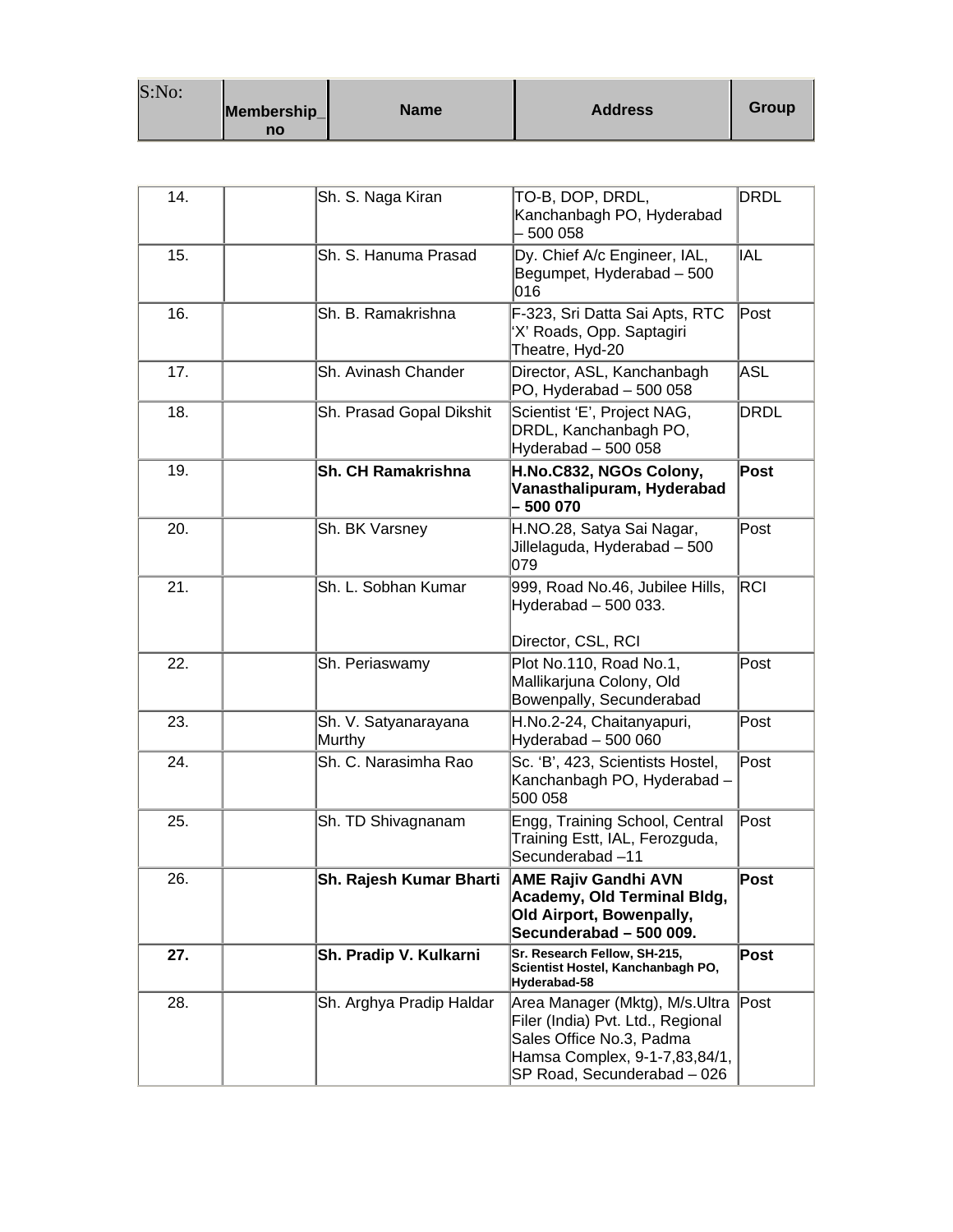| S:No: |                   |             |                |       |
|-------|-------------------|-------------|----------------|-------|
|       | Membership_<br>no | <b>Name</b> | <b>Address</b> | Group |

| 29. |             | Sh. I. Gnanasambandam     | Manager (Operations),<br>Technical Training, IAL,<br>Ferozguda, Secunderabad -<br>500 011                              | Post                  |
|-----|-------------|---------------------------|------------------------------------------------------------------------------------------------------------------------|-----------------------|
| 30. |             | Sh. Tapan Kumar           | Dy. Chief Aircraft Engg, Radio<br>Overhal Divn, IAL, Begumpet<br>Police Lines, Hyd-16                                  | Post                  |
| 31. | 1146        | Sh. KS Ramakrishnan       | 41/136, Venkat Rao Nagar<br>Colony, PG Road,<br>Secunderabad - 500 003                                                 | NO.<br><b>ADDRESS</b> |
| 32. | 1174        | Sh. BK Sinha              | Dy. MD (Retd) IAL, Plot No.10,<br>Gagan Vihar Colony,<br>Begumpet,<br>Hyderabad - 500 016                              |                       |
| 33. | 1298        | Sh. C. Raghava Rao        | 383/2RT, SR Nagar, Hyderabad<br>038                                                                                    |                       |
| 34. | 1389        | Sh P Ganapathy            | E-12, AFO CHS, Sainikpuri,<br>Secunderabad - 500 094                                                                   |                       |
| 35. | $A - 12117$ | Sh. N. Venkatapaty        | H. No. - 286, Road No. - 27,<br>Vivekananda Nagar, Hyderabad<br>- 72                                                   |                       |
| 36. | $A - 12167$ | Sh. F. Sajan Lal          | H. No. $-11 - 6 - 825$ (Amin<br>Vila), Red Hills, Hyderabad - 4                                                        |                       |
| 37. | $A - 12216$ | Capt. R Dharamraj         | $C$ /o. Capt RR Rao, B $-$ 49, Ved<br>Vihar, AWHO Colony, Subhash<br>Nagar, Secunderabad - 500<br>015                  | Post                  |
| 38. | A – 12322   | Sh. Ram Naresh            | Command SE Section, Naval<br>Air Station, I.N.S. Dega, NAD -<br>Post, Visakhapatnam - 09                               | AD                    |
| 39. | A - 12345   | 2)                        | Sh. Suraj Bhan Verma (AA  INS Rajput, C/o FMO - Vizag<br>(AP)                                                          |                       |
| 40. | $A - 12348$ | Sh. Santhosh Paul E.      | I. N. S. Dega, Air Engg. Deptt.<br>NAD - Post, Visakhapatnam.                                                          |                       |
| 41. | $A - 12369$ | Sh. T. N. Ajay Kumar      | Chief Petty Officer, Aircraft<br>Fitter, I.N.S. DEGA, Air<br>Engineering Deptt., NAD -<br>Post, Visakhapatnam - 530009 | Post                  |
| 42. | $A - 12373$ | Petty Officer S. C. Patra | Air Fitter, Indian Naval Service<br>DEGA, Air Engg. Deptt. NAD -<br>Post, Vishakhapatnam - 09.                         | Post                  |
| 43. | $A - 12395$ | Sh. S. S. Rao             | C/o Sri S. Pentamma, Kaspha<br>Street, Kasimkota - Post, I. -<br>Anakapalli, Distt. -<br>Visakhapatnam                 | Post                  |
| 44. | A - 12482   | Sh. S. Vijaya Kumar       | Master A/ C Technician, Indian<br>Airlines Ltd., Electrical O/H<br>Division, Begumpet, Hyderabad<br>- 16               | Post                  |
| 45. | $A - 12492$ | Sh. K. Narsing Rao        | Asst. Engineer, Qtr. No. B/145,<br>HAL Colony, HAL-Post - 42.<br>Hyderabad - 42.                                       | Post                  |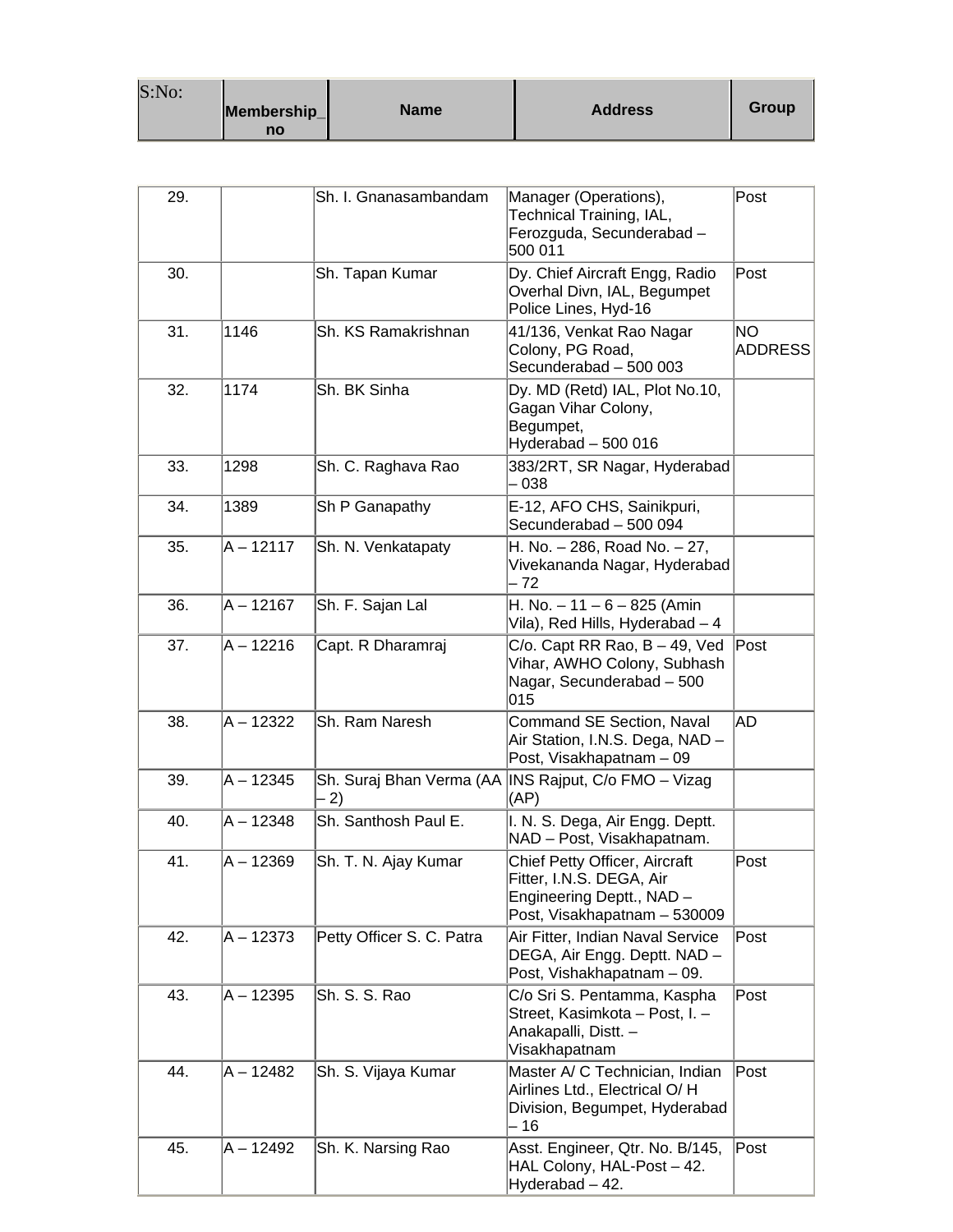| S:No: | Membership_<br>no | <b>Name</b>                          | <b>Address</b>                                                                                       | <b>Group</b> |
|-------|-------------------|--------------------------------------|------------------------------------------------------------------------------------------------------|--------------|
|       |                   |                                      |                                                                                                      |              |
| 46.   | $A - 12493$       | Sh. Chandu Ram Dhillow               | Asst. Engineer, Qtr. No. 49-<br>416/2-B, Padma Nagar – II,<br>Chintal, Hyderabad - 54.               | Post         |
| 47.   | $A - 12494$       | Sh. D. V. S. Avadhani                | Asst. Engineer, Qtr. No. 364/C,<br>S. R. Nagar, Hyderabad - 38.                                      | Post         |
| 48.   | A - 12495         | Sh. J. Gulmal                        | Engineer (Insp.) T.R.T./98,<br>Jawhar Nagar, Chikkadapally<br>Colony, Hyderabad - 20.                | Post         |
| 49.   | $A - 12567$       | Sh. R. P. Tripathi                   | Indian Naval Service DEGA<br>(AED) NAD - Post,<br>Visakhapatnam - 530 009.                           | Post         |
| 50.   | $A - 1582$        | Sh. AV Krishnamurthy                 | Dy. CH A/C Engg, Flat No.H-1,<br>Airlines Towers, PG Road,<br>Secunderabad - 003                     | Post         |
| 51.   |                   | AM - 12575 Shri Syed Musab Iqbal     | Flat No 303<br>16-3-449/3/4<br>Chanchalguda<br>Hyderabad-24                                          | Post         |
| 52.   | $AM - 2872$       | Ms. Suman Naik                       | Scientist 'B', TSD/SPSC,<br>DRDL, Kanchanbagh PO,<br>Hyderabad - 500 058                             | <b>DRDL</b>  |
| 53.   | $AM - 3459$       | Sh. V. K. Limaye                     | No. 25/136, Prenderghast<br>Road, Venkatarao Colony,<br>Secunderabad                                 | Post         |
| 54.   | AM - 3794         | Wg. Cdr. T.<br>Sitaramaswamy         | No. 53, MIG Pithapur Colony,<br>Vishakhapatnam - 530003                                              | Post         |
| 55.   | AM – 3877         | Sh. K. Singha Rao                    | Flat No. 15, Block - 9, Kendriya<br>Vihar, Mayuri Nagar, Miyapur,<br>Hyderabad - 49.                 | Post         |
| 56.   | $AM - 3937$       | <b>Sh. M. V. V.</b><br>Satyanarayana | Door No. $-9 - 5 - 33$ ,<br>Devunitota, Roypet,<br>Narsapur , West Godawari –<br>534275              | Post         |
| 57.   | $AM - 4129$       | Sh. T. J. S. Thambu                  | Aircraft Engineer, Indian<br>Airlines, Beghumpet,<br>Hyderabad - 16                                  | Post         |
| 58.   | $AM - 4148$       | Sh. K. Krishnamurthy                 | Plot No.69, Viman Nagar,<br>Balamrai, Secunderabad - 500<br>003.                                     | Post         |
| 59.   | $AM - 4191$       | Sh. Kashi Nath                       | H.No.8-5-89, Road No.1,<br>Mallikarjuna Colony, Old<br>Bowenpally,<br>Secunderabad - 500 011         | Post         |
| 60.   | AM - 4206         | Sh. R. K. Chatterjee                 | Asst. Supdt. (Radio),<br><b>Engineer Department, Indian</b><br>Airlines, Begumpet,<br>Hyderabad - 16 | Post         |
| 61.   | AM - 4234         | Sh. N. Rangamani                     | Aircraft Engineer, Indian<br>Airlines, Beghumpet,<br>Hyderabad - 16                                  | Post         |
| 62.   | AM - 4239         | <b>Sh. V. S. Kanthan</b>             | <b>Power Plant Section, Indian</b><br>Airlines, Middle Hanger,<br>Hyderabad - 16                     | Post         |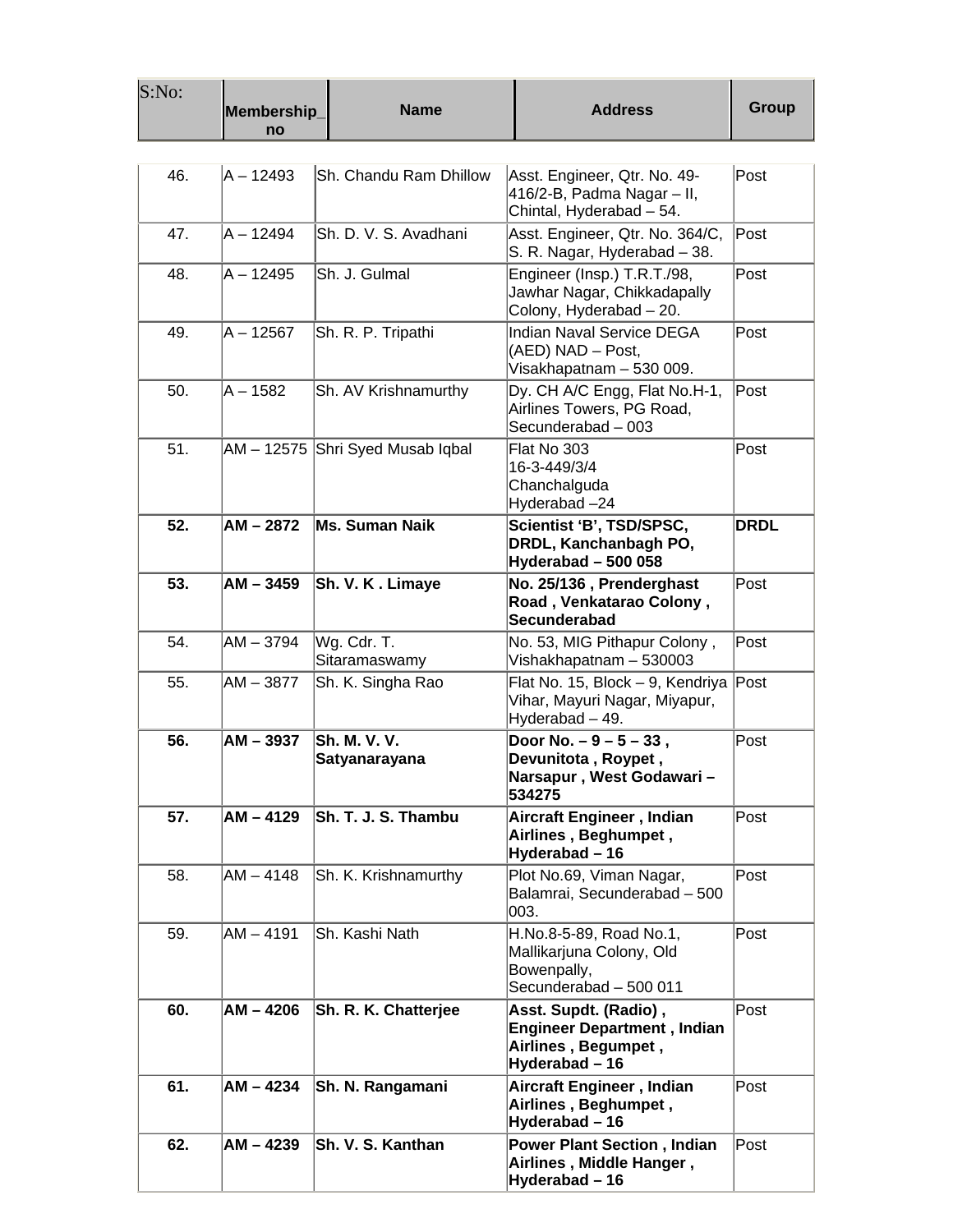| S:No: | Membership_<br>no | <b>Name</b>                          | <b>Address</b>                                                                                                       | <b>Group</b> |
|-------|-------------------|--------------------------------------|----------------------------------------------------------------------------------------------------------------------|--------------|
| 63.   | AM - 4298         | Sh. Pinaki Haldar                    | Dy. Gen. Manager (Engg.)<br>Indian Airlines Ltd. Begumpet,<br>Hyderabad                                              | <b>POST</b>  |
| 64.   | $AM - 4370$       | <b>Sh. James Dhanaraj</b>            | Aircraft Engineer, Indian<br>Airlines, Beghumpet,<br>Hyderabad - 16                                                  |              |
| 65.   | $AM - 4405$       | Sh. M. A. Rafiq                      | Indian Airlines, Beghumpet,<br>Hyderabad - 16                                                                        |              |
| 66.   | AM – 4406         | Sh. MA Rafiq                         | Dy. Chief A/c Engineer (Inst),<br>IAL, Begumpet, Hyderabad -<br>500 016.                                             | IAL          |
| 67.   | AM - 4530         | lSh. G. V. Subba Rao                 | No. 205, T.R.T. - Block,<br>Seethaphalmandi,<br>Secunderabad                                                         | Post         |
| 68.   | AM - 4532         | <b>ISh. JM Mohan Rao</b>             | Dy. Ch. A/C Engineer, IAL,<br>Begumpet, Hyderabad - 500<br>016                                                       |              |
| 69.   | $AM - 4569$       | Sh. K. S. Perumal                    | Offg. Dy. General Manager,<br>Indian Airlines Ltd, Begumpet,<br>Hyderabad - 16                                       |              |
| 70.   | $AM - 4663$       | Sh. SVN Murthy                       | Plot No.15, Gagan Vihar<br>Colony, Begumpet, Hyderabad<br>500 016                                                    | Post         |
| 71.   | $AM - 4710$       | Sh. P. Chalam Reddy                  | Scientific Officer, DLRL,<br>Chandrayangutta Lines,<br>Keshavgiri PO, Hyderabad - 05                                 | <b>DLRL</b>  |
| 72.   | $AM - 5088$       | Sqn. Ldr. Md. Haleem Baig<br>(Retd.) | Flat No. 106, Pramukh Petals,<br>Plot No. 31, B&C Road No. 3,<br>Green Hills Colony, Saroor<br>Nagar, Hyderabad - 35 | Post         |
| 73.   | $AM - 5117$       | Sh. K. V Ramana                      | Sr. A/C Engineer, A-7, Airlines<br>Towers, Sindhi Colony,<br>Secunderabad - 500005                                   |              |
| 74.   | AM - 5130         | Sh. V. Mohan Reddy                   | H. No. $6 - 75$ , Plot No.25,<br>Brindavan Colony,<br>Saroor Nagar, Hyderabad - 35                                   |              |
| 75.   | $AM - 5131$       | Sh. G. Chiranjeeviraju               | Plot No. 33/A, Vinaya Nagar<br>Colony, Saidabad, Hyderabad<br>500659                                                 |              |
| 76.   | $AM - 5132$       | Sh. Y. Narasimha Rao                 | Plot No.356, Vasavi Colony,<br>Ramakrishnapuram, Hyderabad<br>660                                                    | Post         |
| 77.   | $AM - 5133$       | Sh. P. V. G.<br>Brahmanandam         | Plot No.3, Udyognagar,<br>Badangipet, Kanchanbagh -<br>Post, Hyderabad - 58                                          | DRDL/ASL     |
| 78.   | $AM - 5134$       | Sh. B. V. Papa Rao                   | No. D-9-7-160/2, East<br>Maruthi Nagar, Champapet,<br>Hyderabad-60                                                   |              |
| 79.   | $AM - 5135$       | Sh. VS Ramgopal                      | Aeronautical Materials Dept.,<br>Midhani Ltd., Kanchanbagh PO,<br>Hyderabad - 58                                     | Midhani      |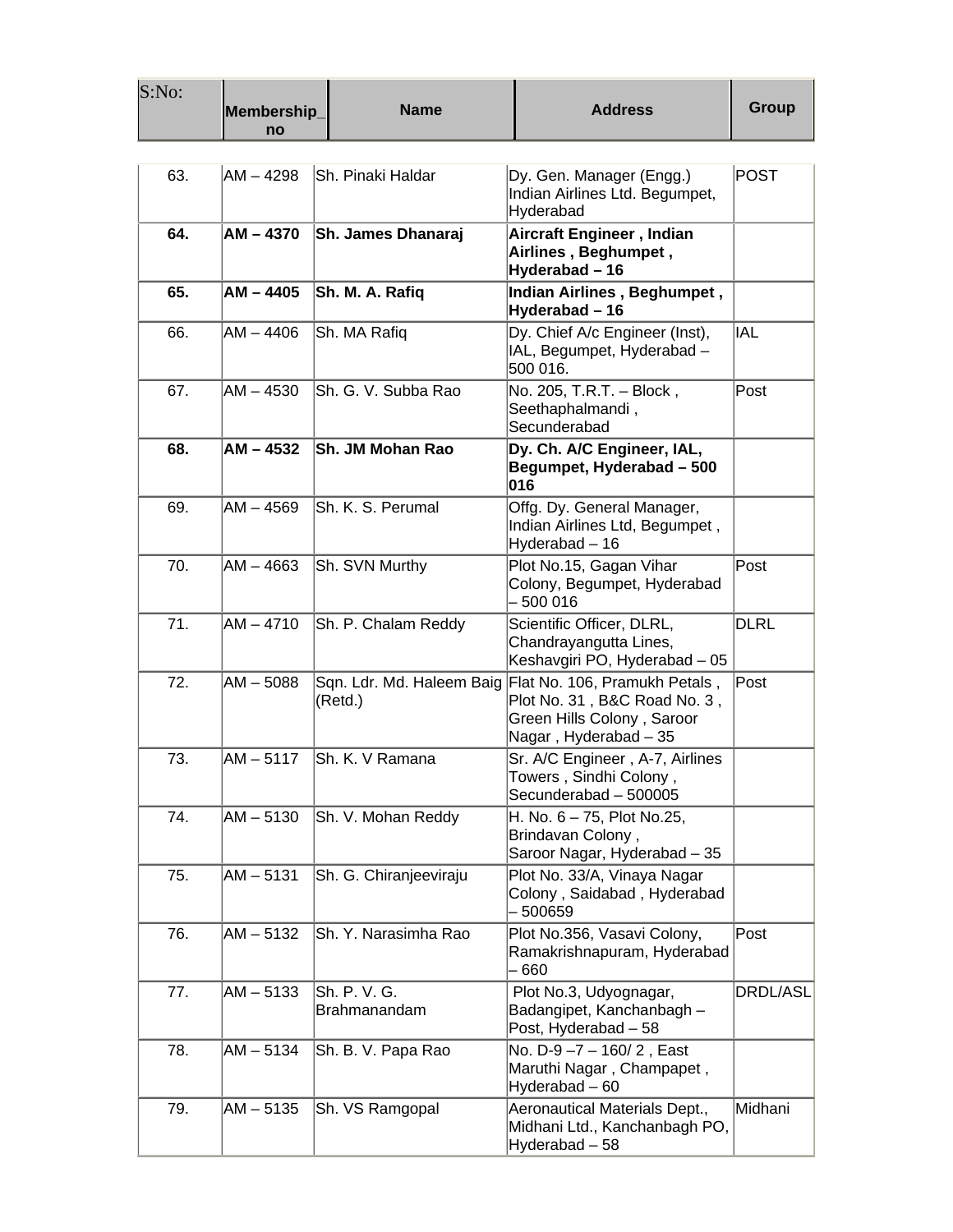| S:No: |                   |             |                |       |
|-------|-------------------|-------------|----------------|-------|
|       | Membership_<br>no | <b>Name</b> | <b>Address</b> | Group |

| 80. | AM – 5136   | lSh. MK Jain                                 | Sc. 'B', MMC Group, DMRL,<br>Kanchanbagh PO, Hyderabad -<br>58                                                           | <b>DMRL</b> |
|-----|-------------|----------------------------------------------|--------------------------------------------------------------------------------------------------------------------------|-------------|
| 81. | $AM - 5137$ | Sh. VVRS Sarma                               | Dy. Manager, MMC Group,<br>Midhani Ltd., Kanchanbagh PO,<br>Hyderabad - 58                                               | Midhani     |
| 82. | AM - 5138   | Dr. V. Gopalakrishna                         | Scientist - E, No. 18-8-254/88,<br>Rakshapuram Colony, Saiabad<br>- Post, Hyderabad - 59.                                | Post        |
| 83. | $AM - 5139$ | Sh. D. Gopalakrishna                         | Sr. Engineer, Aeronautical<br>Materials Dept., Midhani Ltd.,<br>Kanchanbagh PO, Hyderabad -<br>500 058                   | Midhani     |
| 84. | $AM - 5140$ | Sh. Y. V. Hanumantha Rao Dy. General Manager | (Mkt)Midhani, Post-<br>Kanchanbagh, Hyderabad - 58                                                                       | Midhani     |
| 85. | $AM - 5142$ | Sh. MS Krishna Rao                           | 201, Sagar Housing Colony,<br>Vanasthalipuram, Hyderabad<br>- 661                                                        | Post        |
| 86. | $AM - 5143$ | Sh. B. Bojjanna                              | Sc. 'C', RTO (M), Midhani Ltd., Midhani<br>Kanchanbagh PO, Hyderabad<br>- 58                                             |             |
| 87. | $AM - 5196$ | Maj. Rajan Minocha                           | Course Control Officer, Faculty<br>of Aeronautical Engg, Military<br>College of EME, Tirumalgherry,<br>Secunderabad - 15 | Post        |
| 88. | $AM - 5207$ | Sqn. Ldr. M. Venudhar<br><b>Reddy</b>        | College of Air Warfare, 2,<br>Sardar Patel Road,<br>Secunderabad - 500003                                                |             |
| 89. | $AM - 5210$ | Sh. N. B. Shankara Rao                       | Scientist - C, R.T.O., C/o HAL<br>, Hyderabad - 42                                                                       |             |
| 90. | $AM - 5211$ | Sh. GBP Rao                                  | Sc. 'B' Resident Technical<br>Officer, HAL, Balanagar PO,<br>Hyderabad - 42                                              | <b>HAL</b>  |
| 91. | $AM - 5216$ | Sh. S. Sudarsanam                            | Sr. Technical Instructor, CTE,<br>IAL, Balanagar, Hyderabad -<br>500 011.                                                |             |
| 92. | $AM - 5227$ | Sh. B. Ravindranath                          | Flat No. 32, Plot No. 1 & 4,<br>Surya Saroj Apartment, Huda<br>Complex, Saroor Nagar,<br>Hyderabad - 35                  |             |
| 93. | $AM - 5244$ | Sh. K. Venkata Ramesh                        | No. 7-1-29 , Flat – 16 , Vidyut<br>Tower- 1, Ameerpet,<br>Hyderabad - 16                                                 |             |
| 94. | $AM - 5282$ | Sh. K. Devid Vijay Kumar                     | H.No.1-2-49/J, Christian<br>Colony, Mahboob Nagar-<br>509 001                                                            |             |
| 95. | AM - 5295   | Sh. Saji Sakaria                             | Scientist, Structural Engg.<br>Division, DRDL Kanchanbagh<br>PO, Hyderabad - 58                                          | <b>DRDL</b> |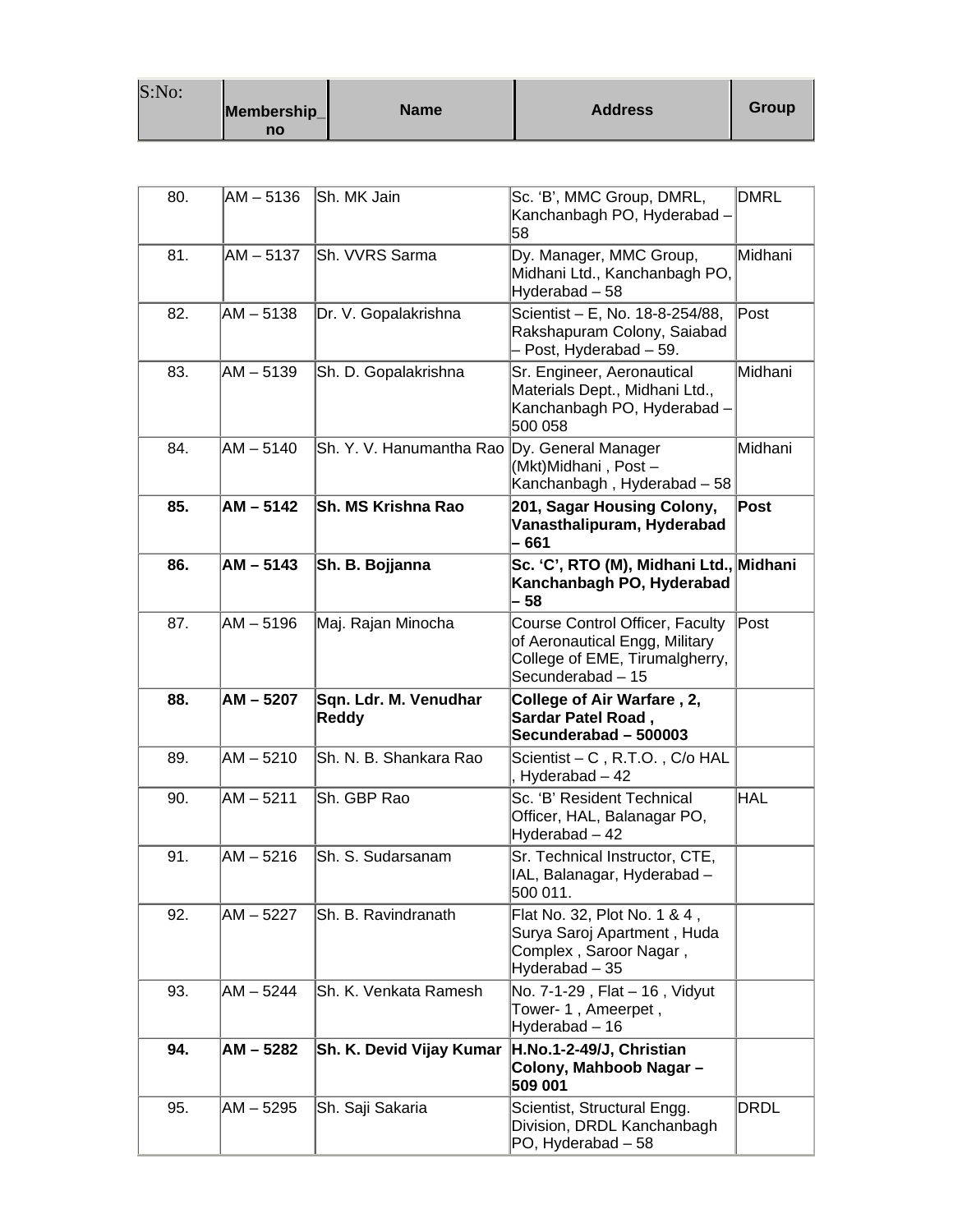| S:No: |             |             |                |       |
|-------|-------------|-------------|----------------|-------|
|       | Membership_ | <b>Name</b> | <b>Address</b> | Group |
|       | no          |             |                |       |

and a

| 111. | $AM - 5616$ | Sri S. S. Damodar                        | H. No. $-4 - 5 - 202$ , Pan<br>Bazar, Secunderabad - 03.                                                       |                              |
|------|-------------|------------------------------------------|----------------------------------------------------------------------------------------------------------------|------------------------------|
| 110. | AM - 5598   | Lt. A. R. Raut                           | RAQAS, INS DEGA,<br>Visakhapattanam (A.P)                                                                      | Post                         |
| 109. | AM - 5563   | Sh. B. N. Singh                          | Air Force, I.N.S. Dega/ AED,<br>NAD - Post, Vishakhapatanam<br>Airport, Vishakhapatanam-<br>530009             | Post                         |
| 108. | $AM - 5555$ | Sh. Sukhvinder Singh, MC-<br>MECH (AL)II | <b>Regional Aeronautical Quality</b><br>Assurance Service/INS Dega,<br>NAD - Post, Visakhapatnam -<br>09.      | Post                         |
| 107. | $AM - 5548$ | Dr. V. Vasudeva Rao                      | H. No. $- B - 14/F - 2$ , Opp.- T. Post<br>B. Hospital, Sanjeeva Reddy<br>Nagar, Hyderabad - 38                |                              |
| 106. | AM – 5525   | Sh. Prakash Chand Jain                   | Plot No.71, H.No.18-8-<br>254/A/1/71, Bharat Ratna<br>Colony, Opp. DRDL,<br>Kanchanbagh Hyderabad - 500<br>058 | Post                         |
| 105. | $AM - 5452$ | Flt. Lt. Imran Mohideen                  | No. B-183, 3 <sup>rd</sup> Avenue,<br>Sainikpuri, Secunderabad-<br>500094                                      | Post                         |
| 104. | $AM - 5441$ | Sh. SN Ghaghave                          | Scientist, Dept. of Systems,<br>DRDL, LEFT TO USA                                                              | <b>LEFT TO</b><br><b>USA</b> |
| 103. | AM - 5429   | Sh. A. Solomon                           | D. No.58-22-52, Susarla<br>Colony, Baji Junction,<br>Gopalaratnam PO,<br>Visakhapatham - 530 027               | Post                         |
| 102. | $AM - 5418$ | Sh. Manoj Mathur                         | <b>Engineering Training Centre,</b><br>C.T.E. Complex, Indian<br>Airlines, Ferojaguda,<br>Hyderabad-11         |                              |
| 101. | $AM - 5416$ | Sh. SH Havale                            | H.No.18-8-254/57,<br>Rakshapuram Colony,<br>Hyderabad - 500 059                                                | Post                         |
| 100. | $AM - 5405$ | Sh. A. H. Shaikh                         | S&SRPD/DOP/DRDL                                                                                                | <b>DRDL</b>                  |
| 99.  | AM – 5398   | Dr. Ganesh Vijay Kumar                   | Asst. Prof., Engineering Staff<br>College of India, Visvesvaraya<br>Bhawan, Khairatabad,<br>Hyderabad - 500004 | Post                         |
| 98.  | AM-5394     | Sh. Bansidhar Sahu                       | 321, FLT, Vizag, INS Dega,<br>Visakhapatnam - 530 009                                                          | Post                         |
| 97.  | $AM - 5351$ | Sh. VP Raja                              | Plot No.40, Aditya Nagar, Opp.<br>ITC, Krishna Nagar, Kurnool -<br>510002                                      | $\sf{Post}$                  |
| 96.  | AM – 5345   | Sh. Vykunta Rao                          | Line Maintenance, Indian<br>Airlines, Beghumpet Airport,<br>Hyderabad - 16                                     | Post                         |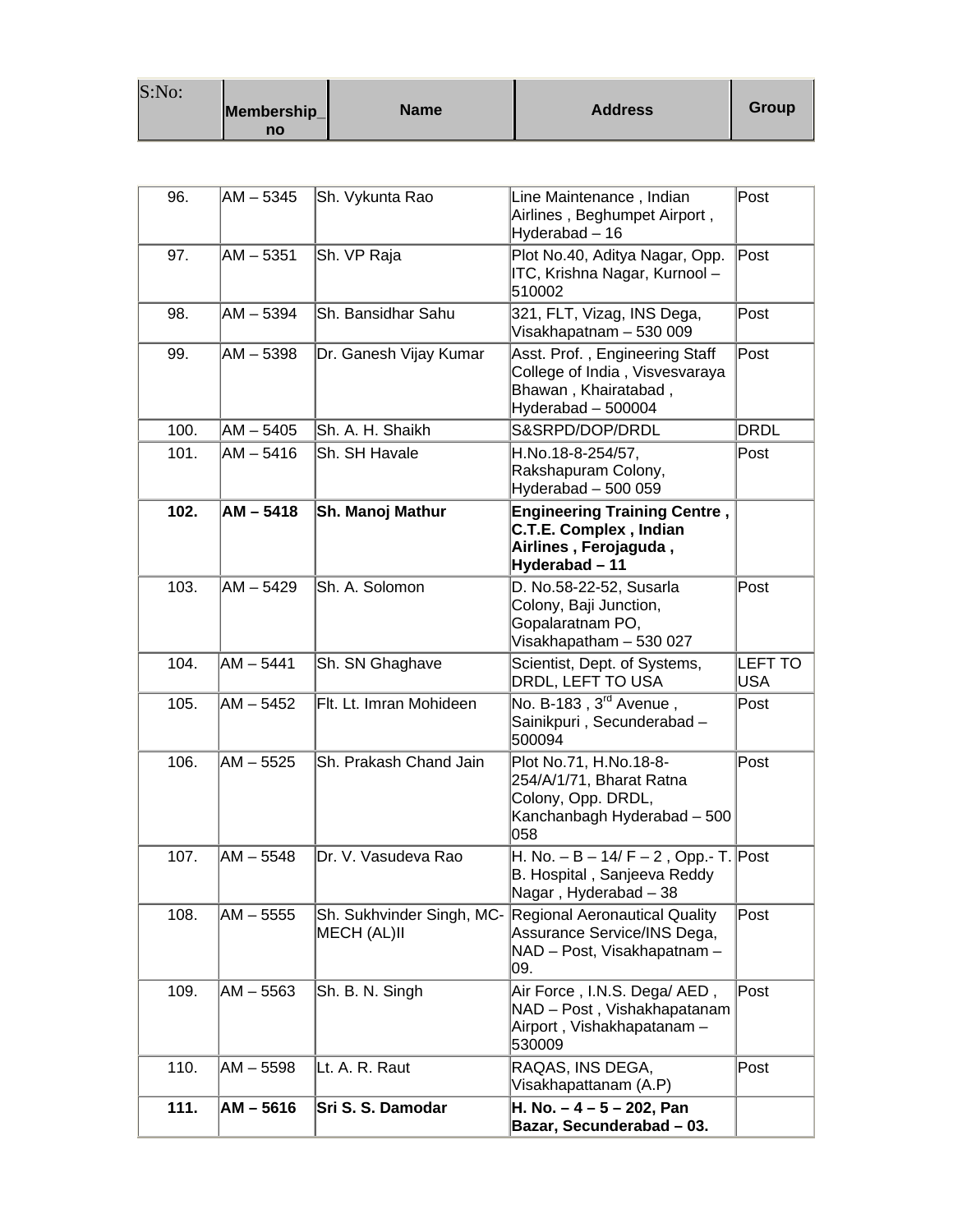| S:No: | Membership_<br>no | <b>Name</b> | <b>Address</b> | Group |
|-------|-------------------|-------------|----------------|-------|
|-------|-------------------|-------------|----------------|-------|

| 112.         | AM - 5659                  | Sh. C. V. S. Sai Prasad                         | $H. No. -8 - 3 - 1114/2,$<br>Keshava Nagar Colony,<br>Hyderabad - 73                                                                                                      | DRDL                       |
|--------------|----------------------------|-------------------------------------------------|---------------------------------------------------------------------------------------------------------------------------------------------------------------------------|----------------------------|
| 113.         | $AM - 5719$                | Sh. K. Anandhanarayanan                         | <b>CFD Division, Defence</b><br>Research & Development Lab.,<br>Hyderabad - 58                                                                                            | <b>DRDL</b>                |
| 114.         | $AM - 5720$                | Sh. Yennam Satya<br>Narayana                    | Flat No. S - 201, IInd floor,<br>"Khader Complex", New Maruti<br>Nagar, Kothapeta, Hyderabad -<br>35                                                                      | Post                       |
| 115.         | $AM - 5722$                | Capt. S. N. Reddy                               | $6 - 3 - 863/1$ , Ameerpet,<br>Hyderabad - 16                                                                                                                             | Post                       |
| 116.         | AM - 5729                  | Sh. R. Krishnamurthy                            | CFD Division, D.R.D.L.,<br>Kanchanbagh - Post,<br>Hyderabad - 58                                                                                                          | <b>DRDL</b>                |
| 117.         | $AM - 5730$                | Sh. Patnala Srinivasa Rao                       | Scientist - C, Structural<br>Engineering Division (DOVD),<br>D.R.D.L., Kanchanbagh - Post,<br>Hyderabad-58                                                                | <b>DRDL</b>                |
| 118.         | $AM - 5731$                | Sh. Y. V. Raju                                  | Sr. Aircraft Engineer<br>(Maintenance), $301/A - 1$ ,<br>Radha Krishna Towers, Mayuri<br>Marg, Begumpet, Hyderabad-<br>16                                                 | <b>MIDHANI</b>             |
| 119.         | AM - 5732                  | Sh. T. V. S. Anjaneyulu                         | <b>Scientist – C, No. – 9 – 6 – 45, Left</b><br>Road No. - 5, Durgabhavani<br>Nagar, Champapet - Post,                                                                    |                            |
|              |                            |                                                 | Hyderabad-60                                                                                                                                                              |                            |
| 120.         | $AM - 5734$                | Sh. R. Krishna Mohan Rao                        | Scientist - F, Aerodynamics<br>Division, D.R.D.L.,<br>Kanchanbagh - Post,<br>Hyderabad - 58                                                                               | <b>DRDL</b>                |
| 121.         | $AM - 5735$                | Ms. J. Justina Geetha                           | Scientist - C, Missile HSTDV,<br>Kanchanbagh - Post,<br>Hyderabad - 58                                                                                                    | DRDL                       |
| 122.         | $AM - 5736$                | Sh. Pranab Kumar<br>Pradhan                     | Scientist - E, DOD/DRDL,<br>D.R.D.L., Kanchanbagh - Post,<br>Hyderabad - 58                                                                                               | <b>DRDL</b>                |
| 123.         | $AM - 5737$                | Dr. V. Thiagrajan                               | Scientist - F, Project HSTDV,<br>D.R.D.L., Kanchanbagh - Post,<br>Hyderabad - 58                                                                                          | HSTDV<br>/DRDL             |
| 124.         | $AM - 5739$                | Sh. Avtar Singh Baidwan                         | 290, West Marred Pally,<br>Secunderabad - 26                                                                                                                              | Post                       |
| 125.         | AM - 5759                  | Ch. V. Ram Mohan                                | Scientist- C, H. No. $-12 - 2 -$<br>419/7, Alapati Nagar,<br>Mehdipatnam, Hyderabad - 28                                                                                  | Post                       |
| 126.<br>127. | $AM - 5760$<br>$AM - 5761$ | <b>Sh. Naresh Pant</b><br>Sh. Kaikobode Kapadia | Scientist - E, Structural<br><b>Engineering Division,</b><br><b>Directorate of Vehicle</b><br>Dynamics, D.R.D.L.,<br>Hyderabad - 58<br>Scientist – F, $5 - 9 - 22 - 81$ , | <b>Post</b><br><b>DRDL</b> |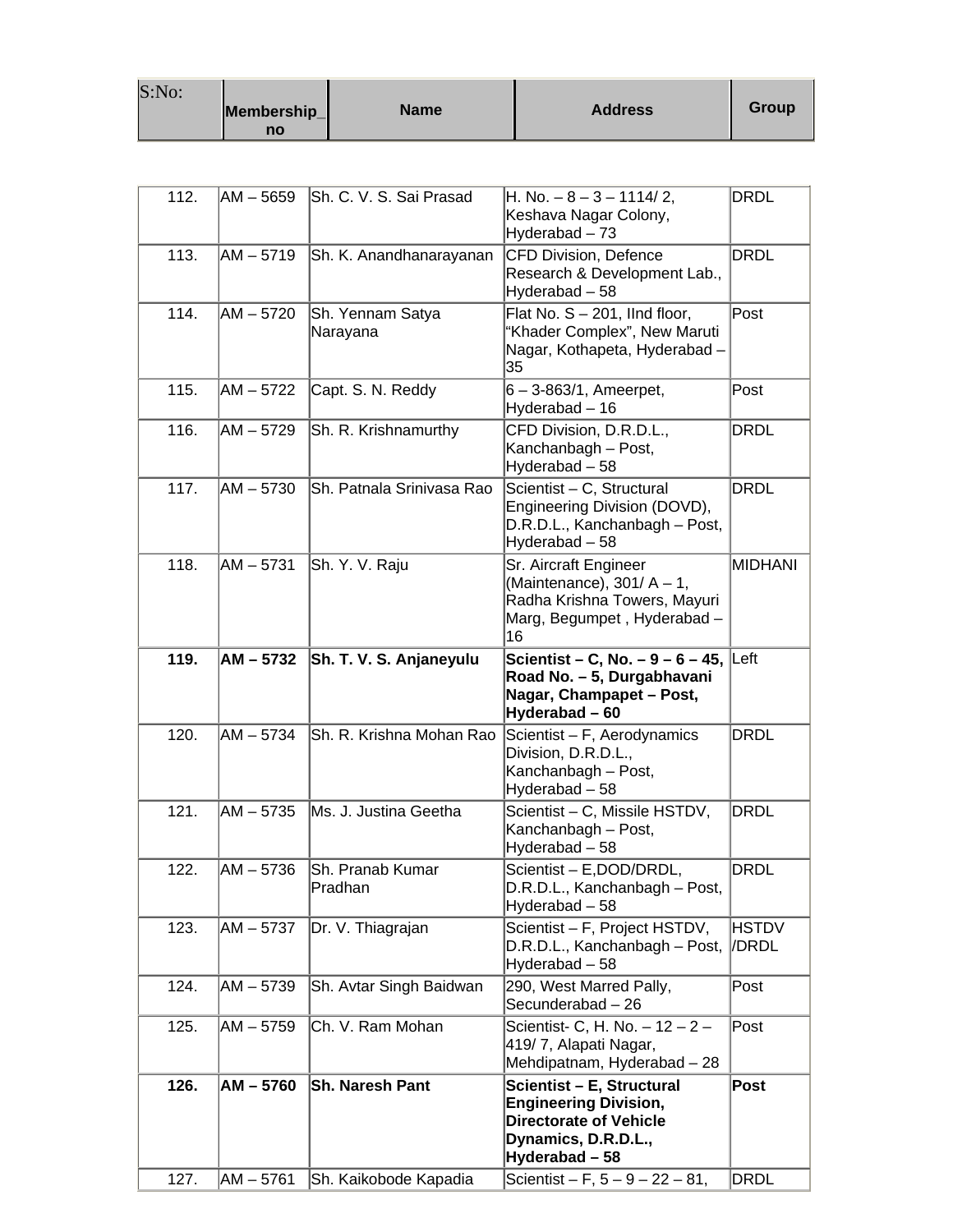| S:No: |             |             |                |              |
|-------|-------------|-------------|----------------|--------------|
|       | Membership_ | <b>Name</b> | <b>Address</b> | <b>Group</b> |
|       | no          |             |                |              |

|      |             |                             | Ground Floor, Adarsh Nagar,<br>Hyderabad - 63-NAG                                                                |                             |
|------|-------------|-----------------------------|------------------------------------------------------------------------------------------------------------------|-----------------------------|
| 128. | $AM - 5762$ | Major Rajeev Sharma         | Defence Research &<br>Development Lab.,<br>Hyderabad - 58                                                        | <b>ASL/Left</b><br>to USA   |
| 129. | $AM - 5763$ | Sh. Deepak Agrawal          | Scientist - F, Programme 'AD',<br>D.R.D.L Campus,<br>Kanchanbagh - Post,<br>Hyderabad - 58                       |                             |
| 130. | $AM - 5764$ | Sh. Subhash Chandra<br>Dang | $No. - 18 - 8 - 254/6 - B$ ,<br>Raksha Puram Colony,<br>Saidabad - Post, Hyderabad -<br>59                       |                             |
| 131. | $AM - 5766$ | Sh. Pradip Kumar Sinha      | Scientist - E, CFD Division<br>(DOCD), D.R.D.L.,<br>Kanchanbagh - Post,<br>Hyderabad-58                          |                             |
| 132. | $AM - 5790$ | Sh. Vibhu Agrawal           | Manager (Engg. Trg.) Indian<br>Airlines Ltd. (ETS/STE)<br>Firozguda, Secunderabad - 11.                          |                             |
| 133. | $AM - 5860$ | Sh. Brij Mohan Pandey       | Chief Aircraft Artificer, I.N.S.<br>DEGA, Air Engineering Deptt.,<br>NAD - Post, Vishakhapatnam -<br>530009      |                             |
| 134. | $AM - 5914$ | Sh. R. G. Pandey            | MCAA-II, INS Eksila, Mulagada<br>Area, Mindi - Post,<br>Visakhapatnam - 12.                                      |                             |
| 135. | $AM - 5972$ | Sh. B. N. Mishra (CHAA)     | M.G.T.O.C., Mindi - Post,<br>Mulagada Area,<br>Visakhapatnam - 530012                                            | <b>NO</b><br><b>ADDRESS</b> |
| 136. | $AM - 5991$ | Sh. R. D. Khedkar           | No. R/9-4, 104 Area, Sri Vijay<br>Nagar Colony, Martpallem,<br>Visakhaptnam - 18.                                | <b>DRDL</b>                 |
| 137. | $AM - 5998$ | Sh. A. J. Swamy             | Door No. - 9/ 59, Varalaxmi<br>Nagar, Vepagunta - Post,<br>Vishapatnam - 530029                                  | Post                        |
| 138. | AM-5999     | Sgt. K. G. Raju             | C/o N. Sitarama Raju, H. No. 6/ post<br>86, Rayalam, Bhimavaram<br>Mandal, West Godawari - Distt.<br>534208 Post |                             |
| 139. | $AM - 6016$ | Sh. S. R. Rao (MCAE)        | H. No. 1/92, C/O Sh. K.<br>Ramachandra Rao, Sapthagiri<br>Nagar, Chinimushidivada,<br>Visakhapatnam - 73.        |                             |
| 140. | $AM - 6081$ | Sh. D. N. Verma             | Scientist - E, MRSAM, R.C.I.,<br>Hyderabad - 69                                                                  | RCI                         |
| 141. | $AM - 6122$ | Sh. Santosh B.              | No. 46, Janakpuri Colony, Near Post<br>Secunderabad Club,<br>Secunderabad.                                       |                             |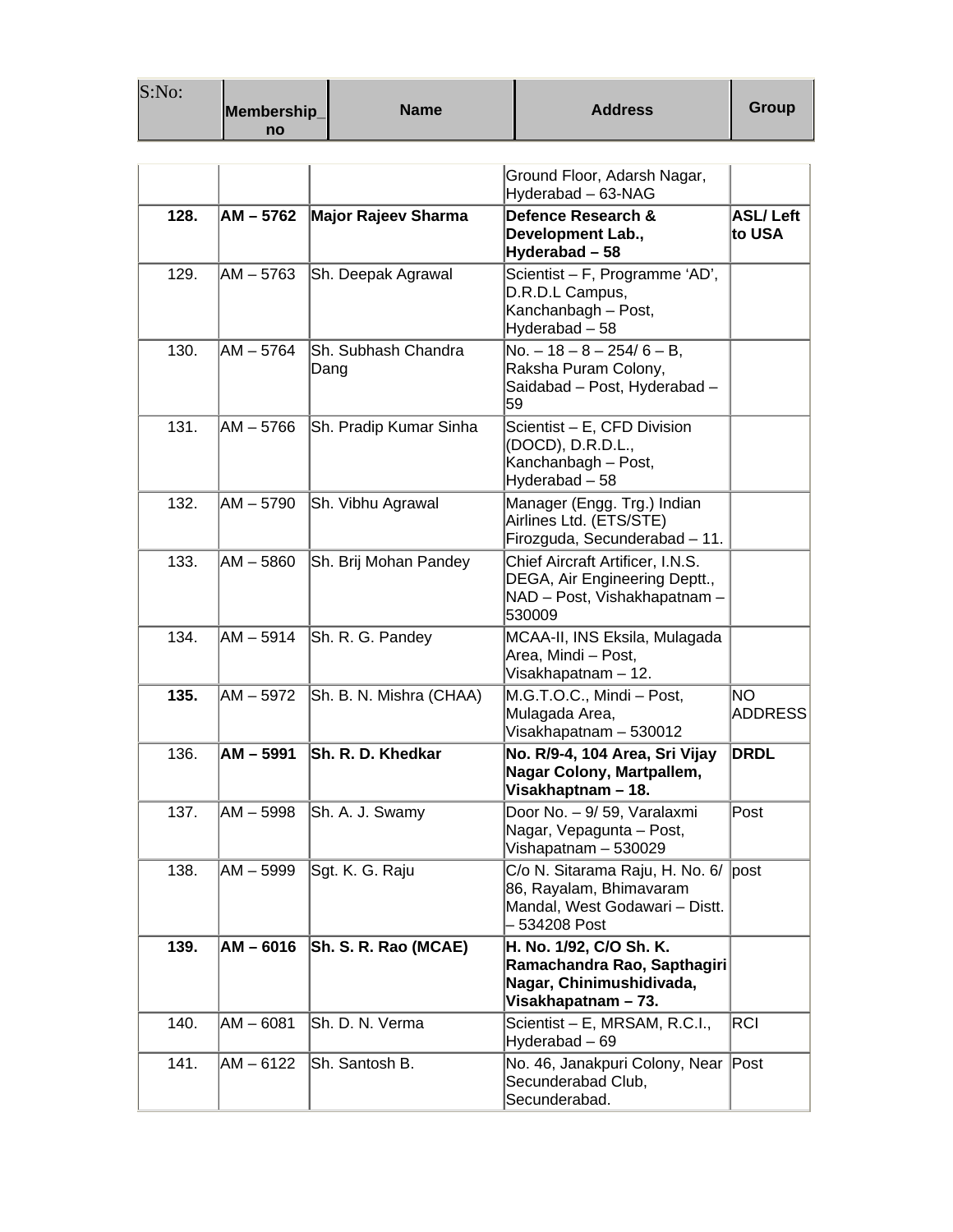| S:No: |             |             |                |       |
|-------|-------------|-------------|----------------|-------|
|       | Membership_ | <b>Name</b> | <b>Address</b> | Group |
|       | no          |             |                |       |

| 142. | AM - 6152   | Sh. Hari Kumar R.    | Scientist/ Engineer - SC,<br>Technical Complex, VAST,<br>SHAR Centre, ISRO - Post,<br>Sriharikota, Distt - Nellore (<br>524124)                     | Post        |
|------|-------------|----------------------|-----------------------------------------------------------------------------------------------------------------------------------------------------|-------------|
| 143. | $AM - 6153$ | Sh. A. P. Haldar     | Area Manager, M/ s Ultrafilter<br>(India) Pvt. Ltd., No. 3, Padma<br>Hansa Complex, $9 - 1 - 7$ , 83,<br>84/ 1, S. P. Road,<br>Secunderabad - 26    | Post        |
| 144. | $AM - 6159$ | Sh. R. K. Bharti     | A/ C Maintenance Engineer,<br>Rajiv Gandhi Aviation<br>Academy, Old Terminal<br>Building, Old Airport,<br>Bowenpalli - Post, Hyderabad<br>$-500009$ | Post        |
| 145. | $AM - 6177$ | Sh. Bhaskar M. R.    | Scientist - B, Control Actuation<br>Division, Research Centre,<br>"Imarat", Vignana Kancha -<br>Post, Hyderabad - 69                                | RCI         |
| 146. | $AM - 6228$ | Sh. Karri Venu       | Senior Master A/ C Technician,<br>Indian Airlines Ltd., Electrical O/<br>H Division, Beghumpet,<br>Hyderabad - 500016                               | Post        |
| 147. | $AM - 6258$ | Sh. G. D. Janaki Ram | Professor, IISc, Bangalore                                                                                                                          | Post        |
| 148. | $AM - 6259$ | Sh. Kishora Shetty   | Scientist - B, RCMA (Materials),<br>DRDO, Kanchanbagh - Post,<br>Hyderabad-58                                                                       |             |
| 149. | $AM - 6262$ | Sh. G. Prabhakararao | First officer, Indian<br>Airlines, H:No:A20, 1 <sup>st</sup> Floor,<br>Indian airlines housing colony,<br>opp police lines,<br>Secunderabad-3       | Post        |
| 150. | $AM - 6289$ | Sh. Syed Karimulla   | Master Technician, Indian<br>Airlines Ltd., Electrical Overhaul<br>Division, Begumpet, Hyderabad<br>- 16                                            | Post        |
| 151. | $AM - 6335$ | Sh. R. Santhanam     | Scientist - D, DRDL,<br>Kanchanbagh - Post,<br>Hyderabad - 58                                                                                       | DRDL        |
| 152. | $AM - 6338$ | Sh. J. Krishna Kumar | Scientist 'B', (RCMA), C/o.HAL,<br>Balanagar, Hyderabad - 500<br>042                                                                                | DRDL        |
| 153. | $AM - 6339$ | Sh. Sanal Kumar T.   | Scientist (RCMA), HAL, Bala<br>Nagar - Post, Hyderabad - 42                                                                                         | <b>RCMA</b> |
| 154. | $AM - 6340$ | Sh. Ram Singh        | Scientist(RCMA/ DRDO), HAL,<br>Bala Nagar - Post, Hyderabad<br>42                                                                                   | <b>RCMA</b> |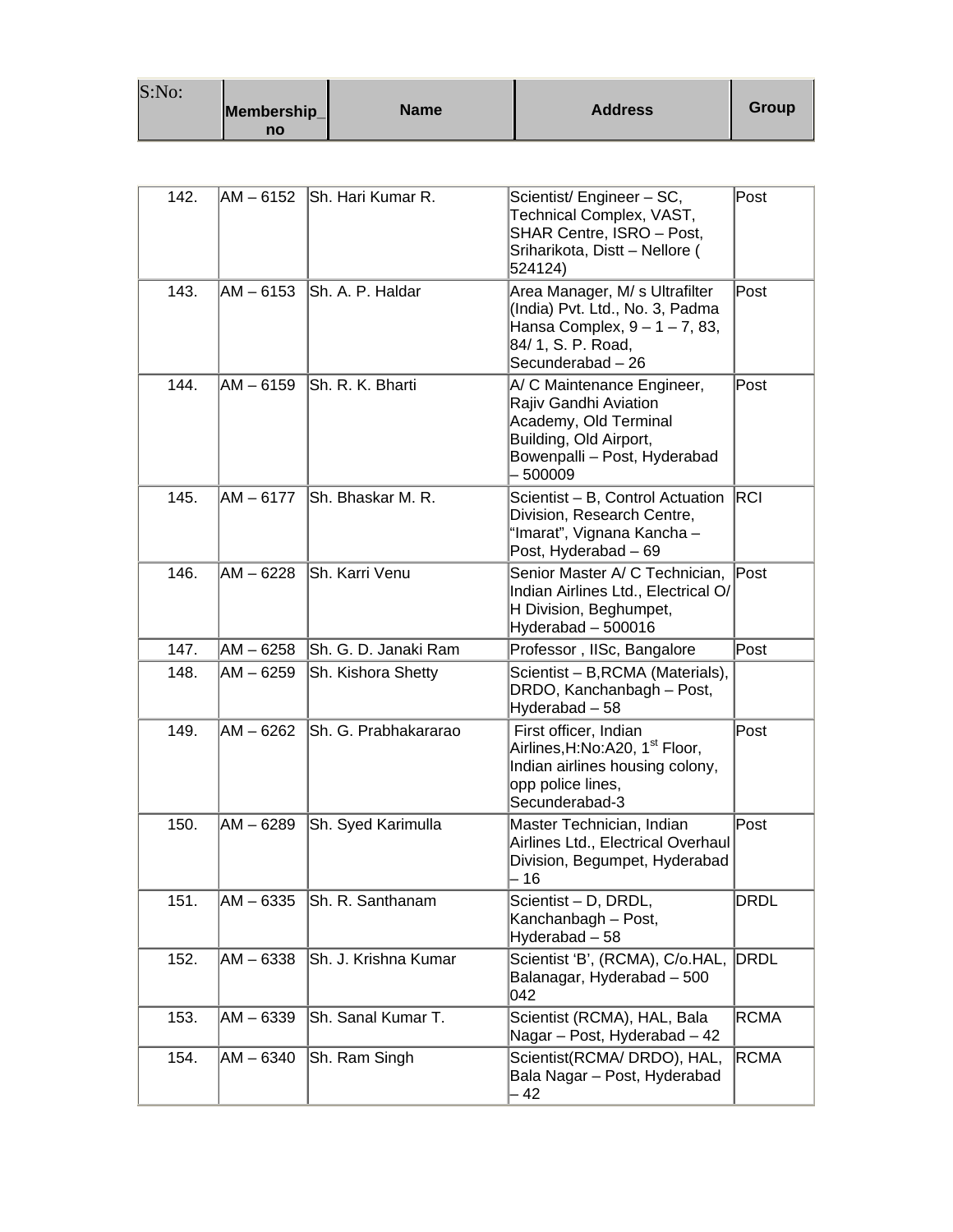| S:No: |                   |             |                |       |
|-------|-------------------|-------------|----------------|-------|
|       | Membership_<br>no | <b>Name</b> | <b>Address</b> | Group |

| 155. | $AM - 6379$ | Sh. Rakesh Kumar             | Scientist - D (Programme -<br>AD), Research Centre<br>"IMARAT", Kanchanbagh -<br>Post, Hyderabad - 58                       | <b>PGAD</b> |
|------|-------------|------------------------------|-----------------------------------------------------------------------------------------------------------------------------|-------------|
| 156. | $AM - 6453$ | Ms D L Lavanya               | Plot No 16, Triveni Nagar Ph -<br>IVOpp Krishna reddy Garden<br>Balapur X road, Meerpet<br>Vaishalinagar PO<br>Hyderabad-79 | Post        |
| 157. | AM-6456     | Sh. L. D'Silva               | Engineer, No. 6-2/620, New<br>Bhujude, Secunderabad - 03.                                                                   | Post        |
| 158. | AM - 6457   | Sh. T. Viyyanna              | Engineer, No. 11-1-43/21,<br>Shanti Nekaten Apartment,<br>Mylargadda, Secunderabad                                          | Post        |
| 159. | AM-6458     | Sh. Shameem Mirza            | Engineer, Flat No. 207,<br>Prashant Towers, Block - F,<br>Madhura Nagar, Hyderabad.<br>Madhura Nagar, Hyderabad.            | Post        |
| 160. | $AM - 6460$ | Sh. C. Vinayaka Rao          | Asst. Engr. Plot No. 213/B,<br>Prashant Nager, Miyapur,<br>Hyderabad - 50.<br>Hyderabad - 50.                               | Post        |
| 161. | $AM - 6461$ | Sh. G. Sridhar               | Qtr. No. 6-3/1151, N.G.O.S.<br>Colony, Vanasthalipuram,<br>Hyderabad - 70.                                                  | Post        |
| 162. | AM - 6462   | Sh. Thakur Hans Raj<br>Singh | Asst. Engineer, Qtr. No. 18/123,<br>Kamala Nagar –5, Dilsukh<br>Nagar, Hyderabad - 60.<br>Dilsukh Nagar, Hyderabad - 60     | Post        |
| 163. | $AM - 6463$ | Sh. P. E. A. Prasada Rao     | Safety Officer, Qtr. No. B/37,<br>HAL Colony, Bala Nagar - Post,<br>Hyderabad - 42.                                         | <b>HAL</b>  |
| 164. | AM - 6464   | Sh. K. Krishnan Nair         | Asst. Engr. Qtr. No. 4-158/91,<br>Plot No. 91, Saink Puri - Post,<br>Secunderabad - 94.                                     | <b>HAL</b>  |
| 165. | $AM - 6465$ | Ms. A. Shobana               | Engineer - D, Qtr. No. B/93,<br>HAL Township, Bala Nagar-<br>Post, Hyderabad - 42                                           | HAL         |
| 166. | AM - 6466   | Sh. A. Bharathi              | Asst. Engr. (IFF - Radar), HAL,<br>Bala Nagar - Post, Hyderabad -<br>42.<br>Hydeabad - 42.                                  | <b>HAL</b>  |
| 167. | $AM - 6467$ | Sh. O. P. Vani               | Asst. Engr. (SLRDC-Radar/IFF)<br>HAL, Bala Nagar - Post,<br>Hyderabad - 42.<br>Bala Nagar - Post, Hyderabad -<br>42.        | <b>HAL</b>  |
| 168. | AM – 6468   | Sh. K. Mohan Rao             | Asst. Engr. (Aero.), HAL, Bala<br>Nagar - Post, Hyderabad - 42.                                                             | <b>HAL</b>  |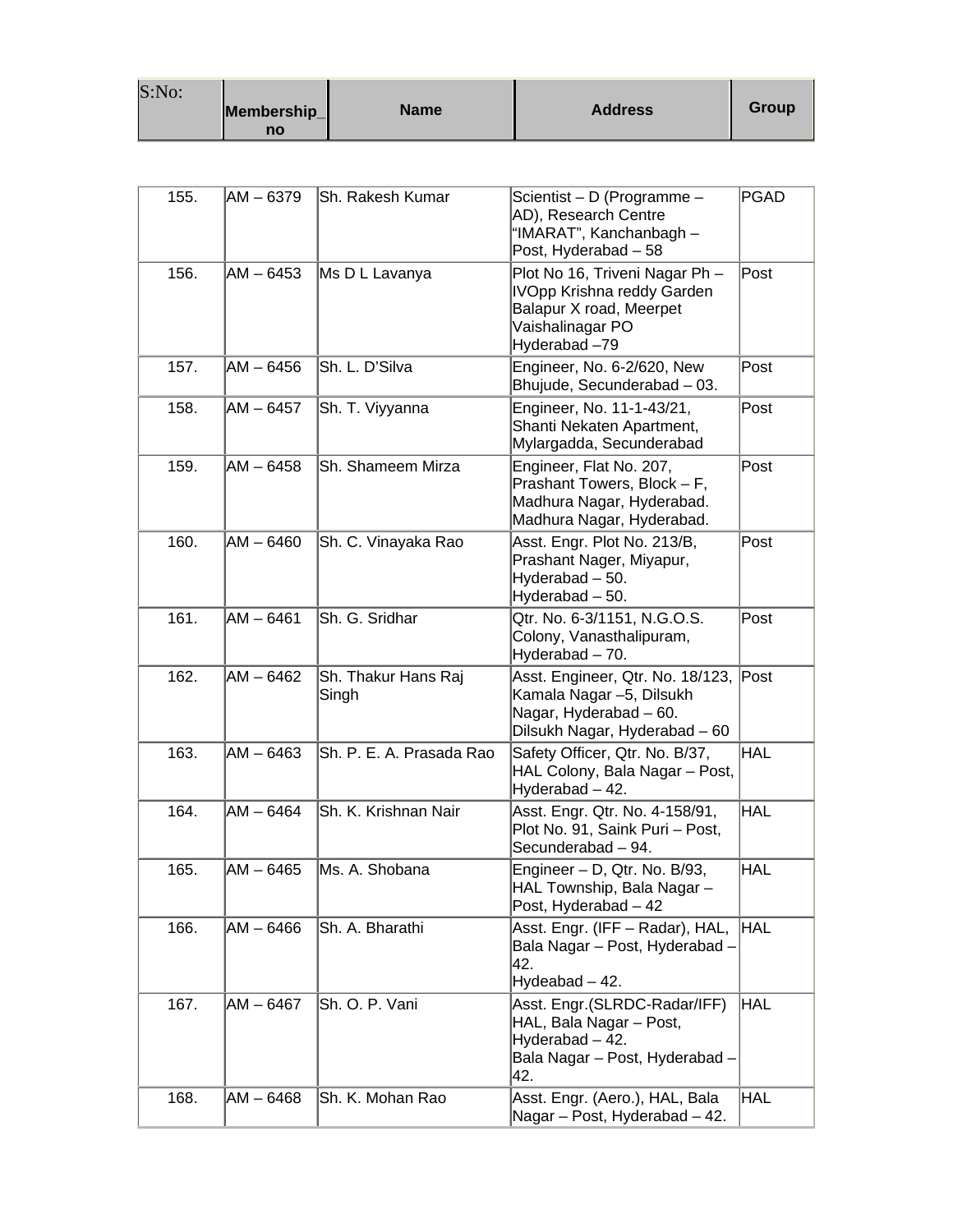| S:No: | Membership_<br>no | <b>Name</b> | <b>Address</b> | Group |
|-------|-------------------|-------------|----------------|-------|
|-------|-------------------|-------------|----------------|-------|

| 169. | AM - 6469   | Sh. CH. Satyambabu          | Asst. Engr. (Aero.) SLRDC HAL<br>Mechanical Desig Deptt. Bala<br>Nagar - Post, Hyderabad - 42.<br>Bala Nagar - Post, Hyderabad -<br>42.                    | <b>HAL</b>  |
|------|-------------|-----------------------------|------------------------------------------------------------------------------------------------------------------------------------------------------------|-------------|
| 170. | $AM - 6470$ | Sh. D. G. R. Hari Prasad    | Asst. Engr. (Aero.) SLRDC HAL<br>Mechnaical Design Deptt. Bala<br>Nagar - Post, Hyderabad - 42.<br>Bala Nagar - Post, Hyderabad -<br>42.                   | Midhani     |
| 171. | $AM - 6471$ | Sh. Purushotham<br>Bhupathi | Asst. Engr. (Aero.) SLRDC, HAL,<br>Mechanical Design Deptt. Bala<br>Nagar - Post, Hyderabad - 42.<br>Bala Nagar-Post, Hyderabad -<br>42.                   | <b>HAL</b>  |
| 172. | AM – 6472   | Sh. J. Sreehari Rao         | Engineer, Qtr. No. B/209, HAL<br>Colony, Bala Nagar - Post,<br>Hyderabad - 42.<br>Hyderabad - 42.                                                          | <b>HAL</b>  |
| 173. | AM - 6474   | Sh. I. Vanisree             | Asst. Engr. Qtr. No. 4/200, 1st<br>Floor, Geetha Nagar, Ferozguda,<br>Secunderabad - 11.                                                                   | <b>HAL</b>  |
| 174. | AM - 6475   | Sh. K. B. Kurup             | Manager (Statistical) Qtr. No.<br>92/III, Saraswathy Nagar,<br>Lothkunta, Trimulgherry,<br>Secunderabad - 15.                                              | <b>DRDL</b> |
| 175. | AM - 6476   | Sh. K. V. Bhargavan         | Dy. Manager (Inspection) Qtr. No. Post<br>32/630, Venkatadri Hills, Gajula<br>Ramaram - Post, Hyderabad -<br>55. Gajula Ramaram - Post,<br>Hyderabad - 55. |             |
| 176. | $AM - 6477$ | Sh. K. Gopinathan Nair      | Asst. Engr. (Inspection), Qtr. No.<br>B/182, HAL Colony. HAL - Post,<br>Hyderabad - 42.                                                                    | <b>HAL</b>  |
| 177. | $AM - 6478$ | Ms. S. Rajeswari            | Asst. Engr. Qtr. No. B/288, HAL<br>Colony, HAL - Post, Hyderabad -<br>42.                                                                                  | <b>HAL</b>  |
| 178. | AM-6480     | Sh. M. Srinivasulu Reddy    | Engineer (Aero.), Plot No. 304,<br>Wide Reach Enclave Apartment,<br>A. S. Raju Nagar, Kukatpally,<br>Hyderabad - 72.                                       | <b>HAL</b>  |
| 179. | $AM - 6481$ | Sh. K. Mastanaiah           | Asst. Engr. (Aero.) Qtr. No.<br>B/276, HAL Township, Bala<br>Nagar - Post, Hyderabad - 42.                                                                 | <b>HAL</b>  |
| 180. | $AM - 6482$ | Sh. P. Raghamayee           | Asst. Engr. (Aero.) Qtr. No.<br>B/357, HAL Township, Bala<br>Nagar - Post, Hyderabad - 42.                                                                 | <b>HAL</b>  |
| 181. | $AM - 6483$ | Sh. N. Veerabhadram         | Manager (QC) Qtr. No. C/84,<br>HAL Colony, Bala Nagar - Post,<br>Hyderabad - 42.                                                                           | <b>HAL</b>  |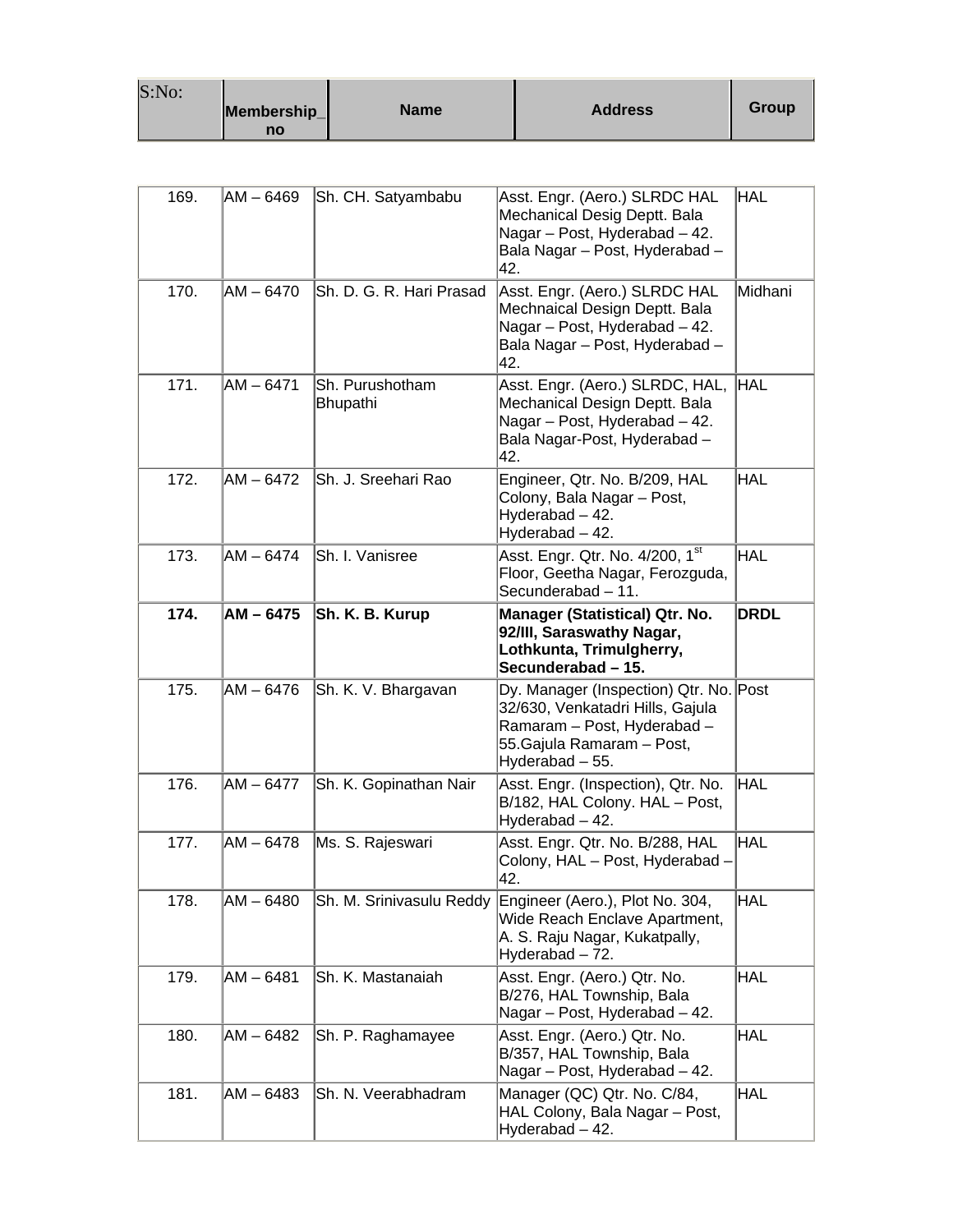| S:No: |             |             |                |       |
|-------|-------------|-------------|----------------|-------|
|       | Membership_ | <b>Name</b> | <b>Address</b> | Group |
|       | no          |             |                |       |

| 182. | AM – 6484   | Ms. B. Aparna          | Asst. Engineer (DYME-SLRDC),<br>HAL, Bala Nagar - Post,<br>Hyderabad - 42.<br>Hyderabad - 42.                                                                                                          | HAL         |
|------|-------------|------------------------|--------------------------------------------------------------------------------------------------------------------------------------------------------------------------------------------------------|-------------|
| 183. | AM-6485     | Ms. Kamuni Mallesha    | Engineer (A & T) HAL, Hybrind<br>Micro Electronics Deptt.<br><b>SLRDC/Avionics Divn. Bala</b><br>Nagar - Post, Hyderabad - 42.<br><b>SLRDC/Avionic Division, Bala</b><br>Nagar - Post, Hyderabad - 42. | HAL         |
| 184. | $AM - 6486$ | Sh. J. Nagendra Prasad | Asst. Engr. (Aero.) Qtr. No.<br>B/381, HAL Colony, Bala Nagar -<br>Post, Hyderabad - 42.                                                                                                               | HAL         |
| 185. | AM – 6487   | Ms. M. Padma           | Asst. Engineer (Aero.) Qtr. No.<br>B/36, HAL Colony, HAL - Post,<br>Hyderabad - 42.                                                                                                                    | HAL         |
| 186. | AM - 6488   | Sh. M. Earappa         | Engineer (Aero.) Qtr. No. B/87,<br>HAL Colony, HAL - Post,<br>Hyderabad - 42.<br>Hyderabad - 42.                                                                                                       | HAL         |
| 187. | $AM - 6489$ | Sh. M. Sudhakar        | Manager (Planning) Qtr. No. 129, HAL<br>HAL Township, Bala Nagar -<br>Post, Hyderabad - 42.                                                                                                            |             |
| 188. | AM – 6490   | Sh. N. Ratna Kuamr     | Asst. Engr. (SLRDC<br>Communication) HAL, Bala<br>Nagar - Post, Hyderabad - 42.                                                                                                                        | HAL         |
| 189. | AM-6491     | Sh. A. Vijaya Pratap   | Asst. Engr. (Aero.)<br>HYME/SLRDC, HAL, Bala Nagar<br>- Post, Hyderabad - 42.<br>Hyderabad - 42.                                                                                                       | HAL         |
| 190. | AM - 6492   | Sh. P. Hari Venkatram  | Engineer, Qtr. No. B/147, HAL<br>Colony, HAL - Post, Hyderabad -<br>42.<br>Hyderabad - 42.                                                                                                             | HAL         |
| 191. | $AM - 6493$ | Sh. U. Mallikarajuna   | Asst. Engr. (Aero.) No. 6-1-94/95,<br>Flat No. 101, Sai Santosh<br>Apartment, Mushurabad,<br>Secunderabad - 20.                                                                                        | <b>HAL</b>  |
| 192. | AM - 6494   | Sh. T. Sateesh Kumar   | Asst. Engineer (Aero.)<br>HYME/SLRDC, HAL, Bala Nagar<br>- Post, Hyderabad - 42.                                                                                                                       | HAL         |
| 193. | $AM - 6495$ | Ms. Bhupathi Sridevi   | Asst. Engr. (Aero.) Qtr. No.<br>B/155, HAL Colony, Bala Nagar -<br>Post, Hyderabad - 42.                                                                                                               | HAL         |
| 194. | $AM - 6496$ | Sh. J. K. V. Nagumaiah | Asst. Engineer, Qtr. No. B/56,<br>HAL Township, Bala Nagar-Post,<br>Hyderabad - 42.                                                                                                                    | <b>DRDL</b> |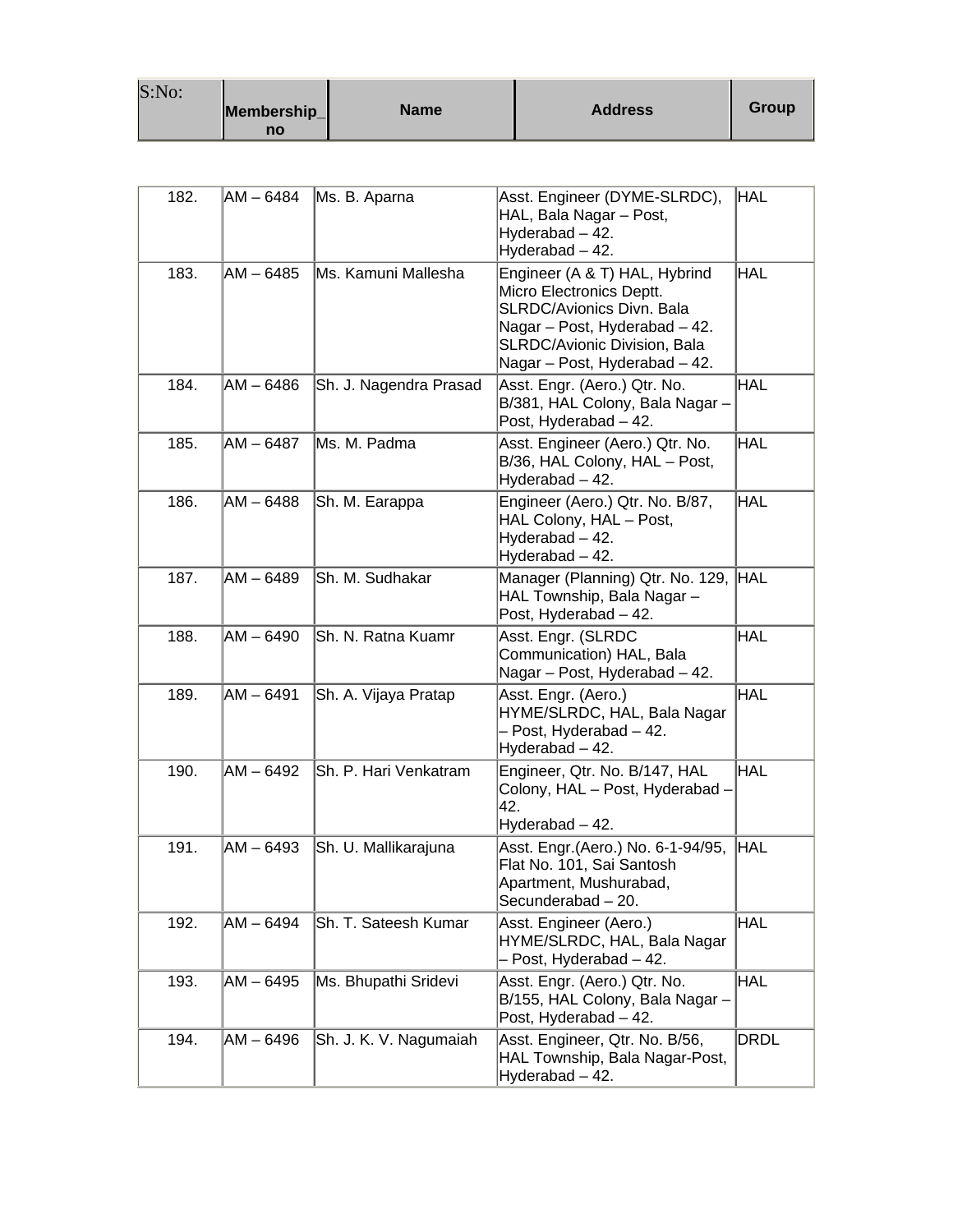| S:No: | Membership_<br>no | <b>Name</b> | <b>Address</b> | Group |
|-------|-------------------|-------------|----------------|-------|
|-------|-------------------|-------------|----------------|-------|

| 195. | AM – 6497   | Ms. P. L. Rupa Devi    | Asst. Engr. (Aero.) Plot No. 149,<br>Hasthana Builders, Venkatram<br>Nagar Colony, Suraram - Post,<br>Hyderabad.<br>Venkatram Nagar Colony,<br>Suraram - Post, Hyderabad. | HAL                |
|------|-------------|------------------------|---------------------------------------------------------------------------------------------------------------------------------------------------------------------------|--------------------|
| 196. | AM – 6498   | Sh. Y. Sreedhar        | Asst. Engineer (Aero), Hindustan<br>Aeronautics Ltd., SLRDC - UMS<br>Group, Balanagar PO,<br>Hyderabad - 500 042                                                          | <b>HAL</b>         |
| 197. | AM – 6499   | Sh. J. Jacinth         | Asst. Engr. (Aero.) Qtr. No. 401,<br>Tirumala Residency, Ram Nagar<br>Gundu, Hyderabad.<br>Ram Nagar Gundu, Hyderabad.                                                    | HAL                |
| 198. | AM – 6500   | Sh. K. Narsimlu        | Asst. Engr. (Aero.) HAL (SLRDC<br>- UMS Group) Bala Nagar –<br>Post, Hyderabad - 42.                                                                                      | <b>HAL</b>         |
| 199. | AM - 6501   | Sh. M. Sudheer Reddy   | Asst. Engr. (Aero.) Qtr. No. 2-1-<br>556/3, Nallakunta, Hyderabad -<br>44.                                                                                                | <b>HAL</b>         |
| 200. | AM - 6502   | Sh. M. Debula Mudavath | Asst. Engr. (Aero.) Qtr. No.<br>B/106, HAL Township, Bala<br>Nagar - Post, Hyderabad - 42.                                                                                | <b>HAL</b>         |
| 201. | $AM - 6503$ | Sh. K. Venkat Rao      | Qtr. No. 5-81/7, Bhaskara<br>Enclave, Prakasam Nagar,<br>Kukatpally, Hyderabad.<br>Prakasam Nagar, Kukatpally,<br>Hyderabad                                               | <b>HAL</b>         |
| 202. | $AM - 6504$ | Sh. S. Sathyanarayana  | Engineer (Tool Room) HAL, Bala<br>Nagar - Post, Hyderabad - 42.                                                                                                           | <b>HAL</b>         |
| 203. | AM - 6575   | Sh V. Satyanarayana    | Engineer (D), Hindustan<br>Aeronautics Ltd., SLEDC -<br>Communications, Balanagar PO,<br>Hyderabad - 500 042                                                              | <b>HAL</b>         |
| 204. | AM – 6576   | Ms. V. Krishna Veni    | Asst. Engineer(Aero), SLRDC,<br>HAL, Bala Nagar, Hyderabad-<br>500042                                                                                                     | <b>HAL</b>         |
| 205. | AM - 6577   | Sh. M. Murali          | Asst. Engineer(Aero), SLRDC,<br>HAL, Bala Nagar, Hyderabad-<br>500042                                                                                                     | <b>HAL</b>         |
| 206. | AM - 6609   | Sh. Manjeet Kumar      | Scientist - C Programme<br>AD, Kanchanbagh Post,<br>Hyderabad - 58.                                                                                                       | <b>HAL</b>         |
| 207. | AM - 6610   | Sh. M Srihari Rao      | H No. 9-3-296/1, Akbarpura, MD<br>Lines Road, Tolichowki, Post<br>Golconda, Hyderabad - 500 008                                                                           | <b>HAL</b>         |
| 208. | $AM - 6614$ | Capt. V. S. Rajkumar   | Continental Wines Ltd. Plot No. NO<br>25, Nagarajuna Hills,<br>Panjagutta, Hyderabad - 82.                                                                                | <b>ADDRES</b><br>S |
| 209. | AM - 6629   | Sh. Moninder Saini     |                                                                                                                                                                           | Left               |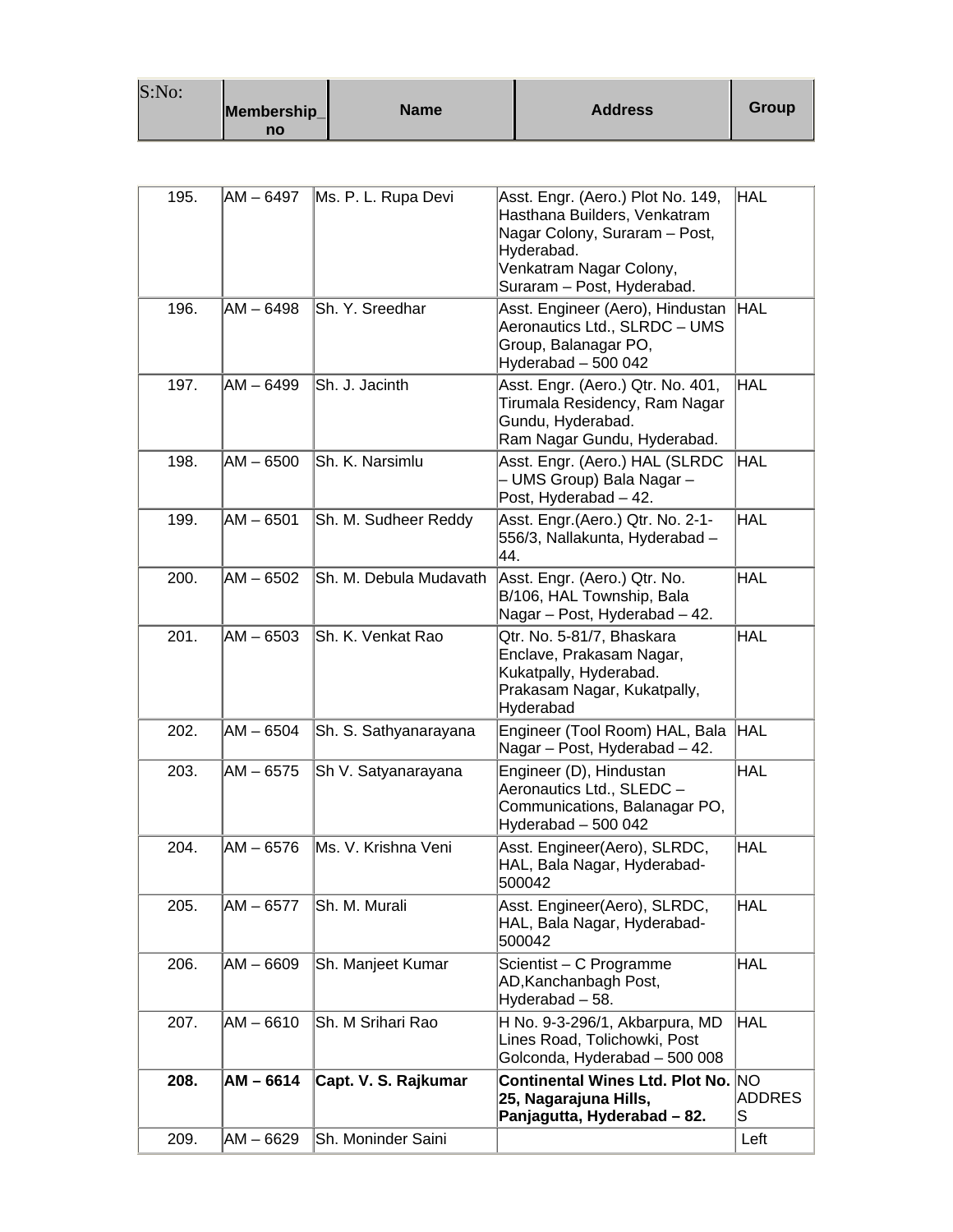| S:No: |             |      |                |       |
|-------|-------------|------|----------------|-------|
|       | Membership_ | Name | <b>Address</b> | Group |
|       | no          |      |                |       |

| 210. | AM – 6630   | Sh. Avnish Kumar            | Scientist - C (Programme-<br>ADTSD/SPSC, Post-<br>Kanchanbagh, Hyderabad - 58.                                                     | <b>DRDL</b>         |
|------|-------------|-----------------------------|------------------------------------------------------------------------------------------------------------------------------------|---------------------|
| 211. | AM - 6640   | Sh. Amit Kumar              | Scientist - B (Dte. Of Weapon<br>System) Defence Research<br>Development Laboratory,<br>Kanchanbagh - Post, Hyderabad<br>58.       | <b>DRDL</b>         |
| 212. | AM - 6641   | Ms. Suman Nayak             | Scientist - C (Dte. Of SPSC)<br>Advanced System Laboratory,<br>Kanchanbagh - Post, Hyderabad<br>- 58.                              | <b>ASL/DRD</b><br>L |
| 213. | AM - 6650   | Sh. N. Suresh Babu          | Scientist (DOASM) Advanced<br><b>Systems Laboratory</b><br>Kanchanbagh - Post, Hyderabad<br>58.                                    |                     |
| 214. | $AM - 6651$ | <b>Sh. Vinay Kumar Roy</b>  | Scientist - B (Directorate of<br><b>Aerospace Mechanisms)</b><br><b>Advanced Systems Laboratory,</b><br>Kanchanbagh, Hyd - 58.     | Left                |
| 215. | $AM - 6652$ | <b>Sh. Bikramjit Podder</b> | Scientist - D (Directorate of<br>Engg.) Defence Research &<br><b>Development Laboratory,</b><br>Kanchanbagh, Hyderabad - 58.       |                     |
| 216. | AM - 6653   | Ms Bidisha Lahiri           | Scientidt 'C', DOWS<br>DRDL, Kanchanbagh<br>Hyderabad-58                                                                           | <b>DRDL</b>         |
| 217. | AM – 6654   | Sh Venkata ramana           | TO-C, Aero test facility<br>DOAD, DRDL, Kanchanbagh<br>Hyderabad-58                                                                | <b>DRDL</b>         |
| 218. | AM – 6685   | Shri Pratap Kumar           | No5-9-35/5<br>Basheerbagh<br>Hyderabad - 70                                                                                        | <b>HAL</b>          |
| 219. | $AM - 6714$ | Sandhya R Nair              | <b>Heat Transfer Division</b><br>Directorateb of Propulsion<br>DRDL, Kanchanbagh<br>Hyderabad-58                                   | <b>DRDL</b>         |
| 220. | AM - 6380   | Tapan Kumar Pati            | Naval Air Station<br>INS Dega / Air Electrical Dept.<br>NAD - Post<br>Visakhapatnam - 09                                           | Post                |
| 221. | AM - 6849   | Sh. Om Vir Kashyap          | Master Chief Aircraft Artificer, INS Post<br>DEGA, Lakshya Squadron, NAD<br>- Post, Visakhapatnam - 09                             |                     |
| 222. | $AM - 6848$ | Sh. PK Deshmukh             | Inspector (QC), Indian Airlines<br>Ltd., Electrical Overhaul Division,<br>Engg. Complex, Police Lines,<br>Begumpet, Hyderabad - 16 | Post                |
| 223. | AM - 6853   | Sh. Ahmad Asad Imam         | Flat No. 504, Street No. 9,<br>Pragathi Residency, East<br>Marredpally, Secunderabad -<br>500 026                                  | Post                |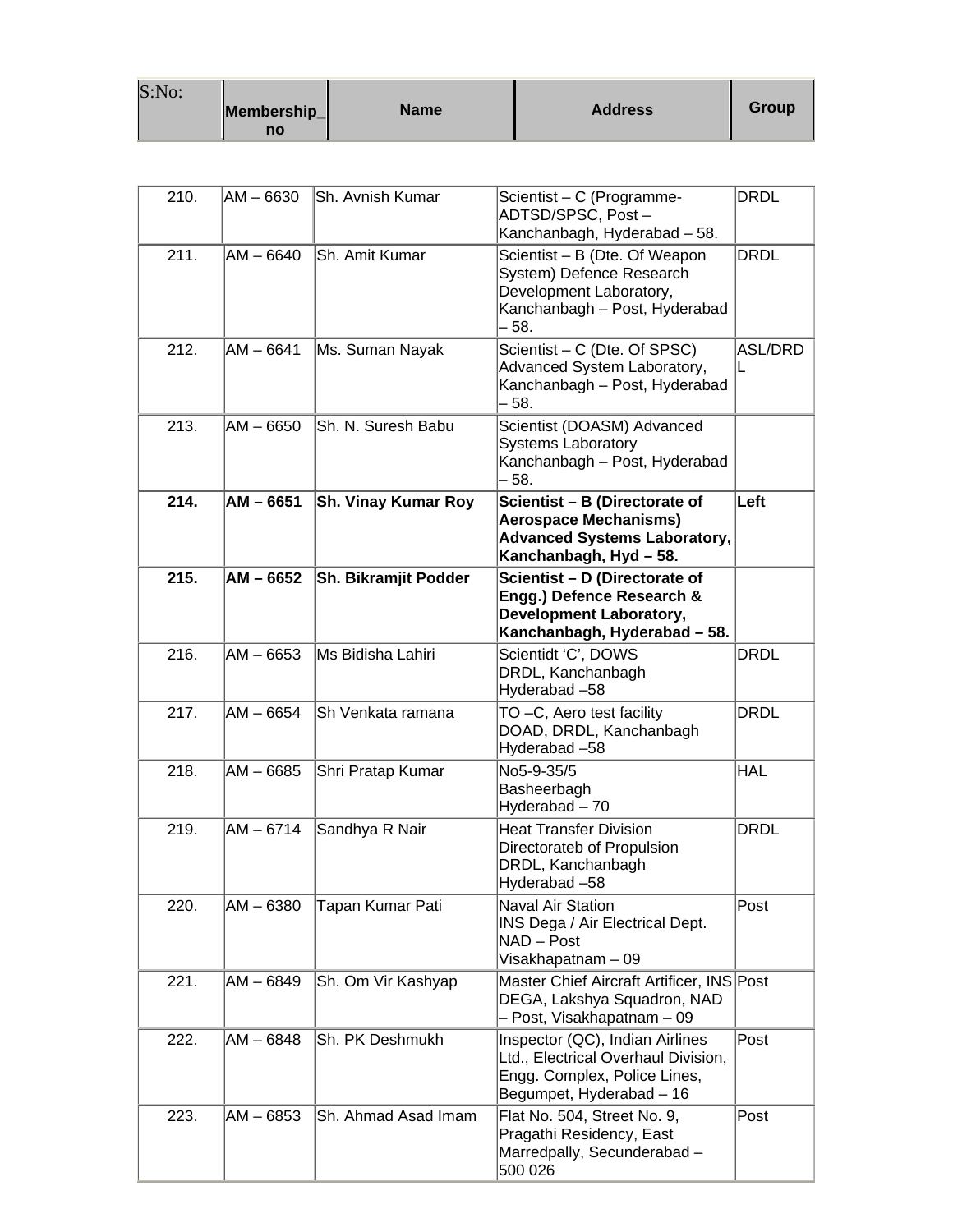| S:No: | Membership_<br>no | <b>Name</b>                    | <b>Address</b>                                                                                                                                                                      | <b>Group</b>                   |
|-------|-------------------|--------------------------------|-------------------------------------------------------------------------------------------------------------------------------------------------------------------------------------|--------------------------------|
|       |                   |                                |                                                                                                                                                                                     |                                |
| 224.  | AM - 6850         | Sh. D Bhasker                  | TO 'B', ASL, Kanchanbagh PO,<br>Hyderabad - 58, ASM/SPSC                                                                                                                            | <b>ASL/RCI-</b><br><b>SINT</b> |
| 225.  | AM - 6851         | Sh. Bijjal Raghavendra         | Sc 'B', ASL, Kanchanbagh PO,<br>Hyderabad - 58                                                                                                                                      | <b>ASL</b>                     |
| 226.  | AM - 6852         | Sh. N Suman                    | Sc 'B', ASL, Kanchanbagh PO,<br>Hyderabad - 58                                                                                                                                      | <b>ASL</b>                     |
| 227.  | AM - 6860         | Sh. Syed Ahmad Urooj           | Flat No. 503, Street No. 9,<br>Pragati Residency, East<br>Marredpally, Secunderabad-<br>500 026                                                                                     | Post                           |
| 228.  | AM - 6861         | Ms. Saravani<br>Tallapragada   | Engineer (Aero.) SLRDC<br>Communications Division,<br>Hindustan Aeronautics Ltd.,<br>Balanagar Post, Hyderabad - 42                                                                 | <b>HAL</b>                     |
| 229.  | AM – 6862         | Sh. Debasish Ghosh             | No. B - 281, HAL Township,<br>Balanagar Post, HAL, Hyderabad<br>$-42$                                                                                                               | Post                           |
| 230.  | $AM - 6863$       | Sh. Lingari Shiva Krishna      | Engineer (Aero.) SLRDC<br>Communications Division,<br>Hindustan Aeronautics Ltd.,<br>Balanagar Post, Hyderabad - 42                                                                 | <b>HAL</b>                     |
| 231.  | $AM - 6864$       | Sh. Vishnu Kanth Allam         | Engineer (Aero.) SLRDC<br>Communications Division,<br>Hindustan Aeronautics Ltd.,<br>Balanagar Post, Hyderabad - 42                                                                 | <b>HAL</b>                     |
| 232.  | AM – 6896         | Sh. KL Raja Sekhar             | Sc 'B', RCMA (Missiles), DRDL<br>Campus, Kanchanbagh PO,<br>Hyderabad - 500 058                                                                                                     | <b>RCMA</b>                    |
| 233.  | $AM - 6898$       | Sh. Bhaskar Chandra<br>Madhual | No. 1-11-256/B, Plot No. 108,<br>Adjacent to Airport Road,<br>Begumpet PO, Hyderabad - 500<br> 016                                                                                  | Post                           |
| 234.  | AM – 6916         | Sh. Pakeeruraju Podugu         | Sc 'C', DOE, DRDL,<br>Kanchanbagh PO, Hyderabad -<br>500 058                                                                                                                        | <b>DRDL</b>                    |
| 235.  | AM – 6989         | Sh. C. Bhasker Reddy           | Sc 'C', SINT (E), RCI,<br>Vignyanakancha PO, Hyderabad<br>- 500 069                                                                                                                 | <b>RCI</b>                     |
| 236.  | AM – 7034         | Sh. B Nagaraja Kowmudi         | Scientist (Non Destructive<br>Testing Group),<br>DMRL, Kanchanbagh PO<br>Hyderabad - 500 058                                                                                        | <b>DMRL</b>                    |
| 237.  | AM-7013           | Sh. Rakesh Kumar,              | Infotech Enterprises Ltd, Plot<br>No.2, I.T. Park, Nanakaramguda,<br>Manikonda, Gachibowli,<br>Hyderabad - 500 032                                                                  | Post                           |
| 238.  | AM-8016           | Sh. Prabakar M                 | Assistant Engineer (Aero),<br>Hidustan Aeronautics Ltd,<br><b>SLRDC / Mechanical Design</b><br>Deptt., Balanagar, Hyderabad -<br>500 042<br>Ph. 23878281 extn 6287<br>9885732867(M) | <b>HAL</b>                     |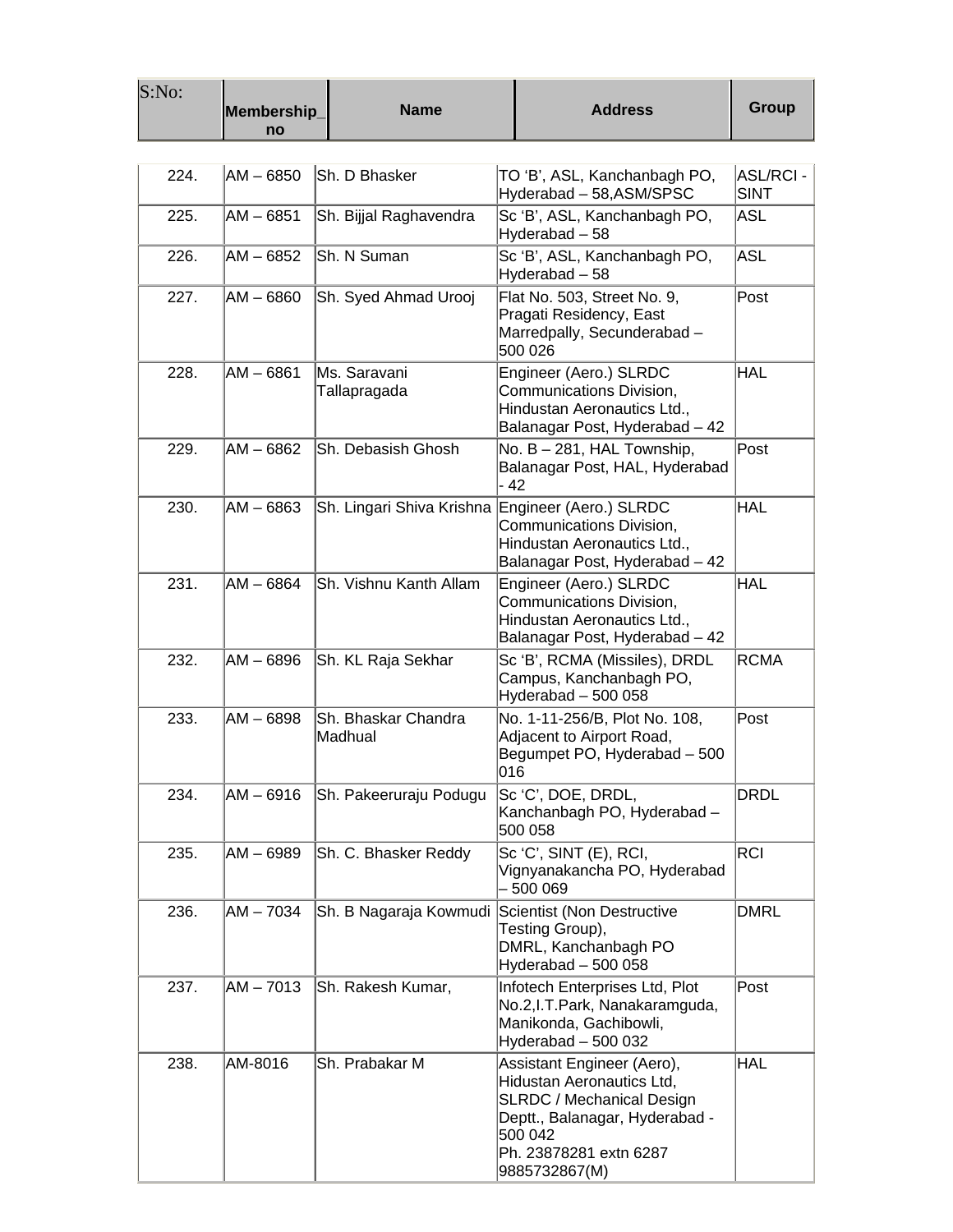| S:No: |             |      |                |       |
|-------|-------------|------|----------------|-------|
|       | Membership_ | Name | <b>Address</b> | Group |
|       | no          |      |                |       |

| 239.         | AM- 8012               | Sh. D. Sai Swaroop                          | Engineer(AOD/DOAD), DRDO,<br>Post- Kanchanbagh, Hyderabad -<br>500 058<br>Ph. 24583419(O)                                                                           | DRDL           |
|--------------|------------------------|---------------------------------------------|---------------------------------------------------------------------------------------------------------------------------------------------------------------------|----------------|
| 240.         | $F - 331$              | Dr. P. N. Murthy                            | <b>Head, Centre for Systems</b><br><b>Engineering</b><br><b>Tata Consultancy Service,</b><br>Shakar Bhavan,<br>Fateh Maiden Road<br>Hyderabad - 500 004.            | Post           |
| 241.         | $F - 344$              | Prof. AK Rao                                | Director, ASCI (Retd), 502,<br>Sunrise Apts., Dwarakapuri<br>Colony, Punjagutta, Hyderabad -<br>500 082                                                             | Post           |
| 242.         | $F - 382$              | Sh. A. V. Ranga Rao                         | No. 1245, "Venkatadri",<br>Road No. 62, Jubilee Hills, C.H.S.<br>Society,<br>Hyderabad - 500 034.                                                                   | Post           |
| 243.         | $F - 408$              | Dr. B. L. Deekshatulu                       | Qtr. No. 10-1-123/3,<br>Marredpally (East),<br>Secunderabad                                                                                                         | Post           |
| 244.         | $F - 420$              | Dr. A. V. Patki                             | <b>Senior Consulting Engineer</b><br>(GECP-IDC)<br>Satyam Technology Centre,<br>Bahadurpally, Hyderabad - 43.                                                       | Post           |
| 245.         | $F - 421$              | A. C. M. I. H. Latif                        | ' RIYAAZ ' H.No. - 6-3-248/4,                                                                                                                                       | Post           |
|              |                        | (Retd.)                                     | Road No. 1, Banjara Hills<br>Hyderabad -500034                                                                                                                      |                |
| 246.         | $F - 447$              | A.V.M. N. S. Shastri<br>(Retd.)             | 'SAMRITA' 54,<br>Vayupuri<br>Secundarabad - 500094                                                                                                                  | Post           |
| 247.         | $F - 479$              | Air Mshl. K. N. Nair,<br>PVSM, AVSM (Retd.) | No. J - 97, Air Force Officer's<br>Mess,<br>Roberts Road, Trimulgherry -<br>Post,<br>Secunderabad - 500015                                                          | No.<br>address |
| 248.         | $F - 512$              | Sh. D. Choudhary                            | Chairman & Managing Director,<br>Midhani, Flat No. A401, Celestial<br>Green Apartments, Nagavarpiaya,<br>CV Raman Nagar, PO, Old<br>Madras Road, Bangalore- 560 093 | Midhani        |
| 249.         | $F - 535$              | Sh. G. Pattabhiraman                        | Plot No. 1167, Road No. 54,<br>Jubilee Hills,<br>Hyderabad                                                                                                          | Post           |
| 250.<br>251. | $F - 542$<br>$F - 559$ | Sri Balram Gupta                            | Regional Director (Retd.),<br>RCMA (Materials), H.No.18-8-<br>254/2, Raj Kuteer, Rakshapuram<br>Colony, Saidabad PO, Hyderabad<br>500059                            | Post           |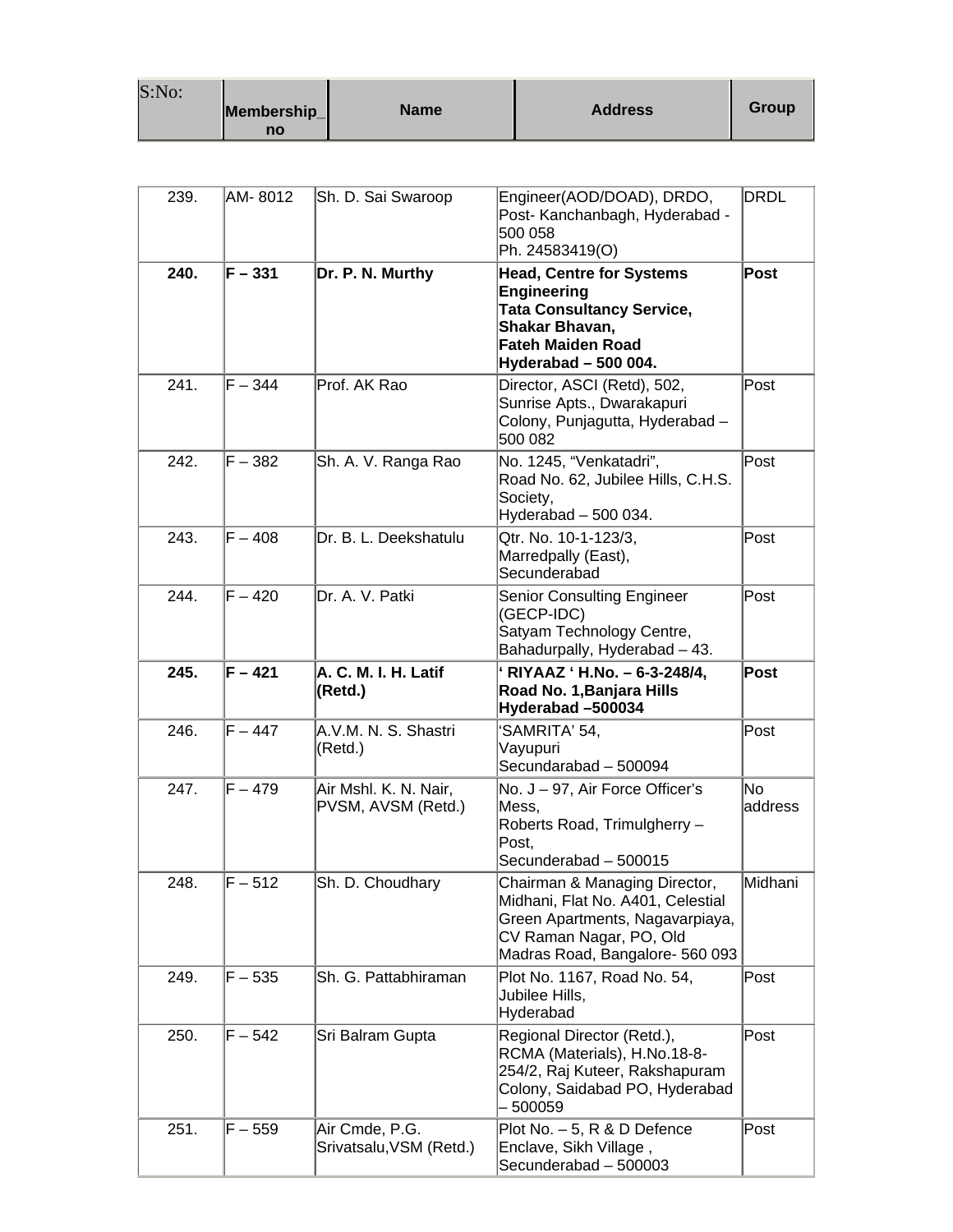| S:No: |             |      |                |       |
|-------|-------------|------|----------------|-------|
|       | Membership_ | Name | <b>Address</b> | Group |
|       | no          |      |                |       |

| 252. | $F - 562$ | Sh. B. K. Sinha                            | Dy. Manager (Retd.) I. A,<br>Plot No. 10, Gagan Vihar Colony,<br>Begumpet, Hyderabad - 500016                                                               | Post                      |
|------|-----------|--------------------------------------------|-------------------------------------------------------------------------------------------------------------------------------------------------------------|---------------------------|
| 253. | $F - 563$ | A. V. M. E. S. Lala, Vsm<br>(Retd.)        | No. - 139, Vayupuri, Sainikpuri -<br>Post, Secunderabad - 500594                                                                                            | Post                      |
| 254. | $F - 610$ | Sh. R. N. Agarwal                          | 18-8-254/1/A32, Bharat Ratna<br>Society, Rakshapuram colony,<br>Hyderabad -500 059                                                                          | Post                      |
| 255. | $F - 620$ | Sh. P.N.A.P Rao                            | No. 17-1-383/22-B, Vinaya Nagar,<br>ColonySaidabad, Hyderabad -<br>500 059.                                                                                 | Post                      |
| 256. | $F - 637$ | A. V. M. N. Natarajan,<br>AVSM, VM (Retd.) | Director, Bliss Foundation of<br>Aware,5 – 9 – 24 / 78, Lake Hill<br>Road, Hyderabad - 500463                                                               | Post                      |
| 257. | $F - 647$ | Prof. M. M. Saxena                         | GF - A, K.J.R. Complex - I, 199,<br>Sikh Road, Secunderabad - 500<br>009                                                                                    | Post                      |
| 258. | $F - 651$ | Sh. K. S. Ramakrishnan                     | No. 41/136, Prenderghast Road,<br>Venkatarao Nagar Colony,<br>Secunderabad - 500003                                                                         | No.<br>address            |
| 259. | $F - 661$ | Dr. R. L. Saha                             | No. 822, "Asheervad",<br>Bharat Ratna Colony,<br>Rakshapuram,<br>Post - Saidabad,<br>Hyderabad.                                                             | Post                      |
| 260. | $F - 673$ | Dr. Nageswara Rao. M                       | Director (Production & Marketing),<br>Midhani(RETD), Flat No: 202,<br>Eucalyptus Block, Amurtha Valley,<br>Road No.12, Banjara<br>Hills, Hyderabad -500 034 | Post                      |
| 261. | $F - 687$ | G '(RETD)                                  | Dr. Srinivasan Vathsal, Sc 301, Jay Plaza, Street No.7,<br>Vidyanagar, Hyderabad-500044<br>9676863811                                                       | Post                      |
| 262. | $F - 693$ | Dr. S. Panneerselvam<br>RETD               | Visiting Professor, Dept of<br>Aerospace Engineering, IIT<br>Madras, Chennai-600036                                                                         | Post                      |
| 263. | $F - 702$ | Sh. A. Subhananda Rao                      | Director, HEMRL<br>Pashan<br>Pune                                                                                                                           | Post                      |
| 264. | $F - 704$ | Dr. Vijay Kumar<br>Saraswat                | Plot No. 34, BHEL Enclave,<br>Akbar Road, Bowenpally,<br>Secunderabad - 500 011.                                                                            | AD                        |
| 265. | F – 725   | Sh. A. S. Reddy                            | Flat No. TF/2, H. No. 7-1-32/11/1,<br>Vimla Chandra Mukhi Apartment,<br>Leela Nagar, Ameerpet,<br>Hyderabad - 16.                                           | Post                      |
| 266. | G - 10238 | Sh. R. Rama Murthy                         | 13-6-434/3/93, CA Nagar,<br>Mehdipatnam, Hyderabad - 500<br>008.                                                                                            | N <sub>o</sub><br>address |
| 267. | G – 10245 | Sh. K. Jayanth Kumar                       | S/o. Shri K. Ramalingam (SPM),<br>Bangarupalayam - 517 416 (AP)                                                                                             | Post                      |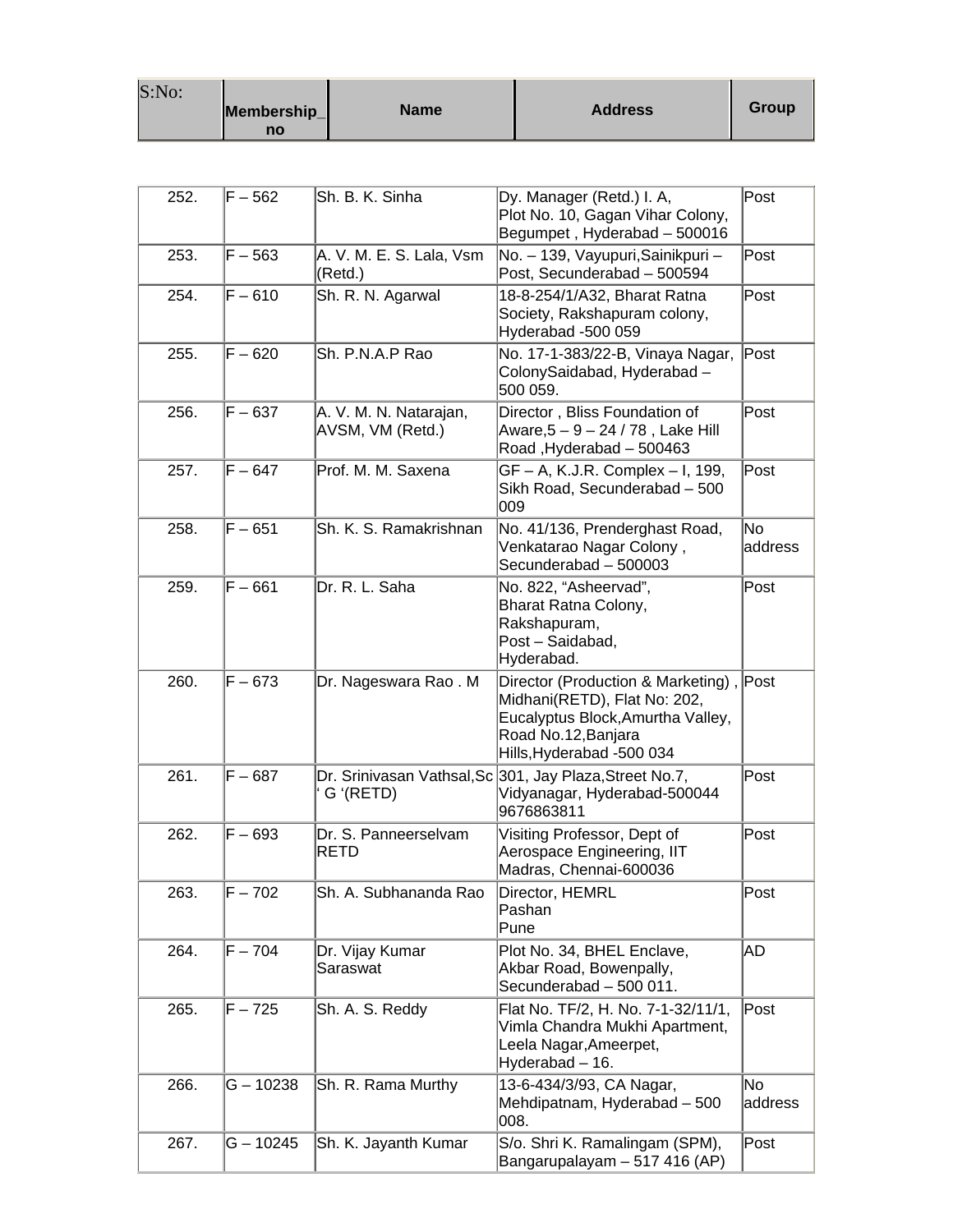| S:No: |             |             |                |       |
|-------|-------------|-------------|----------------|-------|
|       | Membership_ | <b>Name</b> | <b>Address</b> | Group |
|       | no          |             |                |       |

| 268. | $G - 10287$ | Sh. G. R. S. Thangadurai No. D - 39/10, | Lab. Qtr., Kanchanbagh - Post,<br>Hyderabad - 58                                                                    | DRDL        |
|------|-------------|-----------------------------------------|---------------------------------------------------------------------------------------------------------------------|-------------|
| 269. | $G - 10301$ | Sh. J. Umakanth                         | Sc. 'E', Aerodynamics Division,<br>DRDL, Kanchanbagh PO,<br>Hyderabad - 58                                          | <b>DRDL</b> |
| 270. | $G - 10330$ | Sh. G. Vishwas                          | 27-1-21/17, Krupa Jyoti Apts.,<br>Neredmet, RK Puram PO,<br>Secunderabad - 500 556                                  | Post        |
| 271. | $G - 10335$ | Ms. S. Nirmala                          | JSAI, Midhani Ltd., Kanchanbagh<br>PO, Hyderabad - 58                                                               | Midhani     |
| 272. | $G - 10336$ | Sh. SS Prasad                           | Engineer - AMD, Midhani,<br>Kanchanbagh PO, Hyderabad -<br>500 058                                                  | Midhani     |
| 273. | $G - 10337$ | Sh. JV Gururaj                          | Engineer, AMD, Midhani Ltd.,<br>Kanchanbagh PO, Hyderabad -<br>58                                                   | Midhani     |
| 274. | $G - 10338$ | Sh. P. Rambabu                          | H.No.3-13-46, Madhuranagar,<br>Ramanthapur, Hyderabad - 500<br>013                                                  | Post        |
| 275. | $G - 10343$ | Sh.Waheeduddin Khan                     | H.No.16-9-681/8, Old Malakpet,<br>Hyderabad $-500036$ .                                                             | Post        |
| 276. | G-10368     | Sh. M. Babu Rao                         | Door No. $-40 - 9/4 - 11$ ,<br><b>Municipal Employees Colony,</b><br><b>Siddhartha Nagar</b><br>Vijayawada - 520010 |             |
| 277. | $G - 10369$ | Sh. Mohd, Mazhar<br>Javeed              | Flat No.403-A, Akbar Towers, New Post<br>Malakpet, Hyderabad - 500 036                                              |             |
| 278. | G - 10417   | Sh. A. C. Chakravarty                   | C/o Mr. Vidyasagar,<br>No. 22, Beside Videocon<br>Service Centre, Rasoolpura,<br>Secunderabad - 500003              | Post        |
| 279. | G - 10448   | Sh. K. V. Vasudhar                      | No. 19/17, Balaji Nagar,<br>Nellore - 624002                                                                        | Post        |
| 280. | G – 10451   | Sh. P. S. K. Viswanath                  | Plot No. - 1361,<br>Road No. - 45, Jubilee Hills,<br>Hyderabad - 500033                                             | Post        |
| 281. | $G - 10490$ | Sh. Javed Afraj                         | Scientist - E, CFD<br>HSTDV, L.P.D./D.R.D.L.,<br>Kanchanbagh - Post,<br>Hyderabad - 58                              | DRDL        |
| 282. | $G - 10504$ | Sh. A Gopala Rao                        | D. No.1-44-12, Upstairs, Kokavari<br>Street, Nazerpet, Tenali - 522201<br>(AP)                                      | Post        |
| 283. | $G - 10506$ | Sh. Beeraka Suresh                      | Q.No.292, PHC-1, Sriharikota,<br>Nellore Dist-524124                                                                | Post        |
| 284. | G - 10507   | Sh. P. Ravi Kumar                       | S/o.Shri P. Nageswara Rao,<br>H.No.37-1-4-8/27, Bhagya Nagar,<br>III Lane, Ongole-523001,<br>Prakasam Dist (AP)     | Post        |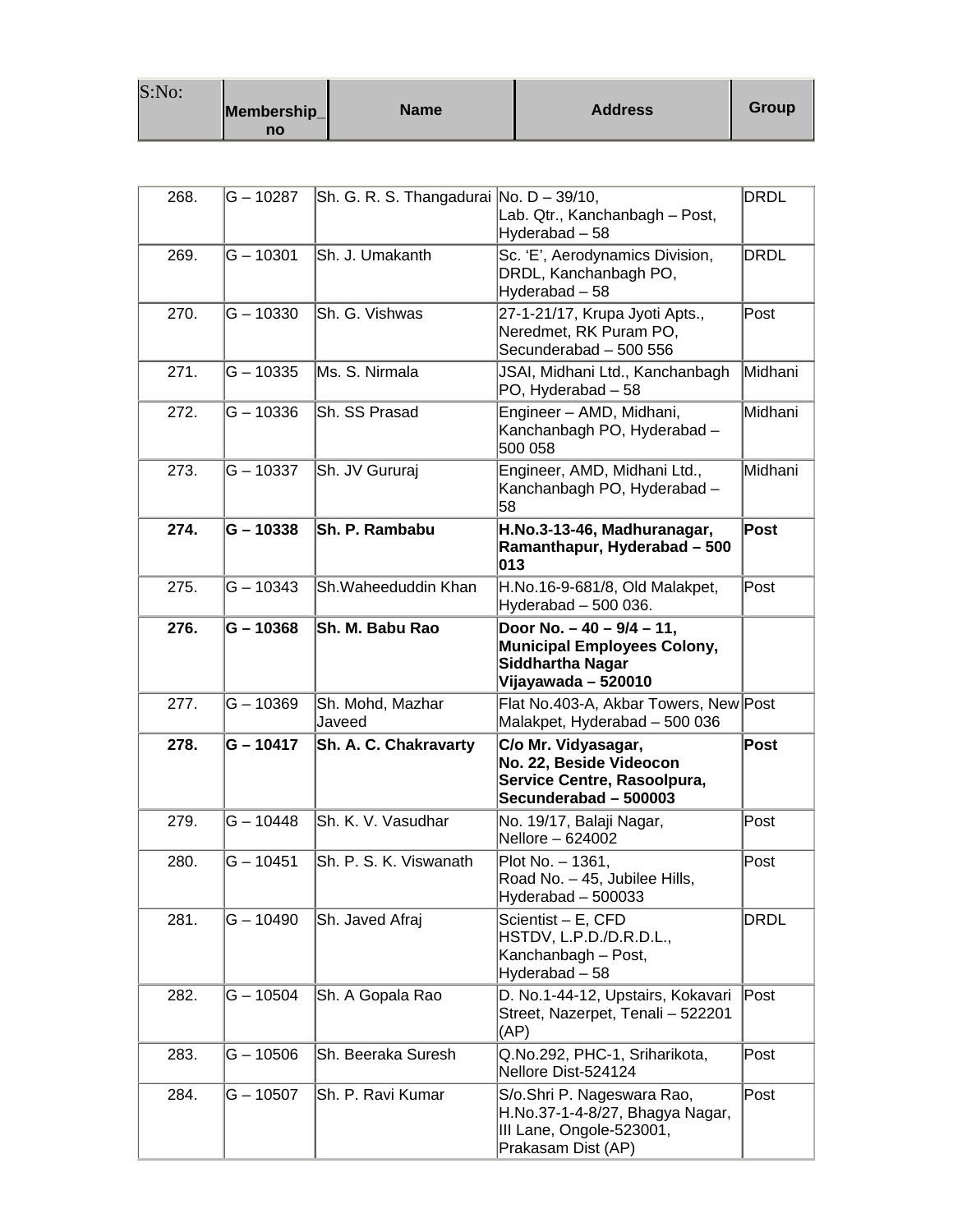| S:No: |             |             |                |       |
|-------|-------------|-------------|----------------|-------|
|       | Membership_ | <b>Name</b> | <b>Address</b> | Group |
|       | no          |             |                |       |

| 285. | $G - 10526$ | Sh. Kalyan Jee                  | Plot No. - 114, Prashasan Nagar,<br>Road No. - 72, Jubilee Hills,<br>Hyderabad - 33                                          | Post                        |
|------|-------------|---------------------------------|------------------------------------------------------------------------------------------------------------------------------|-----------------------------|
| 286. | $G - 10586$ | Sh. R. Balasubramanian          | Director (C.F.D. Team),<br>Directorate of Vehicle Dynamics,<br>DRDL, Kanchanbagh - Post,<br>Hyderabd - 58                    | DRDL                        |
| 287. | $G - 10587$ | Sh. T. K. Ganesh<br>Anavaradham | Scientist - B, Missile<br>Aerodynamics Division, DRDL,<br>Kanchanbagh - Post, Hyderabad<br>58                                | DRDL                        |
| 288. | $G - 10590$ | Sh. P. Surendraji               | Qtr. No. B - 152, HAL Colony,<br>Bala Nagar, Hyderabad - 42                                                                  | HAL                         |
| 289. | $G - 10634$ | Sh. Soumyajit Saha              | Scientist - D, D.R.D.L.,<br>Hyderabad - 58                                                                                   | DRDL                        |
| 290. | $G - 10658$ | Sh. N. V. Ganesh Kumar          | S/o Sh. N. S. R. Panthlu, Sri<br>Sadan, Guntur (AP) - 522001                                                                 | ASL                         |
| 291. | $G - 10661$ | Sh. Jaydeep Biswas              | S/o Sh. P. K. Biswas, Type - V/<br>14, N.S.T.L., Vishakhapatnam -<br>530006                                                  | NO.<br><b>ADDRES</b><br>lS. |
| 292. | $G - 10680$ | Sh. Santosh Abraham             | Sr. Aircraft Technician, Fly Tech.<br>Aviation Academy, Plot No. - 161,<br>Sagar Complex, Vanasthalipuram,<br>R. R. - Distt. | No<br>address               |
| 293. | $G - 10700$ | Sh. S. S. Mohapatra             | H. No. 18-8-254/106,<br>Rakshapuram Colony, Opp.<br>$D.R.D.L.Hyderabad - 500059.$                                            | Post                        |
| 294. | $G - 10741$ | Sh. M. D. Anjaneya<br>Prasad    | S/o Sri M. Mallanna, Qtr. No. 16 -<br>2 - 839/ 4/ 5/ B, Madhava Nagar<br>Colony, Saidabad, Hyderabad -<br>59                 | ∣Post                       |
| 295. | $G - 10755$ | Sh. G. Sudhakar                 | C/o Sh. K. R. Kishore, 40,<br>Shalivahan Nagar, Sri Nagar<br>Colony - Post, Hyderabad - 73                                   | Post                        |
| 296. | $G - 10767$ | Sh. Rajesh Kumar                | Scientist - D, ENTEST (RCI)<br>Defence R & D Organisation,<br>Hyderabad - 500 069.                                           | RCI                         |
| 297. | $G - 10790$ | Sh. Vijay Kumar                 | Scientist 'B', DOAD, DRDL,<br>Kanchanbagh PO, Hyderabad -<br>500 058                                                         | DRDL                        |
| 298. | $G - 10816$ | Sh. Tommi Madhu                 | H. No. $9 - 1 - 19/16$ , Plot no. $-6$ ,<br>Vinayak Nagar, Langer House,<br>Hyderabad - 8                                    | Post                        |
| 299. | $G - 10832$ | Sh. Randal Jacob                | E.S.L.P. Hospital, Palamaner,<br>Distt. - Chittoor - 517408                                                                  | Post                        |
| 300. | $G - 10839$ | Sh. Amit Kumar<br>Chaturvedi    | Scientist - B, Directorate of SPSC<br>(SPD - 3), Advanced System<br>Laboratory, Kanchanbagh - Post,<br>Hyderabad - 58        | ASL/DRD<br>L                |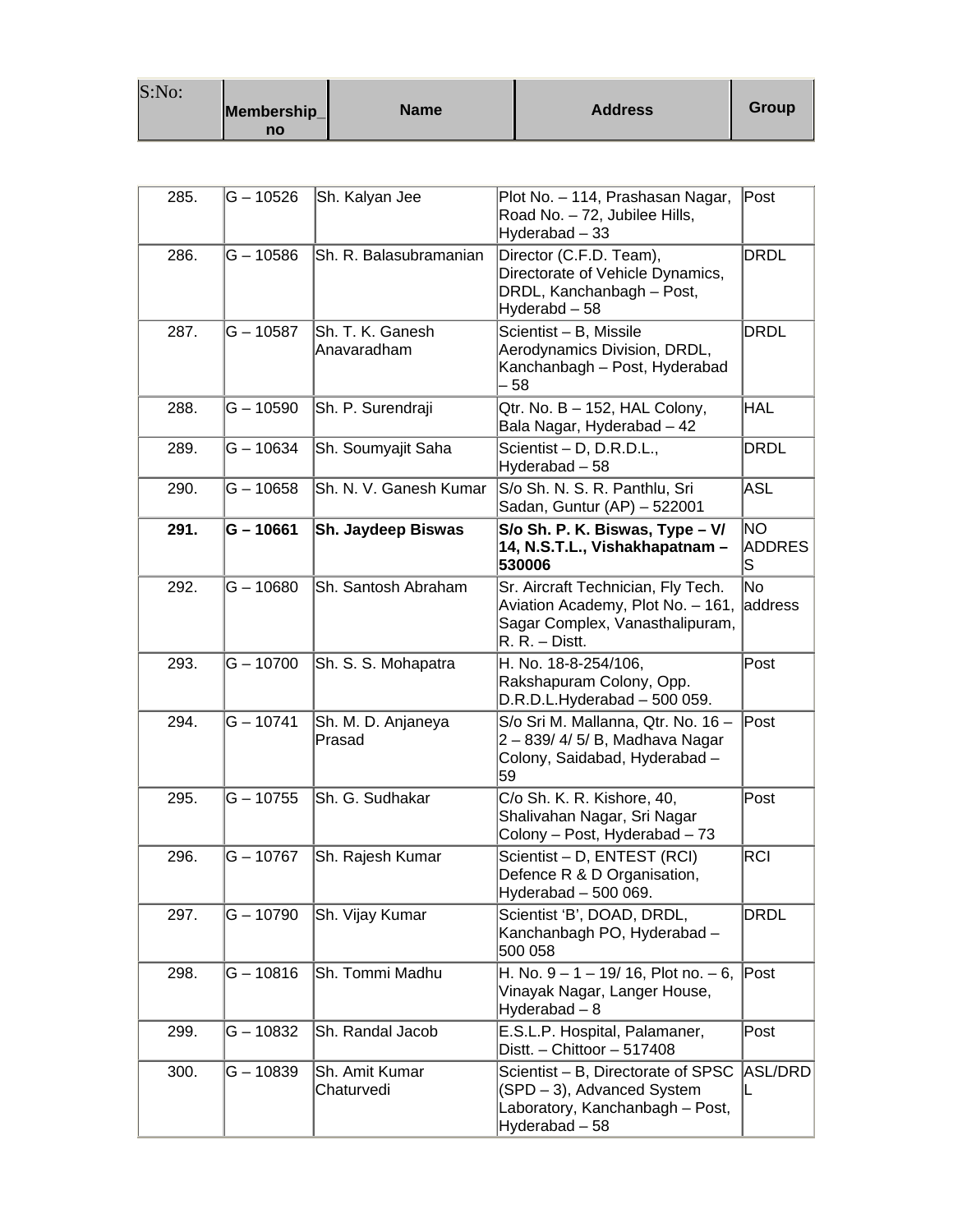| S:No: |             |             |                |       |
|-------|-------------|-------------|----------------|-------|
|       | Membership_ | <b>Name</b> | <b>Address</b> | Group |
|       | no          |             |                |       |

| 301. | G-10844     | Sh. K. S. Ravi<br>Chakravarthi                 | S/o Sh. K. Venkateswara Rao,<br>No. - BF/ 7, Colony- B, KTPS -<br>Paloncha, Distt. - Khammam -<br>507115                         | Post        |
|------|-------------|------------------------------------------------|----------------------------------------------------------------------------------------------------------------------------------|-------------|
| 302. | $G - 10855$ | Sh. Dwaipayan<br>Mazumdar                      | Room No. $-202$ , $2^{nd}$ Floor, Indira<br>Nilayam, Sai Sat Madura Nagar<br>Colony, Yellareddyguda,<br>Ameerpet, Hyderabad - 45 | Post        |
| 303. | G – 10872   | Sh. S. Mani Sekaran                            | Scientist - B, D.R.D.L.,<br>Aerodynamics Design Group,<br>Directorate of Aerodynamics,<br>Kanchanbagh - Post, Hyderabad<br>- 58  | DRDL        |
| 304. | G – 10873   | Sh. L. Jaikumar                                | Scientist - B, D.R.D.L., CFD<br>Division, Kanchanbagh - Post,<br>Hyderabad-58                                                    | <b>DRDL</b> |
| 305. | $G - 10877$ | Sh. N. V. N. Rao<br>Pasalapudi Narayana<br>Rao | Scientist - D (Entest), Research<br>Centre Imarat, Hyderabad - 69                                                                | <b>RCI</b>  |
| 306. | G – 10892   | Sh. Dadapeer G. A.                             | S/o Sh. G. A. Abdul Gafur, opp. -<br>NS+pet Mosque, Pungnur,<br>Hyderabad - 517247                                               | Post        |
| 307. | $G - 10896$ | Sh. S. K. Sahoo                                | Scientist - B, Research Centre<br>"IMARAT", CSG/ CAD, Building<br>No. - 0901, VigyanaKancha,<br>Hyderabad - 69                   | <b>RCI</b>  |
| 308. | $G - 10900$ | Sh. Dilip Kumar Yadav                          | Scientist (DOAD), DRDL,<br>Hyderabad - 58                                                                                        | AD          |
| 309. | G - 10924   | Sh. S. K. Prasad                               | Scientist - B(CFD Division),<br><b>Defence Res. &amp; Development</b><br>Laboratory, Kanchanbagh -<br>Post, Hyderabad - 58       | <b>ASL</b>  |
| 310. | G – 10925   | Sh. A. Kamalesh                                | Scientist -D, Project - FV,<br>Program - AD, Defemce Res. &<br>Development Laboratory,<br>Kanchanbagh - Post, Hyderabad<br>58    | <b>DRDL</b> |
| 311. | G-10931     | Sh. D. Veda Praveen                            | Flat No. 202, Venkatrajan, Sri<br>Laxmi Sai Tower, Near<br>Ramalayam Temple, Bagh<br>Ameeri, Kukatpally, Hyderabad -<br>72.      | Post        |
| 312. | G-10936     | Sh. K. Ravindra Babu                           | H. No. 1-32-28, Side of C/47, S.<br>V. N. Colony, $6^{\text{th}}$ Line, Guntur –<br>06.                                          | <b>LEFT</b> |
| 313. | G-10940     | Sh. Praveen Chandra                            | Room No. 19, Officer's Hostel,<br>HAL Colony, Bala Nagar,<br>Hyderabad - 42.                                                     | HAL         |
| 314. | G – 10982   | Sh. E. Magesh Khanna                           | M/s Info. Tech. Engerprises Ltd.<br><b>RDE Engineering Solutions Divn.</b><br>Hyderabad Division, Hyderabad                      | Post        |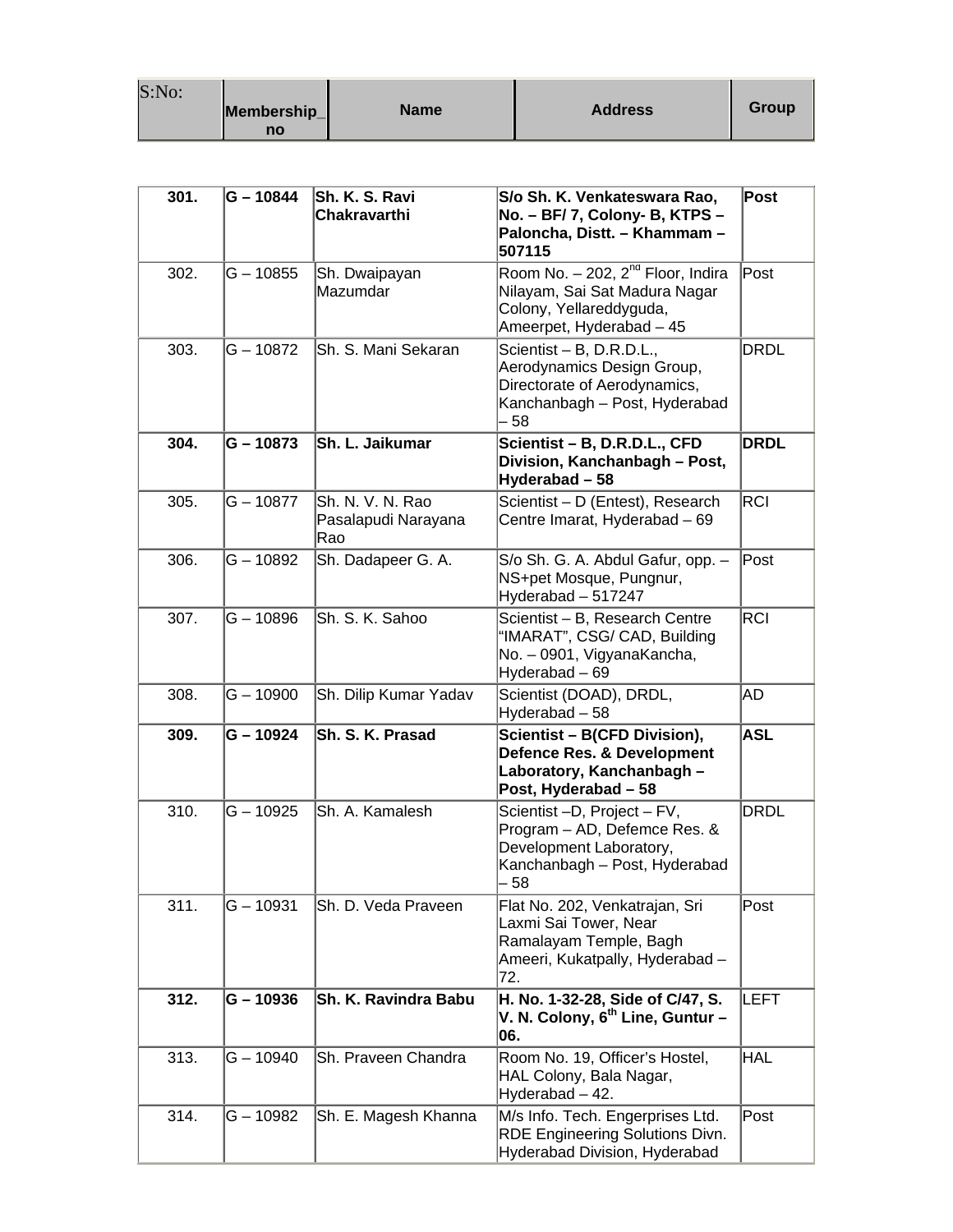| S:No: |             |             |                |              |
|-------|-------------|-------------|----------------|--------------|
|       | Membership_ | <b>Name</b> | <b>Address</b> | <b>Group</b> |
|       | no          |             |                |              |

| 315. | $G - 10984$ | Sh. Soumendu Ghosh               | C/O Sh. Deepanjan Ghosh, No.<br>6-3/139, Prem Nagar,<br>Khairatabad, Hyderabad - 04<br>(AP)<br>Khairatabad, Hyderabad - 500<br>004. | <b>DRDL</b> |
|------|-------------|----------------------------------|-------------------------------------------------------------------------------------------------------------------------------------|-------------|
| 316. | $G - 10990$ | Sh. Vimal Prakash Misra          | Qtr. No. 18-8-254/36, Raksha<br>Puram, Hyderabad - 58.                                                                              | Post        |
| 317. | G – 10993   | Sh. Dharmendra Kumar<br>Tripathi | Scientist, Project HSTDV DRDL,<br>Kanchanbagh PO, Hyderabad -<br>500 058                                                            | DRDL        |
| 318. | $G - 10998$ |                                  | Sh. M. Jagan Mohan Rao Plot No. A/438, Road No. 1,<br>Green Park Colony. Naroor<br>Nagar, Hyderabad - 60.                           | Post        |
| 319. | $G - 11013$ | Sh. Sujoy Mitra                  | No. 1-74/8, Hi-Tech. City (Main<br>Road) Near Ahandra Bank,<br>Madhapur, Hyderabad - 81.                                            | Post        |
| 320. | $G - 11072$ | Sh. Raminder Singh               | No. 16/11/511/D/8, Shalivahana<br>Nagar, Dil Sukh Nagar,<br>Hyderabad - 36.                                                         | Post        |
| 321. | $G - 11093$ | Sh. Vadivel Kumaran S.           | Scientist - B (Missle)<br>RCMA/DRDO, Kanchanbagh -<br>Post, Hyderabad - 58.<br>Hyderabad - 58.                                      | <b>RCMA</b> |
| 322. | $G - 11095$ | Sh. Srinivasa Rajsari<br>Konda   | Plot No. 141, Durga Nagar,<br>Kharman Ghat, Distt - Ranga<br>Reddy - 79.                                                            | Post        |
| 323. | $G - 11114$ | Sh R Vasantha Kumar              | Scientidt 'B', DOAD<br>DRDL, Kanchanbagh<br>Hyderabad-58                                                                            | <b>DRDL</b> |
| 324. | $G - 11157$ | Sh. Y. Bhaskar                   | H. No. 5-11/553, Postel Colony,<br>Yellammagutta, Nizamabad - 01.                                                                   | lIA.        |
| 325. | G-11160     | Chimakurthy Srikanth             | Sc 'B', ATF -II, Dir of<br>Aerodynamics<br>DRDL, Kanchanbagh<br>Hyderabad-58                                                        | <b>DRDL</b> |
| 326. | $G - 11161$ | Ms Bhavneet                      | Sc'B', AED -III, Dir of<br>Aerodynamics<br>DRDL, Kanchanbagh<br>Hyderabad-58                                                        | <b>DRDL</b> |
| 327. | $G - 11162$ | Puneet Anand                     | Sc'B', ATR -2, Dir of<br>Aerodynamics<br>DRDL, Kanchanbagh<br>Hyderabad-58                                                          | <b>DRDL</b> |
| 328. | $G - 11074$ | Deb Kumar Ghosh                  | Sc'B', Room No. 208, Control<br>System Laboratory, RCI,<br>Vignyanakancha PO, Hyderabad<br>- 69                                     | RCI/CSL     |
| 329. | HF-119      | Prof. U. R. Rao                  | Director, Engineering Staff<br>College of India, Khairatabad,<br>Hyderabad - 500 004.                                               | <b>POST</b> |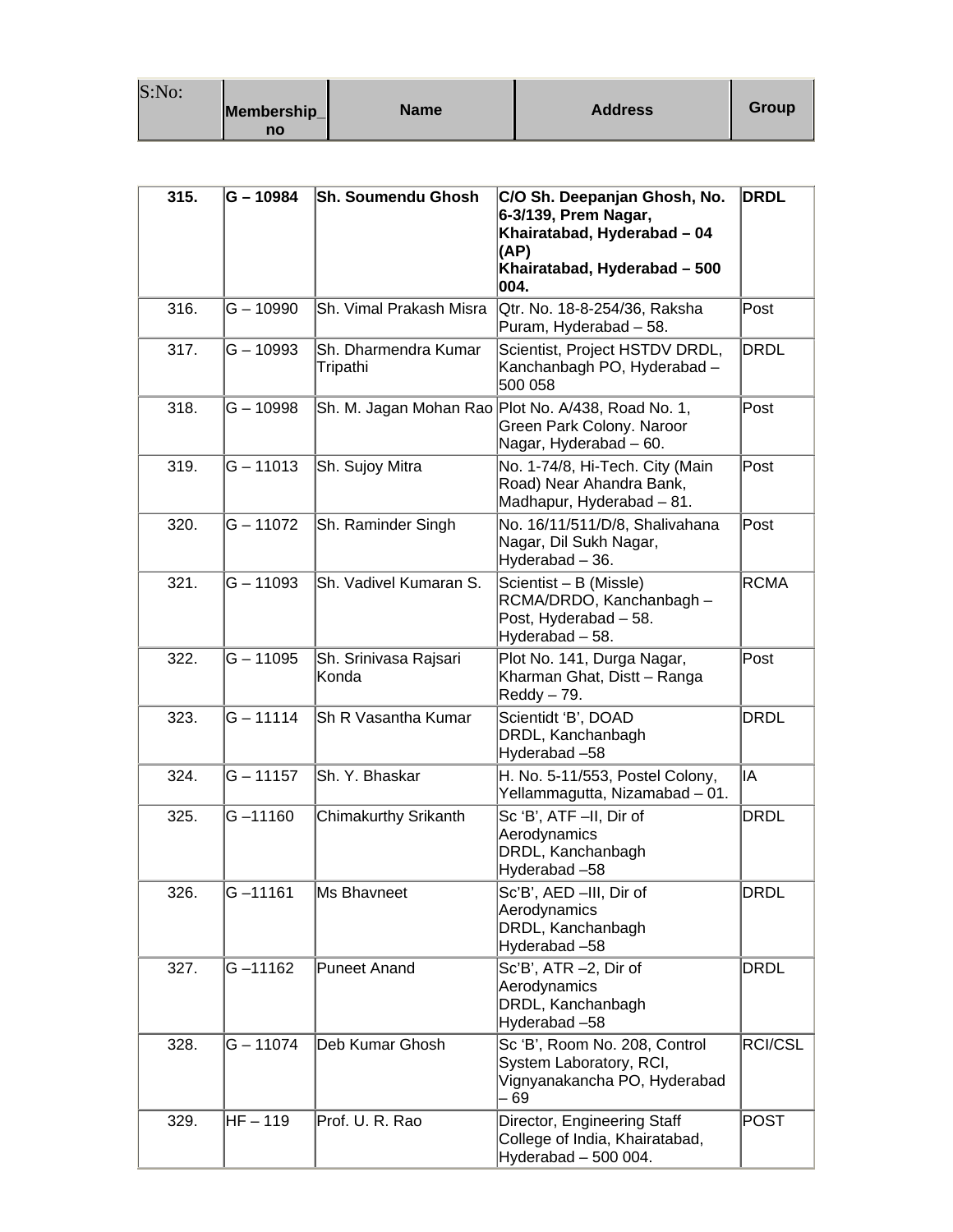| S:No: | Membership_<br>no | <b>Name</b> | <b>Address</b> | Group |
|-------|-------------------|-------------|----------------|-------|
|-------|-------------------|-------------|----------------|-------|

| 330. | HF - 136    | Dr. A. K. Rao                  | <b>Director, Engineering Staff</b><br>College of India, Khairatabad,<br>Hyderabad - 500 004.                                                                    | <b>ILEFT</b>  |
|------|-------------|--------------------------------|-----------------------------------------------------------------------------------------------------------------------------------------------------------------|---------------|
| 331. | $HF-148$    | Dr. Kota Harinarayana          | Vice Chancellor, Hyderabad<br>University, Post - Central<br>University, Hyderabad - 500 046.                                                                    | <b>POST</b>   |
| 332. | $M - 01225$ | Sh. L. Kumaran                 | Plot No. 11, Akash Nagar, New<br>Bowenpanly, Secunderabad - 11.                                                                                                 | <b>POST</b>   |
| 333. | M - 01235   | Wg. Cdr. S. Nagesan            | NAGA JYOTHI ', 50, Jal Vayu<br>Vihar, Kukatpally, Hyderabd -<br>500872                                                                                          | <b>POST</b>   |
| 334. | $M - 01255$ | Sqn. Ldr. M. S. Rao<br>(Retd.) | No. 1, Wellington Road, Majaga<br>Complex, Opp. Gandhian School<br>, Laxmi Nagar, Secunderabad -<br>500009                                                      | <b>POST</b>   |
| 335. | $M - 01266$ | Gp. Capt. M. R.<br>Murdeshwar  | No. 201, Vayupuri, Secunderabad POST<br>- 500594                                                                                                                |               |
| 336. | $M - 01288$ | Wg. Cdr. G. N. Bhaskar         | Plot No. 6, Cantonment C.H.S,<br>Sikh Road, Secunderabad-<br>500003                                                                                             | <b>POST</b>   |
| 337. | M - 01299   | Sh. G. Chanderasekhar          | Dy. Chief, Air Craft Engineer,<br>(Elect. Overhaul), A-10, Srinivasa<br>Nilayam, IA Emp. Housing Colony,<br>Opp. Begumpet Police Station,<br>Secunderabad - 003 | <b>POST</b>   |
| 338. | $M - 01319$ | Capt. L. S. Rao                | Flat No. - 9, Bharani Apartment,<br>Kamla Devi Street, Gandhi Nagar<br>Kakinada - 533004                                                                        | <b>POST</b>   |
| 339. | M-01325     | Sh. K. Rajaram                 | Ch. Manager, IAL (Retd.), Plot<br>No.45, Door No.12-13-783,<br>Kimtee Gardens, Tarnaka,<br>Hyderabad $-500017$ .                                                | <b>POST</b>   |
| 340. | M - 01398   | Sh. G. Satyanarayana           | Dy. Engineering Manager, QA &<br>TS Division, Indian Airlines Ltd,<br>Begumpet, Hyderabad - 500016                                                              | <b>POST</b>   |
| 341. | $M - 01511$ | Wg. Cdr. B. Roy                | No. 58, West Marredpally, Road<br>No. $-2$ , Secunderabad $-500026$                                                                                             | No<br>address |
| 342. | M - 01578   | Sh. B. B. Rajpal               | No. 99, Defence Colony,<br>Sainikpuri, Secunderabad-<br>500594                                                                                                  | <b>POST</b>   |
| 343. | $M - 01579$ | Sh. S. M. Bhatia               | H. No. 35-37/2, Prem Nagar<br>Colony, Sainikpuri,<br>Secunderabad - 500594                                                                                      | POST          |
| 344. | $M - 01581$ | Sh. M. Raddiah                 | Plot No. 3, Viman Nagar,<br>Balamrai, Secunderabad-<br>500003                                                                                                   | POST          |
| 345. | $M - 01583$ | Sh. M. Balakrishna Rao         | Plot No. 60-B, Indian Airlines<br><b>Employees Housing Board Colony</b><br>Secunderabad - 500003                                                                | <b>POST</b>   |
| 346. | $M - 01588$ | Sh. M. Visweswaraiah           | Dy. A/C Engineer, 8-1-3-<br>320/405B, Keerthi Apartment,<br>Yellareddyguda, Ameerpet,                                                                           | POST          |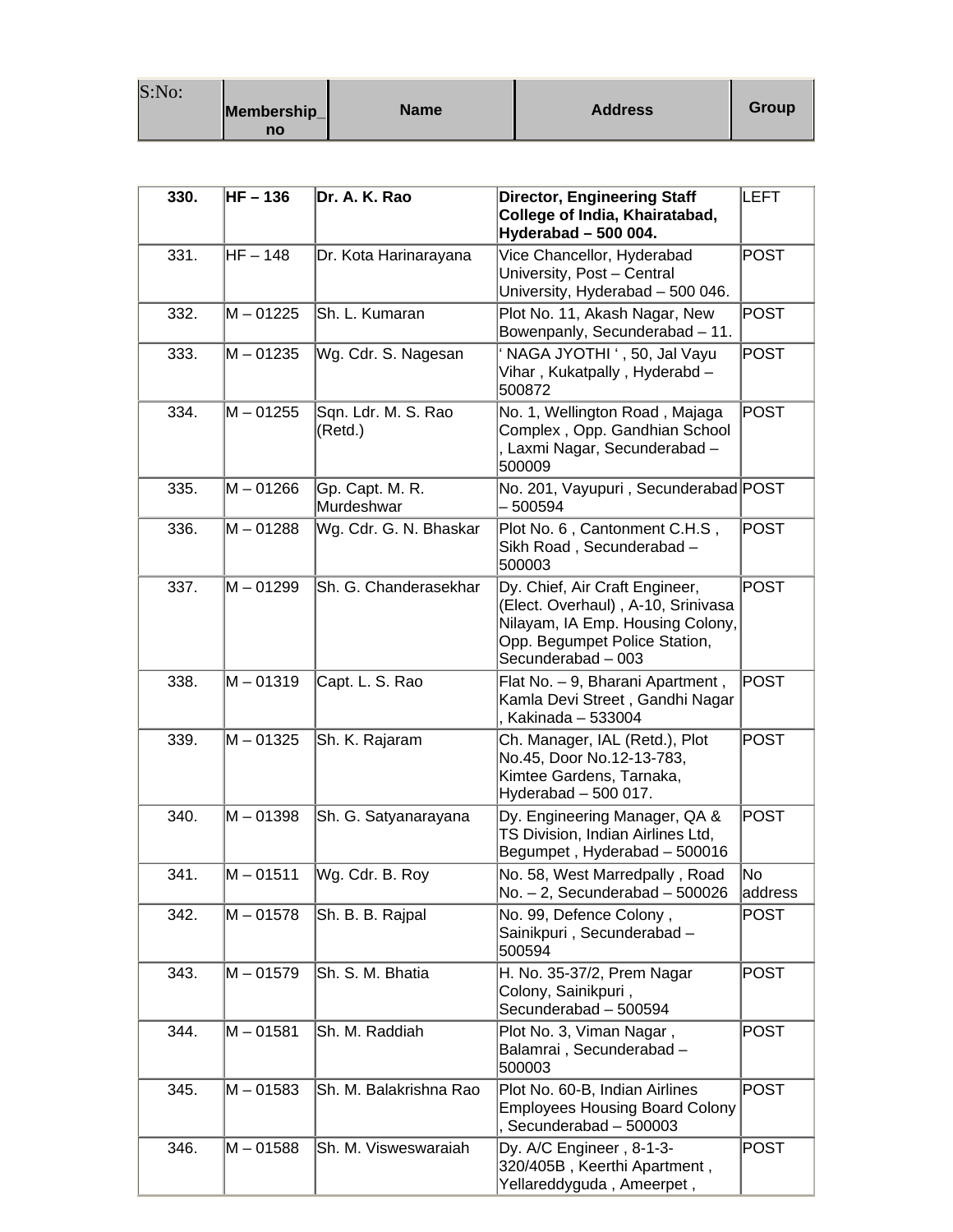| S:No: | Membership<br>no | <b>Name</b>          | <b>Address</b>                                                             | Group       |
|-------|------------------|----------------------|----------------------------------------------------------------------------|-------------|
|       |                  |                      |                                                                            |             |
|       |                  |                      | Hyderabad                                                                  |             |
| 347.  | $IM - 01591$     | Sh. K. Visweswar Rao | 305, Srikar Apartments, Street<br>No.8, Tarnaka, Secunderabad-<br>500 017. | <b>POST</b> |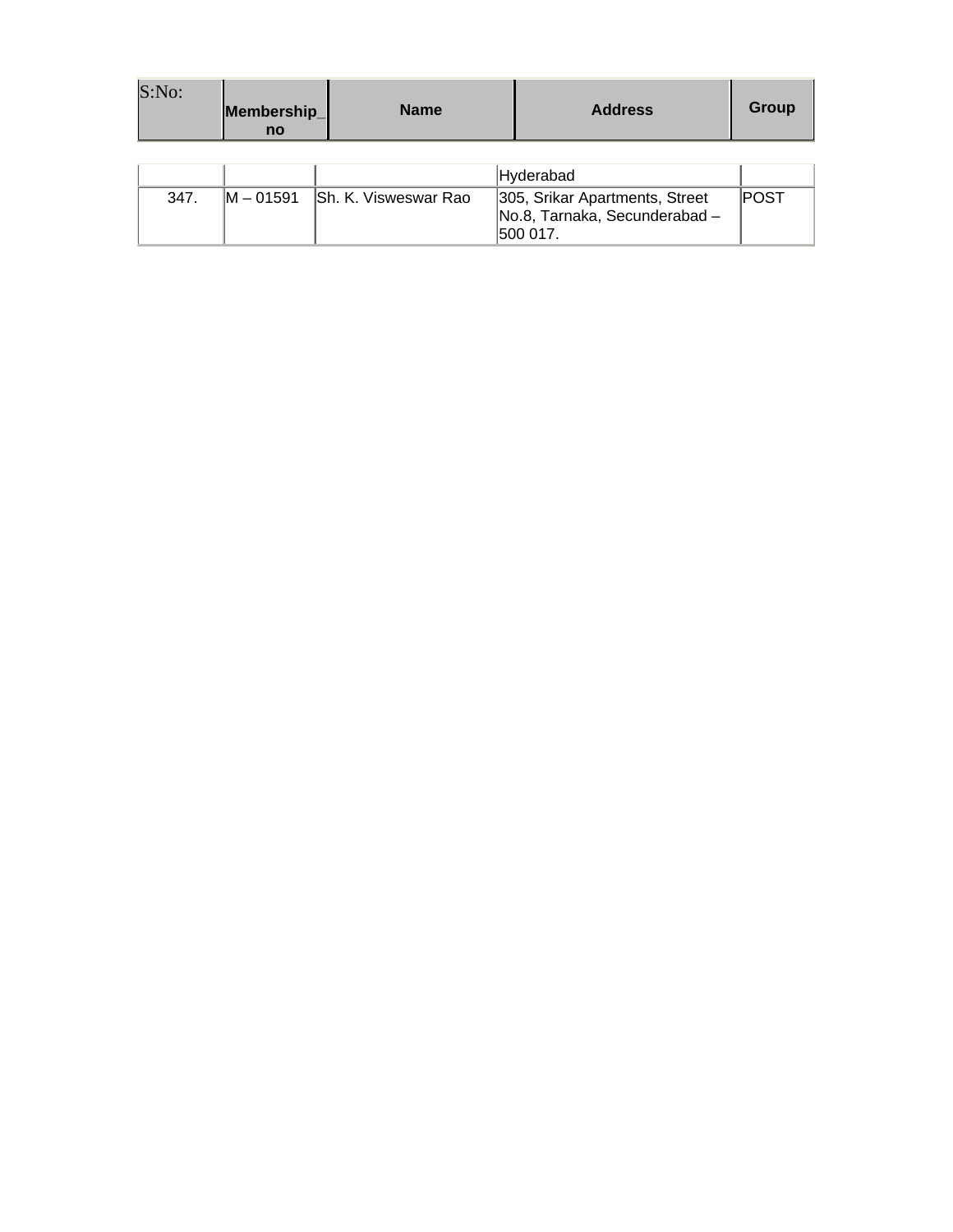| S:No: |                   |             |                |       |
|-------|-------------------|-------------|----------------|-------|
|       | Membership_<br>no | <b>Name</b> | <b>Address</b> | Group |

 $\mathbf{r}$ 

| 348. | M - 01596   | Sh. P. Ramakrishnaiah | No. 186, Defence Colony,<br>Sainikpuri, Secunderabad-<br>500594                                                        | POST           |
|------|-------------|-----------------------|------------------------------------------------------------------------------------------------------------------------|----------------|
| 349. | M - 01598   | Sh. Vijaya Kumar      | Dy. Chief Aircraft Engineer,<br>Indian Airlines Ltd., Instrument<br>Division, Hyderabad Airport,<br>Hyderabad - 560016 | POST           |
| 350. | M – 01599   | Sh. K. S. Rao         | Dy. CAE (Retd.), $B - 45$ , Airlines<br>Colony, Opp. - Police Lines,<br>Secunderabad - 03                              | POST           |
| 351. | M - 01600   | Sh. R. B. Sastry      | B-62, BEAT-39, IA Housing<br>Colony, Paigah Palace,<br>Secunderabad - 500 003.                                         | POST           |
| 352. | M - 01605   | Sh. A. K. Sengupta    | S-201, Vamshi Home Complex,<br>Mayuri Marg, Begumpet Post,<br>Hyderabad - 16                                           | POST           |
| 353. | M – 01607   | Sh. P. P. S. Sarma    | No. 44, Viman Nagar,<br>Secunderabad - 03                                                                              | POST           |
| 354. | M - 01613   | Sh. D. K. Sur         | No. 9, Gagan Nagar<br>Bhagavanthapur, Near - Airport<br>Hyderabad-16                                                   | POST           |
| 355. | $M - 01616$ | Sh. C. Satyanarayana  | Chief Manager, H. No. $B - 1$ ,<br>Indian Airlines Colony,<br>Secunderabad $-03$                                       | POST           |
| 356. | M - 01617   | Sh. C. R. Ramchandani | 6, Gagan Vihar, Begumpet,<br>Street No.1, Hyderabad - 500<br>016                                                       | POST           |
| 357. | M - 01619   | Gp. Capt. P. D. Rao   | No. 7-1-68/2/A, Karam Road,<br>Ameerpet, Hyderabad - 16                                                                | POST           |
| 358. | M - 01620   | Sh. K. Kalyanaraman   | No. 29, Brookbond Colony,<br>Kakaguda, Secunderabad - 15                                                               | lNo<br>address |
| 359. | M – 01624   | Sh. V. V. Gopinath    | Splendour ', 27 - 11/4, Defence POST<br>Colony, Sainikpuri,<br>Secunderabad - 500594                                   |                |
| 360. | M – 01630   | Sh. G. Lingoji Rao    | $H.$ No. $B - 50$ , Indian Airlines<br>Colony, Begumpet,<br>Secunderabad - 500003                                      | POST           |
| 361. | M – 01635   | Sh. D. V. R. Rao      | H. No. 52, Viman Nagar Colony,<br>Behind Anand Theatre, SP Road<br>Secunderabad - 03                                   | POST           |
| 362. | M - 01636   | Sqn. Ldr. C. R. Rao   | Gavaraju House,<br>Yelimaodupeta,<br>P.O - Machilipatnam - 531116<br>(AP)                                              | LEFT           |
| 363. | M – 01638   | Sh. R. G. Isaiah      | $H. No. - 5 - 9 - 1064/1$ ,<br>Gunfoundary, Hyderabad-<br>500001                                                       | Post           |
| 364. | M - 01648   | Sh. Anjaiah Swamy     | H. No. B-103, I. A. Colony,<br>Behind - Intergraph,<br>Begumpet, Secunderabad-<br>500003                               | <b>LEFT</b>    |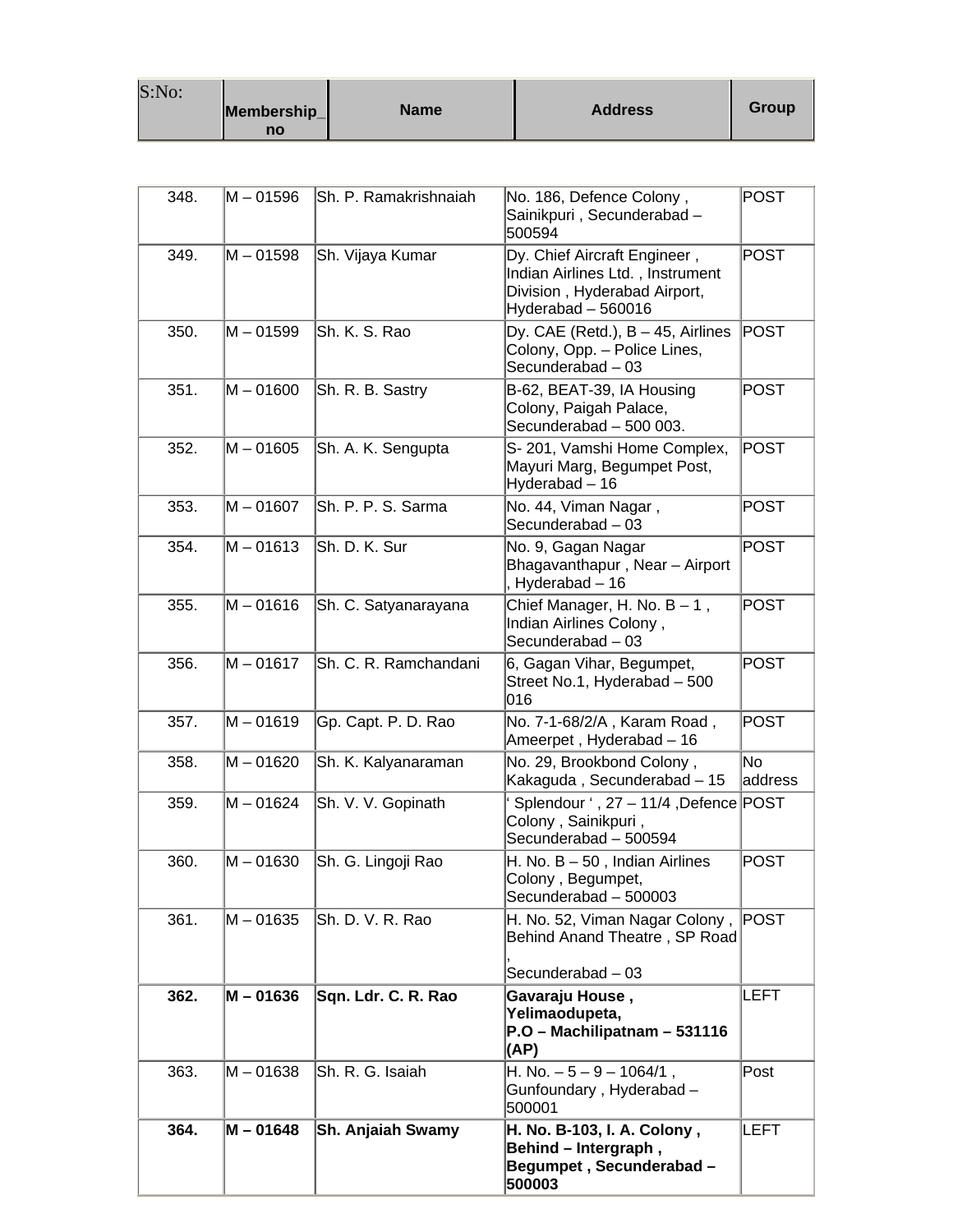| S:No: | Membership_<br>no | <b>Name</b>                  | <b>Address</b>                                                                                                                                | <b>Group</b>  |
|-------|-------------------|------------------------------|-----------------------------------------------------------------------------------------------------------------------------------------------|---------------|
| 365.  | $M - 01652$       | Sh. R. Suryanarayan<br>Singh | H. No. 46-A, Indian Airlines<br>Colony, Opp. - Airport,<br>Hyderabad - 500003                                                                 | <b>LEFT</b>   |
| 366.  | M - 01655         | Sh. RN Agarwal               | 18-8-254/A/1/32, Bharat Ratna<br>Housing Society, Rakshapuram,<br>Saidabad PO, Hyderabad - 500<br>059                                         | <b>REPEAT</b> |
| 367.  | $M - 01657$       | Wg. Cdr. R. C. Sawhney       | H. No. 12, Sai Colony, Picket,<br>Secunderabad - 500003                                                                                       | <b>POST</b>   |
| 368.  | M – 01666         | Sh. L. H. S. Rao             | H. No. 1-2-26, Sai Vishnu<br>Apartment, Flat No. - 301,<br>Gaganmahal, Street No.16,<br>Domalguda, Hyderabad - 29                             | <b>POST</b>   |
| 369.  | $M - 01667$       | Sh. Sibnath Som              | Pranthik, sridatta nagar, PO-<br>Kanchanbagh, Hyderabad-<br>500258                                                                            | DRDL          |
| 370.  | M-01668           | Sh. S. Varaprasad Rao        | Plot No. 9, H. No. - 8-9-9,<br>Midhani Enclave, Post-<br>Kanchanbagh, Hyderabad - 58                                                          | <b>POST</b>   |
| 371.  | M-01669           | Sh. A. K. Gogia              | Scientist 'D', Defence<br>Metallurgical Research Lab., Po<br>- Kanchanbagh, Hyderabad – 58                                                    | <b>DMRL</b>   |
| 372.  | $M - 01670$       | Dr. T. Rajasekharan          | DMRL, Kanchanbagh PO,<br>Hyderabad - 58                                                                                                       | <b>DMRL</b>   |
| 373.  | $M - 01671$       | Dr. CR Chakraborthy          | DMRL, Kanchanbagh PO,<br>Hyderabad - 58                                                                                                       | <b>DMRL</b>   |
| 374.  | M – 01672         | Sh. M. Mohanan               | Project Director(Material), Kaveri<br>Engine Programme, Defence<br>Research & Development<br>Organization, Po-<br>Kanchanbagh, Hyderabad - 58 | Midhani       |
| 375.  | M – 01674         | Sh. M. Nageswara Rao         | Dy. General Manager, Midhani<br>Ltd., Kanchanbagh PO,<br>Hyderabad - 58                                                                       | Midhani       |
| 376.  | $M - 01675$       | Sh. M. P. Vora               | No. 303, Centgral View,<br>Domalguda, 1-2-319, Gagan<br>Mahal, Hyderabad - 500 029.                                                           | Post          |
| 377.  | M - 01676         | Sh. AS Ethiraj               | H.No.11-1-335, sitaphalamandi,<br>Secunderabad-500 061                                                                                        | Post          |
| 378.  | $M - 01677$       | Sh. S. Ramadurai             | 12-5-23/1, Vijaypuri, Tarnaka,<br>Secunderabad - 500 017                                                                                      | Post          |
| 379.  | $M - 01678$       | Sh. AK Satish Shenoy         | Manager (Q/C), Midhani Ltd.,<br>(Retd)<br>H.No.1-888-702/26(A Part)<br>Padmanagar, Behind Shankar<br>matt nallakunta, Hyderabad               | Post          |
| 380.  | $M - 01707$       | Dr. S. Vathsal               | Sc. 'E', Systems Director, DRDL,<br>Kanchanbagh PO, Hyderabad -<br>58                                                                         | Retd          |
| 381.  | $M - 01708$       | Sh. P. S. Ravinadhan         | 103, Vrishabhadri<br>Towers, Kukatpally, Hyderabad-<br>72                                                                                     | Post          |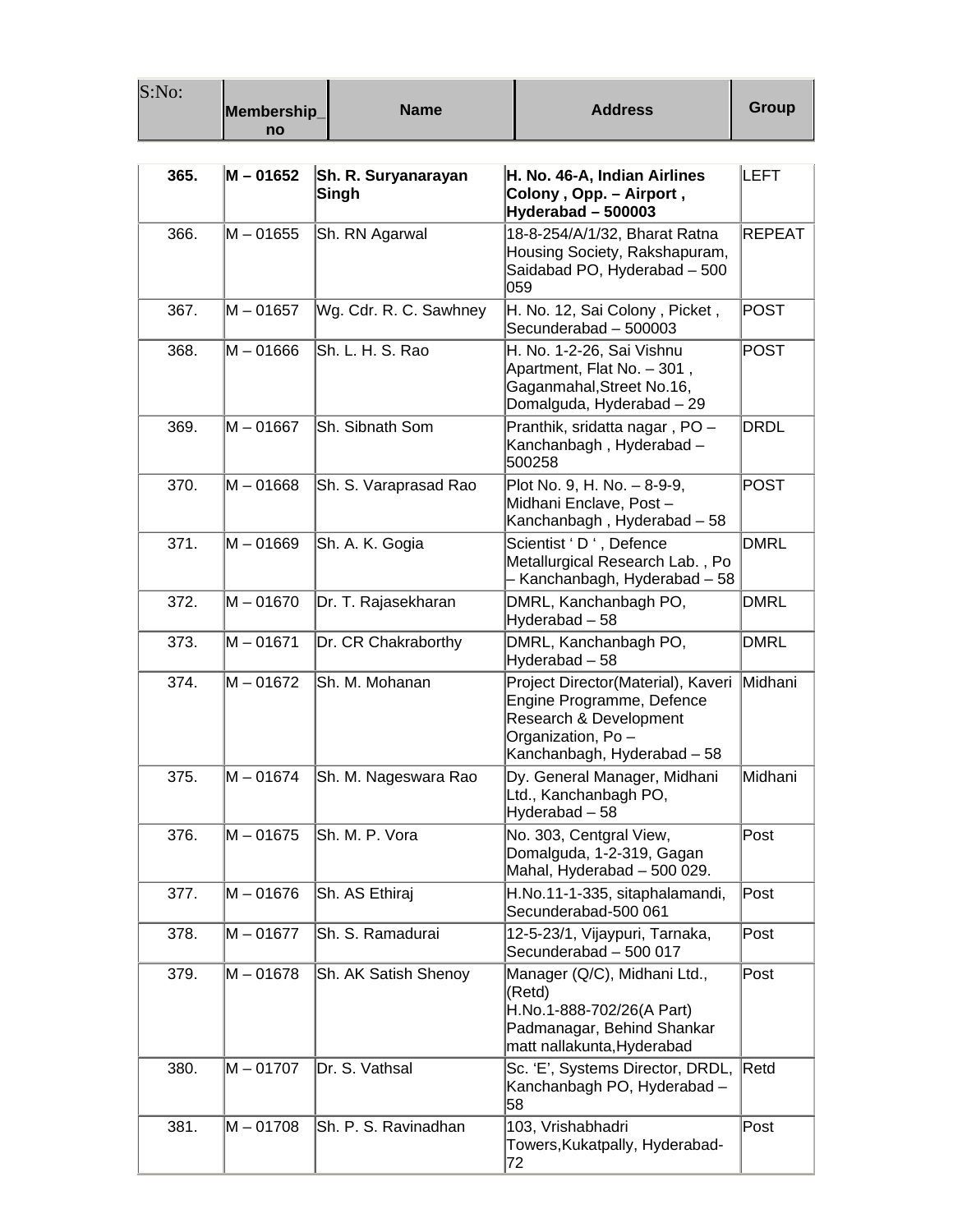| S:No: |             |             |                |              |
|-------|-------------|-------------|----------------|--------------|
|       | Membership_ | <b>Name</b> | <b>Address</b> | <b>Group</b> |
|       | no          |             |                |              |

| 382. | M - 01709   | Gp. Capt. SP Gupta                | <b>Station Commander, Air Force</b><br>Station, Begumpet, Hyderabad -<br>500 016                               | Post            |
|------|-------------|-----------------------------------|----------------------------------------------------------------------------------------------------------------|-----------------|
| 383. | M – 01719   | Sh. BP Anantha Rao                | Saro Sadan, Plot No.288,<br>Defence Colony, Sainikpuri,<br>Secunderabad - 094                                  | Post            |
| 384. | M - 01724   | Wg. Cdr. K. Amar Singh<br>(Retd.) | <b>No. 4, Cantoment Board</b><br><b>Housing Society, Sikh Road,</b><br>Secunderabad – 9                        | Left            |
| 385. | M01741      | <b>MADHUJIT ROY</b>               | Air India, Engineering Training<br>Centre, Central Training<br>Establishment, Ferozguda,<br>Hyderabad- 500 011 | AI, Post        |
| 386. | $M - 01778$ | Sh. P. S. Deshmukh                | R.T.O, DTE of Aeronautics, C/O<br>HAL, Hyderabad - 42                                                          | <b>HAL</b>      |
| 387. | M – 01790   | Sh. G. Laxmi Narayan              | H. No. - 9 - 1 - 1/24, Behind -<br>Central School, Golcarba,<br>Langer House, Hyderabad - 8                    | Post            |
| 388. | M – 01791   | Wg. Cdr. Rakesh Sant              | Helicopter Training Centre, Air<br>Force Station, Hakimpet,<br>Secunderabad                                    | Post            |
| 389. | $M - 01800$ | Sh. MV<br>Balasubramanyam         | 17-1-383/37, FF2, Prabhava<br>Apts., Vinay Nagar, Saidabad,<br>Hyderabad - 059                                 | $\mathsf{Post}$ |
| 390. | $M - 01809$ | Gp Capt MS Duggal                 | Chief Admn. Officer, College of<br>Air Warfare, No.2, SP Road,<br>Secunderabad - 003.                          | Post            |
| 391. | $M - 01837$ | Sh. Mohammed Hanif                | A-4, Markaz Castle, Vijaynagar<br>Colony, Hyderabad - 500 457                                                  | Post            |
| 392. | M - 01838   | Wg. Cdr. SK Mukherjee             | Chief Instructor, CTE, Indian<br>Airlines Ltd., Ferozguda,<br>Hyderabad - 500 011                              | Post            |
| 393. | M – 01876   | Sh. G. Pattabhiraman              | Chief Ground Instructor (Retd),<br>H.No.1167, Road No.54, Jubilee<br>Hills, Hyderabad - 500 034.               | Post            |
| 394. | M – 01891   | Sh. A. Babu Rao                   | H. No. - 42/34, Gayatri Nagar,<br>Moulali, Hyderabad - 40                                                      | Post            |
| 395. | M - 01946   | Sh. I. Udayashankar Rao           | Dy. Manager (AMD), Midhani<br>(Retd)<br>Mahabaleshwar compound,<br>Main Road, surakai PO,<br>Mangalore -574158 | Post            |
| 396. | M - 01947   | Sh. AK Bhatia                     | G-1, Tirumala Apts., 4 <sup>th</sup> Road,<br>Jayanagar, Saidabad,<br>Hyderabad - 500 059                      | Post            |
| 397. | M - 01951   | Sh. MV Krishna Rao                | H.No.1-9-317/1/1, Vidyanagar,<br>Hyderabad - 500 044                                                           | Post            |
| 398. | M-01953     | Sqn. Ldr. R. Raju<br>Srinivasan   | Helicopter Training School, Air<br>Force, Hakimpet, Secunderabad<br>500 014                                    | Post            |
| 399. | M-01959     | Wg. Cdr. H. S. Lubana             | No. 8/30, Plot No. 25, Gordhan<br>Puri Gardens, J. J. Nagar,                                                   | Post            |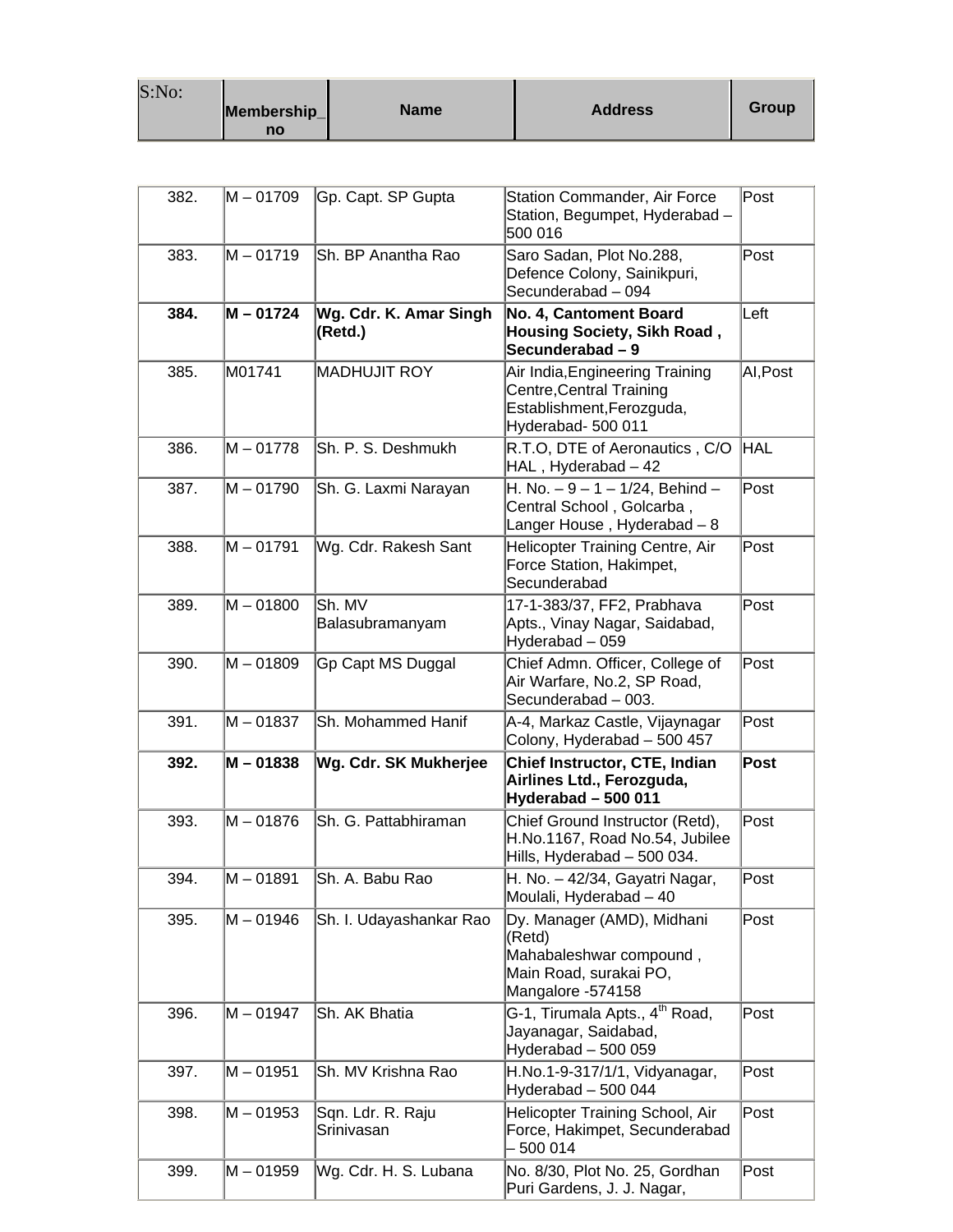| S:No: | Membership<br>no | <b>Name</b>          | <b>Address</b>                                                                      | Group       |
|-------|------------------|----------------------|-------------------------------------------------------------------------------------|-------------|
|       |                  |                      |                                                                                     |             |
|       |                  |                      | Secunderabad - 87.                                                                  |             |
| 400.  | $M - 01960$      | Wg. Cdr. M. Chhabria | " Malvika ', 10, New Asha<br>Officers Colony, R. K. Puram,<br>Secunderabad - 500556 | <b>Post</b> |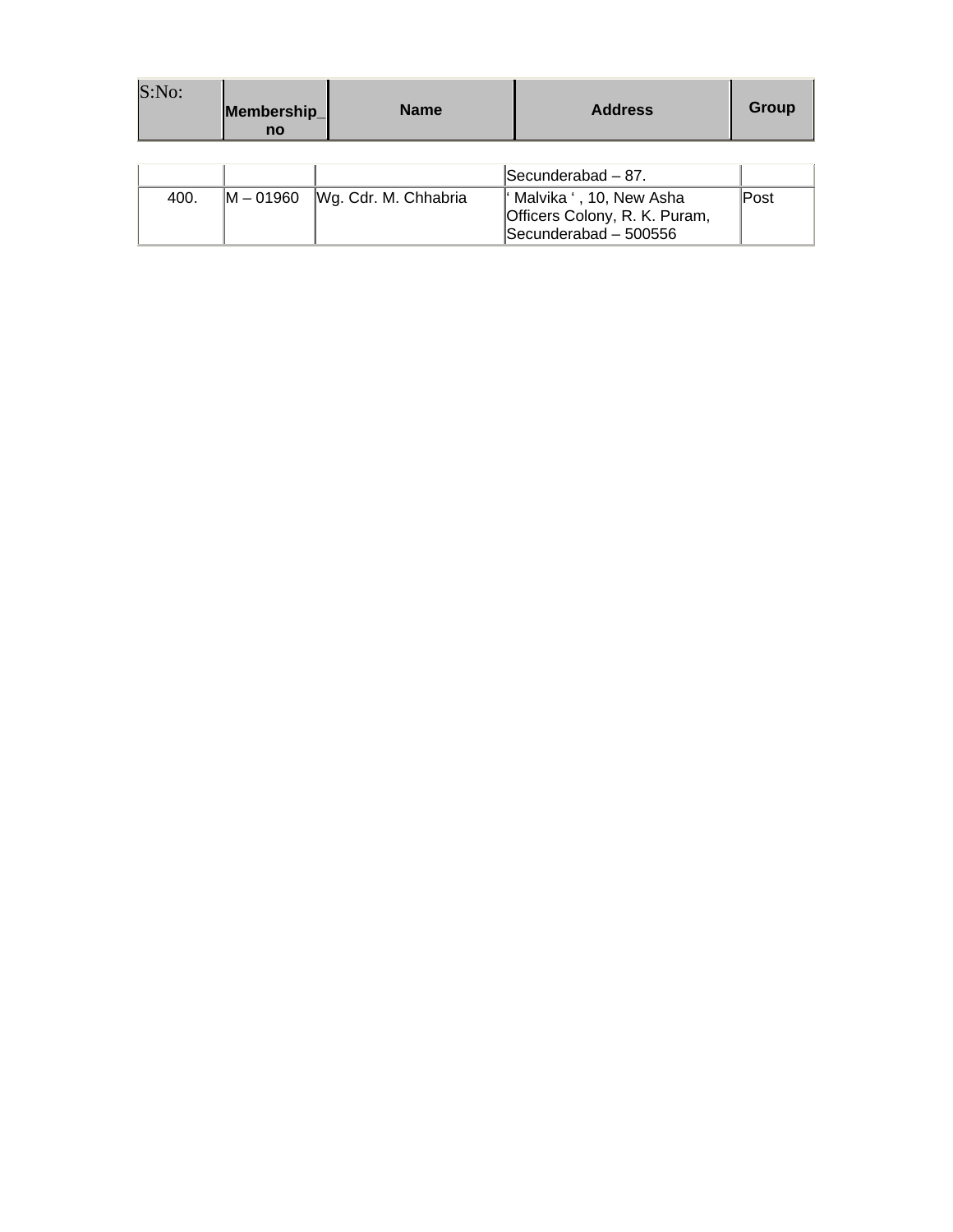| S:No: |                   |             |                |       |
|-------|-------------------|-------------|----------------|-------|
|       | Membership_<br>no | <b>Name</b> | <b>Address</b> | Group |

| 401. | M - 01971   | lSh. A. K. Debnath               | Chief Resident Engineer, RTO,<br>DTE of Aeronautics (R & D), C/O<br>- HAL, Hyderabad - 42                                                 | $\mathsf{Post}$       |
|------|-------------|----------------------------------|-------------------------------------------------------------------------------------------------------------------------------------------|-----------------------|
| 402. | M – 01972   | Sh. V. Thirpathiah               | R.C.M.A., Cemilac (R & D), C/O<br>- H.A.L., Hyderabad - 42                                                                                | <b>RCMA</b>           |
| 403. | $M - 01973$ | Sh. PKRV Prasada Rao             | Sc. 'D', Dept. of Aeronautics<br>(R&D), HAL, Balanagar PO,<br>Hyderabad - 500 042                                                         | HAL                   |
| 404. | M – 01974   | Sh. M. S. Sankar                 | H. No. 1-11-101, Sham Lal<br>Building, Begumpet, Hyderabad<br>- 16                                                                        | $\sf{Post}$           |
| 405. | M-01975     | Sh. S. Kadarkani                 | B-87, IA Employees Colony,<br>Opp. Begumpet Police Stn,<br>Hyderabad - 03.                                                                | Post                  |
| 406. | M – 01977   | Sh. S. S. Kesner                 | Controller of Airworthiness, Govt. Post<br>of India, Civil Aviation Dept.,<br>Hyderabad Airport, Hyderabad -<br>16                        |                       |
| 407. | M - 01982   | Gp. Capt. Surjit Singh<br>Sandhu | CTE, IAL, Ferozguda, Hyderabad Post<br>500 011                                                                                            |                       |
| 408. | M – 01999   | Sh. M. M . Upendra Nath          | Senior F.S.M.E., C.T.E. Indian<br>Airlines, Ferozguda, Hyderabad<br>500011                                                                | Post                  |
| 409. | $M - 02010$ | Capt. E. V. Neal                 | No. 16, Srudhi Colony,<br>Secunderabad $-3$                                                                                               | Post                  |
| 410. | $M - 02046$ | Sh. M. K. Rama Rao               | H. No. 287/2 RT, Vijay Nagar<br>Colony, Hyderabad - 57                                                                                    | Post                  |
| 411. | $M - 02047$ | Sh. T. N. Rao                    | Plot No. -25, Parimal Enclave,<br>Flat No. -106, 1 <sup>st</sup> Floor, Dr. A. S.<br>Rao Nagar, Near Officer's<br>Academy, Hyderabad - 62 | Post                  |
| 412. | M - 02058   | Sqn. Ldr. V. M. Rathnam          | No. 405, TNR Royal Palace,<br>No.16-11-20/10/1, Saleem<br>Nagar, Malakpet, Hyderabad -<br>36                                              | Post                  |
| 413. | M – 02072   | Sh. I. P. Shukla                 | H. No. - 20-6-614, Sayad Ali<br>Chabutra, Hyderabad - 500265                                                                              | Post                  |
| 414. | M – 02074   | Sh. B. C. Parida                 | H. No. - 35 - 79/2, Brundaban<br>Colony, Po - Sainikpuri,<br>Secunderabad - 94                                                            | Post                  |
| 415. | M – 02095   | Sh. V. J. Subhedar               | 152, Kimtee Colony, Tarnaka,<br>Secunderabad - 17                                                                                         | Post                  |
| 416. | M - 02097   | <b>Sh. TP Srinivasulu</b>        | Chief Engg., AP Flying Club,<br>Hyderabad Airport, Hyderabad<br>- 500 016.                                                                | Left<br>No<br>address |
| 417. | M – 02126   | Wg. Cdr. T. A.<br>Ramachandran   | No. 146, Vayupuri, Po. -<br>Sainikpuri, Secunderabad -<br>500594                                                                          | Post                  |
| 418. | M - 02128   | Wg. Cdr. S. S. C. Sarma          | Course Commander P.F.T.C.,<br>Airforce Station, Begumpet,<br>Bowenpally, Hyderabad - 11                                                   | Left                  |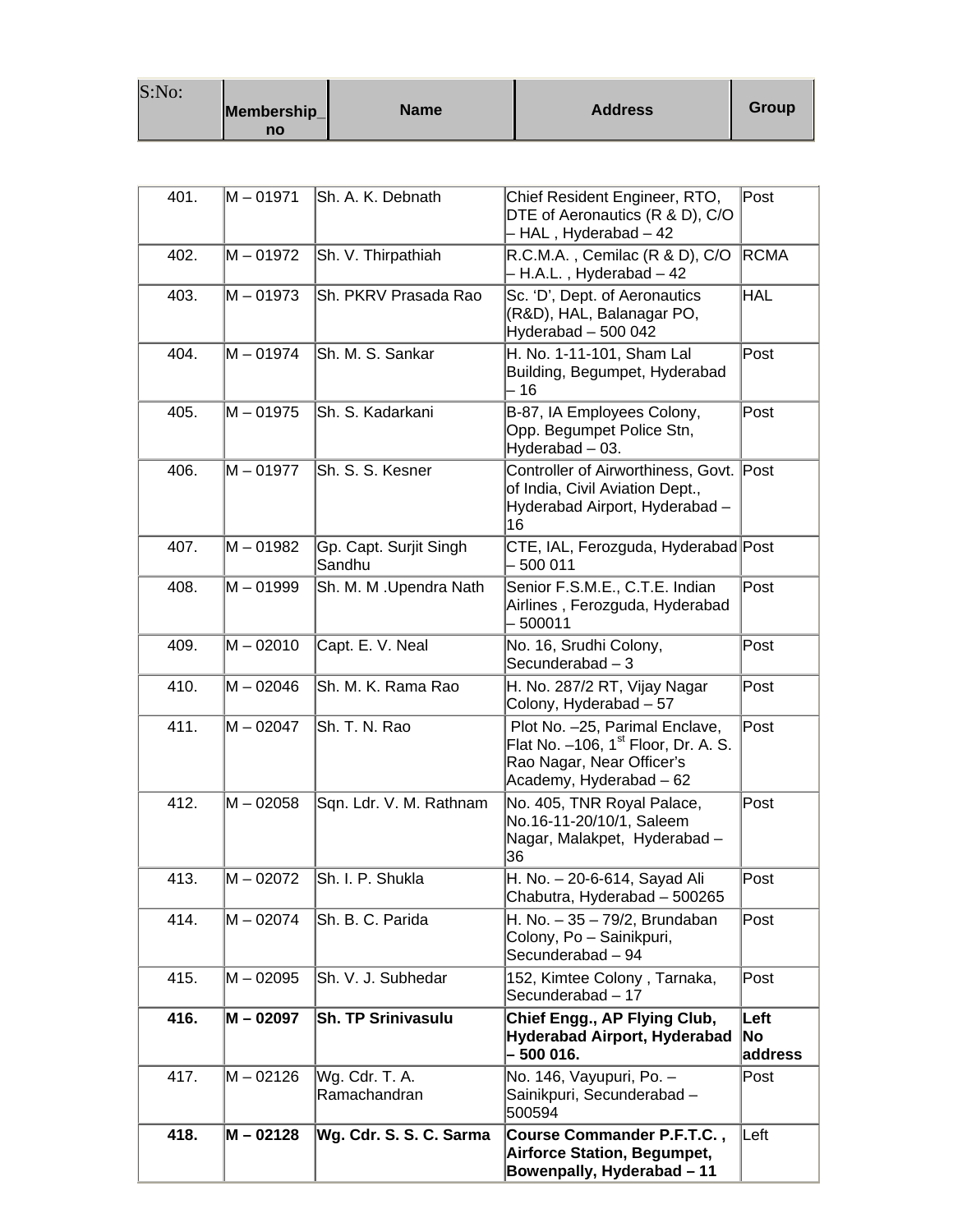| S:No: | Membership<br>no | <b>Name</b>                     | <b>Address</b>                                                                                                        | <b>Group</b>               |
|-------|------------------|---------------------------------|-----------------------------------------------------------------------------------------------------------------------|----------------------------|
|       |                  |                                 |                                                                                                                       |                            |
| 419.  | M – 02129        | Sh. S. N. Shinde                | H. No.5-93, Road No. 1,<br>Mallikarjun Colony, Old Bowen<br>Pally, Secunderabad - 11                                  | Post                       |
| 420.  | M - 02138        | Sh. B. Manchander Rao           | H. No.- 1-10-289, Pedda<br>Thokatta, New Bowen Pally,<br>Secunderabad - 11                                            | Post                       |
| 421.  | M - 02144        | Wg. Cdr. EK Unni                | 179, Gunrock Enclave,<br>Kharkhana, Secunderabad - 003                                                                | Post                       |
| 422.  | M – 02145        | Sh. H. S. Venkataraman          | No. 18-8-254/105, Rakshapuram<br>Colony, Hyderabad – Po,<br>Hyderabad – 59                                            | Post                       |
| 423.  | M - 02165        | Wg. Cdr. P. M. Mohan<br>Rao     | No. 91, Jal Vayu Vihar,<br>Kukatpilly, Hyderabad - 500872                                                             | Post                       |
| 424.  | $M - 02181$      | Gp. Capt. KP Vijaykumar         | E-6, Vikrampuri, Secunderabad -<br>003                                                                                | Post                       |
| 425.  | M - 02193        | Air Cmd. K. C. Kuruvilla        | Dy. Commandent, Air Force<br>Academy, Hyderabad - 43                                                                  | NO.<br><b>ADDRES</b><br>lS |
| 426.  | $M - 02215$      | Sh. V. S. Paramasivan           | Plot No. - 72, Viman Nagar,<br>Balamrai, Secunderabad - 3                                                             | Post                       |
| 427.  | M - 02218        | Sh. V. R. Subnivas              | <b>APT G – 4, Ashraya Apartment, Left</b><br>Seethanna Gardens, Madhav<br>Dhara, Visakhapatnam –<br>530007            |                            |
| 428.  | M – 02227        | Sh. P. B. Reddy                 | Plot No. 37, Pawan Vihar Colony, Post<br>Bowenpally, Secunderabad - 11                                                |                            |
| 429.  | M – 02240        | Sri C. K. Prasad                | Asst. Engineering Manager,<br>$Block - A$ , Flat No. $- G - 1$ ,<br>Kundanbagh Apartment,<br>Begumpet, Hyderabad - 16 | Post                       |
| 430.  | $M - 02252$      | Dr. Debasis Chakraborty         | Scientist - G/Head (CCD/DOCD)<br>Defence R & D Laboraoties,<br>Kanchanbagh - Post, Hyderabad<br>500 058.              |                            |
| 431.  | M – 02265        | Lt. Cdr. C. V. Krishna<br>Reddy | Director, Kallam Spinning Mills<br>Ltd., 10 K.M, 5 N.H.<br>Chowdavaram - 52201, Guntur.                               | Post                       |
| 432.  | $M - 02271$      | Gp. Capt. S. K. Taneja          | Flat No. - 33, Sai Ram<br>Srisampada, 7-1-29/21, Leela<br>Nagar, Ameerpet, Hyderabad -<br>16                          | Post                       |
| 433.  | $M - 02278$      | Sh. A. Venkatesan               | 3 A, Srinidhi Apartment, Venkat<br>Reddy Colony, Near- Defence R<br>& D Enclave, Sikh Village,<br>Secunderabad $-3$   | Post                       |
| 434.  | M - 02286        | <b>Sh. L. Sadasivam</b>         | <b>Controller of Airworthiness,</b><br><b>Civil Aviation Dept., Hyderabad</b><br>Airport, Hyderabad - 16              | Left                       |
| 435.  | $M - 02318$      | Shri S V Kishore                | Flat No.105, Akruti Annexe,<br>CZECH Colony, Road<br>No.4, Sanathnagar, Hyderabad-<br>18                              | Post                       |
| 436.  | M – 02334        | Sh. R. G. Sarma                 | Plot No. - 52, S. 1, H. No. - 12-                                                                                     | Post                       |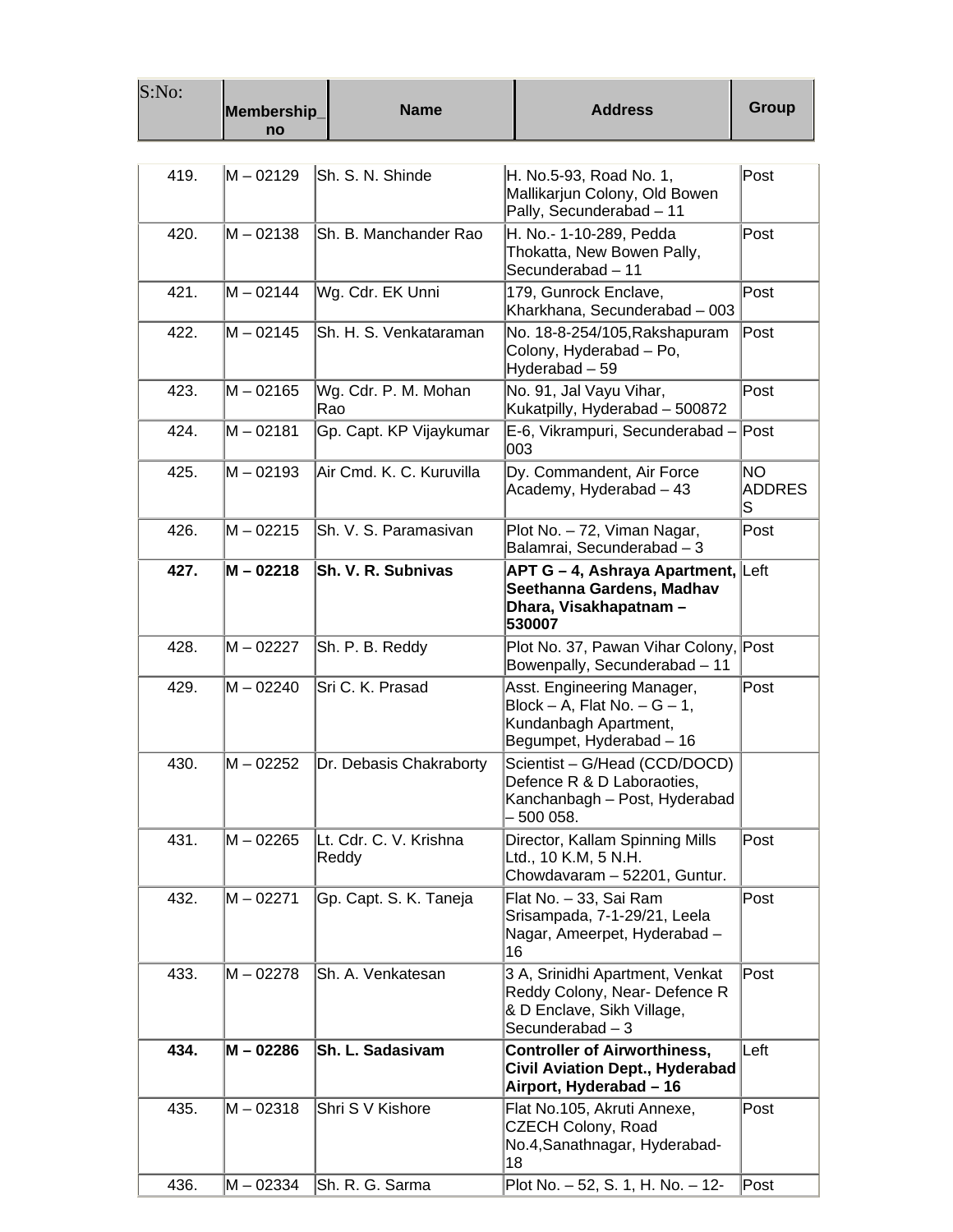| S:No: | Membership<br>no | <b>Name</b>             | <b>Address</b>                                                                                                               | <b>Group</b>  |
|-------|------------------|-------------------------|------------------------------------------------------------------------------------------------------------------------------|---------------|
|       |                  |                         | 13-776, Kimtee Garden Tarnaka,<br>Hyderabad - 17                                                                             |               |
| 437.  | M - 02344        | Commander S. Srinivasan | Engineering Officer, INS,<br>Investigator, 9, Naval Park,<br>Visakhapatnam - 530 014                                         | Post          |
| 438.  | M – 02345        | Sh. R. Vijay Kumar      | 17 - 7/ 3, Road No. - 1, Sri<br>Nagar Colony, Dilkhush Nagar,<br>Hyderabad - 60                                              | Post          |
| 439.  | $M - 02368$      | Sh. F. H. Patel         | No. 137, Prenderghast Road,<br>Secunderabad - 03.                                                                            | Post          |
| 440.  | M - 02371        | Sh. S. K. Rawal         | Flat No. 722, Block - I,<br>Mansarovar Heights - 2,<br>Manovikas Nagar PO,<br>Secunderabad - 500 009                         | Post          |
| 441.  | M - 02375        | Sh. T. V. Rao           | Plot No. 201, Road No. 14,<br>Jubilee Hills, Hyderabad - 33.                                                                 | Post          |
| 442.  | $M - 02428$      | Sh. Mohammad Muneer     | Chief Manager, IAL (Retd),<br>H.No.8-1-336/A/45, Janaki<br>Nagar, Tolichowki, Hyderabad-<br>500 008.                         | Post          |
| 443.  | M-02429          | Sh. Nirmal Singh        | Ch. Manager (Retd), IAL, 12,<br>Gagan Vihar, Begumpet,<br>Hyderabad - 500 016.                                               | Post          |
| 444.  | $M - 02430$      | Sh. R. S. Naidu         | Moose Khan Bazar, H. No. - 7-1- AD<br>178, Secunderabad                                                                      |               |
| 445.  | M - 02431        | Sh. M. Narayana         | Chief Manager (Engg.), 25/ B,<br>Indian Airlines Colony, Opp. -<br><b>Police Station, Begumpet,</b><br>Secunderabad - 3      | Left          |
| 446.  | M – 02432        | Sh. B. S. Narang        | Dy. Chief A/C Engineer, C - 241,<br>Majestic Mension, Shyam Lal<br>Building, Begumpet, Hyderabad<br>- 16                     | Post          |
| 447.  | M - 02433        | Sh. A. Ram Singh        | H. No. $1 - 4 - 886/1/10$ , New<br>Bakaram, Hyderabad - 80                                                                   | Post          |
| 448.  | M - 02434        | Sh. P. Ranga Rao        | Engineer Incharge, Indamer<br>Company Pvt Ltd, Post<br>Begumpet, Hyserabad -16/<br>No.18, Picket, Secunderabad -<br>500 003. | Post          |
| 449.  | M-02435          | Sh. S. Venugopal Rao    | General Manager (Retd), IAL,<br>Plot No.40, Viman Nagar,<br>Balamrai, Secunderabad-03                                        | Post          |
| 450.  | M-02436          | Sh. K. V. R. Raju       | Engineer, H. No. - 92/ B, Paiga<br>Beat 39, I.A.H.B. Colony,<br>Secunderabad $-3$                                            | No<br>address |
| 451.  | M – 02437        | Sh. D. Satya Prasad     | Dy. General Manager, H. No. - B Post<br>- 40, Indian Airlines Housing<br>Colony, Begumpet, Beat - 39,<br>Secunderabad $-3$   |               |
| 452.  | M - 02438        | Sh. Shivaji Seethepalli | Plot No. - 16, Gagan Vihar,<br>Begumpet, Hyderabad - 16                                                                      | Post          |
| 453.  | $M - 02439$      | Sh. U. Prasad           | <b>Chief Technical Officer</b>                                                                                               | Left          |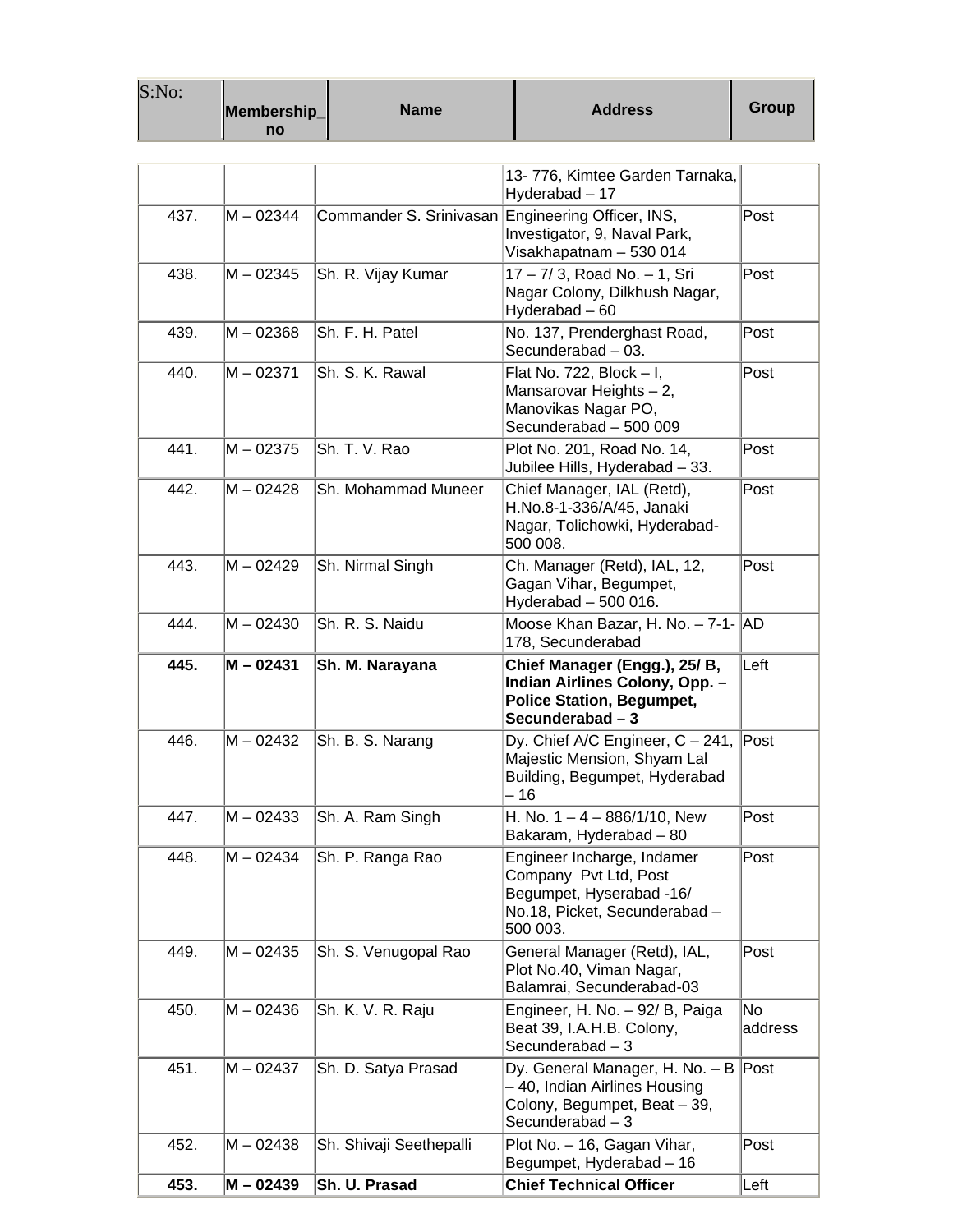| S:No: | Membership<br>no | <b>Name</b>           | <b>Address</b>                                                                                                   | <b>Group</b>        |
|-------|------------------|-----------------------|------------------------------------------------------------------------------------------------------------------|---------------------|
|       |                  |                       | (P.P.C.), Indian Airlines,<br>Begumpet, Hyderabad - 16                                                           |                     |
| 454.  | M – 02446        | Sh. K. C. S. Reddy    | B - 98, Indian Airlines Housing<br>Colony, Opp. - Begumpet Police<br>Station, Secunderabad - 3                   | Post                |
| 455.  | M – 02447        | Sh. A. Yoginarayan    | Plot No. - 120, Defence Colony,<br>Sainikpuri - Po., Secunderabad -<br>500594                                    | Post                |
| 456.  | M – 02448        | Sh. N. Ramdas         | 30, Vayu Nagar, New Bowenpally Post<br>- Po., Secunderabad - 11                                                  |                     |
| 457.  | M – 02449        | Sh. C. Rajesham       | Plot No. -51, Viman Nagar,<br>Secunderabad $-3$                                                                  | Post                |
| 458.  | M - 02450        | Sh. G. P. Patel       | A-28, Indian Airlines Colony,<br>Opp. - Police Station,<br>Begumpet,<br>Secunderabad - 3                         | Left, No<br>address |
| 459.  | M - 02451        | Sh. D. Shankar        | Dhonkey Nivas, 1 <sup>st</sup> Floor,<br>No.5-1-72/A, Yapral, JJ Nagar<br>Secunderabad - 87 (A.P)                | Post                |
| 460.  | M - 02453        | Sh. M. A. Alvi        | C-8, Airlines Tower, Sindhi<br>Colony, P. G. Road,<br>Secunderabad $-3$                                          | $\sf{Post}$         |
| 461.  | M - 02461        | Sh. P. B. Naidu       | No. - 1, Indian Airlines Colony,<br>Bhagwantpura, Begumpet,<br>Hyderabad - 16                                    | Post                |
| 462.  | M – 02462        | Sh. D. Rajaratnam     | Plot No. - 27, Viman Nagar,<br>Secunderabad $-3$                                                                 | lNo.<br>address     |
| 463.  | M – 02464        | Sh. V. Madhu Sudan    | A-8, Indian Airlines Housing<br>Colony, Opp. - Begumpet Police<br>Station, Secunderabad - 3                      | Post                |
| 464.  | $M - 02465$      | Sh. M. Chandrasekhar  | Senior A/C Engineer, No. - 1-<br>11-126-10, Begumpet,<br>Hyderabad - 16                                          | Post                |
| 465.  | M - 02466        | Sh. Sai Sudhakar      | Dy. CAE, IAL, Flat No.201,<br>Abhinav Arcade, Opp. Challa<br>Nursing Home, Dharamkaram<br>Road, Ameerpet, Hyd-16 | Post                |
| 466.  | M-02516          | Sh. Mohd. Abdul Ghani | 15, Gagan Vihar, Bhagwanta<br>Puram, Begumpet, Hyderabad -<br>11                                                 | Post                |
| 467.  | M - 02517        | Sh. T. Kripeswara     | Flat No. - 1, Prajay Crest, 1-1-<br>9/1, Sardar Patel Road,<br>Secunderabad $-3$                                 | Post                |
| 468.  | M - 02542        | Sh. A. K. Kaushik     | Plot No.65, Midhani Enclave,<br>Hyderabad - 500 058.                                                             | Post                |
| 469.  | M - 02555        | Sh. N. Deenadayalan   | Sr. Aircraft Engg., Instrument O/H Post<br>Shop, IAL, Begumpet, Hyderabad<br>500 016                             |                     |
| 470.  | M – 02567        | Sh. J. Satya Narayana | Chief Manager, Plot No. - 77,<br>S.B.H. Colony, Trimulghery,<br>Secunderabad - 15                                | No<br>address       |
| 471.  | M – 02572        | Sh. PSR Anjaneyulu    | D-39/1, Labs Quarters,<br>Kanchanbagh PO, Hyderabad -                                                            | <b>DRDL</b>         |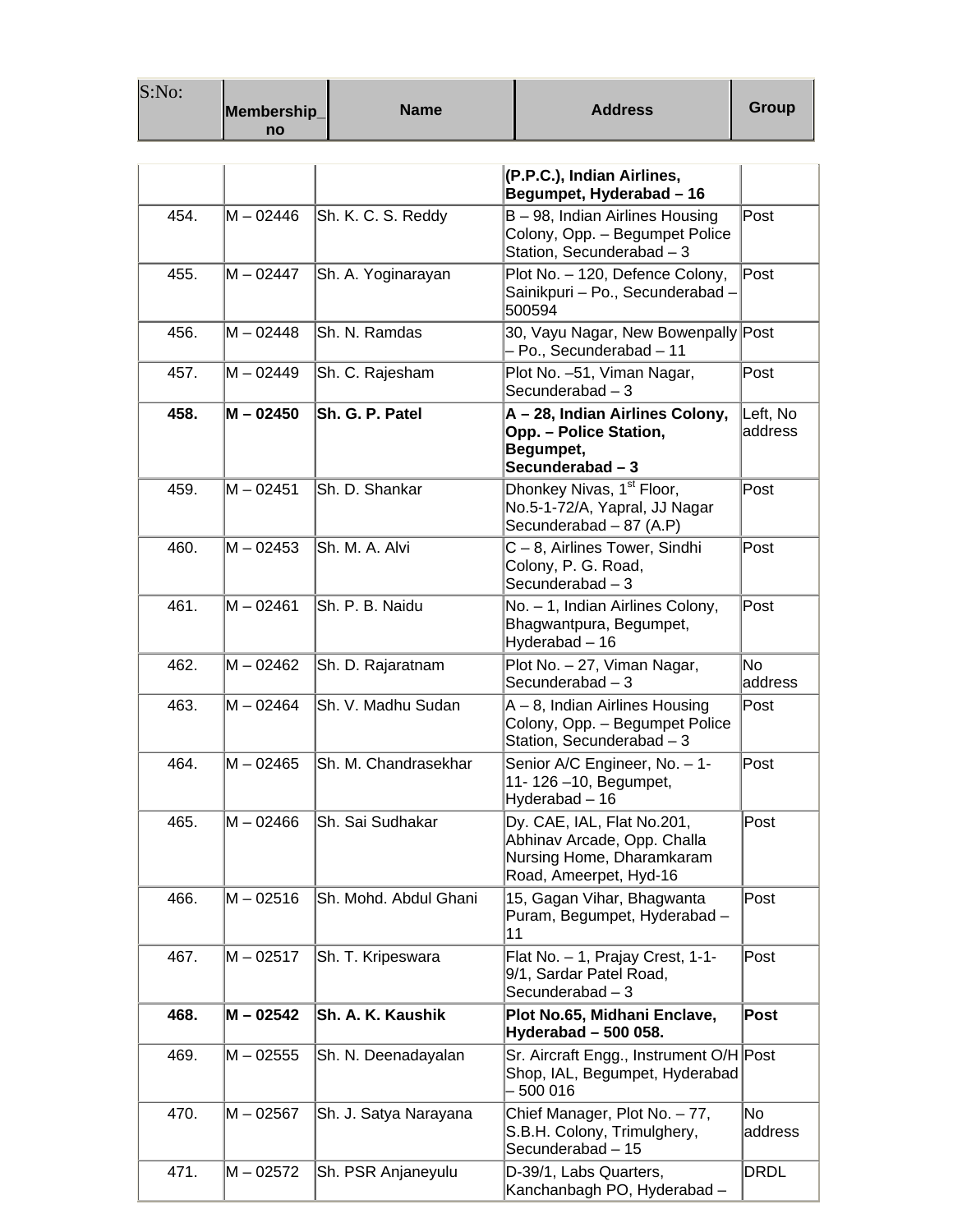| S:No: | Membership_<br><b>no</b> | <b>Name</b>  | <b>Address</b>                                                   | Group |
|-------|--------------------------|--------------|------------------------------------------------------------------|-------|
|       |                          |              | 500 058, Head DOFS                                               |       |
| 472.  | M - 02575                | Sh. N. Isacc | Scientist ' E ', D.R.D.L.,<br>Kanchanbagh, Hyderabad -<br>500258 | IDRDL |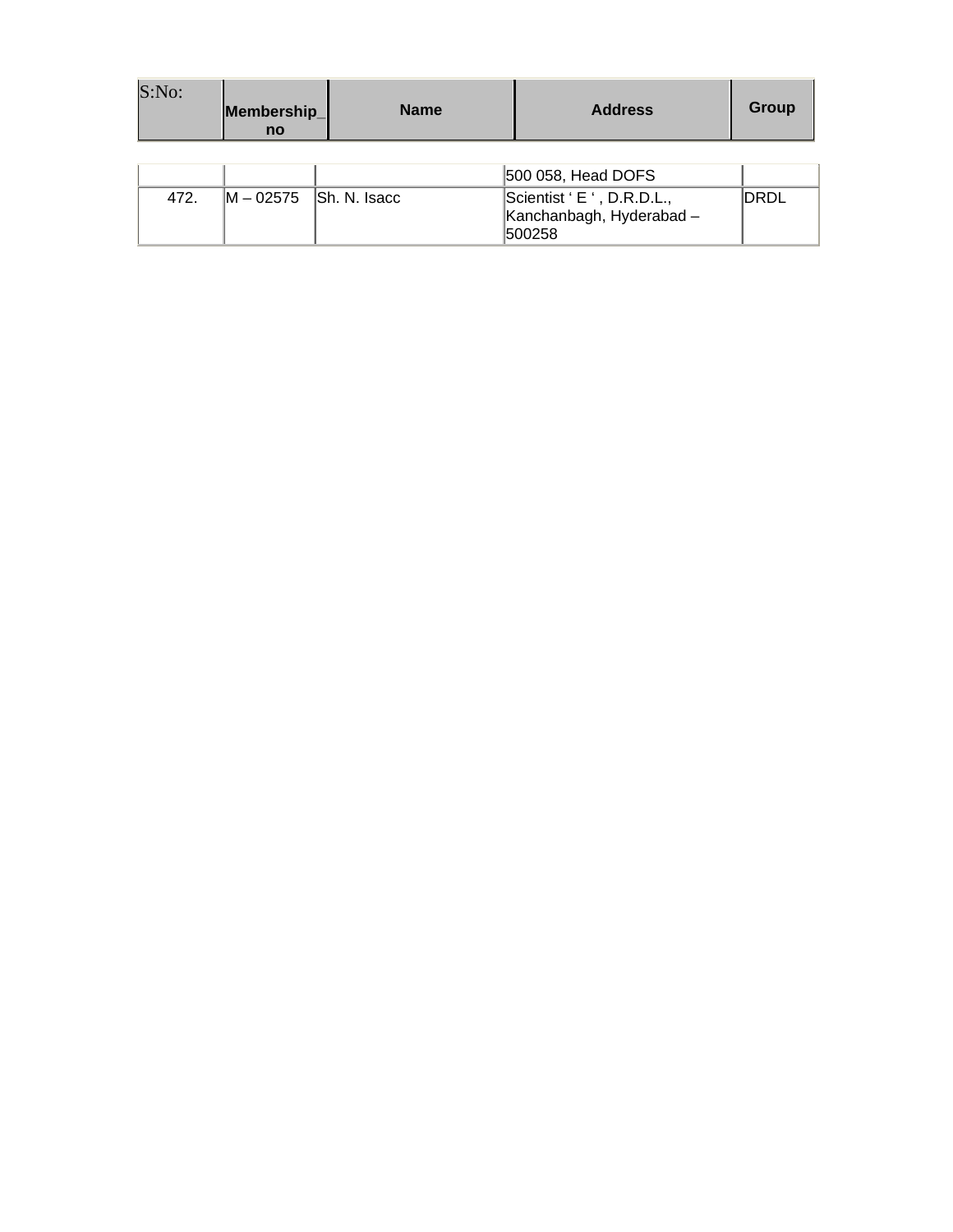| S:No: | Membership_ | <b>Name</b> | <b>Address</b> | Group |
|-------|-------------|-------------|----------------|-------|
|       | no          |             |                |       |

and the

| 473. | M – 02598   | Sh. R. Satyanarayana      | 326, Scientists Hostel,<br>Kanchanbagh PO, Hyderabad -<br>500 058, akash                                                                                     | <b>DRDL</b> |
|------|-------------|---------------------------|--------------------------------------------------------------------------------------------------------------------------------------------------------------|-------------|
| 474. | $M - 02600$ | Sh. V. Ashok              | D24/4, Labs Quarters,<br>Kanchanbagh PO, Hyderabad -<br>500 058                                                                                              | Post        |
| 475. | $M - 02603$ | <b>Sh. P. Bhaskar Rao</b> | G - 90, Madura Nagar,<br>Yousufguda, Hyderabad – 45                                                                                                          | Left        |
| 476. | M – 02604   | Sh. G. Ramesh             | Flat No. $A - 4$ , Airlines Tower,<br>Sindhi Colony, Prenderghast<br>Road, Secunderabad - 3                                                                  | Post        |
| 477. | M - 02605   | Sh. M. Sudhakar           | Plot No.134/1, "Samrudhi" Ravi Left<br>Colony, Trimulgherry,<br>Secunderabad - 500 015                                                                       |             |
| 478. | M – 02643   | Sh. S. Karthikeyan        | Scientist ' C ', R.T.O. Core,<br>Directorate of Aeronautics (R &<br>D), Ministry Of Defence, C/O<br>H.A.L., Hyderabad - 42                                   | HAL         |
| 479. | M - 02655   | Sh. U. S. Paul Russel     | Dy. Manager (Engg. Trg.),<br><b>Engineering Training School,</b><br>Indian Airlines Limited, Central<br>Training Establishment,<br>Ferozguda, Hyderabad - 11 | Post        |
| 480. | M-02692     | Sh. Suneel Ekhelikar      | Dy. General Manager (Engg.-<br>MM) Indian Airlines Ltd.<br>Begumpet, Hyderabad - 16.                                                                         | Post        |
| 481. | $M - 02706$ | Dr. S. Paneerselvam       | Flat No.401, Paramount Apts.,<br>Malakpet, Hyderabad - 500 036.                                                                                              | $\sf{Post}$ |
| 482. | M – 02755   | Gp Capt I. Sudhakar       | Project ASTRA, Defence<br>Research & Development<br>Laboratory, DRDO, Kanchanbagh<br>- Post, Hyderabad - 58.                                                 | <b>DRDL</b> |
| 483. | M - 02765   | Capt. O. K. N. Khullar    | <b>Chief Pilot, Aviation Dept.</b><br>Visakhapatanam Steel Plant,<br>Visakhapatanam - 530031                                                                 | Left        |
| 484. | $M - 02811$ | Dr. KB Subramanyam        | Prof. Of Mechanical Engg, NBKR<br>Inst. Of Science & Technology,<br>Vidyanagar - 524413                                                                      | Post        |
| 485. | M - 02897   | Sh. Prahlada              | F-2, Lab's Quarters,<br>Kanchanbagh PO, Hyderabad -<br>500 058.                                                                                              | <b>DRDL</b> |
| 486. | M – 02960   | Sh. Asish Kumar Banerji   | Live Well Apartments<br>Flat No. 403, $D - 7$ , Officers<br>Colony Dr. A.S. Rao Nagar<br>Hyderabad - 500 062                                                 | $\sf{Post}$ |
| 487. | M - 02966   | Sh. Y. Gyaneshwar(Retd)   | Plot No. 165, Sripuram Colony,<br>Malakpet, Hyderabad-500 036                                                                                                | Post        |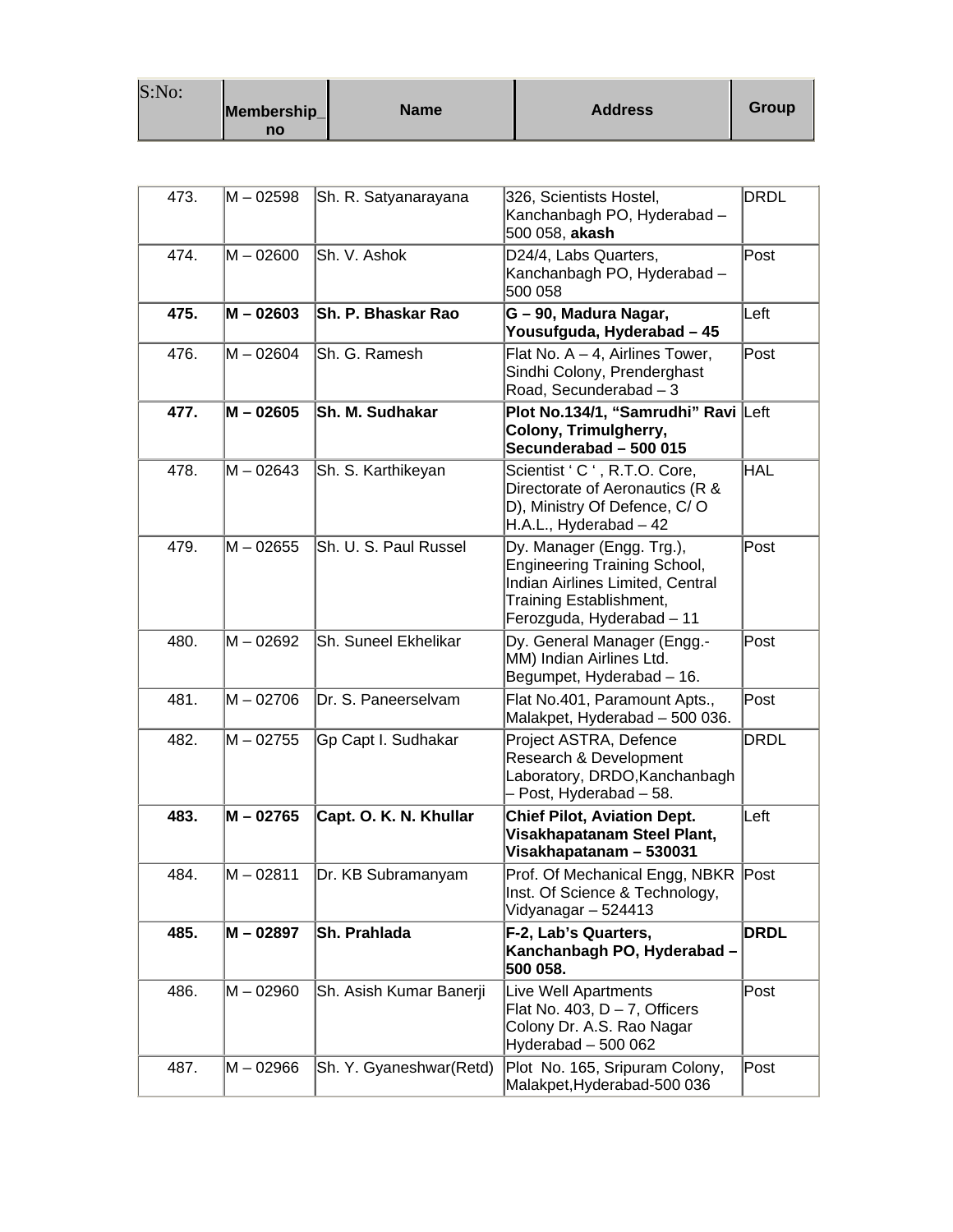| S:No: | Membership_<br>no | <b>Name</b> | <b>Address</b> | Group |
|-------|-------------------|-------------|----------------|-------|
|-------|-------------------|-------------|----------------|-------|

| 488. | M – 02975   | Sh. M. Sankar Kishore                   | Scientist-'G'QR Lab, Research<br>Centre 'IMARAT'<br>Vigayanakancha – Post,<br>Hyderabad - 69.                           | <b>RCI</b>    |
|------|-------------|-----------------------------------------|-------------------------------------------------------------------------------------------------------------------------|---------------|
| 489. | M-02983     | Sh. T. D. Sivagnanam                    | Dy. Manager, Engineering<br>Training, ETS/ CTE, Indian Air<br>Lines, Hyderabad - 11                                     | Post          |
| 490. | M – 02993   | Dr. B. S. Sarma(Retd)<br>Scientist 'G', | 8-3-977/8/1, Subash<br>Nagar, Srinagar Colony,<br>Hyderabad-500 073                                                     | Post          |
| 491. | M - 03040   | Sh. K. Jayathirtha Rao,<br>Sc'G'(Retd), | 103,3-4-372, Arihant Basant Apt,<br>Lingampally, Kachiguda,<br>Hyderabad-27                                             | Post          |
| 492. | M – 03049   | Sh. V. L. Narsimha Rao                  | Flat No.112, Narayanadri, SVRS<br>Brindavanam, Behind LB<br>Nagar, Muncipal Office, Saroor<br>Nagar, Hyderabad- 500 035 | Post          |
| 493. | M - 03050   | Sh. T. Sudhakar Rao                     | Scientist ' D ', H No. - 7 - 157/<br>2, Maruthi Nagar Colony,<br>Champapet - Post, Hyderabad -<br>60                    | Post          |
| 494. | M - 03051   | Sh. A. Parvata Vardhan                  | Plot No. - 37, H. No. - B/ 91/ 1,<br>New Dil Sukh Nagar Colony,<br>Hyderabad - 36                                       | <b>DRDL</b>   |
| 495. | M – 03073   | Cdr. K. L. Narsimha                     | Flat No. 502, Eternal Rajahamsa Post<br>srilaxminagar, Saidabad<br>Hyderbad -59                                         |               |
| 496. | M - 03094   | Wg. Cdr. G.V.S.S. Sastry<br>(Retd.)     | Plot No. 136, New Vivekananda<br>Nagar Colony, Chintal, HMT<br>Road, Hyderabad - 54                                     | Post          |
| 497. | M-03137     | Sh. V. K. Aggarwal                      | Scientist F, Structures<br>Engineering Division (DOVD),<br>DRDL, Hyderabad - 58                                         | Post          |
| 498. | M-03163     | Dr. J. S. Soni                          | Scientist G, Defence Research &<br>Development Lab.,<br>Kanchanbagh, Hyderabad - 58                                     | <b>REPEAT</b> |
| 499. | M - 03164   | Dr. M. Nagarathinam<br><b>RETD</b>      | 305, Vijayabhagyam Court, 34A<br>Valechery main road, Valechery,<br>Chennai-600 042<br>09884930644                      | Post          |
| 500. | M - 03165   | Dr. K. Sekhar                           | CCR&D(LIC) DRDO Bhawan,<br>Rajaji Marg, New Delhi-110105                                                                | Post          |
| 501. | $M - 03166$ | Sh. V. Venkateswara Rao                 | Scientist 'G', DOSPSC, DRDL,<br>Kanchanbagh PO, Hyderabad -<br>58                                                       | <b>ASL</b>    |
| 502. | $M - 03167$ | Sh. TP Goswami,                         | Head of Vigilance Dept, HAL,<br>Avoinics Div, Balanagar,<br>Hyderabad - 500 042                                         | <b>HAL</b>    |
| 503. | $M - 03185$ | Sh. P. Bhaskar Naidu                    | 151A, Srinagar Colony,<br>Hyderabad - 73<br>040-23740749                                                                | Post          |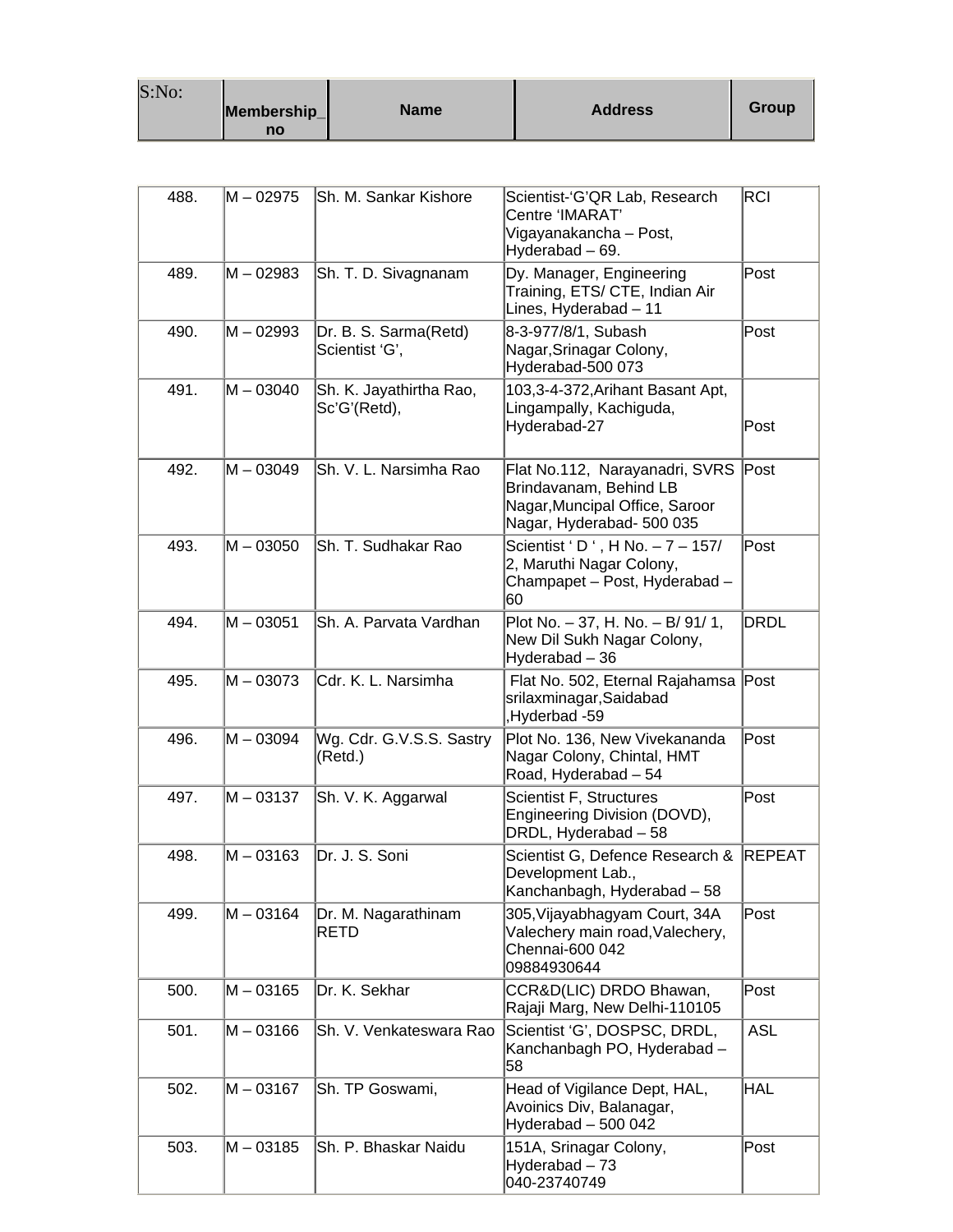| S:No: | Membership_ | <b>Name</b> | <b>Address</b> | Group |
|-------|-------------|-------------|----------------|-------|
|       | no          |             |                |       |

| 504. | M - 03186   | Sh. G. V. Nanda Gopal                | 3-3-441/7, Rangreez Bazar,<br>Secunderabad - 500 003.                                                                              | Post        |
|------|-------------|--------------------------------------|------------------------------------------------------------------------------------------------------------------------------------|-------------|
| 505. | M - 03187   | Dr. S. Sekhar                        | Scientist E, (CFD Division), $D -  Left $<br>42/5, Labs. Quarters,<br>Kanchanbagh - Post,<br>Hyderabad-58                          |             |
| 506. | M - 03188   | Sh. G. Balu                          | Scientist E, H. No. $-16 - 1 - 24/$<br>5, Flat No.303, Mangapathi<br>Towers, Saidabad Colony,<br>Hyderabad - 59 - AED              | DRDL        |
| 507. | M - 03189   | Sh. P. Theerthamalai                 | Scientist G, Aerodynamics<br>Division, D.R.D.L., Kanchanbagh<br>- Post, Hyderabad - 58                                             | DRDL        |
| 508. | M - 03190   | Sh. Mallela Damodar                  | <b>Scientist G, Production</b><br><b>Engineering Divn. Directorate</b><br>of Engineering, Kanchanbagh -<br>Post, Hyderabad - 58    | Left        |
| 509. | M – 03191   | Sh. G.<br>Balasubrahmanyam           | Scientist 'G ', Director(Advanced<br>Composites Design), D.R.D.L.,<br>Kanchanbagh - Post, Hyderabad<br>- 58                        | RETD        |
| 510. | M – 03192   | Smt. S. Krishnaswamy                 | Project Manager, D - 42/ 5, Labs. DRDL<br>Quarters, Kanchanbagh - Post,<br>Hyderabad - 58                                          |             |
| 511. | M-03193     | Dr. R. K. Sharma                     | Scientist F, Project ASTRA,<br>D.R.D.L. Kanchanbagh - Post,<br>Hyderabad - 58                                                      | <b>DRDL</b> |
| 512. | M - 03212   | Wg. Cdr. C. S. Sohoni                | Commanding Officer, 14 <sup>th</sup> R &<br>SU, Air Force Station, Hakimpet<br>- 500 014 (AP), Hakimpet – 500<br>014.              | Post        |
| 513. | M – 03247   | Sh. J. Y. Swamy                      | H. No. $12 - 11 - 1292/2$ ,<br>Raghavendra Nagar,<br>Warasiguda, Secunderabad - 61                                                 | Post        |
| 514. | M - 03248   | Sh. Jagdish Chandra<br>Sharma        | Scientist 'D ', K-15, Defence<br><b>Research Development</b><br>Laboratory, Hyderabad - 58                                         | RCI         |
| 515. | M – 03249   | Sh. A. S. Srinivasa Gopal            | Scientist 'F', Directorate of<br>Advanced Composites,<br>Advanced Systems Labs,<br>D.R.D.L., Kanchanbagh - Post,<br>Hyderabad - 58 | ASL         |
| 516. | $M - 03250$ | Sh. M. Sambhasiva Rao                | Scientist ' G ' (Retd) Flat No.301,<br>H/No.F-32, Mathura Nagar<br>Hyderabad-500 038                                               | Post        |
| 517. | M – 03251   | Sh. K. V. Ramana Sai<br>Sc'G' (Retd) | 2-87/3, Pearl-Navaratna<br>Complex, Rd.No.2,<br>Kakatiya Nagar, Habsiguda,<br>Hyderabad-500 007                                    | Post        |
| 518. | M - 03252   | Sh. S. Venugopal                     | Scientist 'D', D - 41/5, Lab.<br>Quarters, Kanchanbagh - Post,<br>Hyderabad - 58-PJ-10                                             | <b>DRDL</b> |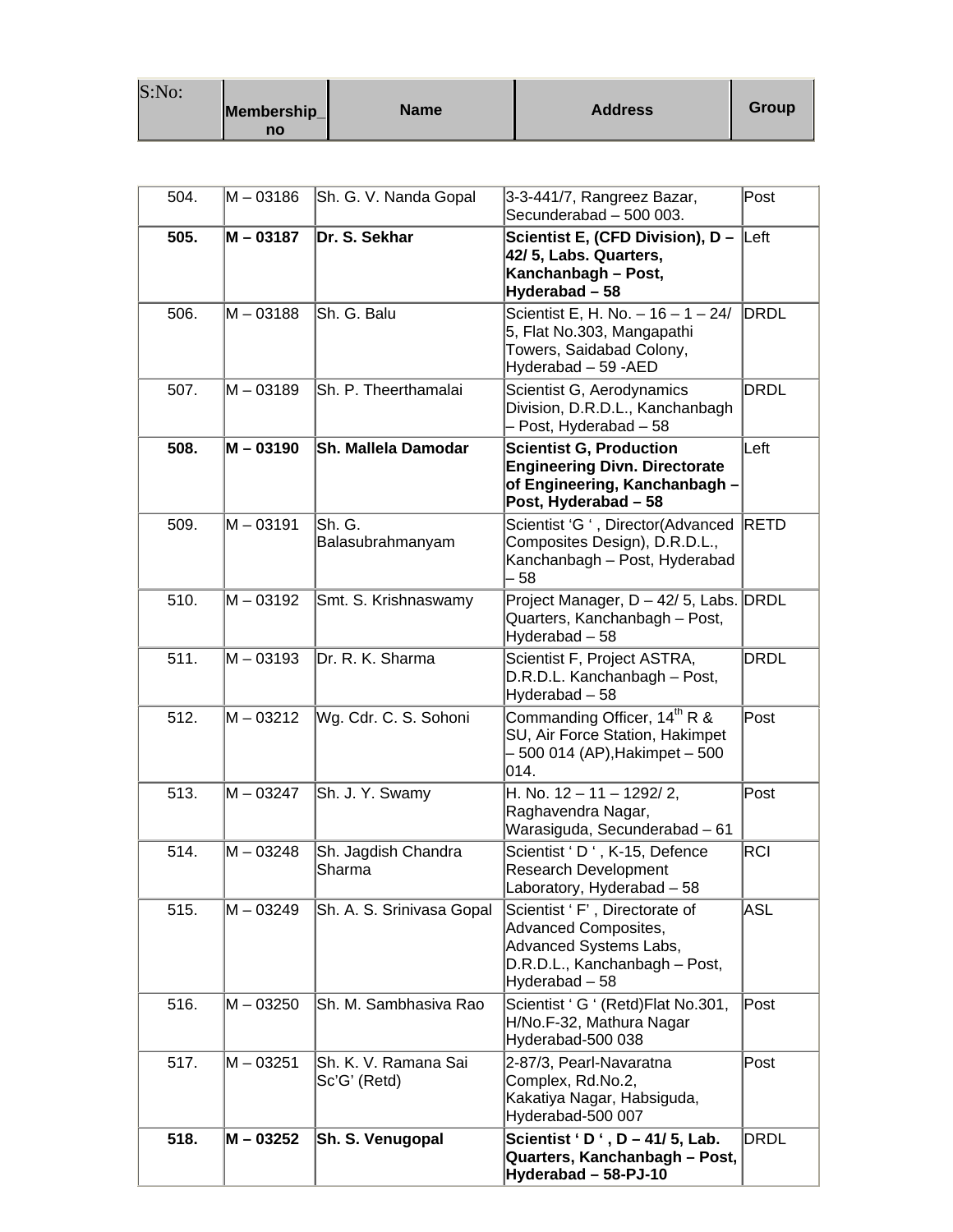| S:No: |                   |             |                |       |
|-------|-------------------|-------------|----------------|-------|
|       | Membership_<br>no | <b>Name</b> | <b>Address</b> | Group |

| 519. | M – 03253   | Sh. Patrick D'Silva                | Scientist 'F', $D - 42/8$ , Lab.<br>Quarters, Kanchanbagh - Post,<br>Hyderabad - 58, LRSAM                                                       | <b>DRDL</b>                     |
|------|-------------|------------------------------------|--------------------------------------------------------------------------------------------------------------------------------------------------|---------------------------------|
| 520. | $M - 03254$ | Sh. J. Ram Mohan                   | Scientist 'G ', Plot No. - 254,<br>Prashantha Nagar,<br>Vanasthalipuram, Hyderabad-<br>70                                                        | <b>DRDL</b>                     |
| 521. | $M - 03255$ | Dr. Satish Kumar                   | Scientist 'H ', DIRECTOR sector Post<br>-30 TBRL, CHANDIGARH-<br>160003                                                                          |                                 |
| 522. | $M - 03256$ | Sh. T. Ramakrishna<br>Prasad       | Scientist 'D ', No. $-64$ , Vinay<br>Nagar Colony, Saidabad,<br>Hydeabad - 59                                                                    | Post                            |
| 523. | M – 03257   | Sh. J. V. Satyanarayana<br>Moorthy | Flat No.209, Prithvi Emerald Apt,<br>Gandhinagar, Hyderabad - 80                                                                                 | <b>ASTRA</b>                    |
| 524. | M-03276     | Dr. Dipankar Banerjee              | CC R&D(AMS) DRDO Bhawan<br>Rajaji Nagar, NEW DELHI-<br>110105                                                                                    | Post                            |
| 525. | M-03291     | Sh. G. V. Rao                      | ST Engineering Manager, House Post<br>No. $A - 20$ , $2^{nd}$ Floor, Indian<br>Airlines Housing Colony, Opp. -<br>Police Lines, Secunderabad - 3 |                                 |
| 526. | M – 03300   | Sh. Ashok Kumar                    | E-21/4, Lab Quarters,<br>Kanchanbagh PO, Hyderabad -<br>500 058                                                                                  | Post                            |
| 527. | M - 03318   | Prof. G. Radhakrishna              | Plot No. 74, Sangeethanagar,<br>Somajiguda, Hyderabad -<br>500082                                                                                | Post                            |
| 528. | M – 03379   | Sh. P. V. Natarajan                | General Manager, D - 1, HAL<br>Township, HAL - Post,<br>Hyderabad - 42                                                                           | Post                            |
| 529. | M - 03387   | Dr. C. B. Asthana                  | Scientist E, CED/ RCI, Vigyan<br>Kancha, Hyderabad - 69                                                                                          | Left                            |
| 530. | M-03388     | Cdr. P. M .Joshi                   | Commanding Officer, C/O<br>F.M.O., Visakhapatanam - 14.                                                                                          | <b>No</b><br>address            |
| 531. | M-03428     | Dr. Y. Krishna                     | Scientist G, STF, Structural<br>Engineering Division, Directorate<br>of Flight Structures, D.R.D.L.,<br>Hyderabad - 58                           | <b>DRDL</b>                     |
| 532. | M – 03464   | Sh. A. K. Trikha A.V.M.            | Commandant, College of Air War<br>Fare, 2, Sardar Patel Road,<br>Secunderabad - 500003                                                           | Post                            |
| 533. | $M - 03491$ | Dr. S. Lakshminarayana<br>(Retd)   | 103, Seetarama Apts, 3-6-719,<br>Street No.11, Himayat Nagar,<br>Hyderabad - 29.                                                                 | Post<br>Cell:<br>94408942<br>82 |
| 534. | M – 03525   | Wg. Cdr. O. R. Prasad              | DS(COORD.). College of Air<br>Warfare, 2 Sardar Patel Road,<br>Secunderabad - 500003                                                             | Post                            |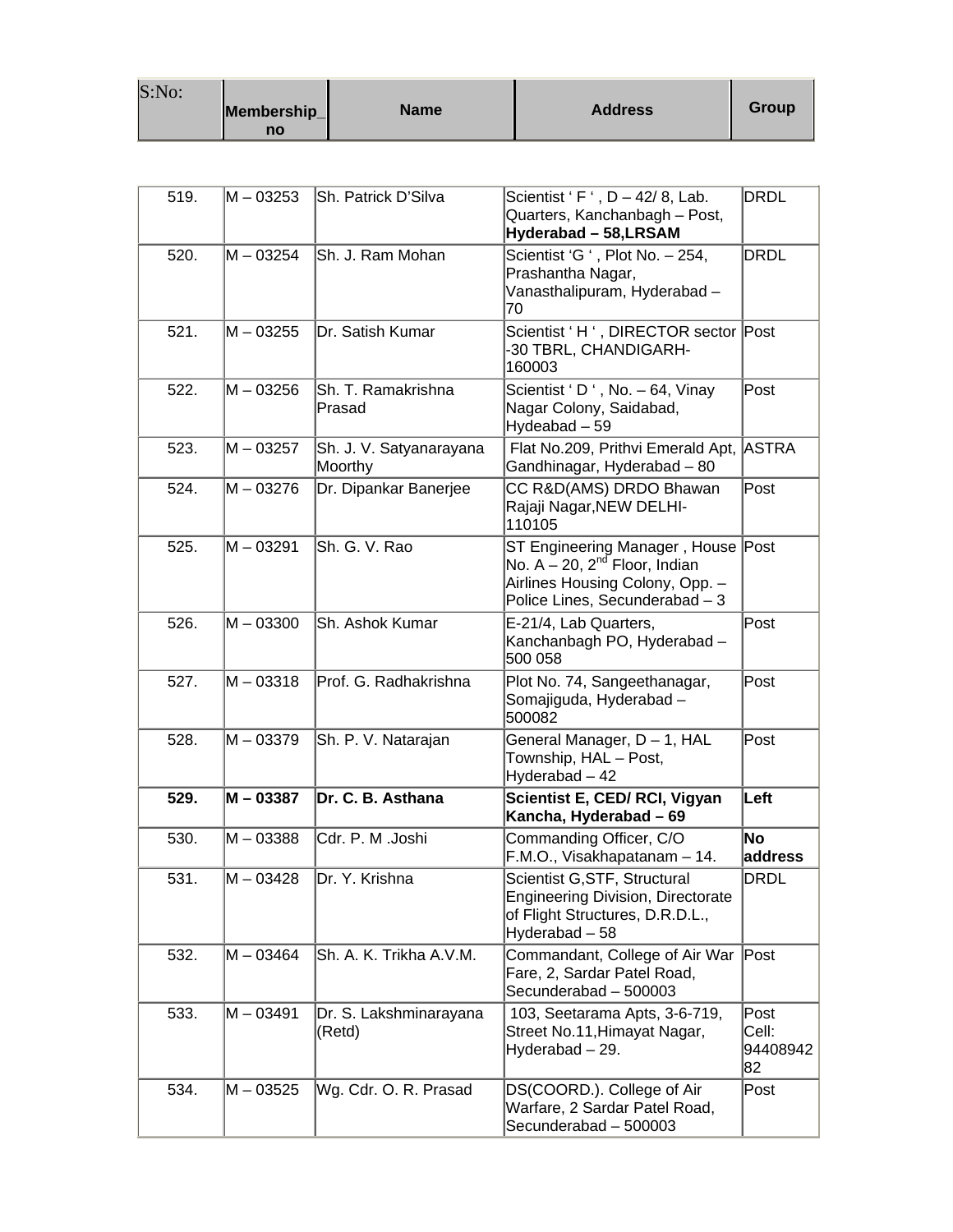| S:No: | Membership_<br>no | <b>Name</b> | <b>Address</b> | Group |
|-------|-------------------|-------------|----------------|-------|
|-------|-------------------|-------------|----------------|-------|

| 535. | $M - 03545$ | <b>Sh. G. Satyanarayana</b>           | Sr. A/ C Engineer, H. No. - 5 -<br>113 - 1, Mallikarjun Nagar, Old<br>Bowenpally, Secunderabad -<br>500011                         | Left          |
|------|-------------|---------------------------------------|------------------------------------------------------------------------------------------------------------------------------------|---------------|
| 536. | $M - 15026$ | Cdr. N. Saha                          | Station Air Engineering Officer,<br>INS Dega, NAD-Post,<br>Visakhapatnam - 530 014.                                                | Post          |
| 537. | $M - 15030$ | <b>Sh. T. V. Parthasaradhi</b>        | Addl. Gen. Manager, H. no. 17/<br>8, Vijaya Colony " PICKET ",<br><b>Behind Secunderabad Club,</b><br>Secunderabad - 500027        | No<br>address |
| 538. | $M - 15049$ | Wg. Cdr. R. V. Ghosh,<br><b>VSM</b>   | 301, Varalaxmi Enclave<br>17-1-388/32, Laxminagar<br>colony, Saidabad Post<br>Hyderabad -500059<br>24074031 9849638112             | Post          |
| 539. | $M - 15079$ | Sh. V. Chandramouli                   | Manager (Design), H. no. 5 -<br>1/79, Near - Geetila Saw Mill,<br>Chintal, HMT Road, Hyderabad<br>- 54                             | Left          |
| 540. | $M - 15171$ | Sh. A. Satyanarayana                  | Scientist ' D', H. No. 17 - 1 -<br>383 / IP / 21, Indraprastha<br>Township, Phase 1, Saidabad,<br>Hyderabad - 59                   | Post          |
| 541. | M - 15197   | Sh. Adalat Ali                        | Scientist - G, Programme 'AD',<br>Defence Research &<br>Development Lab., Kanchanbagh<br>- Post, Hyderabad - 58                    | AD.           |
| 542. | $M - 15198$ | Wg. Cdr. N. Somasekhar<br>Rao (Retd.) | 16-A, Kamalallaya enclave near<br>AWHO ved vihar 2 <sup>nd</sup> gate,<br>Tirumalgiri, Secunderabad -<br>500015                    | Post          |
| 543. | M – 15199   | Sh. S. Ravi Krishna                   | Scientist - E, Programme 'AD ',<br>Defence Research &<br>Development Labs.<br>Kanchanbagh - Post, Hyderabad<br>- 58                | AD            |
| 544. | $M - 15212$ | Sh. R. Krishnamurthy                  | Manager (QC), Qr. No. 567,<br>Vaidehi Nagar, Hyderabad - 70                                                                        | No<br>address |
| 545. | M - 15285   | Sh. G. Chandramouli                   | Scientist - E, DRDL, Room No.<br>320, Project 'AKASH'<br>Kanchanbagh - Post, Hyderabad<br>- 58.                                    | <b>DRDL</b>   |
| 546. | M – 15286   | Sh. P. M. Ramchandra                  | Scientist - E, Defence Research<br>Development Labs., Room no.<br>320, Project " AKASH ",<br>Kanchanbagh - Post, Hyderabad<br>- 58 | <b>DRDL</b>   |
| 547. | M - 15304   | Sh. Padala Prakash                    | Technical Officer - B, H. no.<br>3/87, Nacharam - Post, Dist. - R<br>$R$ , Hyderabad - 76                                          | Post          |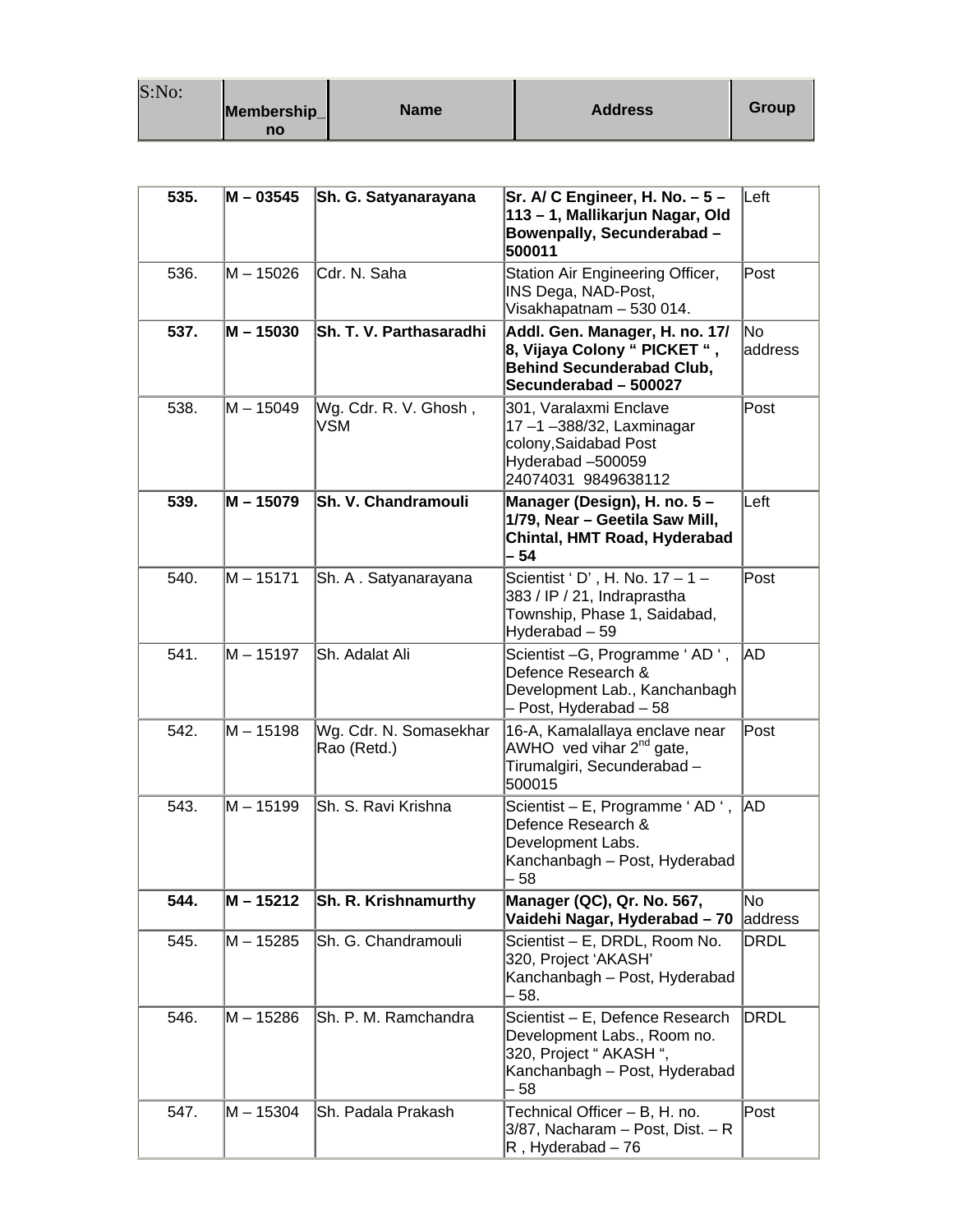| S:No: | Membership_<br>no | <b>Name</b> | <b>Address</b> | Group |
|-------|-------------------|-------------|----------------|-------|
|-------|-------------------|-------------|----------------|-------|

| 548. | $M - 15305$ | Sh. G. Ramaguru        | Scientist – E, H. no. 9 – 7 – 160/<br>7, East Muruthi Nagar,<br>Champapet, Vaishali Nagar-<br>Post, Hyderabad - 60                          | Post        |
|------|-------------|------------------------|---------------------------------------------------------------------------------------------------------------------------------------------|-------------|
| 549. | $M - 15315$ | Sh. A. Ambarasu        | Scientist, 'F', DRDL,<br>Kanchanbagh – Post, Hyderabad<br>- 58-DOI                                                                          | DRDL/DO     |
| 550. | $M - 15316$ | Sh. Arun kumar         | Scientist - F, Qr. No. - D 39/12,<br>Labs. Qr., Kanchanbagh - Post,<br>Hyderabad - 58                                                       | <b>DRDL</b> |
| 551. | $M - 15323$ | Dr. P. Manna           | Scientist - C, Defence Research<br>Development Labs, CFD<br>Kanchanbagh - Post, Hyderabad<br>- 58                                           | DRDL        |
| 552. | M - 15324   | Dr. V. Balakista Reddy | Asst. Prof. Of Law, Nalsar<br>University of Law, Shameerpet,<br>R. R. - Dist., Hyderabad - 14                                               | Post        |
| 553. | $M - 15341$ | Sh. M.V.K.V. Prasad    | Pilot No. - 110, Indraprashtha<br>Township, Vinay Nagar,<br>Saidabad, Hyderabad - 59                                                        | Post        |
| 554. | $M - 15361$ | Sh. A. S. Arora        | Senior Manager (IMM), H. No.<br>C/127, HAL Township, Bala<br>Nagar - Post, Hyderabad - 42.                                                  | Post        |
| 555. | $M - 15405$ | Cdr. B. Satish Prasad  | Command Air Technical Officer,<br>HQ Eastern Naval Command,<br>Naval Base, Visakhapatnam.                                                   | Post        |
| 556. | $M - 15409$ | Sh. Ram Niwas Gupta    | Sr. Scientific Officer, D.R.D.L.,<br>OCRI (GM), Kanchan Bagh -<br>Post, Hyderabad - 58                                                      | Post        |
| 557. | $M - 15421$ | Dr. S. Gollakota       | Scientist H, Project director<br>ASTRA, D.R.D.L., Kanchanbagh<br>- Post, Hyderabad - 58                                                     | DRDL        |
| 558. | $M - 15428$ | Capt. S. C. Maini      | Director, No. - 793, Defence<br>Colony, Secunderabad - 94                                                                                   | Post        |
| 559. | $M - 15431$ | Sh. D. N. Thakur       | Scientist - F, Defence Research<br>Development Labs.Aerodynamics<br>Division, Kanchanbagh - Post,<br>Hyderabad - 58                         | DRDL        |
| 560. | M – 15490   | Sh. N. Ravi Krishna    | No. SH-303, Scientist Hostel,<br>DRDO Lab Quarters,<br>Kanchanbagh, Hyderabad -<br>500058                                                   | Left        |
| 561. | $M - 15491$ | Sh. C. Venugopal       | Scientist - F, Aeronautical<br>Development Agency, Project<br>Cell, H.No.5-9-22/45/1 1 <sup>st</sup> floor,<br>Adarsh Nagar, Hyderabad - 63 | Post        |
| 562. | M - 15492   | Sh. R. Siva Kumar      | Managing Director, M/s Zetatek<br>Industries Ltd., Plot No. - D/ 31,<br>TIE Balanagar, Hyderabad - 37                                       | Post        |
| 563. | M-15519     | Sh. K. Chandra Reddy   | Flat No.203, Nirupama Enclave,<br>Airlines Colony, Tirumalgherry,<br>Secunderabad - 500 015                                                 | Post        |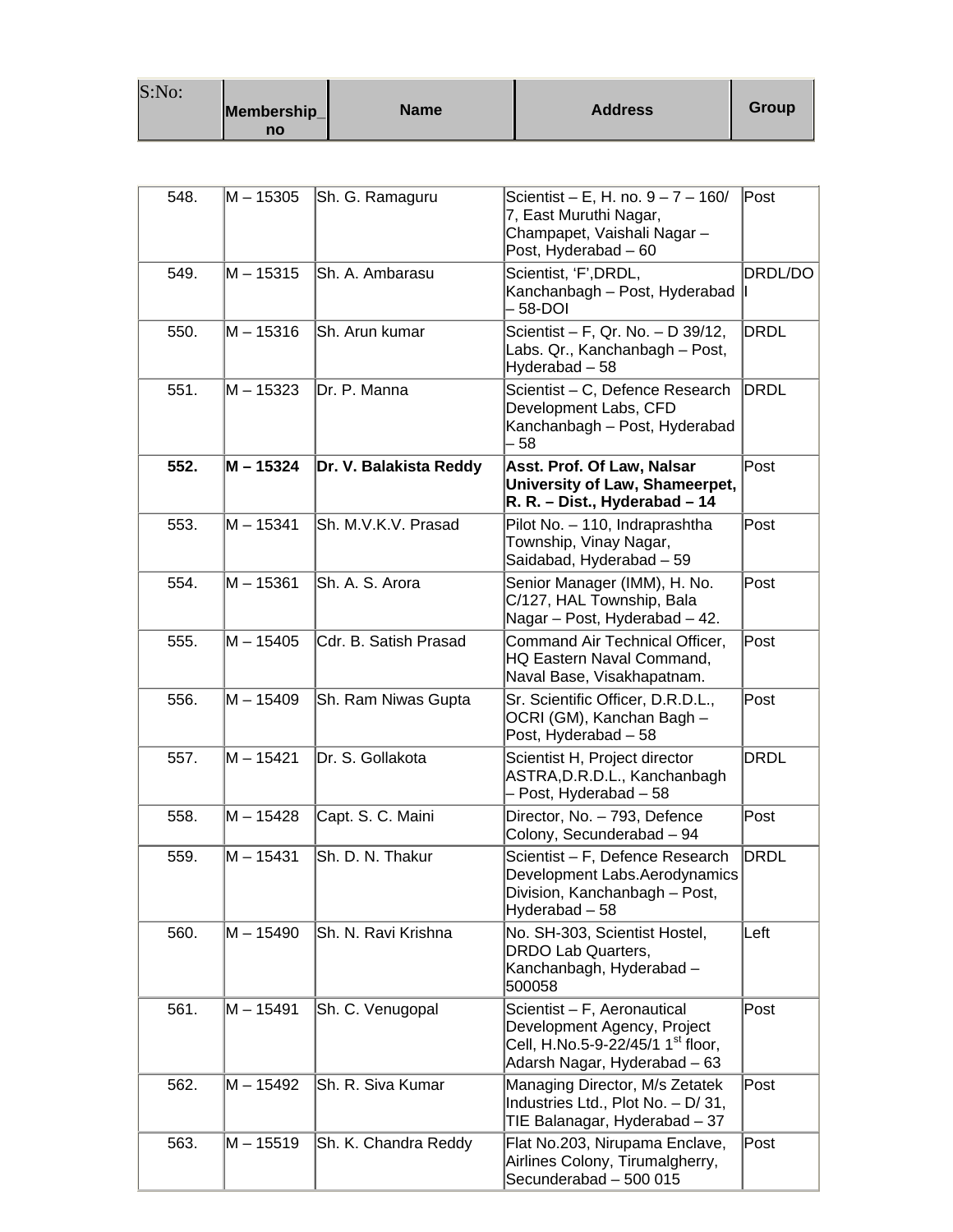| S:No: | Membership_<br>no | <b>Name</b> | <b>Address</b> | Group |
|-------|-------------------|-------------|----------------|-------|
|-------|-------------------|-------------|----------------|-------|

and the

| 564. | M – 15520   | Sh. K. Madhava Reddy    | Dy. Chief A/C Engineer, Indian<br>Airlines Ltd., Electrical O/H<br>Division, Begumpet Airport,<br>Hyderabad - 16                                                                               | Post        |
|------|-------------|-------------------------|------------------------------------------------------------------------------------------------------------------------------------------------------------------------------------------------|-------------|
| 565. | M – 15521   | Sh. G. Sreedhar         | Plot No.160, Ravi Colony,<br>Tirumalgherry, Secunderabad -<br>500 015                                                                                                                          | Post        |
| 566. | M – 15522   | Sh. N. S. Chakravarthy  | Dy. Chief A/ C Engineer, Indian<br>Airlines Ltd, Lines Electrical<br>Division, Begumpet, Hyderabad -<br>16                                                                                     | Post        |
| 567. | M – 15523   | Sh. R. K. Jain          | Airworthiness Officer, Office of<br>the Controller of Airworthiness,<br>Civil Aviation Deptt., Hyderabad<br>Airport, Hyderabad - 16                                                            | Post        |
| 568. | M – 15524   | Sh. P. Durga Prasad Rao | Plot No.26, Ashok Manipuri,<br>Kapra ECIL Post, Hyderabad -<br>500 062.                                                                                                                        | Post        |
| 569. | M – 15597   | Dr. RD Swami            | Scientist, Project HSTDV, DRDL,<br>Kanchanbagh PO, Hyderabad -<br>500 058                                                                                                                      | DRDL        |
| 570. | M - 15601   | Sh. Rajeev Gupta        | Regional Director, RCMA (MSL),<br>H:No:12-26, Sri Sai Krupanagar,<br>Jillelaguda, Meerpet PO<br>Hyderabad - 97                                                                                 | <b>RCMA</b> |
| 571. | M – 15620   | Dr. A. Venugopal Reddy  | Regional Director (RCMA,<br>Materials), DRDO, Kanchanbagh<br>- Post, Hyderabad - 58                                                                                                            | <b>RCMA</b> |
| 572. | M - 15641   | Sh. K. Ramalinga Reddy  | Chief Manager (Engg.), Indian<br>Airlines Ltd., Opp. - Police Line,<br>Begumpet, Hyderabad - 16                                                                                                | Post        |
| 573. | $M - 15654$ | Wg. Cdr. Anil Goyal     | SFS & IO, Air Force Academy,<br>Dundigal, Hyderabad - 43                                                                                                                                       | Post        |
| 574. | $M - 15657$ | B.R. Jain               | Flat No.18, Block $-7$ , D $-$ Type<br>Qtrs, Kendriya Vihar, Opp. to<br><b>APSRTC Bus Building Unit, Post</b><br>Miyapur, Hyderabad - 500 049                                                  | Post        |
| 575. | M – 15658   | Dr. S. K. Chaudhuri     | Associate Director, Research<br>Centre "IMARAT", Post-<br>Vigyanakanch, Hyderabad - 69                                                                                                         | RCI         |
| 576. | M - 15667   | Sh. Mukesh Chand        | Project ASTRA,<br>D.R.D.L., Kanchanbagh - Post,<br>Hyderabad - 58                                                                                                                              | AD          |
| 577. | M – 15672   | Capt. S. Kulshrestha    | Controller (NAI), Controllerate of<br>Naval Armament Inspection, NAD<br>Post, Visakhapatnam - 09                                                                                               | Post        |
| 578. | M-15673     | Sh. A. Linga Murthy     | Sc-G, Chief Executive Officer,<br>Society for Integrated Circuit<br>Technology & Applied Research,<br>DRDO, MOD, Govt. of India, Post<br>Box No.1640, Dooravani<br>Nagar, PO Bangalore -560016 | Post        |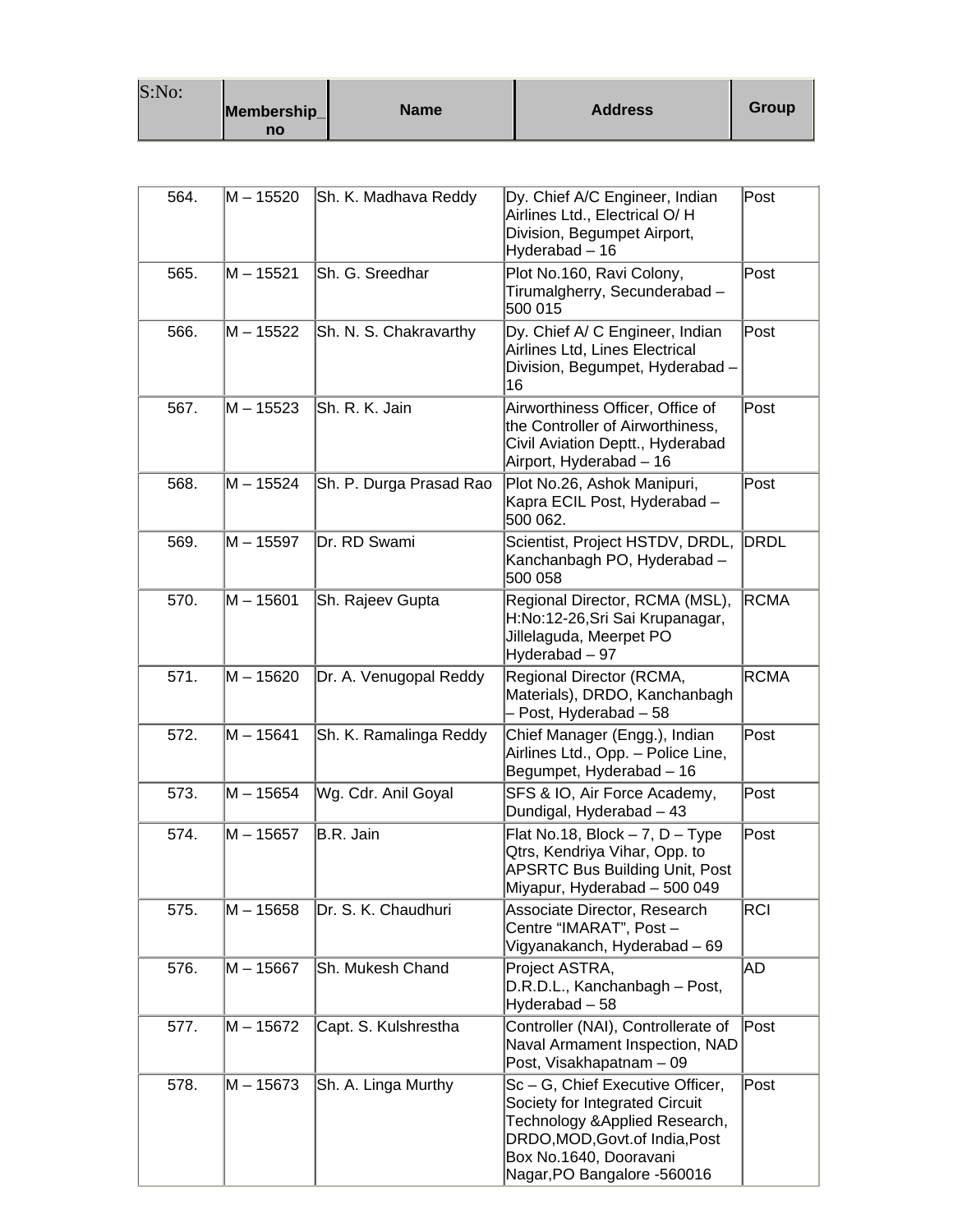| S:No: | Membership_<br>no | <b>Name</b>                    | <b>Address</b>                                                                                                                          | <b>Group</b>     |
|-------|-------------------|--------------------------------|-----------------------------------------------------------------------------------------------------------------------------------------|------------------|
|       |                   |                                |                                                                                                                                         |                  |
| 579.  | M – 15750         | Sh. A. J. Roop Kumar           | 08025651712<br>Chief Manager, Indian Airlines,<br>Inst. O/ H Shop, (Engg. Divn.),<br>Begumpet, Hyderabad - 16                           | Post             |
| 580.  | M – 15751         | Sh. K. Venkateswara Rao        | Manager (QCL), Midhani (Retd)<br>H.No.23, IOB Colony,<br>Tirumalagiri, Secunderabad-500<br>015                                          | Post             |
| 581.  | M – 15753         | Sh. A. Sai Reddy               | 3-4-379, SV Basant, Lingampally, RCI<br>Kachiguda, Hyderabad-500 027                                                                    |                  |
| 582.  | $M - 15754$       | Wg. Cdr. G. K. Suresh<br>Varam | Station Flight Safety & Inspection Post<br>Officer, Air Force Station,<br>Hakimpet, Secunderabad - 14                                   |                  |
| 583.  | M – 15755         | Gp. Capt. Joseph Mathew        | Chief Operations Officer, Air<br>Force Station, Hakimpet,<br>Secunderabad - 14                                                          | Post             |
| 584.  | M - 15756         | Air Cmde. K. G. Kumar          | Air Officer Commanding, Air<br>Force Station, Hakimpet,<br>Secunderabad - 14                                                            | Post             |
| 585.  | M - 15806         | Sh. G. Someswara Rao           | No. 6-4-481/ 1,, Krishna Nagar,<br>Secunderabad - 500080 (AP)                                                                           | Post             |
| 586.  | M – 15938         | Sh. K. N. V. Suresh Babu       | H:No: 15-215/C, Plot No.23<br>Meerpet, Hyderabad -500 079                                                                               | Post             |
| 587.  | M – 15944         | Sh. V. S. Chakravarthy         | Scientist – D (RCMA), HAL,<br>Balanagar - Post, Hyderabad -<br>42                                                                       | <b>RCMA</b>      |
| 588.  | M – 15945         | Ms. N. A. Anuradha             | Scientist – D (RCMA),<br>HAL/DRDO, Balanagar - Post,<br>Hyderabad - 42                                                                  | <b>RCMA</b>      |
| 589.  | M – 15999         | Sh. Surendra Kumar             | H.No.-25, Laxmi Gayatri Enclave. POST<br><b>HMT Hills (Near MNR PG</b><br>College) Kukatpally, Hyderabad -<br>500 085                   |                  |
| 590.  | M – 16003         | Sh. N. Manickam                | Sc G', Plot No. 29, Udyog Nagar,<br>Badangpet (Post), Saroor Nagar<br>(Mandal), Via Kanchanbagh<br>(Post), Hyderabad - 500 058          | SINT/ASL<br>Post |
| 591.  | M - 16006         | Sh. G. Krishna Rao             | Head Planning Division,<br>Research Centre, "I M A R A T "<br>, Hyderabad - 69                                                          | <b>RCI</b>       |
| 592.  | M-16012           | Dr.AM Varaprasad Sc'F'         | Type E-1/2, RCI Qtrs, Vignayana<br>Kancha, Hyderabad-69                                                                                 | <b>RCI</b>       |
| 593.  | M – 16029         | Sh. H. L. Suryanarayan         | H. no. 1 - 308 / 89, Plot no. 89,<br>Near Capra, ECIL - Post,<br>Hyderabad - 62                                                         | Post             |
| 594.  | M - 16038         | Sh. T. K. Chandra              | Scientist - E, ATF / DOAD,<br>Defence research & Development<br>Labs., Kanchanbagh - Post,<br>Hyderabad - 58                            | <b>DRDL</b>      |
| 595.  | M – 16049         | Sh. A. S. Narayana             | Scientist - F/ Head, Aero Test<br><b>Facilities Division, Defence</b><br>Research & Development Labs.,<br>Kanchanbagh - Post, Hyderabad | RETD             |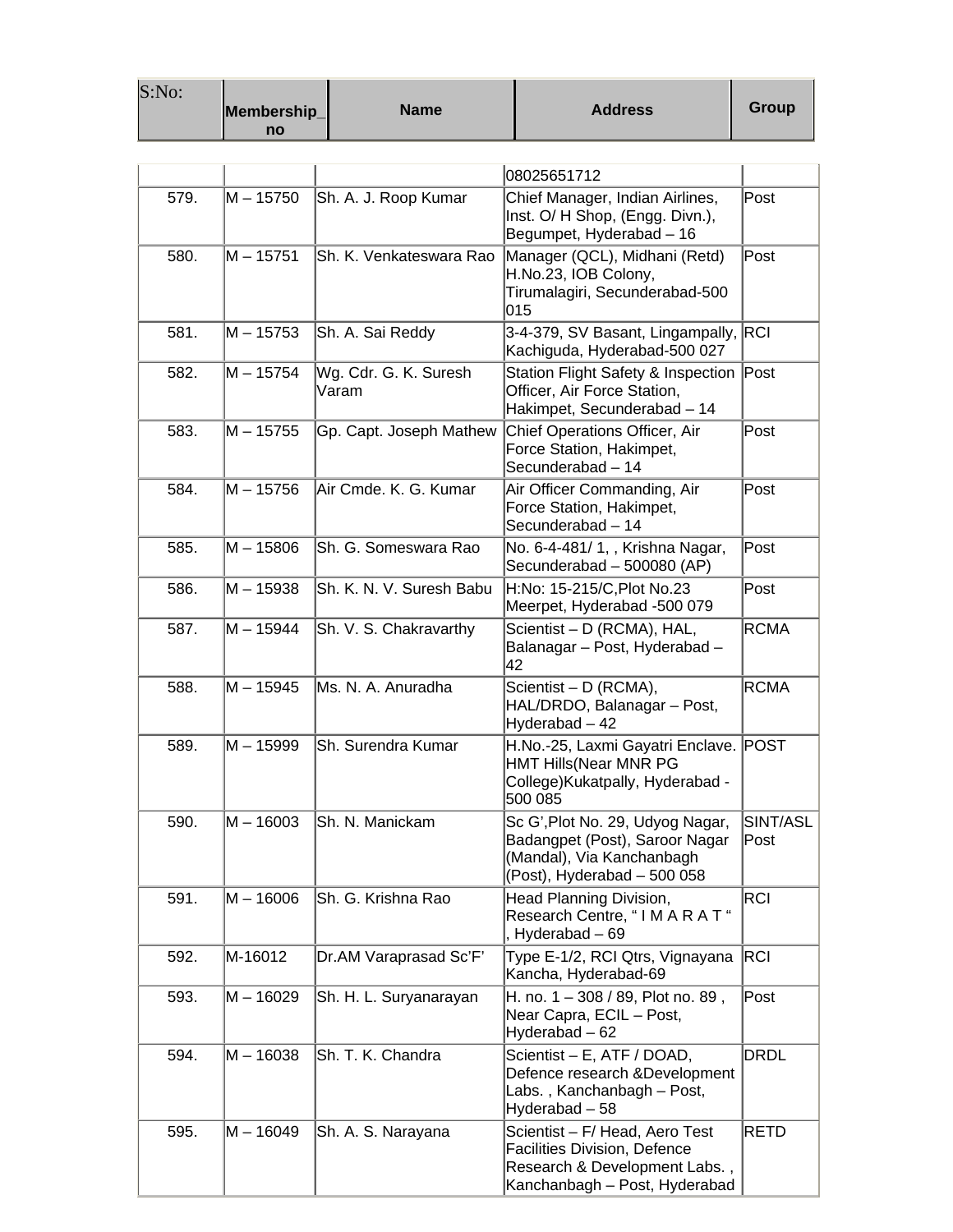| S:No: | Membership_<br>no | <b>Name</b> | <b>Address</b> | Group |
|-------|-------------------|-------------|----------------|-------|
|       |                   |             |                |       |
|       |                   |             | - 58           |       |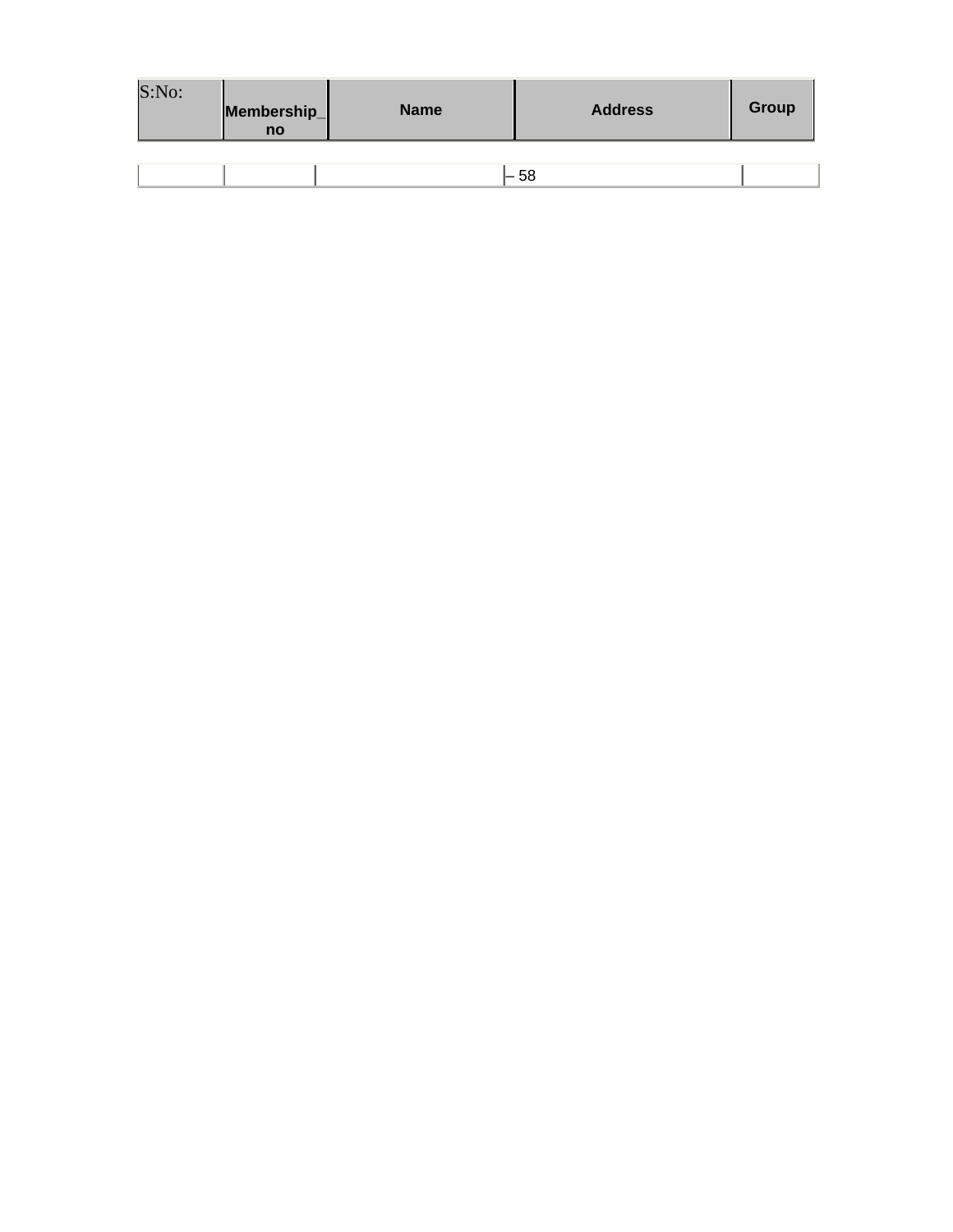| S:No: |             |      |                |       |
|-------|-------------|------|----------------|-------|
|       | Membership_ | Name | <b>Address</b> | Group |
|       | no          |      |                |       |

| 596. | M - 16051 | Sh. Dasharath Ram<br>Yadav        | Scientist - G, Directorate of<br>Engineering, DRDL,<br>Kanchanbagh - Post, Hyderabad<br>58                                                                            | DRDL            |
|------|-----------|-----------------------------------|-----------------------------------------------------------------------------------------------------------------------------------------------------------------------|-----------------|
| 597. | M – 16056 | Wg. Cdr. A. B. Bhushan<br>(Retd.) | 38, Krishnapuri Colony<br><b>West Maredpally</b><br>Secunderbad - 26                                                                                                  | <b>POST</b>     |
| 598. | M - 16062 | Dr. J. V. Ramana Rao              | Plot No. 2221, Sripuram Colony,<br>Malakpet, Hyderabad - 36                                                                                                           | Post            |
| 599. | M-16069   | Sh. A. K. Chakrabarti             | Project K-15, Defence Research<br>Development Labs.,<br>Kanchanbagh - Post, Hyderabad<br>58                                                                           | <b>DRDL</b>     |
| 600. | M - 16080 | Sh. Bir Singh Rai                 | Regional Controller of Air Safety,<br>Civil Aviation Deptt., Office of<br>Regional Controller of Air Safety,<br>Southern Region (Hyderabad<br>Airport), Hyderbad - 16 | <b>DRDL</b>     |
| 601. | M - 16082 | Sh. K. Nataraju                   | Chief Manager (PMS) Strategic<br>Electronics R & D Centre<br>(SLRDC), HAL, HAL - Post,<br>Hyderabad -42.                                                              | <b>HAL</b>      |
| 602. | M-16093   | Sh. T. D. Nageshwara<br>Rao       | Controller of Airworthiness, Plot<br>No. 860, Defence Colony,<br>Sainikpuri, Secunderabad - 94                                                                        | <b>HAL</b>      |
| 603. | M - 16164 | Sh. R. S. Hastak                  | Director NMRL, Shil-Badlapur<br>Road, PO AnandNagar,<br>AMBERNATH(East)-421506<br><b>MAHARASTRA</b>                                                                   | Post            |
| 604. | M - 16165 | Sh. Ch. Joseph<br>Chakravarthi    | Manager, Indian Airlines Ltd.,<br>Central Trainning Establishment,<br>Hyderabad - 11                                                                                  | Post            |
| 605. | M – 16186 | Sh. R. P. Tiwari                  | Manager (QCL), Midhani Ltd, B-<br>7/40, Raghuvanshm sahara<br>states bahar, 7 <sup>th</sup> street,<br>rangareddy, Hyderabad -500068                                  | Post            |
| 606. | M - 16387 | Sh. S. Durga Prasad Rao           | Sr. A/C Engineer, Indian Airlines<br>Ltd., Engineering Deptt. (Radio),<br>Begumpet, Hyderabad - 16                                                                    | $\mathsf{Post}$ |
| 607. | M - 16462 | Sh. G. Srinivasa Rao              | Programme - AD, Room No. 208 RCI<br>C/o Research Centre IMTRAT,<br>Kanchanbagh - Post, Hyderabad<br>- 58.                                                             |                 |
| 608. | M – 16546 | Sh. S. K. Patel                   | Director, MSQAA, DRDL<br>Complex, Kanchanbagh - Post,<br>Hyderabad - 58                                                                                               | DRDL            |
| 609. | M – 16547 | Mrs. Tessy Thomas                 | Scientist - G, Advance System<br>Laboratory, Kanchanbagh - Post,<br>Hyderabad - 58                                                                                    | ASL             |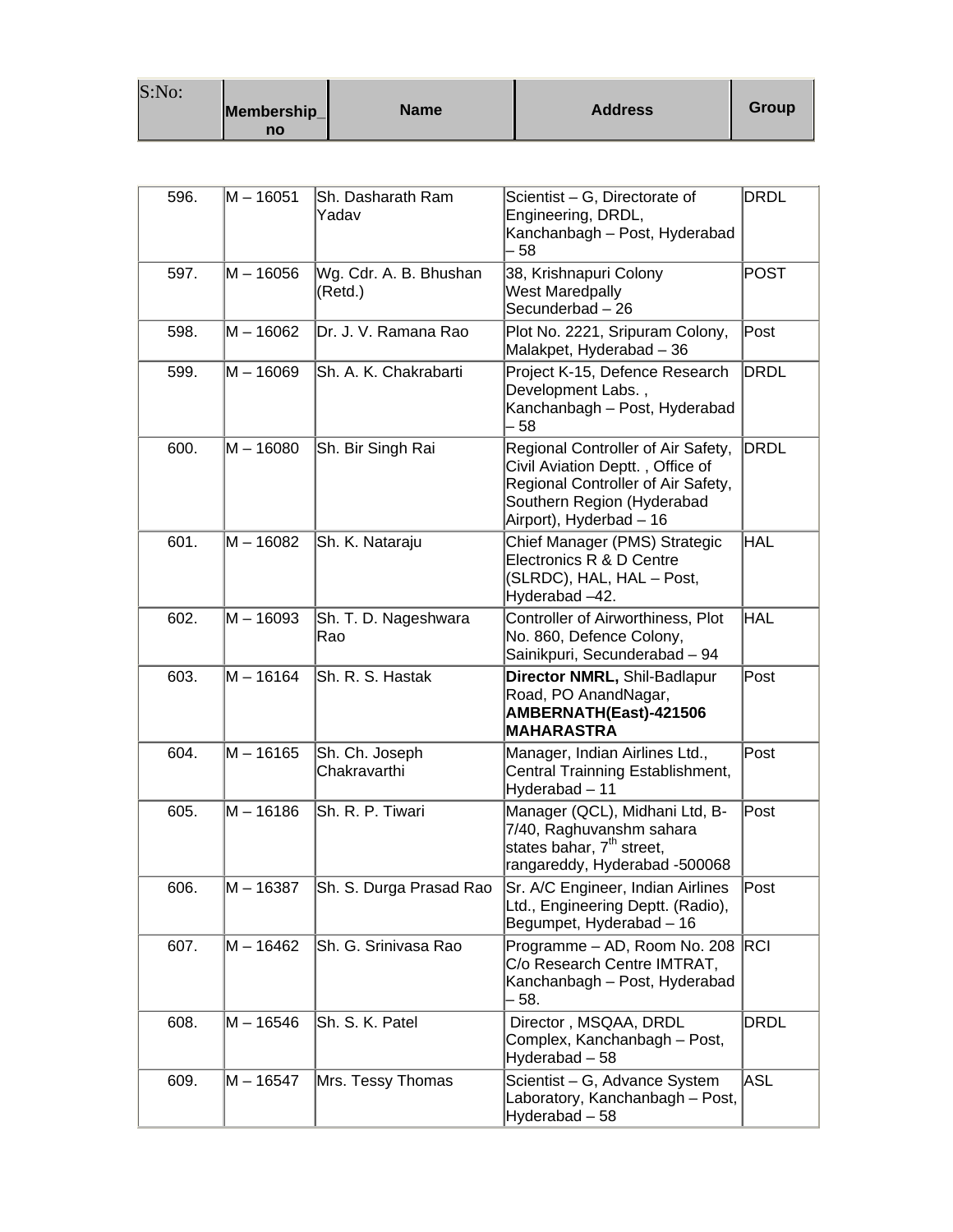| S:No: | Membership_<br>no | <b>Name</b> | <b>Address</b> | Group |
|-------|-------------------|-------------|----------------|-------|
|-------|-------------------|-------------|----------------|-------|

| 610. | M - 16548 | Shri S Rengasamy               | Plot No 16, Triveni Nagar Ph-IV<br>Opp Krishna reddy Garden<br>Balapur X road, Meerpet<br>Vaishalinagar PO<br>Hyderabad-79 | Post        |
|------|-----------|--------------------------------|----------------------------------------------------------------------------------------------------------------------------|-------------|
| 611. | M – 16549 | Sh. Nishit Topno               | Scientist - B, RCMA, C/o HAL,<br>Balanagar, Hyderabad - 42                                                                 | <b>RCMA</b> |
| 612. | M – 16590 | Sh. N. Kannan                  | Manager, Hindustan Aeronautics<br>Limited, HAL - Post, Hyderabad<br>- 42                                                   | DRDL        |
| 613. | M – 16591 | Sh. K. H. Ganapathy<br>Kishnan | Manager(D), C/44, HAL Colony,<br>HAL - Post, Hyderabad - 42                                                                | HAL         |
| 614. | M – 16592 | Sh. K. V. Ramana Rao           | Manager(D), Hindustan<br>Aeronautics Limited, Bala Nagar<br>- Post, Hyderabad - 42                                         | HAL         |
| 615. | M – 16593 | Sh. Thakur Raghunath<br>Singh  | Manager(SU - 30 Project), No. 3- Post<br>4-412/3, Basant Colony,<br>Kachiguda, Hyderabad - 27                              |             |
| 616. | M – 16594 | Sh. D. K. Ayare                | Manager(Trg.), TTC, Hindustan<br>Aeronautics Limited, Bala Nagar<br>- Post, Hyderabad - 42                                 | HAL         |
| 617. | M – 16595 | Sh. K. Sathyamurthy            | Manager(Trg.), C/93, HAL<br>Township, HAL - Post,<br>Hyderabad - 42                                                        | HAL         |
| 618. | M – 16596 | Sh. B. Maheswara Rao           | Manager(Lab.), HYME-SLRDC,<br>Hindustan Aeronautics Limited,<br>Bala Nagar - Post, Hyderabad -<br>42                       | HAL         |
| 619. | M – 16597 | Sh. S. Srikanth                | Manager(D), SLRDC, Hindustan<br>Aeronautics Limited, Bala Nagar<br>- Post, Hyderabad - 42                                  | <b>HAL</b>  |
| 620. | M – 16598 | Sh. Prabal Mazumder            | Manager(D), Radar Section,<br>Hindustan Aeronautics Limited,<br>HAL - Post, Hyderabad - 42                                 | HAL         |
| 621. | M – 16599 |                                | Sh. A. V. R. Srinivasa Rao Manager(D), SLRDC, Hindustan<br>Aeronautics Limited, HAL - Post,<br>Hyderabad - 42              | HAL         |
| 622. | M – 16600 | Ms. U. L. N. Usha              | Manager, C/100, HAL Township,<br>Hindustan Aeronautics Limited,<br>Bala Nagar - Post, Hyderabad -<br>42                    | HAL         |
| 623. | M - 16601 | Sh. S. N. Krishnan             | Manager, Avionics Division,<br>Hindustan Aeronautics Limited,<br>HAL - Post, Hyderabad - 42                                | <b>HAL</b>  |
| 624. | M – 16602 | Sh. P. S. Rao                  | Manager(MS), No. 10 - 1/65,<br>Masab Tank, Hyderabad - 04                                                                  | <b>HAL</b>  |
| 625. | M - 16603 | Sh. A. Mallayya                | Manager(MS), No. 32/245,<br>Gajula Ramaram Road, HAL<br>Colony, Hyderabad - 55                                             | <b>HAL</b>  |
| 626. | M – 16604 | Sh. Alok Shrivastava           | Manager(Works), No. C/66, HAL<br>Township, Hyderabad - 42                                                                  | HAL         |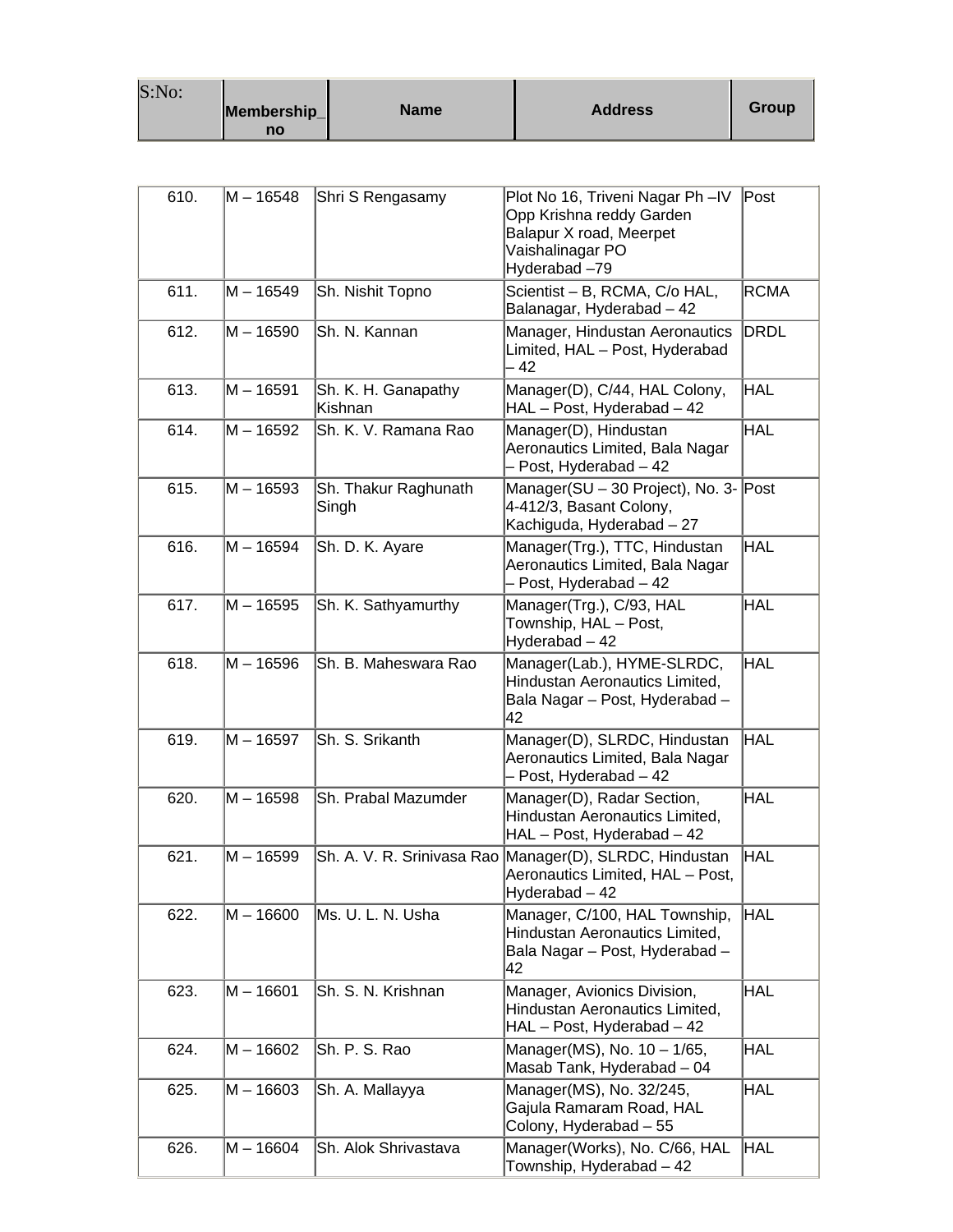| S:No: |             |             |                |       |
|-------|-------------|-------------|----------------|-------|
|       | Membership_ | <b>Name</b> | <b>Address</b> | Group |
|       | no          |             |                |       |

| 627. | M – 16605   | Shri J R Yesudas      | MANAGER (Cust Ser), HAL,<br>Plot No 130, Ayodhya Colony<br>Sharada Theatre Lane<br><b>ECIL Post</b><br>Hyderabad-62 | <b>HAL</b> |
|------|-------------|-----------------------|---------------------------------------------------------------------------------------------------------------------|------------|
| 628. | $M - 16606$ | Sh. V. Krishna Murthy | Dy. Manager(MS), No. 4/288,<br>Nav Jeevan Nagar, Ferozguda,<br>Bowenpally - Post,<br>Secunderabad - 44              | Post       |
| 629. | M - 16607   | Sh. D. V. Rao         | Dy. Manager, Hindustan<br>Aeronautics Limited, Repair &<br>Overhaul of Avionics Equipment,<br>Hyderabad - 42        | <b>HAL</b> |
| 630. | $M - 16608$ | Sh. P. K. Poojari     | Dy. Manager, B/41, Sainik Puri,<br>Secundarabad - 44                                                                | Post       |
| 631. | $M - 16609$ | Sh. M. N. Ahmed       | Dy. Manager, No. 6-3-<br>1240/145D, Sanjeevayya Nagar,<br>Somajiguda - Post, Hyderabad -<br>82                      | Post       |
| 632. | $M - 16610$ | Sh. M. A. Vakeel      | Asst. Engineer(Elect.), Hindustan<br>Aeronautics Limited, Plant<br>Maintenance, Hyderabad                           | <b>HAL</b> |
| 633. | $M - 16611$ | Sh. Mihraj A.         | Engineer(Aero), Hindustan<br><b>Aeronautics Limited, SLRDC</b><br>Hyderabad                                         | <b>HAL</b> |
| 634. | $M - 16612$ | Sh. M. R. V. Nair     | Manager (CS), Hindustan<br>Aeronautics Limited, Bala Nagar<br>- Post, Hyderabad - 42                                | HAL        |
| 635. | $M - 16613$ | Sh. V. Ram Mohan Rao  | No.10-148/4, Sai Nagar, Bala<br>Nagar - Post, Hyderabad - 42.                                                       | Post       |
| 636. | $M - 16614$ | Sh. H. P. Siddhartha  | Addl. General Manager(P&M),<br>Hindustan Aeronautics Limited,<br>Avionics Division, Hyderabad -<br>42               | <b>HAL</b> |
| 637. | $M - 16615$ | Sh. V. Gopalakrishnan | Manager(D), No. C/23, HAL<br>Township, HAL - Post,<br>Hyderabad – 42                                                | <b>HAL</b> |
| 638. | $M - 16616$ | Sh. G. N. Mudaliar    | Manager(D), Hindustan<br>Aeronautics Limited, SLRDC,<br>HAL - Post, Hyderabad - 42                                  | <b>HAL</b> |
| 639. | $M - 16617$ | Ms. G. Maheswari      | Sr. Manager(A&T), Hindustan<br>Aeronautics Limited, Bala Nagar,<br>HAL - Post, Hyderabad - 42                       | <b>HAL</b> |
| 640. | $M - 16618$ | Sh. D. N. Sastry      | Manager(D), HYME, Hindustan<br>Aeronautics Limited, Hyderabad<br>- 42                                               | <b>HAL</b> |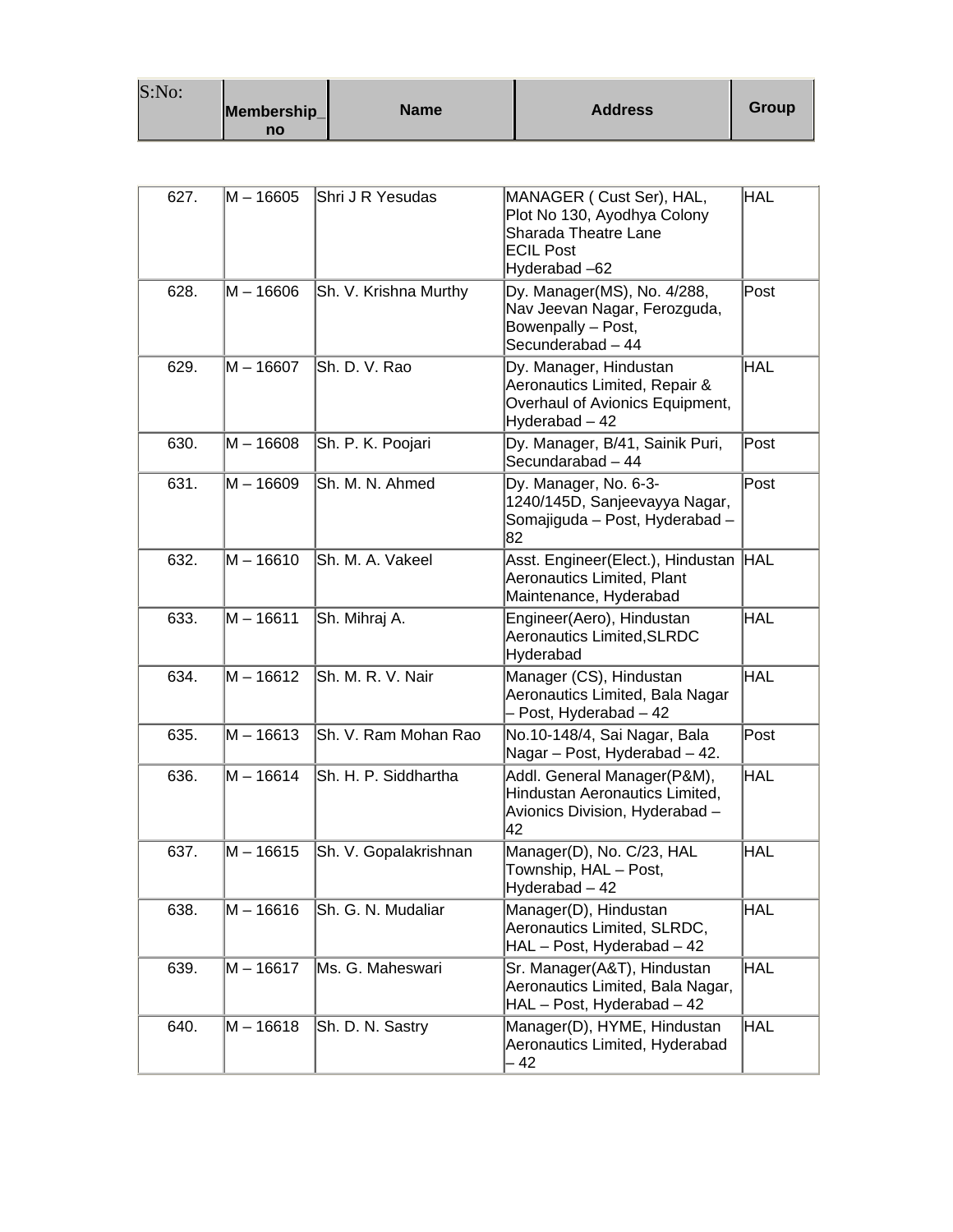| S:No: |             |      |                |       |
|-------|-------------|------|----------------|-------|
|       | Membership_ | Name | <b>Address</b> | Group |
|       | no          |      |                |       |

| 641. | M - 16619   | Sh. M. V. Bhaskara Rao  | Manager, No. 32/157, HAL<br>Housing Complex, Gajula<br>Ramavaram Road, Hyderabad<br>- 55                   | <b>HAL</b> |
|------|-------------|-------------------------|------------------------------------------------------------------------------------------------------------|------------|
| 642. | $M - 16620$ | Sh. K. V. S. Rao        | Manager(D), SLRDC,<br><b>Hindustan Aeronautics</b><br>Limited, Hyderabad - 42                              | <b>HAL</b> |
| 643. | M – 16621   | Sh. B. Baby             | Manager(A&T), Hindustan<br>Aeronautics Limited,<br>Hyderabad - 42                                          | <b>HAL</b> |
| 644. | M-16622     | Sh. V. Pandavulu        | Manager(Method), Hindustan<br>Aeronautics Limited,<br>Hyderabad - 42                                       | <b>HAL</b> |
| 645. | $M - 16623$ | Sh. M. Ramchander       | Manager(Insp.), H. No. $-5/77$ , Post<br>Sardar Patel Nagar,<br>Moosapet, Hyderabad                        |            |
| 646. | $M - 16624$ | Sh. V. Rajagopal Rao    | Manager, H. No. $- E/ 6$ ,<br>Madhura Nagar, S. R. Nagar -<br>Post, Hyderabad - 38                         | Post       |
| 647. | M-16625     | Sh. P. Yadaiah          | Manager(A&T), H. No. $-12$ -<br>5/5, Moosapet, Sanath Nagar<br>- Post, Hyderabad - 18                      | Post       |
| 648. | M-16626     | Sh. Jaya Kumar          | Manager(Mktg.), Hindustan<br>Aeronautics Limited, Bala<br>Nagar - Post, Hyderabad - 42                     | <b>HAL</b> |
| 649. | M - 16627   | Sh. J. Jyothi Prakash   | No. 12 - 46/ 2, Sri<br>Ramakrishna Puram, Saroor<br>Nagar, Hyderabad - 55                                  | Post       |
| 650. | M-16628     | Sh. S. Narsing Rao      | Engineer(Insp.), H. No. 4-180/<br>81-B, Sri Saibaba Officer's<br>Colony, Sainik Puri,<br>Secunderabad - 94 | Post       |
| 651. | M – 16629   | Sh. C. N. N. Rao        | Manager(D), No. 2, Bharathi<br>Avenue, Bowenpally,<br>Secunderabad - 11                                    | Post       |
| 652. | $M - 16630$ | Sh. C. P. Sastry        | Manager(Insp.), MIG - 1/370,<br>KPHB Colony, Hyderabad -<br>72                                             | Post       |
| 653. | $M - 16631$ | Sh. S. Ramamurthy       | Manager(Planning), Hindustan Post<br>Aeronautics Limited, Bala<br>Nagar - Post, Hyderabad - 42             |            |
| 654. | $M - 16632$ | Sh. S. Fareed           | Manager(A/C Battery Project),<br><b>Hindustan Aeronautics</b><br>Limited, Hyderabad - 42                   | HAL        |
| 655. | M-16633     | Sh. G. Dathathri        | Chief Manager(Design),<br><b>Hindustan Aeronautics</b><br>Limited, SLRDC, Hyderabad -<br>42                | <b>HAL</b> |
| 656. | M - 16634   | Sh. S. Venkateswara Rao | Chief Manager(Mfg.),<br><b>Hindustan Aeronautics</b><br>Limited, Hyderabad - 42                            | <b>HAL</b> |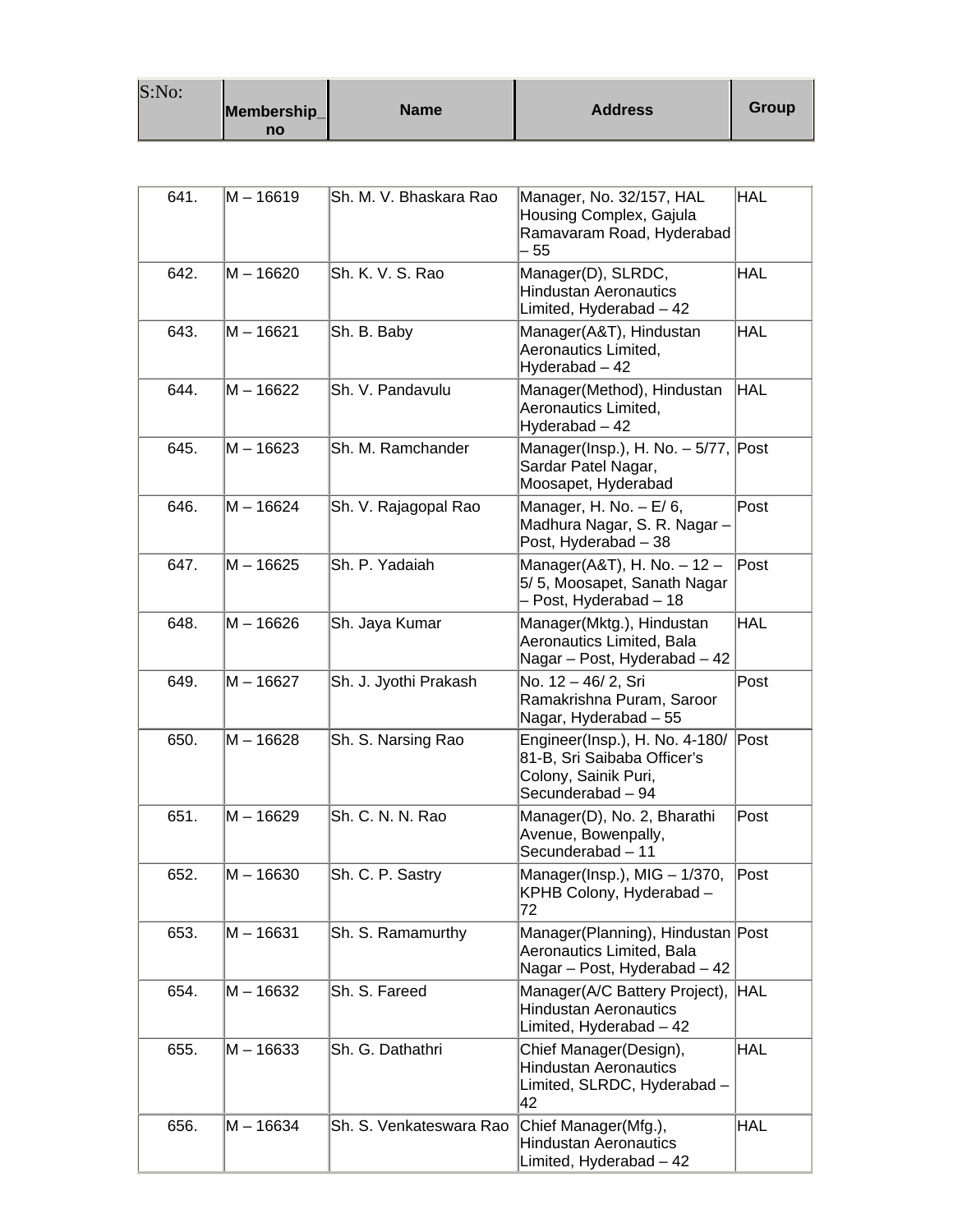| S:No: |             |             |                |       |
|-------|-------------|-------------|----------------|-------|
|       | Membership_ | <b>Name</b> | <b>Address</b> | Group |
|       | no          |             |                |       |

| 657. | M – 16635   | Sh. T. N. Ananthakrishnan Chief | Manager(Communication),<br><b>Hindustan Aeronautics</b><br>Limited, Hyderabad - 42                   | <b>HAL</b>    |
|------|-------------|---------------------------------|------------------------------------------------------------------------------------------------------|---------------|
| 658. | M – 16636   | Sh. A. Pitchaiah                | Chief Manager(Methods),<br><b>Hindustan Aeronautics</b><br>Limited, Hyderabad - 42                   | <b>HAL</b>    |
| 659. | M – 16637   | Sh. K. Partha Sarathy           | Manager, Hindustan<br>Aeronautics Limited,<br>Hyderabad - 42                                         | <b>HAL</b>    |
| 660. | M - 16638   | Sh. A. Annamalai                | Dy. General Manager(D), D/7, No<br>HAL Colony, Bala Nagar-<br>Post, Hyderabad - 42                   | address       |
| 661. | M – 16639   | Sh. N. Rama Krishnudu           | Manager(QC), F/6, Srujana<br>Appt., Bhagya Nagar Colony,<br>Kukatpally, Hyderabad - 72               |               |
| 662. | M - 16640   | Sh. M. Amar Chand               | Manager(Fabrication Deptt.),<br>7-2-391, Pot Market,<br>Secunderabad                                 |               |
| 663. | M – 16641   | Sh. S. P. Rao                   | Dy. General Manager(Mfg.),<br>D/ 14, HAL Colony, HAL -<br>Post, Hyderabad - 42                       | No<br>address |
| 664. | M – 16642   | Sh. S. Narsimhan Rao            | Addl. General Manager(D),<br><b>Hindustan Aeronautics</b><br>Limited, SLRDC, Hyderabad -<br>42       | <b>HAL</b>    |
| 665. | $M - 16643$ | Sh. Kurien Mathew               | Dy. General Manager(IMM),<br>D/24, HAL Colony, HAL -<br>Post, Hyderabad - 42                         | No<br>address |
| 666. | M – 16644   | Sh. K. Prabhakar                | Sr. Manager, C/ 125, HAL<br>Colony, HAL - Post,<br>Hyderabad - 42                                    | No<br>address |
| 667. | M-16645     | Sh. G. V. J. Raju               | Sr. Manager(D), Hindustan<br>Aeronautics Limited, SLRDC,<br>Bala Nagar - Post, Hyderabad<br>- 42     |               |
| 668. | M - 16646   | Ms. R. Rajarajeswari            | Sr. Manager(D), Hindustan<br><b>Aeronautics Limited, SLRDC</b><br>(Radar Section), Hyderabad -<br>42 | <b>HAL</b>    |
| 669. | M – 16647   | Sh. Shekhar Ghosh               | Dy. Manager(D), C/30, HAL<br>Township, HAL - Post,<br>Hyderabad - 42                                 | <b>HAL</b>    |
| 670. | M – 16648   | Sh. P. Sudhakar                 | Manager(D), Hindustan<br>Aeronautics Limited,<br>Hyderabad - 42                                      | <b>HAL</b>    |
| 671. | M - 16649   | Sh. C. R. Samantha              | Scientific Officer(QC),<br><b>Hindustan Aeronautics</b><br>Limited, Hyderabad - 42                   | <b>HAL</b>    |
| 672. | M – 16650   | Sh. M. Anand Kumar              | Sr. Manager(A&T), Hindustan<br>Aeronautics Limited,<br>Hyderabad - 42                                | <b>HAL</b>    |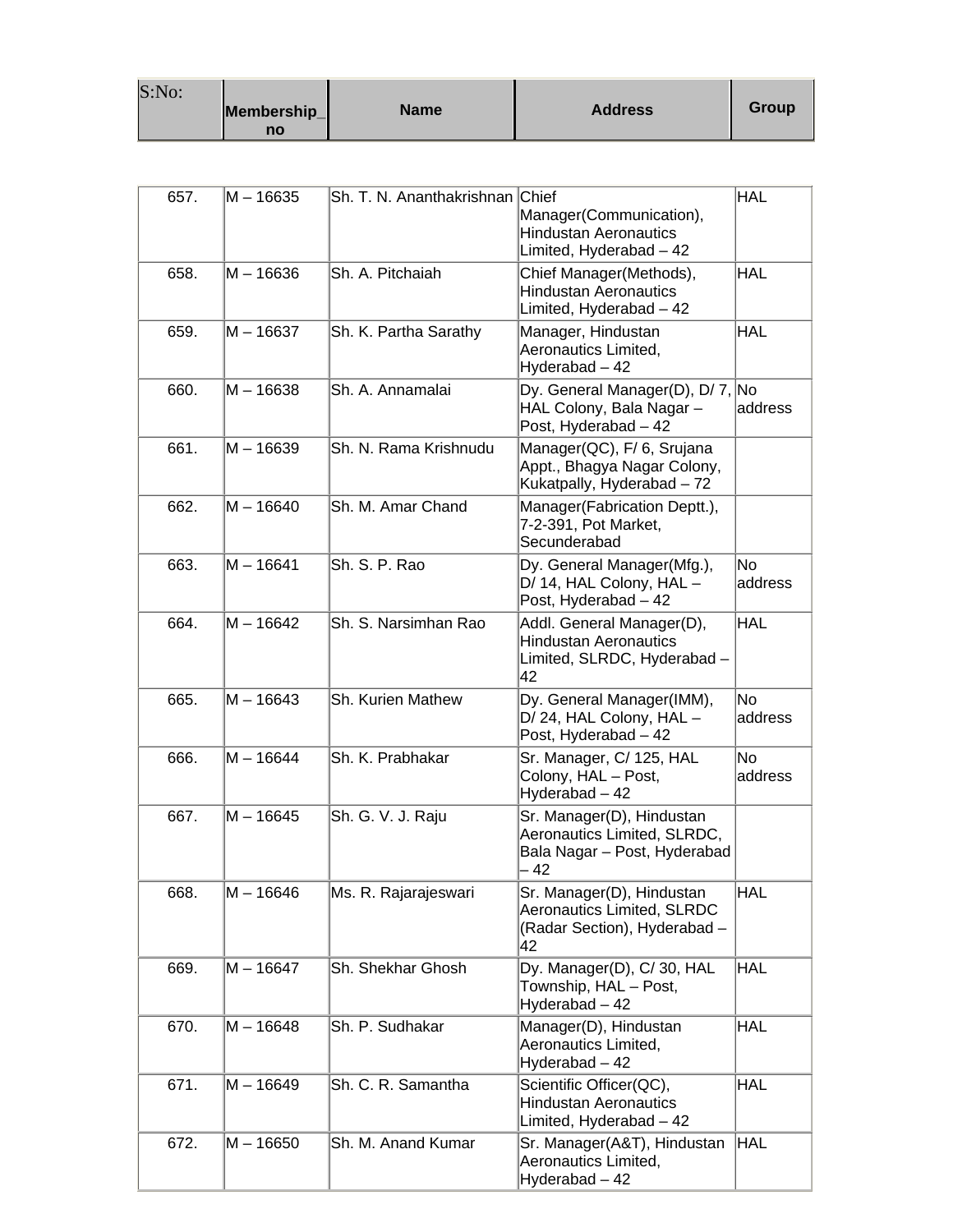| S:No: | Membership_<br>no | <b>Name</b>                   | <b>Address</b>                                                                                                                  | Group          |
|-------|-------------------|-------------------------------|---------------------------------------------------------------------------------------------------------------------------------|----------------|
|       |                   |                               |                                                                                                                                 |                |
| 673.  | M - 16651         | <b>Sh. Nitin Govind Joshi</b> | C/112, HAL Colony, Bala<br>Nagar - Post, Hyderabad -<br>42                                                                      | No.<br>address |
| 674.  | M – 16652         | Sh. K. J. Varghese            | Engineer(Purchase), B/214,<br>HAL Colony, Hyderabad - 42                                                                        | No.<br>address |
| 675.  | M-16653           | Sh. M. V. Ramana Rao          | Dy. Manager(D), Hindustan<br>Aeronautics Limited, SLRDC,<br>Hyderabad - 42                                                      | <b>HAL</b>     |
| 676.  | M – 16654         | Sh. R. V. Diwakar             | Chief Manager(D), Hindustan<br>Aeronautics Limited, SLRDC,<br>Avionics Division, Hyderabad<br>- 42                              | <b>HAL</b>     |
| 677.  | M - 16655         | Sh. C. Hari Krishna           | Asst. Engineer, No. 20, Sri<br>Sai Raghavendra Sadan,<br>Neal Bhawan Road, Near-<br>Krupa Complex, Safitguda -<br>56, Hyderabad | <b>HAL</b>     |
| 678.  | M – 16656         | Sh. M. Venkataramana          | Engineer, No. B/ 271, HAL<br>Colony, HAL - Post,<br>Hyderabad - 42                                                              | No.<br>address |
| 679.  | M – 16657         | Sh. G. Avani                  | Asst. Engineer (Aero.),<br>B/380, HAL Township, Bala<br>Nagar - Post, Hyderabad -<br>42                                         | <b>HAL</b>     |
| 680.  | $M - 16658$       | Ms. A. Seetha Lakshmi         | Asst. Engineer(Aero.), B/167,<br>HAL Colony, Bala Nagar -<br>Post, Hyderabad - 42                                               | HAL            |
| 681.  | M – 16659         | Sh. J. Sudhakar               | Asst. Engineer(Aero.),<br><b>Hindustan Aeronautics</b><br>Limited, SLRDC, Hyderabad -<br>42                                     | <b>HAL</b>     |
| 682.  | $M - 16660$       | Sh. Kulkarni Murlidhar        | Engineer(MS), Hindustan<br>Aeronautics Limited, Bala<br>Nagar - Post, Hyderabad - 42                                            | <b>HAL</b>     |
| 683.  | M - 16661         | Sh. P. R. Seshagiri Rao       | Engineer(Insp.) Hindustan<br>Aeronautics Limited, Avionics<br>Division, Hyderabad - 42                                          | <b>HAL</b>     |
| 684.  | $M - 16662$       | Sh. G. Bala Krishna<br>Murthy | Asst. Engineer, No. 32/ 166,<br>Venkatadu Hill, HAL Housing<br>Complex, Near Gajula Rama<br>Ram, Hyderabad - 55                 | <b>HAL</b>     |
| 685.  | $M - 16663$       | Sh. K. V. Suresh Babu         | Engineer(Radar), B/ 218, HAL<br>Colony, Bala Nagar - Post,<br>Hyderabad - 42                                                    | No<br>address  |
| 686.  | M – 16664         | Sh. D. P. Raju                | Engineer(Aero.), B/ 194, HAL<br>Colony, Bala Nagar - Post,<br>Hyderabad - 42                                                    | <b>HAL</b>     |
| 687.  | $M - 16665$       | Sh. Praveen Dixit             | Dy. Manager(D), Hindustan<br>Aeronautics Limited, SLRDC,<br>Bala Nagar - Post, Hyderabad<br>- 42                                |                |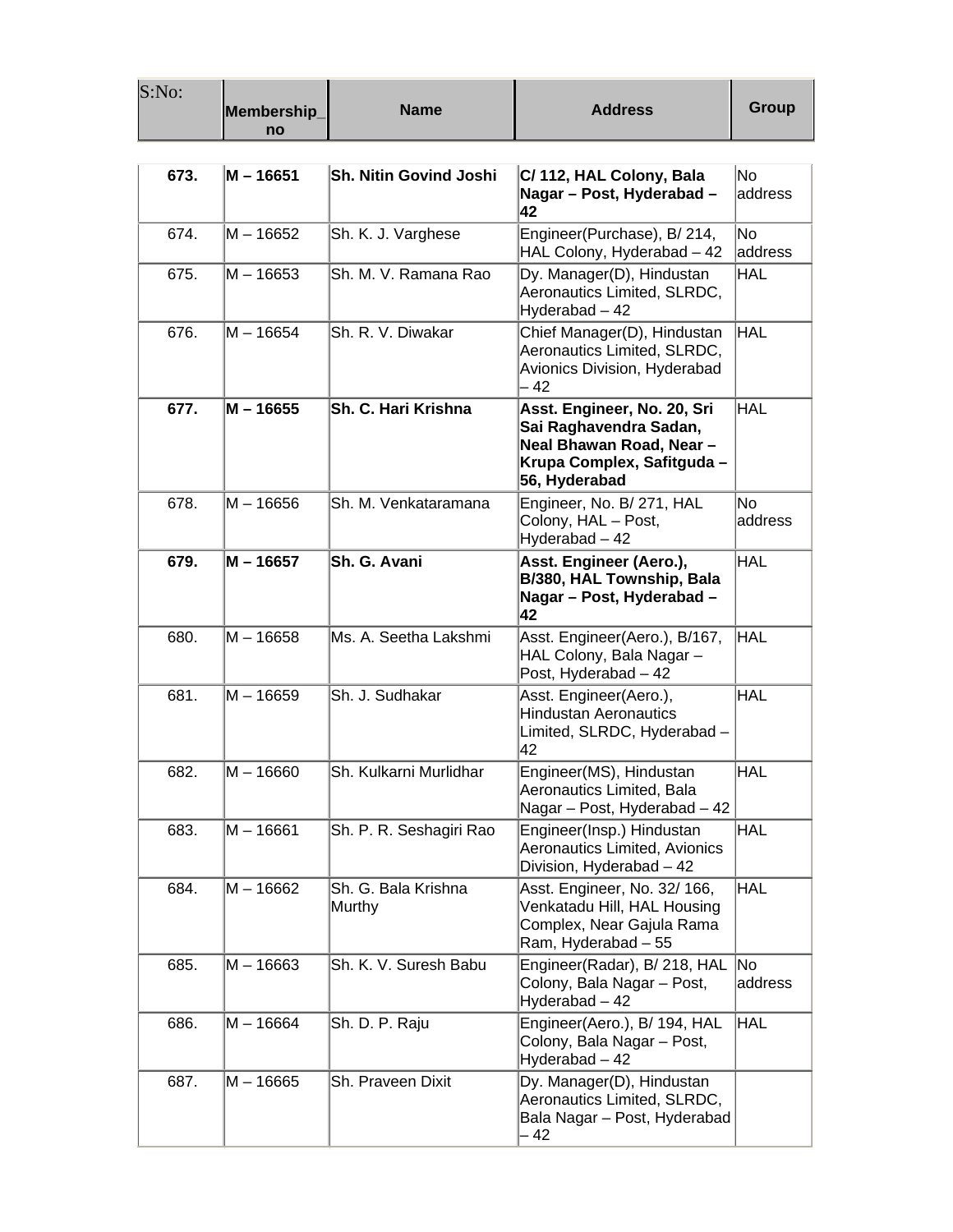| S:No: |                   |             |                |       |
|-------|-------------------|-------------|----------------|-------|
|       | Membership_<br>no | <b>Name</b> | <b>Address</b> | Group |

| 688. | M – 16666   | Sh. K. Venu Madhava           | Manager(Technical), GM's<br>Secretariat, Hindustan<br>Aeronautics Limited, Bala<br>Naga - Post, Hyderabad - 42               | <b>HAL</b>    |
|------|-------------|-------------------------------|------------------------------------------------------------------------------------------------------------------------------|---------------|
| 689. | $M - 16668$ | Sh. D. Venkata Swamy          | Qtr No. C - 76, HAL Colony,<br>HAL - Post, Hyderabad - 42<br>venkataswamydodde@yahoo.<br>com                                 | <b>HAL</b>    |
| 690. | M-16669     | Sh. D. Kalaiselvan            | Dy. Manager(D), Hindustan<br>Aeronautics Limited, SLRDC,<br>Bala Nagar – Post, Hyderabad<br>- 42                             | <b>HAL</b>    |
| 691. | M - 16670   | Sh. S. Ravindra Babu          | Manager(D), Hindustan<br>Aeronautics Limited, SLRDC,<br>Bala Nagar – Post, Hyderabad<br>- 42                                 | <b>HAL</b>    |
| 692. | $M - 16671$ | Ms. D. Sri Devi               | Engineer(Aero.), No. 102, Sai<br>Kiran Aptt. - II, Opp. - Satya<br>Sai Kalyan Nandpam,<br>Srinagar Colony, Hyderabad -<br>42 | No<br>address |
| 693. | $M - 16672$ | Sh. S. G. Deshpande           | Dy. Manager(MS), 3-3-899/1/<br>8, Krishna Dham Aptt., Flat<br>No. $-9$ , $2nd$ Floor, Kutbiguda,<br>Hyderabad-27             | HAL           |
| 694. | $M - 16673$ | Sh. M. Ravi                   | Manager(D), No. C/ 57, HAL<br>Colony, HAL - Post,<br>Hyderabad - 42                                                          | <b>HAL</b>    |
| 695. | $M - 16674$ | Ms. V. Krishna Kumar          | Manager(D), Hindustan<br><b>Aeronautics Limited,</b><br>SLRDC, Bala Nagar - Post,<br>Hyderabad - 42                          | <b>HAL</b>    |
| 696. | M – 16675   | Sh. B. M. Kunju Lal           | Manager(TGS), No. HIG/<br>71(LOP), Phase - 1 & 2,<br>KPHB Colony, Hyderabad -<br>72                                          | <b>HAL</b>    |
| 697. | M – 16676   | Sh. N. Badari Nath            | Manager, No. C/ 121, HAL<br>Colony, Bala Nagar - Post,<br>Hyderabad - 42                                                     | HAL           |
| 698. | $M - 16677$ | Sh. N. Sampath<br>Ranganathan | Dy. Manager(QC Lab.),<br><b>Hindustan Aeronautics</b><br>Limited, Bala Nagar - Post,<br>Hyderabad - 42                       | <b>HAL</b>    |
| 699. | M-16678     | Sh. M. V. Purnachandra<br>Rao | Dy. Manager(T & A),<br><b>Hindustan Aeronautics</b><br>Limited, Bala Nagar - Post,<br>Hyderabad - 42                         | <b>HAL</b>    |
| 700. | M-16679     | Sh. A. Ram Reddy              | Engineer, No. 1-1-2/ 11/ 1,<br>Behind Telephone Exchange,<br>Mushirabad, Hyderabad - 20                                      | Post          |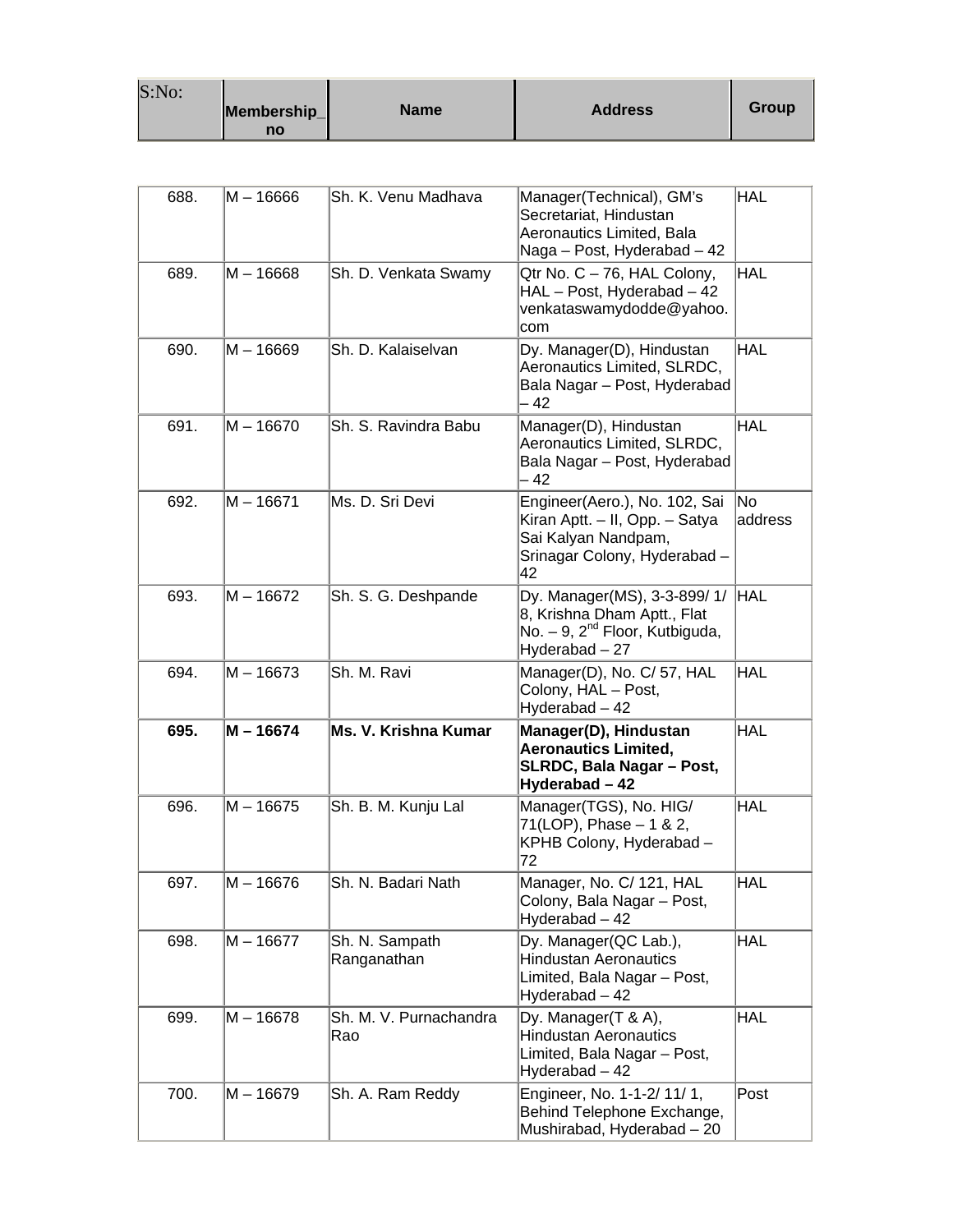| S:No: |             |             |                |              |
|-------|-------------|-------------|----------------|--------------|
|       | Membership_ | <b>Name</b> | <b>Address</b> | <b>Group</b> |
|       | no          |             |                |              |

| 701. | M-16680     | Sh. G. Venugopal                 | Sr. Manager(Planning), No.<br>408, Vivekananda Nagar<br>Colony, Kukatpally,<br>Hyderabad                                                  | <b>HAL</b> |
|------|-------------|----------------------------------|-------------------------------------------------------------------------------------------------------------------------------------------|------------|
| 702. | $M - 16681$ | Sh. C. V. Raju                   | Manager(Insp.), QC Deptt.,<br><b>Hindustan Aeronautics</b><br>Limited, Bala Nagar - Post,<br>Hyderabad - 42                               | <b>HAL</b> |
| 703. | M - 16682   | Ms. T. S. Padma Priya            | Sr. Manager(D), SLRDC -<br>Radar, Hindustan Aeronautics<br>Limited, Bala Nagar - Post,<br>Hyderabad - 42                                  | <b>HAL</b> |
| 704. | M – 16683   | Sh. I. Surendra Mohan            | Manager(MC), No. MIG/260,<br>KPHB Colony, Road No. 4,<br>Kukatpally, Hyderabad - 72                                                       | <b>HAL</b> |
| 705. | $M - 16684$ | Sh. B. G. K. Raju                | Manager(Maint), No. C/ 170,<br>HAL Colony, HAL - Post,<br>Hyderabad - 42                                                                  | HAL        |
| 706. | M-16685     | Sh. G. Srinivas                  | Manager(QC), No. 1-18-55/<br>13, Behind MES Colony,<br>Venkatapuram, Secunderabad<br>$-15$                                                | HAL        |
| 707. | M-16686     | Sh. C. V. Ramana                 | Manager(A & T), No. C/ 79,<br>HAL Colony, Hindustan<br>Aeronautics Limited, Bala<br>Nagar - Post, Hyderabad - 42                          | <b>HAL</b> |
| 708. | M – 16687   | Sh. T. Rama Mohan Rao            | Chief Manager(QC),<br><b>Hindustan Aeronautics</b><br>Limited, Bala Nagar - Post,<br>Hyderabad - 42                                       | <b>HAL</b> |
| 709. | M – 16688   | Sh. P. K. V. Gouripati<br>Sastry | Chief Manager(A&T),<br><b>Hindustan Aeronautics</b><br>Limited, Bala Nagar - Post,<br>Hyderabad - 42                                      | <b>HAL</b> |
| 710. | $M - 16689$ | Sh. G. Laxmanan Pillai           | Manager(Mfg.), Hindustan<br>Aeronautics Limited, Bala<br>Nagar - Post, Hyderabad - 42                                                     | <b>HAL</b> |
| 711. | M-16690     | Sh. V. R. Seshagiri Rao          | Manager(SU-30), Hindustan<br>Aeronautics Limited, Project<br>Management Deptt., Bahadur<br>Building, Bala Nagar - Post,<br>Hyderabad - 42 | <b>HAL</b> |
| 712. | $M - 16691$ | Sh. Ravi Mokkapati               | Chief Manager, Flat No. A/1,<br>Plot No. 186/ B, FF,<br>Tirumalamansim, S. R. Nagar,<br>Hyderabad - 38                                    | Post       |
| 713. | M - 16692   | Sh. G. Janaki Ramulu             | Manager, No. 2-147/ 1, Road<br>No. 2, Shobana Colony, Bala<br>Nagar - Post, Hyderabad - 42                                                | Post       |
| 714. | M-16693     | Sh. H. Rameshwer Rao             | Dy. Manager, No. C/ 42, HAL<br>Township, Hindustan<br>Aeronautics Limited, Bala<br>Nagar - Post, Hyderabad - 42                           | <b>HAL</b> |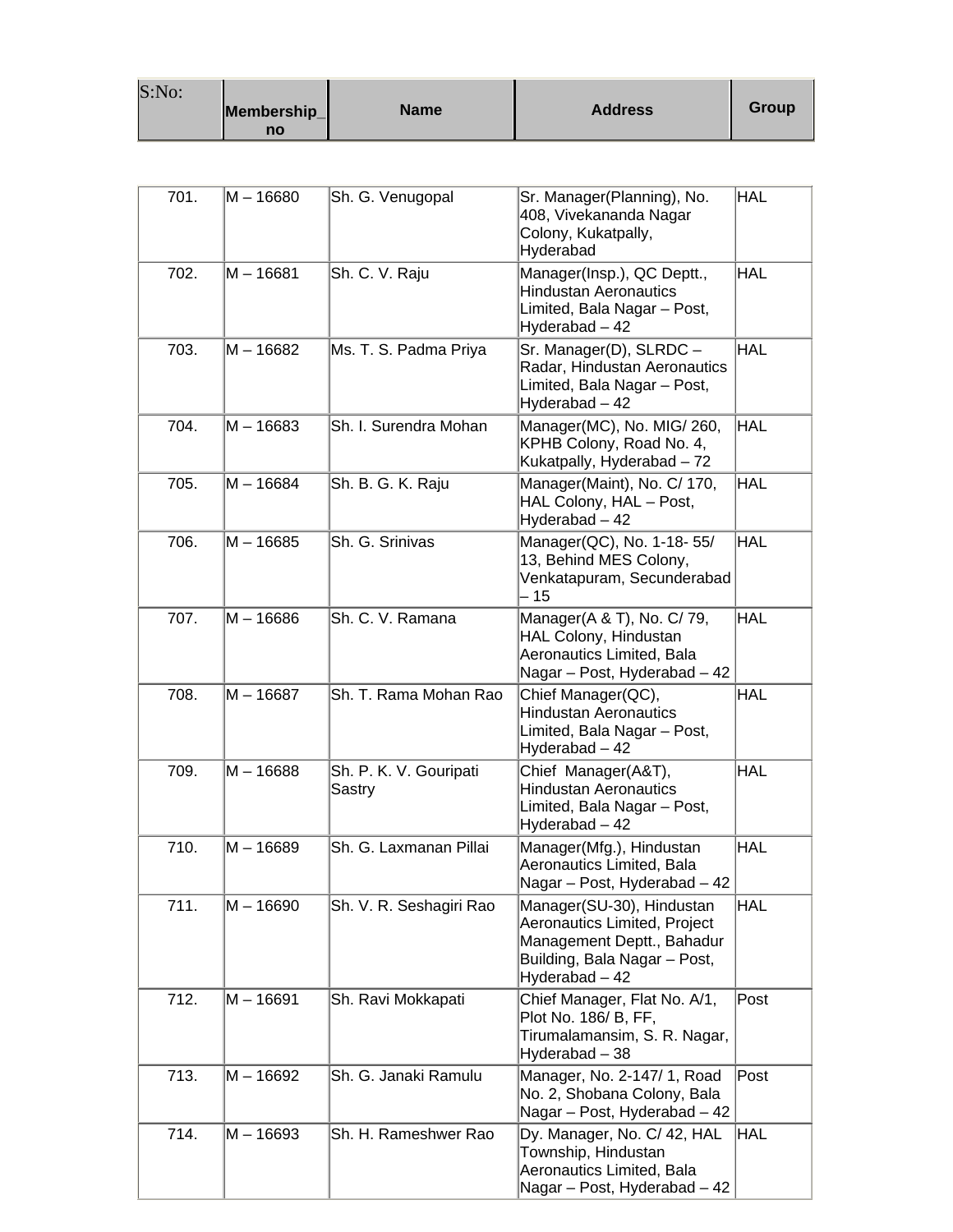| S:No: | Membership_<br>no | <b>Name</b>                     | <b>Address</b>                                                                                                                   | Group      |
|-------|-------------------|---------------------------------|----------------------------------------------------------------------------------------------------------------------------------|------------|
| 715.  | M – 16694         | Sh. A. Ranga Reddy              | Sr. Manager(D), No. 2-2-1109/ post<br>5/1, Bagh Amberpet,<br>Hyderabad - 13                                                      |            |
| 716.  | M-16695           | Sh. S. Venkata Prasad           | Engineer(Aero), H. No. 6-2/2/<br>1, Plot No. 61, Sri Durga<br>Estate, Jeedimetil Village,<br>Hyderabad - 55                      | <b>HAL</b> |
| 717.  | M – 16696         | Sh. Nimma Sameer                | Dy. Manager(D), No. B/ 260,<br>HAL Colony, Hindustan<br>Aeronautics Limited, Bala<br>Nagar - Post, Hyderabad - 42                | <b>HAL</b> |
| 718.  | M – 16697         | Sh. N. V. R. Pani               | Chief Manager(D), SLRDC,<br><b>Hindustan Aeronautics</b><br>Limited, Bala Nagar - Post,<br>Hyderabad - 42                        | HAL.       |
| 719.  | M – 16698         | Sh. M. G. Masilamony            | Sr. Manager(D), Flat No.B3,<br>C.Aditya Mansion, 1-11-142 to<br>145, shyamlal building,<br>Begumpet, Hyderabad-<br>500016. A. P. | <b>HAL</b> |
| 720.  | M – 16699         | Sh. CH Solomon Raj              | Chief Manager(D), H. No. 6-1-<br>307/2, Flat No. 202, Sadaf<br>Residency, Padma Rao<br>Nagar, Secunderabad - 25                  | <b>HAL</b> |
| 721.  | $M - 16700$       | Sh. K. Krishna Mohan            | Manager(D), SLRDC (Mech.<br>Deptt.), Hindustan Aeronautics<br>Limited, Bala Nagar - Post,<br>Hyderabad - 42                      | <b>HAL</b> |
| 722.  | $M - 16701$       | Sh. P. T. Govinda Raja<br>Sarma | Manager(D), No. 103,<br>Meenakshi Court, Medchal<br>Road, Jeedimetla Village,<br>Distt. $- R. R. - 55$                           | <b>HAL</b> |
| 723.  | M – 16702         | Sh. K. Suresh Raju              | Manager(D), No. 12-1-331/<br>31, Dattatrey Colony, Asif<br>Nagar, Hyderabad - 18                                                 | <b>HAL</b> |
| 724.  | M-16703           | Sh. B. Pawan Kumar              | Engineer(Aero.), Hindustan<br>Aeronautics Limited, Bala<br>Nagar - Post, Hyderabad - 42                                          | <b>HAL</b> |
| 725.  | M – 16704         | Sh. C. M. Bhasker Raos          | Asst. Engineer(Aero.),<br>SLRDC, Hindustan<br>Aeronautics Limited, Bala<br>Nagar - Post, Hyderabad - 42                          | HAL        |
| 726.  | M - 16705         | Sh. K. Pullaiah                 | Sr. Manager(D), No. A/5,<br>Arjun Appt., Malani Colony,<br>Bowenpally, Secunderabad-<br>09                                       | <b>HAL</b> |
| 727.  | M - 16706         | Sh. A. Ramachandra Rao          | Sr. Manager(QC), No. 33/ 57,<br>Officer's Colony, R. K. Puram,<br>Secunderabad - 56                                              | <b>HAL</b> |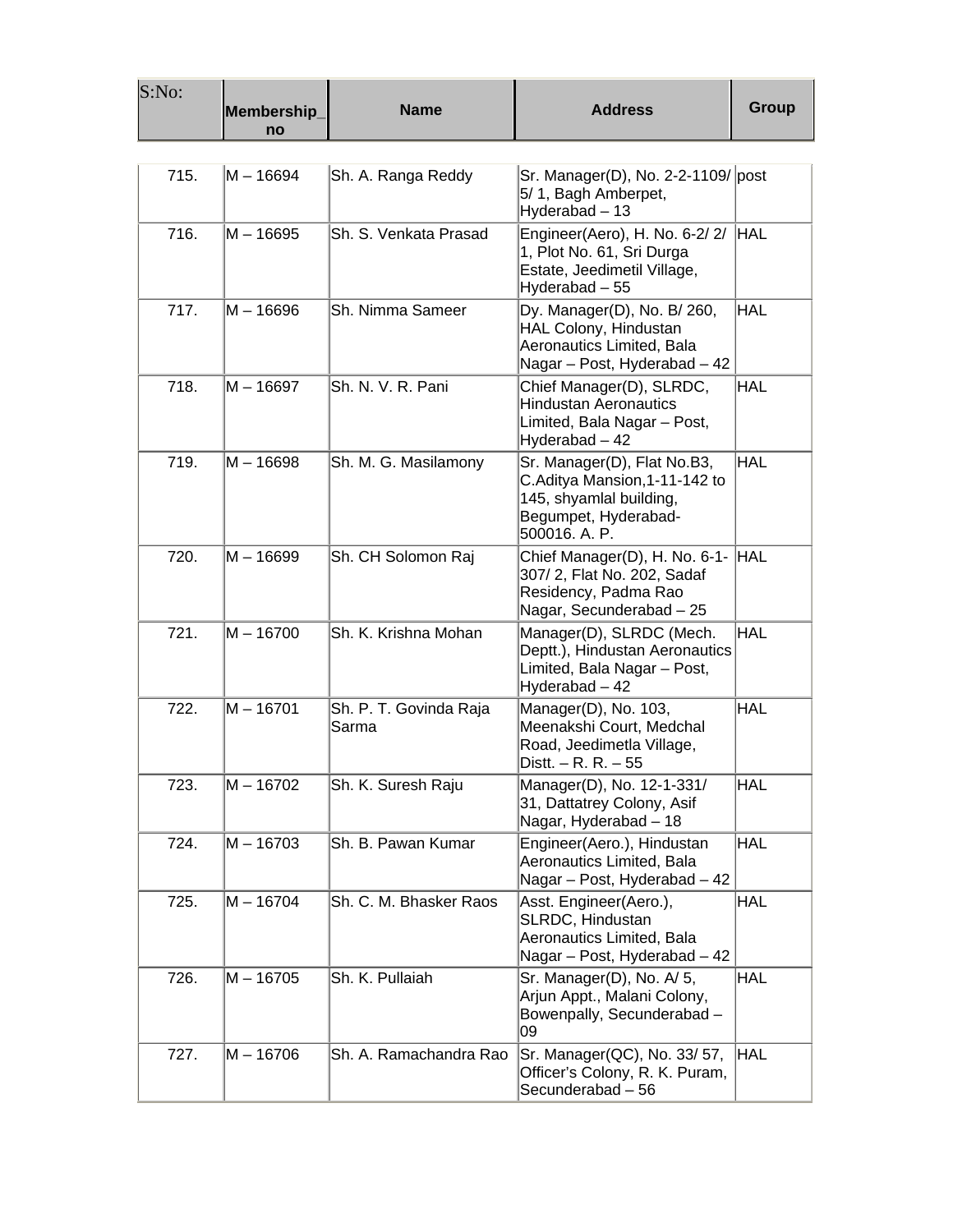| S:No: | Membership_<br>no | <b>Name</b> | <b>Address</b> | Group |
|-------|-------------------|-------------|----------------|-------|
|-------|-------------------|-------------|----------------|-------|

| 728. | M – 16707   | Ms. S. Pannageswari              | Chief Manager(D), SLRDC,<br><b>Hindustan Aeronautics</b><br>Limited, Bala Nagar - Post,<br>Hyderabad - 42             | <b>HAL</b>  |
|------|-------------|----------------------------------|-----------------------------------------------------------------------------------------------------------------------|-------------|
| 729. | M-16708     | Sh. K. Parameswaran              | Manager(D), H. No. 32181,<br>Gajularamaram - Post,<br>Hyderabad - 55                                                  | <b>HAL</b>  |
| 730. | M – 16709   | Sh. T. V. R. Premnath            | Manager(D), SLRDC,<br><b>Hindustan Aeronautics</b><br>Limited, Post - Post,<br>Hyderabad - 42                         | <b>HAL</b>  |
| 731. | $M - 16710$ | Sh. T. Sreenivasulu              | Dy. Manager(D), B/ 206, HAL<br>Township, HAL- Post,<br>Hyderabad - 42                                                 | HAL         |
| 732. | $M - 16711$ | Sh. N. Ganesh                    | Sr. Manager(D), SLRDC,<br><b>Hindustan Aeronautics</b><br>Limited, HAL - Post,<br>Hyderabad - 42                      | HAL         |
| 733. | M - 16712   | Sh. D. K. Sunil                  | Manager(D),<br>SLRDC(Communication),<br><b>Hindustan Aeronautics</b><br>Limited, Bala Nagar - Post,<br>Hyderabad - 42 | <b>HAL</b>  |
| 734. | $M - 16713$ | Sh. N. Prabhakara Rao            | Asst. Engineer(Insp.), SLRDC, HAL<br><b>Hindustan Aeronautics</b><br>Limited, HAL - Post,<br>Hyderabad - 42           |             |
| 735. | $M - 16714$ | Sh. Y. Prasada Rao               | Asst. Engineer(D), H. No. 11-<br>4-150/ 1/ A, Road No. 3, Sri<br>Venkateswara Colony, Saroor<br>Nagar, Hyderabad - 35 | HAL         |
| 736. | $M - 16715$ | Sh. V. V. Rama<br>Krishanam Raju | No. 32/518, P. G. Home,<br>Venkatadri Hills, G.<br>Ramavaram - Post,<br>Hyderabad - 500 055.                          | <b>POST</b> |
| 737. | M – 16716   | Sh. D. S. R. Murthy              | Asst. Engineer(MSD),<br>Hindustan Aeronautics.<br>Limited, HAL - Post,<br>Hyderabad - 42                              | HAL         |
| 738. | $M - 16717$ | Sh. K. Rama Rao                  | Asst. Engineer(Tool Insp.<br>Deptt.), Hindustan Aeronautics<br>Limited, Bala Nagar - Post,<br>Hyderabad - 42          | <b>HAL</b>  |
| 739. | M - 16718   | Sh. B. V. Seshagiri Rao          | Sr. Manager, SV-30 Project<br>Cell, Hindustan Aeronautics<br>Limited, HAL - Post,<br>Hyderabad - 42                   | HAL         |
| 740. | M - 16719   | Sh. T. Sreeramulu                | H.No. C - 101, HAL Colony<br>Balanagar, Hyderabad - 500<br>042                                                        | <b>HAL</b>  |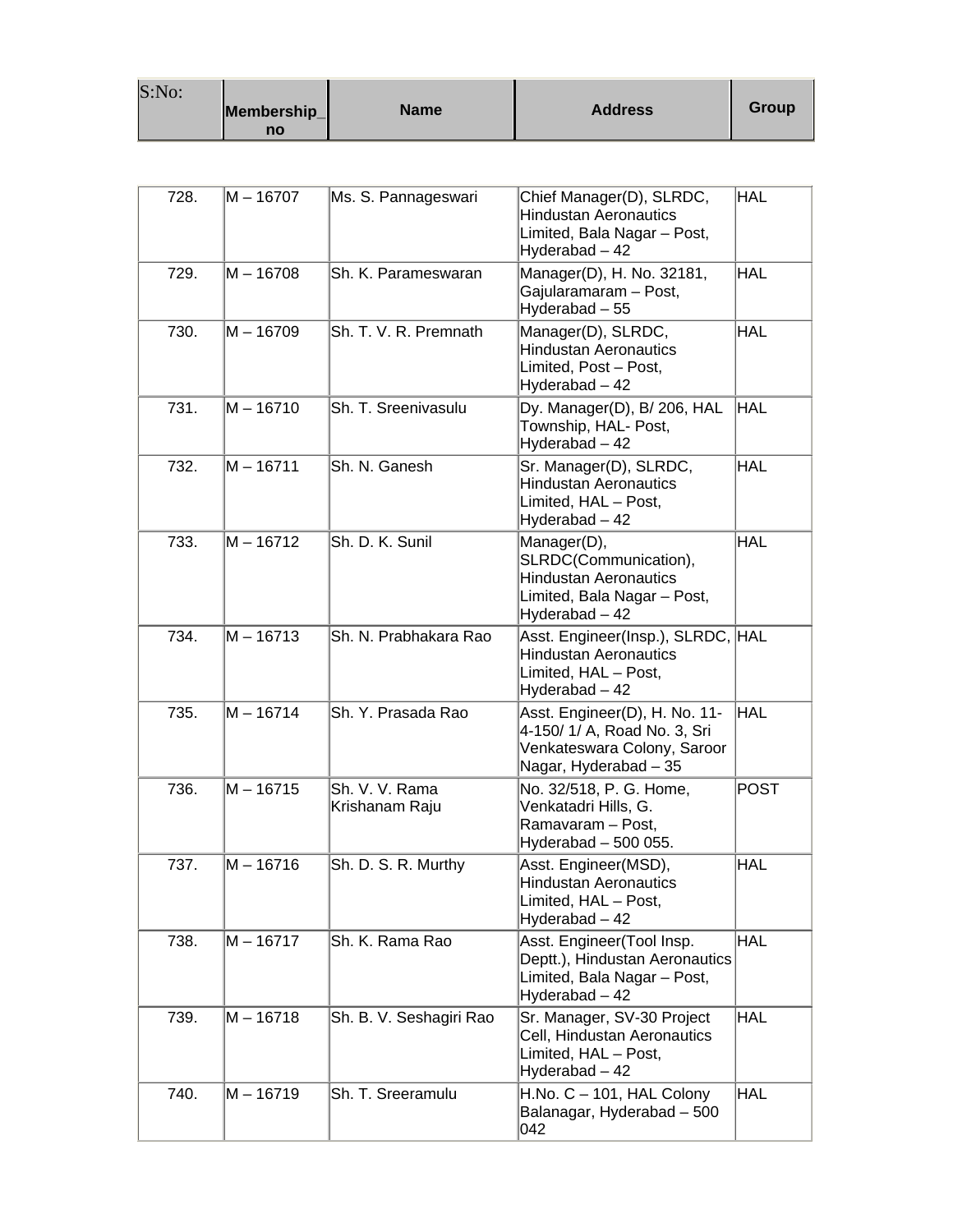| S:No: |             |             |                |       |
|-------|-------------|-------------|----------------|-------|
|       | Membership_ | <b>Name</b> | <b>Address</b> | Group |
|       | no          |             |                |       |

| 741. | M - 16720   | Sh. A. Sreeramulu             | Chief Manager, D/6, HAL<br>Colony, Hindustan<br>Aeronautics Limited, HAL-<br>Post, Hyderabad - 42                | No<br>address |
|------|-------------|-------------------------------|------------------------------------------------------------------------------------------------------------------|---------------|
| 742. | M-16721     | Sh. K. C. Kannan              | Manager(Communication), 10- HAL<br>2/182, Padma Mension Road<br>- 1, West Maredpally,<br>Secunderabad - 26       |               |
| 743. | M - 16722   | Sh. G. L. Ramana Raju         | Manager(Project Maint<br>Deptt.), C/ 28, HAL Township,<br>Bala Nagar – Post, Hyderabad<br>- 42                   | <b>HAL</b>    |
| 744. | M – 16724   | Sh. T. Achyutha Rao           | Manager(A&T), 32/ 596,<br>Venkatadri Hills, Gajula<br>Ramaram - Post, Hyderabad<br>55                            | <b>HAL</b>    |
| 745. | M - 16725   | Ms. V. Guna Sundari           | Manager(Communication), C/<br>38, HAL Colony, Bala Nagar -<br>Post, Hyderabad - 42                               | No<br>address |
| 746. | M – 16726   | Sh. A. Chandra Sekhara<br>Rao | Manager(A&T), C/ 116, HAL<br>Colony, Bala Nagar - Post,<br>Hyderabad - 42                                        | <b>HAL</b>    |
| 747. | $M - 16727$ | Sh. K. Sai Prasad             | Manager(A&T), Plot No. 932,<br>Vasanty Nagar Colony,<br>Kukatpally, Distt. $- R.R. - 72$                         | <b>HAL</b>    |
| 748. | M – 16728   | Sh. Anil Mattoo               | Sr. Manager(Communication),<br>C/78, HAL Colony, Bala<br>Nagar - Post, Hyderabad - 42                            | <b>HAL</b>    |
| 749. | M-16729     | Sh. N. Veerakumar             | Manager(Material Control), C/<br>22, HAL Colony, HAL - Post,<br>Hyderabad - 42                                   | HAL           |
| 750. | M - 16730   | Sh. N. Balraj                 | Manager(Tool Room), C/127,<br>HAL Colony, Hindustan<br>Aeronautics Limited, Bala<br>Nagar - Post, Hyderabad - 42 | <b>HAL</b>    |
| 751. | M – 16731   | Sh. M. Arumugham              | Sr. Manager (Plant Maint<br>Deptt.), C/ 130, HAL<br>Township, Bala Nagar - Post,<br>Hyderabad - 42               | <b>HAL</b>    |
| 752. | M - 16732   | Sh. L. Vishnu Swamy           | Manager(Maint), C/ 25, HAL<br>Colony, Bala Nagar - Post,<br>Hyderabad - 42                                       | <b>HAL</b>    |
| 753. | lM – 16733  | Sh. J. S. R. Krishna          | Engineer(Plant Maint), B/ 225, HAL<br>HAL Colony, Bala Nagar -<br>Post, Hyderabad - 42                           |               |
| 754. | M – 16734   | Sh. Narinder Kumar            | Sr. Manager(Communication), HAL<br>C/73, HAL Colony, Bala<br>Nagar - Post, Hyderabad - 42                        |               |
| 755. | M - 16735   | Sh. Vijay Kumar Gupta         | Addl. General<br>Manager(Planning), D/2, HAL<br>Colony, HAL - Post,<br>Hyderabad - 42                            | No<br>address |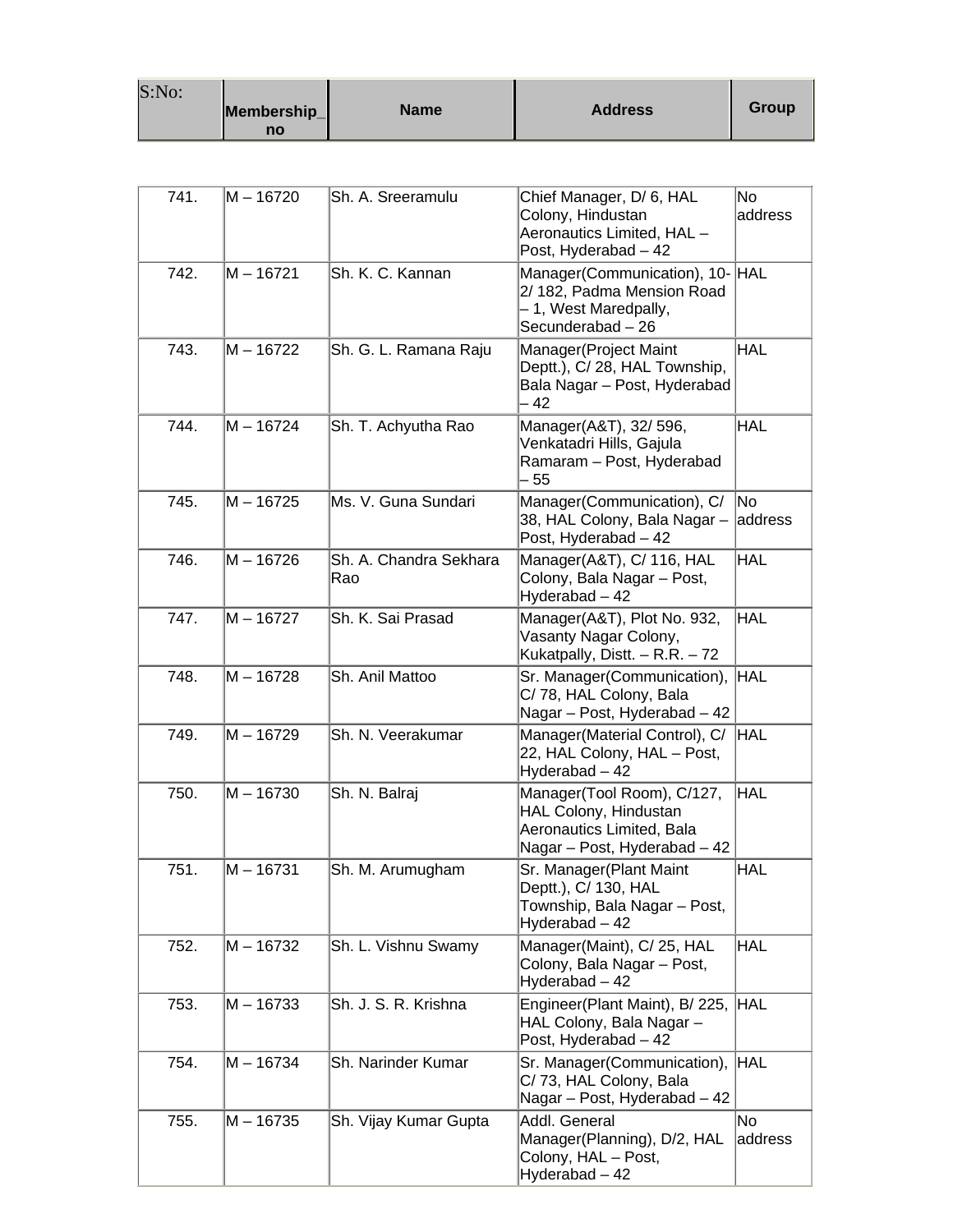| S:No: | Membership_<br>no | <b>Name</b>                            | <b>Address</b>                                                                                                                          | Group          |
|-------|-------------------|----------------------------------------|-----------------------------------------------------------------------------------------------------------------------------------------|----------------|
|       |                   |                                        |                                                                                                                                         |                |
| 756.  | M – 16736         | Sh. M. Prabhakar Rao                   | Chief Manager, No. 30-1610/<br>16, Surya Nagar Enclave, R.<br>K. Puram - Post, Hyderabad -<br>56                                        | HAL            |
| 757.  | M - 16737         | Sh. M. G. Karthikeyan                  | Sr. Manager(Tooling), No. C/<br>27, HAL Colony, HAL - Post,<br>Hyderabad - 42                                                           | No.<br>address |
| 758.  | M – 16738         | Sh. M. S. Raju                         | Manager(Planning), C/99,<br>HAL Colony, Bala Nagar -<br>Post, Hyderabad - 42                                                            | HAL            |
| 759.  | M – 16739         | Sh. C. Sundararajan                    | Manager, 202, Sai Neelakanta HAL<br>Towers, 2-4-35 to 37,<br>Chandulal Bowli, Sick Village,<br>Secunderabad - 42                        |                |
| 760.  | M - 16740         | Ms. Mousumi Saha                       | Dy. Manager(Planning), 402,<br>Anand Sai Towers, Plot No.<br>131, 8-3-972, Srinagar Colony<br>Road, Vella Reddy Guda,<br>Hyderabad - 73 | <b>HAL</b>     |
| 761.  | M – 16741         | Sh. K. N. Babu                         | Chief Manager(SU - 30<br>Radar), Plot No. 122, Street<br>No. 10-148/ 27A, Sai Nagar,<br>Bala Nagar - Post, Hyderabad<br>42              | HAL            |
| 762.  | M - 16742         | Sri M. Raju                            | Engineer, No. 105, HIG Balaji<br>Nagar, Kukatpally, Hyderabad<br>- 72                                                                   | POST           |
| 763.  | M - 16743         | Sh. Arvind M. Tumane                   | Project Manager, B/ 413, HAL HAL<br>Colony, Hindustan<br>Aeronautics Limited, Bala<br>Nagar - Post, Hyderabad - 42                      |                |
| 764.  | M – 16744         | Ms. M. Aruna                           | Manager, H. No. 4/33,<br>Ferozgulda, Bowenpally -<br>Post, Secunderabad - 11                                                            | <b>POST</b>    |
| 765.  | M – 16745         | Sh. G. Subramanyam                     | Manager(A&T), No. 1-9-640/<br>5, Vidya Nagar, Hyderabad -<br>44                                                                         | <b>HAL</b>     |
| 766.  | M – 16746         | Sh. K. C. Shashidhara                  | Asst. Engineer, B/ 275, HAL<br>Township, Bala Nagar - Post,<br>Hyderabad - 42                                                           | HAL            |
| 767.  | M - 16747         | <b>Sh. George Samuel</b>               | Manager, No. C/35, HAL<br>Township, Hindustan<br><b>Aeronautics Limited, Bala</b><br>Nagar - Post, Hyderabad -<br>42                    | HAL            |
| 768.  | M - 16751         | Wg. Cdr. Vempati<br><b>Mallikarjun</b> | Commanding Officer, No. 2,<br>TEB, AF Station, Begumpet,<br><b>Bowenpally - Post,</b><br>Secunderabad - 11                              | POST           |
| 769.  | M – 16762         | Sh. M. Ravitej                         | Scientist, Gas Turbine<br>Research Centre, C. V.<br>Raman Nagar - Post,<br>BANGALORE-93                                                 | <b>POST</b>    |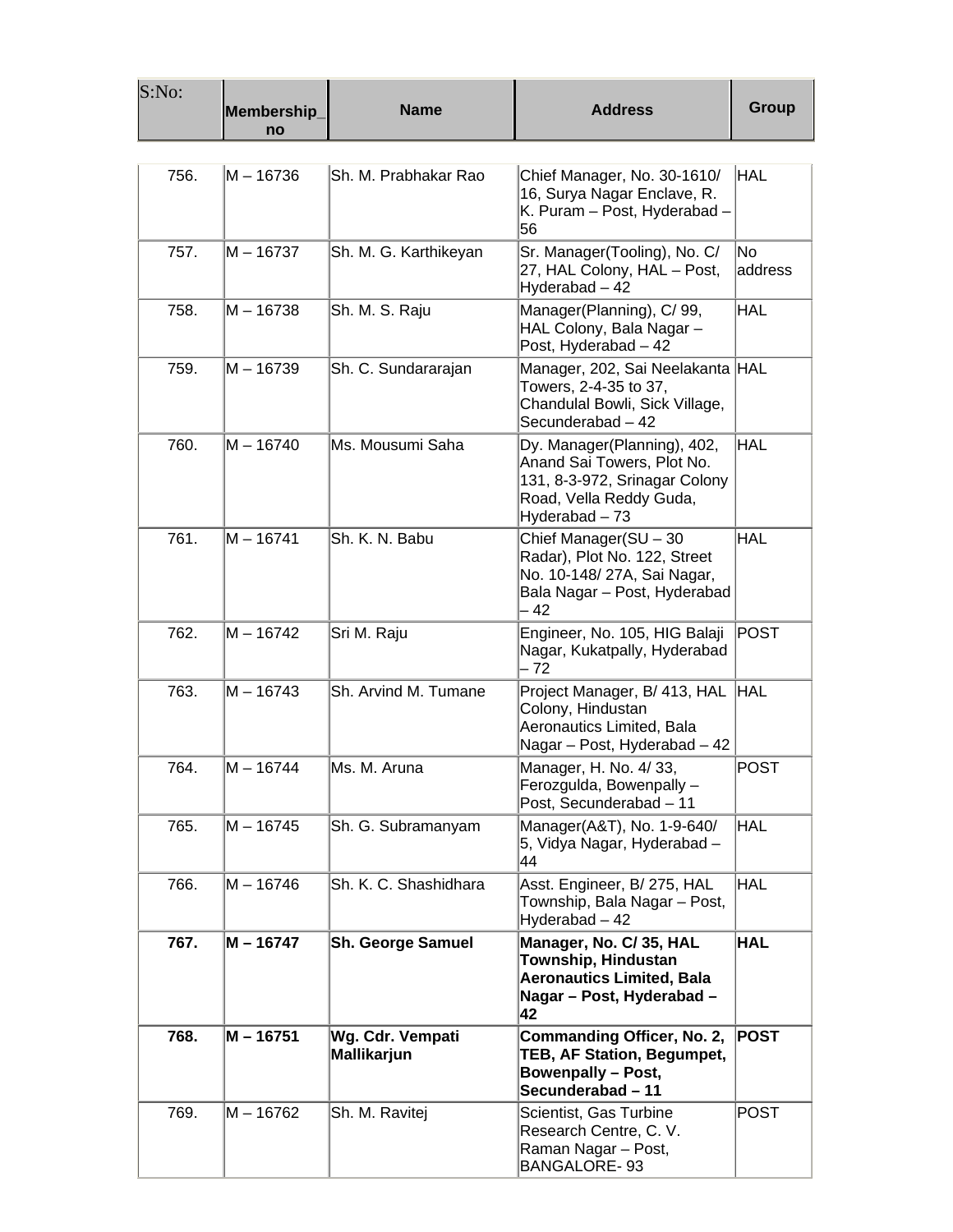| S:No: |                   |             |                |       |
|-------|-------------------|-------------|----------------|-------|
|       | Membership_<br>no | <b>Name</b> | <b>Address</b> | Group |

| 770. | $M - 16763$ | Sh. Batchu Suresh               | Scientist - D, Gas Turbine<br>Research Centre, C. V.<br>Raman Nagar - Post,<br><b>BANGALORE-93</b>                                                             | <b>POST</b>                  |
|------|-------------|---------------------------------|----------------------------------------------------------------------------------------------------------------------------------------------------------------|------------------------------|
| 771. | $M - 1686$  | Dr. A. K. Sreekanth             | No. 10 -2 -218, 'Sri Kripa ',<br>West Marred Palli,<br>Secunderabad                                                                                            | POST                         |
| 772. | M-16925     | Sh. Sunil Kumar Jha             | Scientist - B (ASD/DOFS)<br>Defence Res. &<br>Dev.Laboratory, Kanchanbagh<br>- Post, Hyderabad - 58.<br>(ASD/DOFS) Kanchanbagh -<br>Post, Hyderabad - 500 058. | <b>LEFT TO</b><br><b>USA</b> |
| 773. | M-16937     | Shri Y J V S Ramakrishna        | H.No 1-2-230, K K Rd<br>Suryapet post<br>Nalgonda Dt 508213                                                                                                    | Post                         |
| 774. | $M - 16980$ | Sh. Nayani Kishore Nath         | Scientist-D, Advance<br>Systems Laboratory, DRDO,<br>Vignyana Kancha, Hyderabad<br>- 69.                                                                       | ASL                          |
| 775. | M-17021     | Sh. Jagadisan<br>Krishnamoorthy | Scientist (ENTEST), Research RCI<br>Centre (IMARAT), Vigyan<br>Kancha, Hyderabad - 69                                                                          |                              |
| 776. | $M - 17022$ | Sh. Tata Narsimha Rao           | Scientist - D, Research<br>Centre (IMARAT), Vigyan<br>Kancha, Hyderabad – 69                                                                                   | <b>RCI</b>                   |
| 777. | M - 17024   | Sh. Ch. Vijaya Saradhi          | Scientist – F, TSD/SPSC,<br>Defence research &<br>Development Labs.,<br>Kanchanbagh - Post,<br>Hyderabad - 58                                                  | <b>ASL/DRD</b>               |
| 778. | $M - 17050$ | Dr. A. K. Kachroo               | Plot No.66, Green Hills<br>Colony, St. No.8, Habsiguda,<br>Hyderabad - 500 007                                                                                 | Post                         |
| 779. | M-17064     | Sh. S. Sudarsanam               | Manager (OTT), Indian<br>Airlines Ltd. (CTE),<br>Feroaguda, Secunderabad-<br>11                                                                                | IA                           |
| 780. | M - 17080   | Sh. V. Shanmugam                | Scientist - C (ATF), Defence<br>Research Development Labs.<br>, Kanchanbagh – Post,<br>Hyderabad - 58                                                          | DRDL                         |
| 781. | $M - 17082$ | Sh. J. Umakant                  | Scientist - F, Defence<br>Research Development Labs.<br>, Aerodynamics Division<br>(DOAD), Kanchanbagh -<br>Post, Hyderabad - 58                               | <b>DRDL</b>                  |
| 782. | $M - 17205$ | Sh. G. Vijaya Kumar             | Scientist, HTD/DOP/DRDL,<br>Kanchanbagh - Post,<br>Hyderabad - 58.                                                                                             | <b>DRDL</b>                  |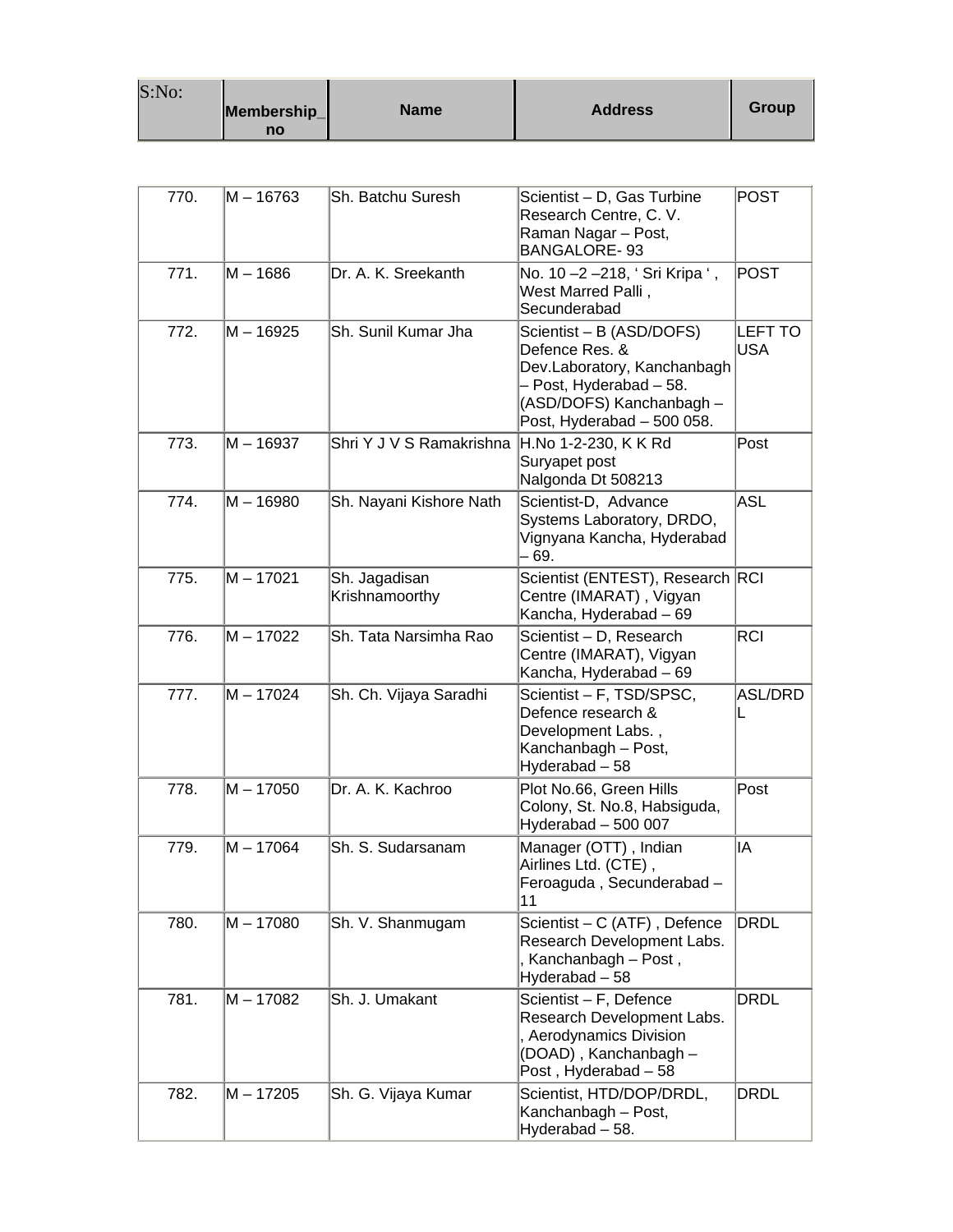| S:No: |             |             |                |       |
|-------|-------------|-------------|----------------|-------|
|       | Membership_ | <b>Name</b> | <b>Address</b> | Group |
|       | no          |             |                |       |

| 783. | M - 17255   | Sh. Vimal Kumar Jaiswal | Scientist - B (ASD/DOFS)<br>Defence Res. & Dev.<br>Laboratory,. Kanchanba,<br>Hyderabad - 59.<br>Hyderabad - 58.                                                       | <b>LEFT TO</b><br>USA |
|------|-------------|-------------------------|------------------------------------------------------------------------------------------------------------------------------------------------------------------------|-----------------------|
| 784. | M - 17260   | Wg Cdr. D. V. N. Rao    | Engg. Officer. 2401<br><b>Squadron, Air Force Station,</b><br>Begumpet, Dowenpally -<br>Post, Secunderabad - 11.<br>Begumpet, Dowenpally -<br>Post, Secunderabad - 11. | Post                  |
| 785. | $M - 17280$ | Sh. N. V. Kadam         | 201, Deendal Apts, Plot 74,<br>Vinay nagar, Saidabad PO.<br>Hyderabad - 59                                                                                             | DRDL                  |
| 786. | M - 17281   | Sh. E. Ganganna         | Chief Manager (CS),<br>Hindustan Aeronautics Ltd.<br>Bala Nagar, Hyderabad- 42                                                                                         | <b>HAL</b>            |
| 787. | M - 17282   | Sh. Vijaya Chary        | Sr. Manager (A&T),<br>Hindustan Aeronautics Ltd,<br>Bala Nagar, Hyderabad- 42                                                                                          | <b>HAL</b>            |
| 788. | M – 17283   | Sh. Alex C. Mammen      | Manager(IT), Hindustan<br>Aeronautics Ltd., Bala Nagar,<br>Hyderabad- 42                                                                                               | <b>HAL</b>            |
| 789. | M-17284     | Sh. B. Nagaveni         | Manager(A&T), Hindustan<br>Aeronautics Ltd, Bala Nagar,<br>Hyderabad- 42                                                                                               | <b>HAL</b>            |
| 790. | M – 17285   | Sh. S. Anki Reddy       | Sr. Manager(A&T), Hindustan<br>Aeronautics Ltd, Bala Nagar,<br>Hyderabad- 42                                                                                           | <b>HAL</b>            |
| 791. | M - 17286   | Sh. A. Rama Krishna     | Sr. Manager, Hindustan<br>Aeronautics Ltd, Bala Nagar,<br>Hyderabad- 42                                                                                                | <b>HAL</b>            |
| 792. | M – 17287   | Sh. B. Kumar Khan       | Dy. General Manager(D),<br>Hindustan Aeronautic Ltd,<br>Bala Nagar, Hyderabad- 42                                                                                      | <b>HAL</b>            |
| 793. | $M - 17288$ | Sh. K. Chandra Sekhar   | Sr. Manager(QC), Hindustan<br>Aeronautics Ltd, Bala Nagar,<br>Hyderabad- 42                                                                                            | <b>HAL</b>            |
| 794. | M – 17289   | Sh. K. S. Ajit Kumar    | Manager(Fabrication),<br>Hindustan Aeronautics Ltd,<br>Bala Nagar, Hyderabad- 42                                                                                       | <b>HAL</b>            |
| 795. | M – 17290   | Sh. G. V. Jogi Raju     | Sr. Manager(D), Hindustan<br>Aeronautics Ltd, Bala Nagar,<br>Hyderabad- 42                                                                                             | <b>HAL</b>            |
| 796. | M - 17291   | Sh. P. S. Krishna Kumar | Dy. General Manager(D),<br>Hindustan Aeronautics Ltd,<br>Bala Nagar, Hyderabad- 42                                                                                     | <b>HAL</b>            |
| 797. | M - 17292   | Sh. Vasudeva Holla      | Chief Manager(Lab),<br>Hindustan Aeronautics Ltd.,<br>Bala Nagar, Hyderabad- 42                                                                                        | <b>HAL</b>            |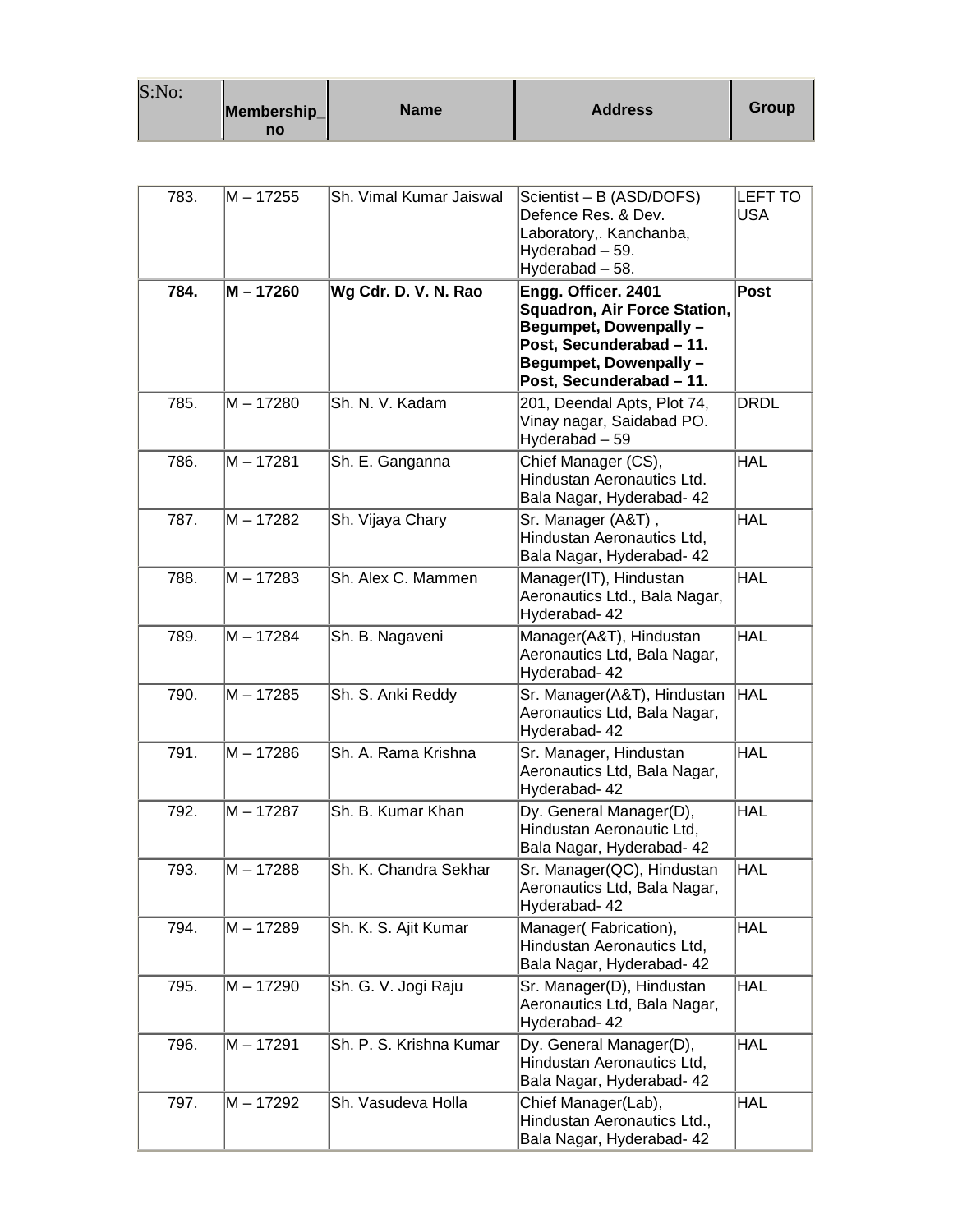| S:No: | Membership_<br>no | <b>Name</b> | <b>Address</b> | Group |
|-------|-------------------|-------------|----------------|-------|
|-------|-------------------|-------------|----------------|-------|

| 798. | M - 17293   | Sh. T. Krishnamacharyulu       | No. MIG/472, K.P.H.B.<br>Colony, Post - Kukatpally,<br>Distt- R. R. Hyderabad - 72.               | <b>POST</b> |
|------|-------------|--------------------------------|---------------------------------------------------------------------------------------------------|-------------|
| 799. | $M - 17294$ | Sh. C. N. Nageswara Rao        | Manager(A&T), Hindustan<br>Aeronautics Ltd, Bala Nagar,<br>Hyderabad- 42                          | <b>HAL</b>  |
| 800. | M - 17295   | Sh. V. Gopala Krishnan         | Manager(D), Micro Wave<br>Group, SLRDC, Hindustan<br>Aeronautics Ltd, Bala Nagar,<br>Hyderabad-42 | <b>HAL</b>  |
| 801. | $M - 17296$ | Sh. M. Sammi Reddy             | Chief Manager(GCA),<br>Hindustan Aeronautics Ltd.<br>Bala Nagar, Hyderabad- 42                    | <b>HAL</b>  |
| 802. | $M - 17297$ | Sh. B. Mallaiah                | Manager(Method), Hindustan<br>Aeronautics Ltd, Bala Nagar,<br>Hyderabad- 42                       | HAL         |
| 803. | $M - 17298$ | Sh. V. Rajagopal Rao           | Manager(TD), Hindustan<br>Aeronautics Ltd, Bala Nagar,<br>Hyderabad- 42                           | <b>HAL</b>  |
| 804. | $M - 17299$ | Sh. B. Rama Das                | Manager(A&T), Hindustan<br>Aeronautics Ltd, Bala Nagar,<br>Hyderabad- 42                          | <b>HAL</b>  |
| 805. | $M - 17300$ | Sh. K. Venkateswara Rao        | Manager(CS), Hinustan<br>Aeronautics Ltd, Bala Nagar,<br>Hyderabad- 42                            | <b>HAL</b>  |
| 806. | $M - 17301$ | Sh. T. Devanandam              | Manager(Training), Hindustan<br>Aeronautics Ltd, Bala Nagar,<br>Hyderabad- 42                     | <b>HAL</b>  |
| 807. | $M - 17302$ | Sh. T. Jangaiah                | Manager(Inspection),<br>Hindustan Aeronautics Ltd,<br>Bala Nagar, Hyderabad- 42                   | <b>HAL</b>  |
| 808. | M-17303     | Sh. K. Bharatha Reddy          | Manager(D), Hindustan<br>Aeronautics Ltd, Bala Nagar,<br>Hyderabad- 42                            | <b>HAL</b>  |
| 809. | $M - 17304$ | Sh. S. CH. Jagannadha<br>Rao   | Manager(D), Hindustan<br>Aeronautics Ltd, Bala Nagar,<br>Hyderabad- 42                            | <b>HAL</b>  |
| 810. | $M - 17305$ | Sh. Maroti Kubir               | Manager(D), SLRDC,<br>Hindustan Aeronautics Ltd,<br>Bala Nagar, Hyderabad- 42                     | <b>HAL</b>  |
| 811. | $M - 17306$ | Sh. M. Charles                 | Manager(Mfg.), Hindustan<br>Aeronautics Ltd, Bala Nagar,<br>Hyderabad- 42                         | <b>HAL</b>  |
| 812. | M - 17307   | Sh. S. Laxmi Narayana          | Manager(A&T), Hindustan<br>Aeronautics Ltd, Bala Nagar,<br>Hyderabad- 42                          | <b>HAL</b>  |
| 813. | $M - 17308$ | Sh. CH. Gangadhara Rao         | Sr. Manager(D), Hindustan<br>Aeronautics Ltd, Bala Nagar,<br>Hyderabad- 42                        | <b>HAL</b>  |
| 814. | $M - 17309$ | Sh. C. T. V. V. S.<br>Chowdary | Sr. Manager(D), Hindustan<br>Aeronautics Ltd, Bala Nagar,<br>Hyderabad- 42                        | <b>HAL</b>  |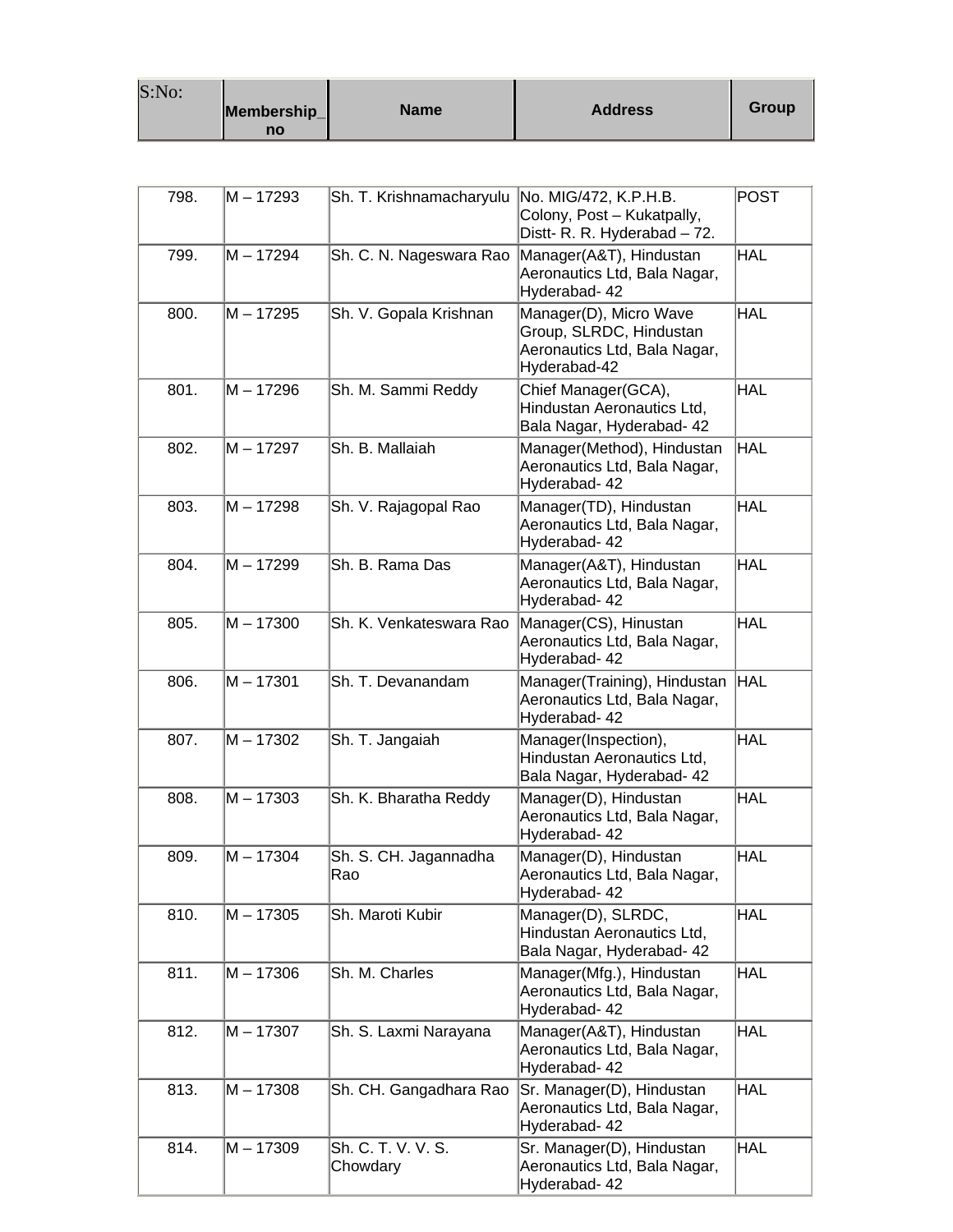| S:No: | Membership_<br>no | <b>Name</b>                | <b>Address</b>                                                                                                | <b>Group</b> |
|-------|-------------------|----------------------------|---------------------------------------------------------------------------------------------------------------|--------------|
|       |                   |                            |                                                                                                               |              |
| 815.  | M - 17310         | Sh. Shekhar Ghosh          | Sr. Manager(D), Hindustan<br>Aeronautics Ltd, Bala Nagar,<br>Hyderabad- 42                                    | HAL          |
| 816.  | $M - 17311$       | Ms. S. Swarnalatha         | Engineer (A&T), Hindustan<br>Aeronautics Ltd, Bala Nagar,<br>Hyderabad- 42                                    | <b>HAL</b>   |
| 817.  | M - 17312         | Ms. V. Sowbhagya<br>Geetha | Manager(D), Hindustan<br>Aeronautics Ltd, Bala Nagar,<br>Hyderabad- 42                                        | <b>HAL</b>   |
| 818.  | M – 17313         | Ms. V. Krishna Kumari      | Manager(D), Hindustan<br>Aeronautics Ltd, Bala Nagar,<br>Hyderabad- 42                                        | <b>HAL</b>   |
| 819.  | M – 17314         | Smt. B. Lalitha            | Manager(Insp.), Hindustan<br>Aeronautics Ltd, Bala Nagar,<br>Hyderabad- 42                                    | HAL          |
| 820.  | M - 17315         | Sh. S. P. Rama             | Manager(D), SLRDC,<br>Hindustan Aeronautics Ltd,<br>Bala Nagar, Hyderabad- 42                                 | HAL          |
| 821.  | $M - 17316$       | Sh. K. G. K. Sarma         | Dy. Manager(IT), Hindustan<br>Aeronautics Ltd, Bala Nagar,<br>Hyderabad- 42                                   | Post         |
| 822.  | M - 17317         | Ms. C. Ahila               | Dy. Manager(D), Hindustan<br>Aeronautics Ltd, Bala Nagar,<br>Hyderabad- 42                                    | <b>HAL</b>   |
| 823.  | $M - 17318$       | Sh. Md. Nazimuddin         | Manager(Planning), Hindustan HAL<br>Aeronautics Ltd, Bala Nagar,<br>Hyderabad- 42                             |              |
| 824.  | M-17319           | Ms. Dhramavathi S. Rao     | Engineer (A&T), Hindustan<br>Aeronautics Ltd, Bala Nagar,<br>Hyderabad- 42                                    | HAL          |
| 825.  | M - 17320         | Sh. Sanjay Kumar           | Dy. Manager (GCA),<br>Hindustan Aeronautics Ltd,<br>Bala Nagar, Hyderabad- 42                                 | HAL          |
| 826.  | M – 17321         | Sh. CH. S. Rajagopal       | Manager(System Audit),<br>Hindustan Aeronautics Ltd,<br>Bala Nagar, Hyderabad- 42                             | <b>HAL</b>   |
| 827.  | M - 17322         | Sh. M. Kiran               | Engineer(D), SLRDC,<br>Hindustan Aeronautics Ltd,<br>Bala Nagar, Hyderabad- 42                                | HAL          |
| 828.  | $M - 17323$       | Sh. CH. Ashok Kumar        | Dy. Manager (D), Hindustan<br>Aeronautics Ltd, Bala Nagar,<br>Hyderabad- 42                                   | <b>HAL</b>   |
| 829.  | M – 17324         | Sh. V. Mallikarjun Rao     | Engineer, Hindustan<br>Aeronautics Ltd, Bala Nagar,<br>Hyderabad- 42                                          | <b>HAL</b>   |
| 830.  | M – 17325         | Sh. Neeraj Kumar           | Dy. Manager(D), Hindustan<br>Aeronautics Ltd, Bala Nagar,<br>Hyderabad- 42                                    | <b>HAL</b>   |
| 831.  | M – 17326         | Sh. K. Krishnan Nair       | <b>Assistant Engineer</b><br>(Fabrication Deptt.), Hindustan<br>Aeronautics Ltd, Bala Nagar,<br>Hyderabad- 42 | HAL          |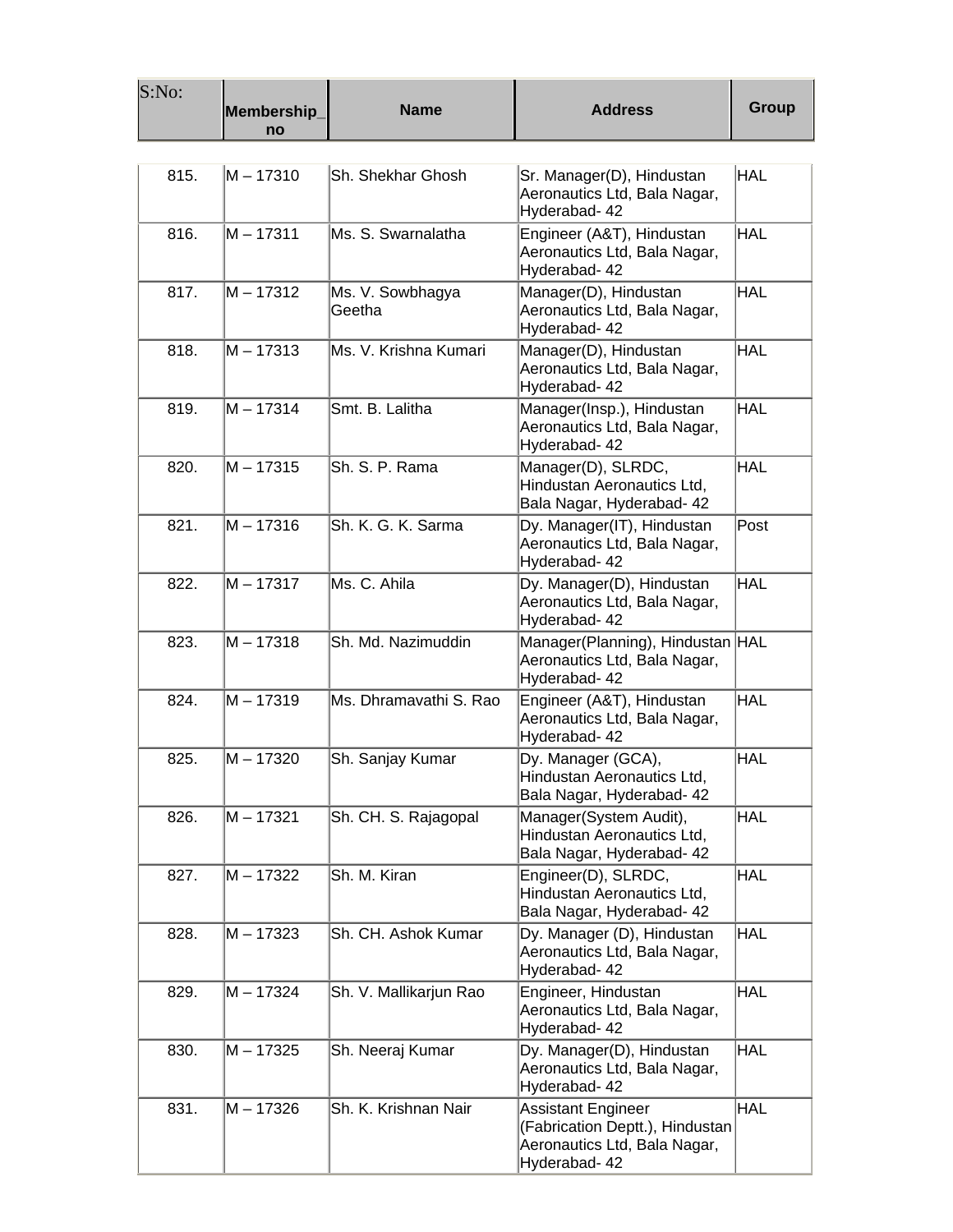| S:No: |                   |             |                |       |
|-------|-------------------|-------------|----------------|-------|
|       | Membership_<br>no | <b>Name</b> | <b>Address</b> | Group |

| 832. | M – 17327   | Sh. V. Madhusudhan<br>Reddy   | Engineer(Aero), Hindustan<br>Aeronautics Ltd, Bala Nagar,<br>Hyderabad- 42                                                                | <b>HAL</b>            |
|------|-------------|-------------------------------|-------------------------------------------------------------------------------------------------------------------------------------------|-----------------------|
| 833. | $M - 17328$ | Mrs. P. Mathanga<br>Lakshmi   | Engineer(A&T), Hindustan<br>Aeronautics Ltd, Bala Nagar,<br>Hyderabad- 42                                                                 | <b>HAL</b>            |
| 834. | M-17329     | Ms. B. Ganga Lakshmi          | Engineer(Aero), Hindustan<br>Aeronautics Ltd, Bala Nagar,<br>Hyderabad- 42                                                                | <b>HAL</b>            |
| 835. | M-17330     | Ms. A. Padmavathi             | Engineer(Aero), Hindustan<br>Aeronautics Ltd, Bala Nagar,<br>Hyderabad- 42                                                                | <b>HAL</b>            |
| 836. | $M - 17331$ | Sh. D. Balu Naik              | Engineer(Aero), Hindustan<br>Aeronautics Ltd, Bala Nagar,<br>Hyderabad- 42                                                                | Post                  |
| 837. | M-17332     | Sh. R. Narsimha Reddy         | ET(Design), Hindustan<br>Aeronautics Ltd, Bala Nagar,<br>Hyderabad- 42                                                                    | <b>ASL</b>            |
| 838. | $M - 17333$ | Sh. M. Lokeswara Gandhi       | Assistant Engineer(Aero),<br>Hindustan Aeronautics Ltd,<br>Bala Nagar, Hyderabad- 42                                                      | <b>HAL</b>            |
| 839. | M-17336     | Lt. Col. H. N. Dubey          | Centre Adjutant, Artillery<br>Centre, Golconda, Hyderabad<br>500 031.                                                                     | Post                  |
| 840. | $M - 17338$ | Air Cmde. AD Chhibbar         | Dy. Commandant, Air Force<br>Academy, Hyderabad - 500<br>043                                                                              | Post                  |
| 841. | $M - 17350$ | Sh. HK Mohanty                | Senior Scientific Officer<br>(SSO), MSQAA, C/o. DRDL,<br>Kanchanbagh PO, Hyderabad<br>58                                                  | MSQAA/D<br><b>RDL</b> |
| 842. | M - 17354   | Sh. K. C. Maharana            | Project Manager (Prithivi &<br>AD) Research Centre Imarat,<br>0302 Building, Hyderabad -<br>69.                                           | AD                    |
| 843. | $M - 17361$ | Capt. Raju Thongath           | Plot No. 136, S. P. Colony,<br>Trimulgherry, Secunderabad -<br>500 015.                                                                   | Post                  |
| 844. | $M - 17362$ | Maj. Gen. P. Mohandas,<br>VSM | CAMELOT, D-1/A, ArmForces Post<br>co-operative housing society,<br>Secunderabad -500494                                                   |                       |
| 845. | M - 17370   | Sh. Sudhir Joshi              | <b>Associate Professor,</b><br><b>Institute of Aeronautical</b><br>Engg. No. R/40, Old Airport<br>Road, Bowenpally,<br>Secunderabad - 11. | No<br>address         |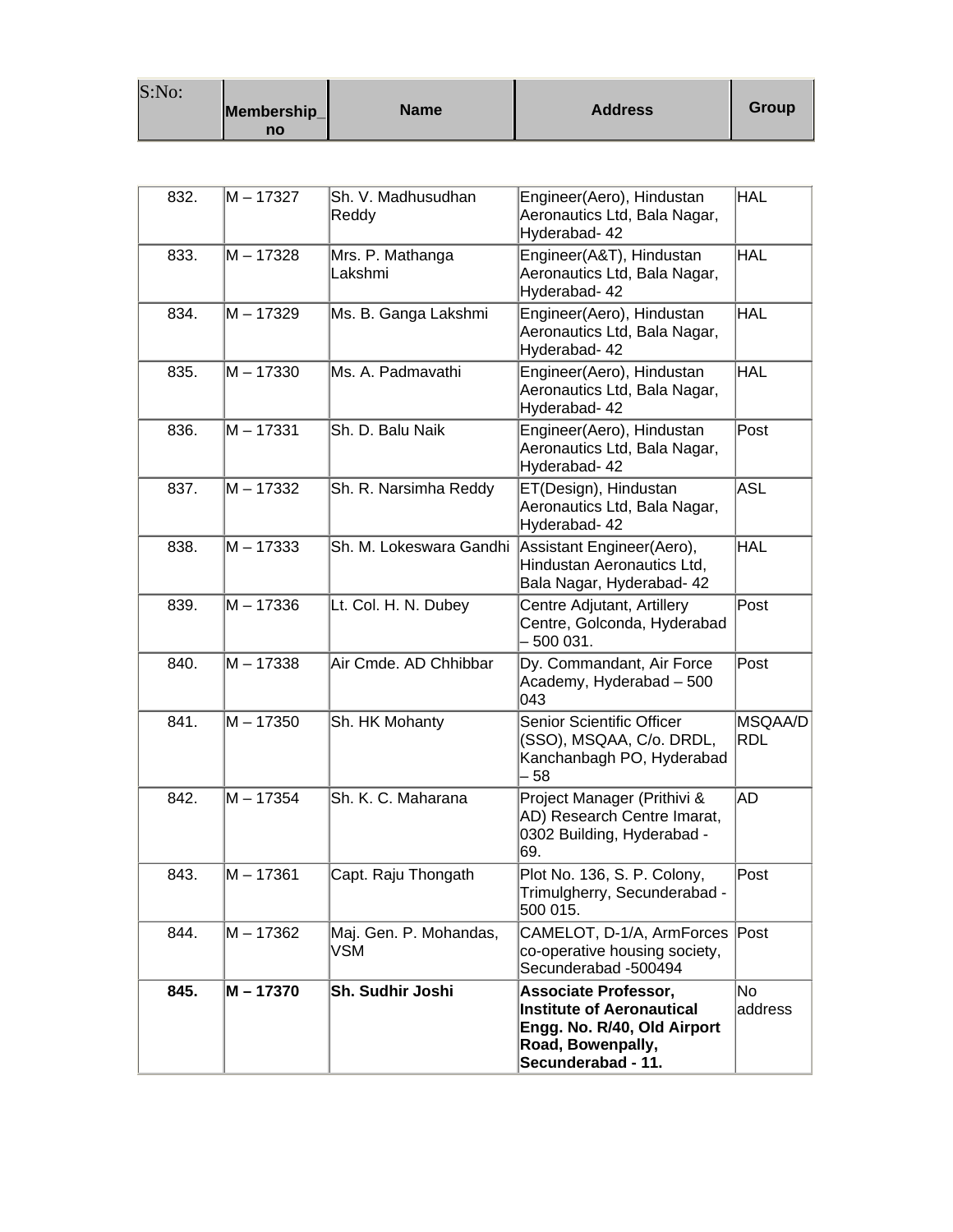| S:No: |             |             |                |       |
|-------|-------------|-------------|----------------|-------|
|       | Membership_ | <b>Name</b> | <b>Address</b> | Group |
|       | no          |             |                |       |

| 846. | M – 17373   | Sh. Y. Sreenivas Rao        | Scientist - F(Programme AD)<br>Research Centre Imarat,<br>Kanchanbagh - Post,<br>Hyderabad - 58.                        | AD                         |
|------|-------------|-----------------------------|-------------------------------------------------------------------------------------------------------------------------|----------------------------|
| 847. | $M - 17374$ | Sh. K. Nanjunda Rao         | Scientist - C<br>(DOIF/RISD/PGAD) Defence<br>Res & Dev. Laboratory,<br>Kanchanbagh, Hyderabad -<br>58.                  | Left                       |
| 848. | M-17375     | Capt.(IN) Suresh Bahadur    | A61(FF) Laxmi Villa, sector 36  POST<br><b>NOIDA UP-201303</b>                                                          |                            |
| 849. | M - 17376   | Sh. S. Gopinath             | Scientist - G, Research Centre RCI<br>Imarat, Viggankancha - Post,<br>Hyderabad - 69.                                   |                            |
| 850. | M – 17377   | Sh. H. V. Ramani            | Head(Design Group)<br>Research Centre Imarat,<br>Directorate of System<br>Integration, Viggankancha,<br>Hyderabad - 69. | <b>ASL</b>                 |
| 851. | M – 17378   | Sh. A. Ramaprasad           | Dy. General Manager, Indian<br>Airlines Ltd. Engineering<br>Complex, Hyderabad - 16.                                    | IA                         |
| 852. | M-17379     | Sh. V. Sreenivasulu         | Airworthiness Officer, H. No.<br>24-4-50/2, Vimala Devi Nagar,<br>Malaj Giri, Hyderabad - 47.                           | Post                       |
| 853. | M - 17385   | Wg. Cdr. Pankaj Saxena      | Air Force Station,<br><b>Begumpet, Secunderabad -</b><br>11.                                                            | <b>Post</b>                |
| 854. | $M - 17386$ | Sh. M. Buchi Banu           | Scientist - D (Project Office -<br>Materials) Kaveri Engine<br>Programme, Defence Res. &<br>Dev. Org, Kanchanbagh,      | Post                       |
|      |             |                             | Hyderabad - 58.                                                                                                         |                            |
| 855. | $M - 17388$ | Wg Cdr. Arun Kumar<br>Singh | <b>Air Force Station</b><br>Tughlakabad<br><b>New Delhi</b>                                                             | <b>Post</b>                |
| 856. | M - 17394   | Sh. V. Veeraswamy           | Senior Lecturer (Deptt. of<br>Electrical Engg.) E. S. C.<br>Govt. Polytechnicfor Women,<br>Palamaner – 517 408 (AP).    | $\overline{\mathsf{Post}}$ |
| 857. | $M - 17410$ | Dr. K. Rajanna              | Prof. (Aeronautics Deptt.)<br>Indian Institute of Aeronautical<br>Engineering, Hyderabad.                               | Post                       |
| 858. | M – 17422   | Sh. B. V. Ramaaju           | Dy. Chief A/C Engineer, Indian ASL<br>Airlines Ltd. Begumpet,<br>Hyderabad - 16.                                        |                            |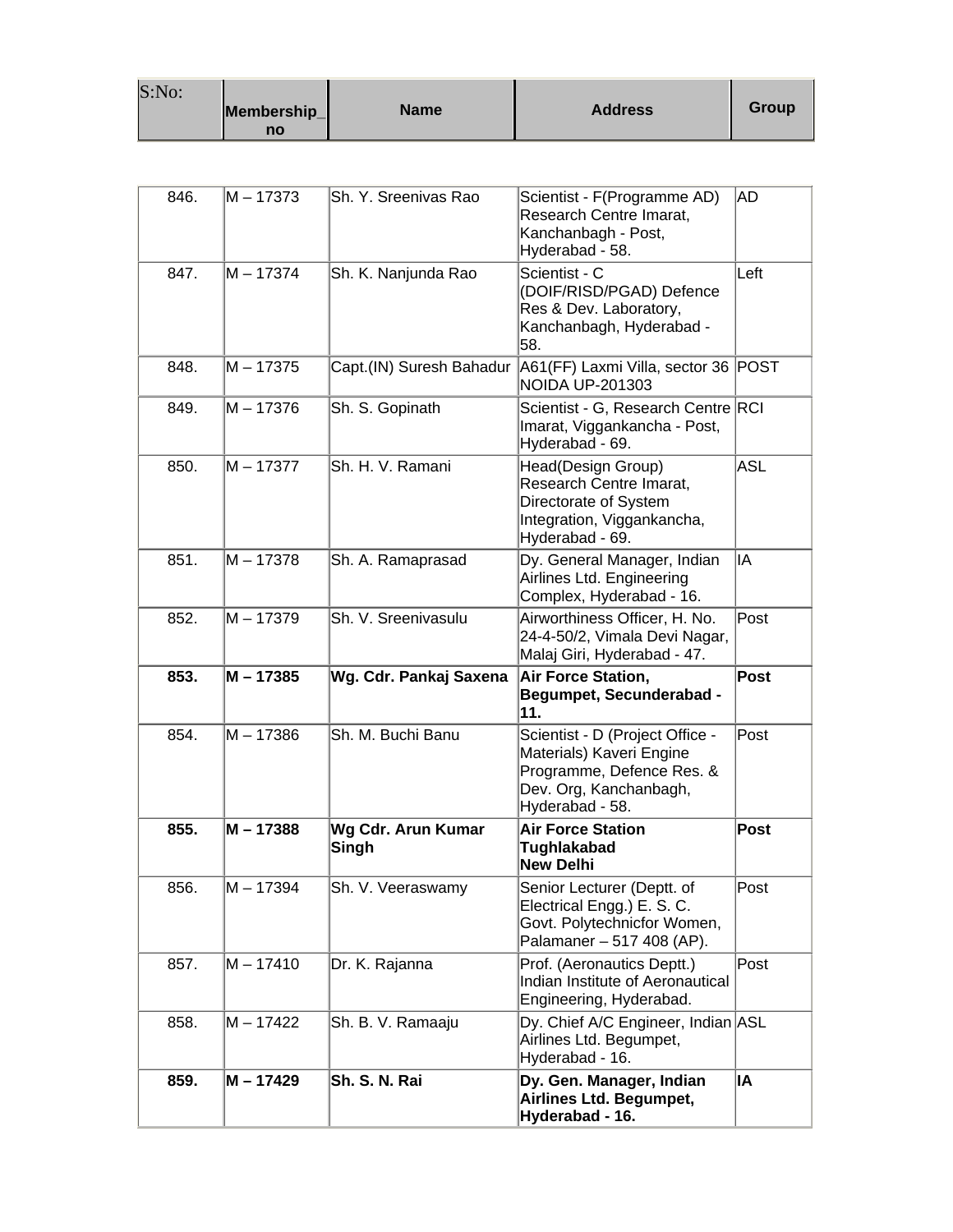| S:No: |             |             |                |       |
|-------|-------------|-------------|----------------|-------|
|       | Membership_ | <b>Name</b> | <b>Address</b> | Group |
|       | no          |             |                |       |

| 860. | M – 17438   | Sh. M. K. Rajpurohit          | Scientist - E, Programme 'AD'<br>D. R. D. L. Kanchanbagh -<br>Post, Hyderabad - 58.                                           | AD                    |
|------|-------------|-------------------------------|-------------------------------------------------------------------------------------------------------------------------------|-----------------------|
| 861. | $M - 17443$ | Sh. K. Satyanarayana          | Flat No.308, Vijaya sri sai<br>Apts, Margadarsini Colony,<br>Saroor nagar, Hyderabad -35                                      | Post                  |
| 862. | M - 17444   | Sh. D. Venu Gopal             | Scientist - F, Research Centre<br>IMARAT, Vignyanakancha -<br>Post, Hyderabad - 69.                                           | RCI                   |
| 863. | M – 17445   | Sh. S. Prasad Rao             | Scientist - F, Research Centre<br>IMARAT, Vignyanakancha -<br>Post, Hyderabad - 69.                                           | <b>CSL/RCI</b>        |
| 864. | $M - 17453$ | Sh. J. V. Prasad              | Scientist - F, Research Centre<br>'IMARAT' Vigyanakancha -<br>Post, Hyderabad - 500 058.                                      | RC                    |
| 865. | M - 17458   | Sh. Manoj Kumar               | Scientist - E (ENTEST)<br><b>Research Centre 'IMARAT'</b><br>Vigyanakancha - Post,<br>Hyderabad - 69.                         | <b>RCI</b>            |
| 866. | M – 17459   | Sh. C. S. Adishesha           | Project Manager (DOWS)<br>Programme - AD, D. R. D. L.<br>Kanchanbagh - Post,<br>Hyderabad - 58.                               | Left                  |
| 867. | M – 17460   | Sh. N. Prabhakar,<br>PD,AD(M) | Associate Technology Director AD<br>(Weapon Systems) D. R. D. L.<br>Kanchanbagh - Post,<br>Hyderabad - 58.                    |                       |
| 868. | M - 17462   | Sh. V. P. Massey              | Controller of Airworthiness,<br>Civil Aviation Deptt. D. G. C.<br>A. Hyderabad - 16.<br>Hyderabad Airport, Hyderabad<br>- 16. | Post                  |
| 869. | M - 17465   | Sh. A. Vasudev                | Scientist - D, H:No: 1-9-<br>202/E/1/D/5, Ram Nagar<br>Hyderabad-48,                                                          | <b>DRDL</b><br>AKASH, |
| 870. | M – 17475   | Sh. M. S. R. Prasad           | Scientist - G,K-15, RCI,<br>Vigyanakancha, Hyderabad -<br>69                                                                  | <b>DRDL</b>           |
| 871. | M - 17476   | Sh. A. P. Dash                | Scientist - D(Project K-I5) D.<br>R. D. L. Kanchanbagh - Post,<br>Hyderabad - 58.                                             | <b>RCI</b>            |
| 872. | M – 17478   | Sh. V. Murali Mohan Rao       | H. No. 12-13-418/9, 1st Street, Post<br>Tarnaka, Hyderabad - 17.                                                              |                       |
| 873. | M – 17510   | Sh. M. Subramaniam            | Engineer(SS-Trg) Indian<br>Airlines Ltd. Engineering<br>Training School, Ferozguda,<br>Hyderabad - 11.                        | IA                    |
| 874. | M – 17511   | Sh. K. S. Senthil Kumar       | Engineer(SS-Trg) Indian<br>Airlines Ltd. Engineering<br>Training School, Ferozguda,<br>Hyderabad - 11                         | lIA                   |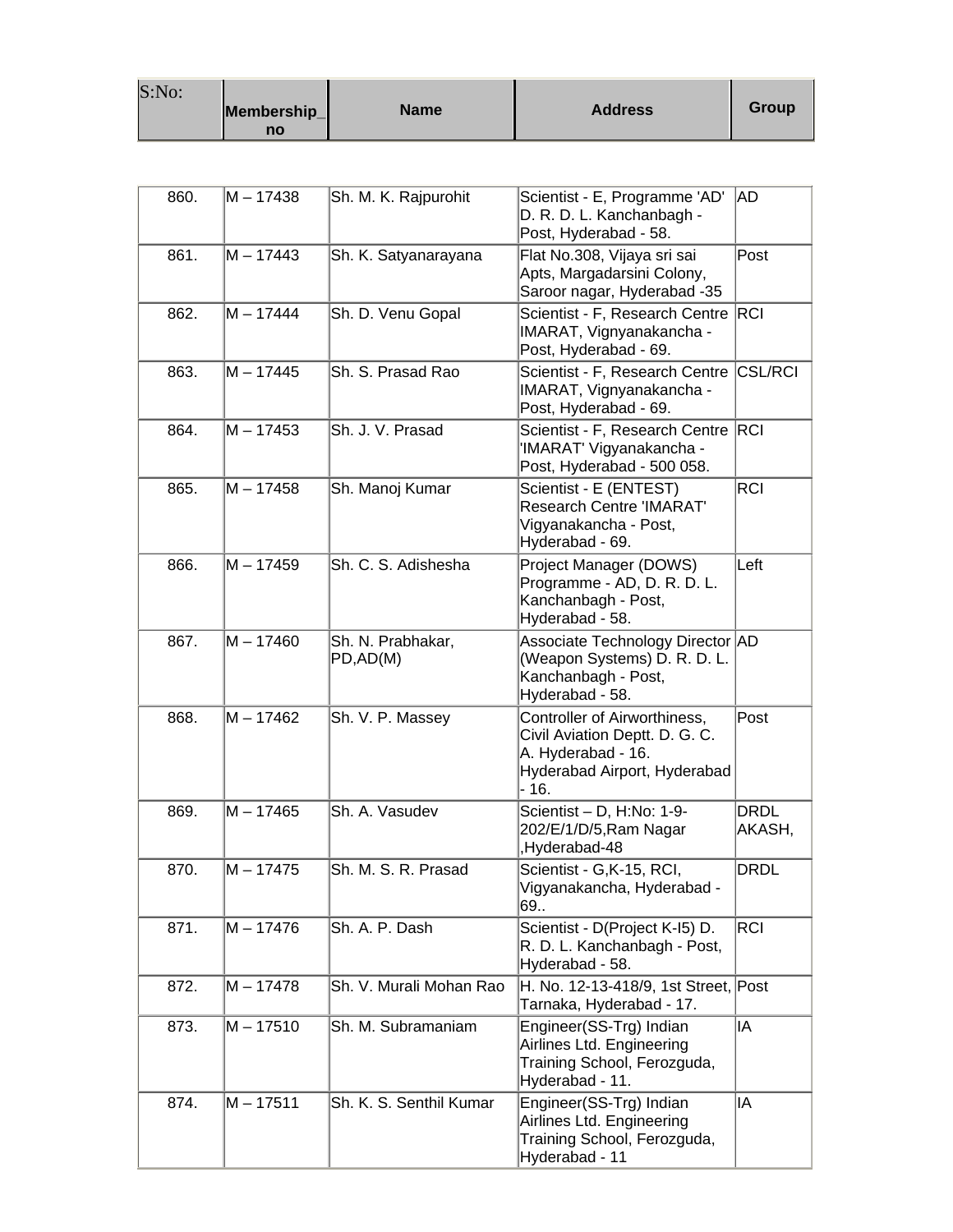| S:No: | Membership_<br>no | <b>Name</b> | <b>Address</b> | Group |
|-------|-------------------|-------------|----------------|-------|
|-------|-------------------|-------------|----------------|-------|

| 875. | M – 17564   | Sh. Nethi Subba Raju             | H:No: 24-82, Sita Meadows<br>colony, Badangpet,<br>Kanchanbagh, Hyderabad -<br>58.                                            | Post        |
|------|-------------|----------------------------------|-------------------------------------------------------------------------------------------------------------------------------|-------------|
| 876. | M - 17566   | Sh. K. Venkateswara Rao          | Scientist - D, AKASH (RPD)<br>Defence Research &<br>Development Laboratory,<br>Kanchanbagh, Hyderabad -<br>58.                | <b>DRDL</b> |
| 877. | $M - 17567$ | Sh. Prashant Bansode             | Dy. Manager (Central Trg.<br>Est.) Indian Airlines Ltd.<br>Ferozeguda, Hyderabad.                                             | ΙA          |
| 878. | M - 17579   |                                  | Sh. Nellore Siva Nagendra Chief Manager (Engg.) Indian<br>Airlines Ltd. Begumpet,<br>Hyderabad - 16<br>Hyderabad - 16.        | lIA         |
| 879. | M – 17583   | Sh. R. Jagdishwer                | MCH No. 7-2-1781, Plot<br>No.24, Flat No. 307, Sarada<br>Divine, Czech Colony, Sanath<br>Nagar, Hyderabad - 500 018           | <b>HAL</b>  |
| 880. | M – 17585   | Sh. Shiv Pal Singh<br>Panwar     | Scientist - D (Reliability &<br>Quality Assurance) Defeence<br>Res. & Dev. Laboratory,<br>Kanchanbagh, Hyderabad -<br>58.     | <b>DRDL</b> |
| 881. | M – 17588   | Wg. Cdr. Jagan Mohan<br>Manthena | Helicopter Pilot, State Govt.<br>Helicopter Wing, Hangar No.<br>3, Old Airport, Govt of AP - 11.                              | Post        |
| 882. | M-17592     | Sh. Y. Christachary              | Chief Manager(Engg.) Indian<br>Airlines Ltd. Begumpet,<br>Hyderabad - 16.                                                     | IA          |
| 883. | M – 17598   | Wg Cdr. K. J. Jojo               | OI/C, Project Management<br>Tear, Room No. 215, Main<br>Building, DRDL,<br>Kanchanbagh, Hyderabad -<br>58.                    | Post        |
| 884. | M – 17608   | Sh. G. Naresh Kumar .            | Scientist - C (Directorate of<br><b>Weapon Systems) Defence</b><br>Res. & Dev. Laboratory,<br>Kanchanbagh, Hyderabad -<br>58. | DRDL        |
| 885. | M - 17644   | Sh. S. S. Mishra                 | Project Director (Nag)<br>Defence Research<br>Development Laboratory,<br>Kanchanbagh, Hyderabad -<br>58.                      | <b>DRDL</b> |
| 886. | M – 17645   | Sh. S. Seshadri                  | Scientist - G (LPD.) Defence<br><b>Research Development</b><br>Laboratory, Kanchanbagh,<br>Hyderabad - 58.                    | Retd        |
| 887. | M – 17646   | Sh. J. P. Singh                  | Scientist - F. Research Centre RCI<br>IMARAT, Vigyanankancha,<br>Hyderabad - 59, CSL                                          |             |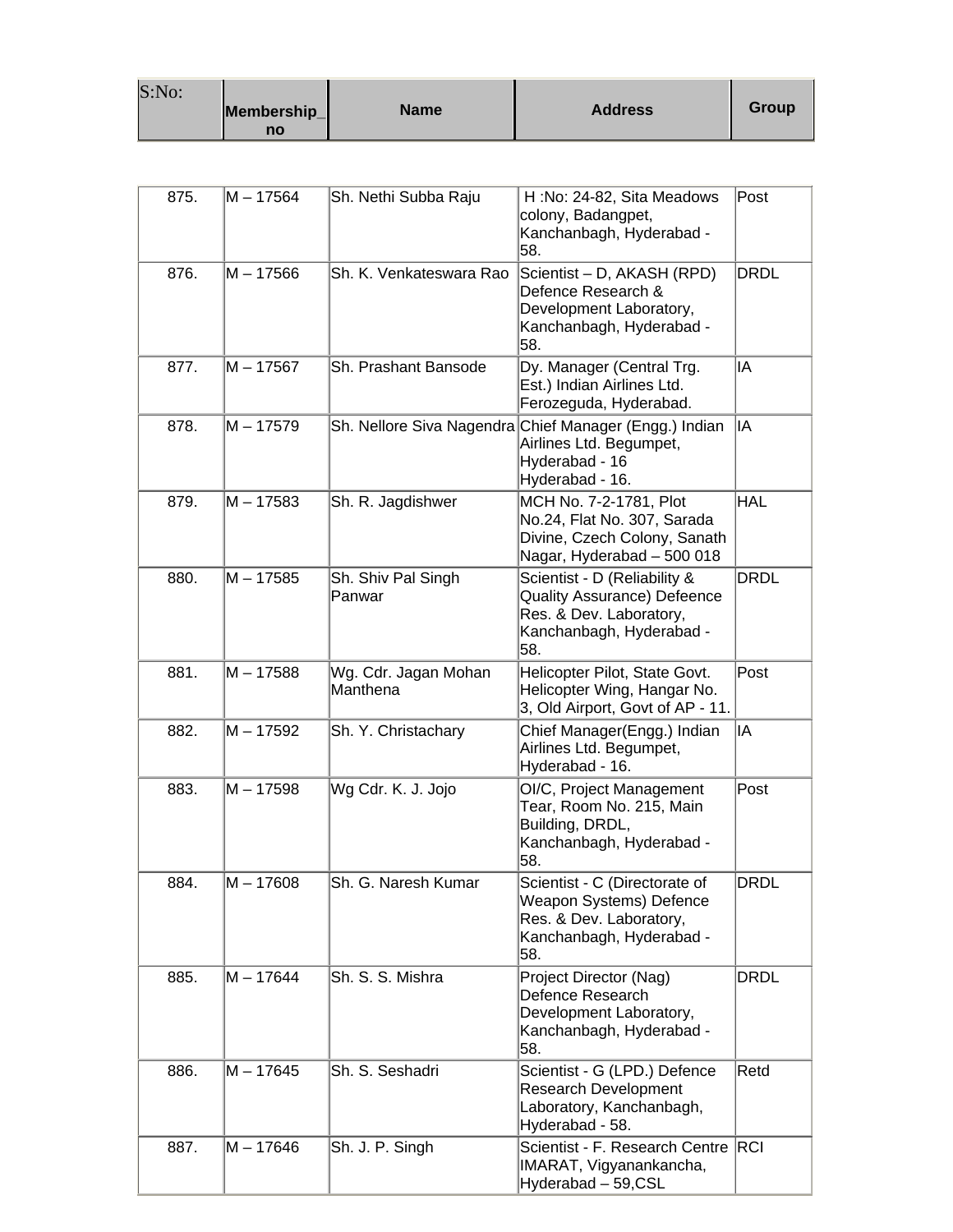| S:No: | Membership_<br>no | <b>Name</b> | <b>Address</b> | Group |
|-------|-------------------|-------------|----------------|-------|
|       |                   |             |                |       |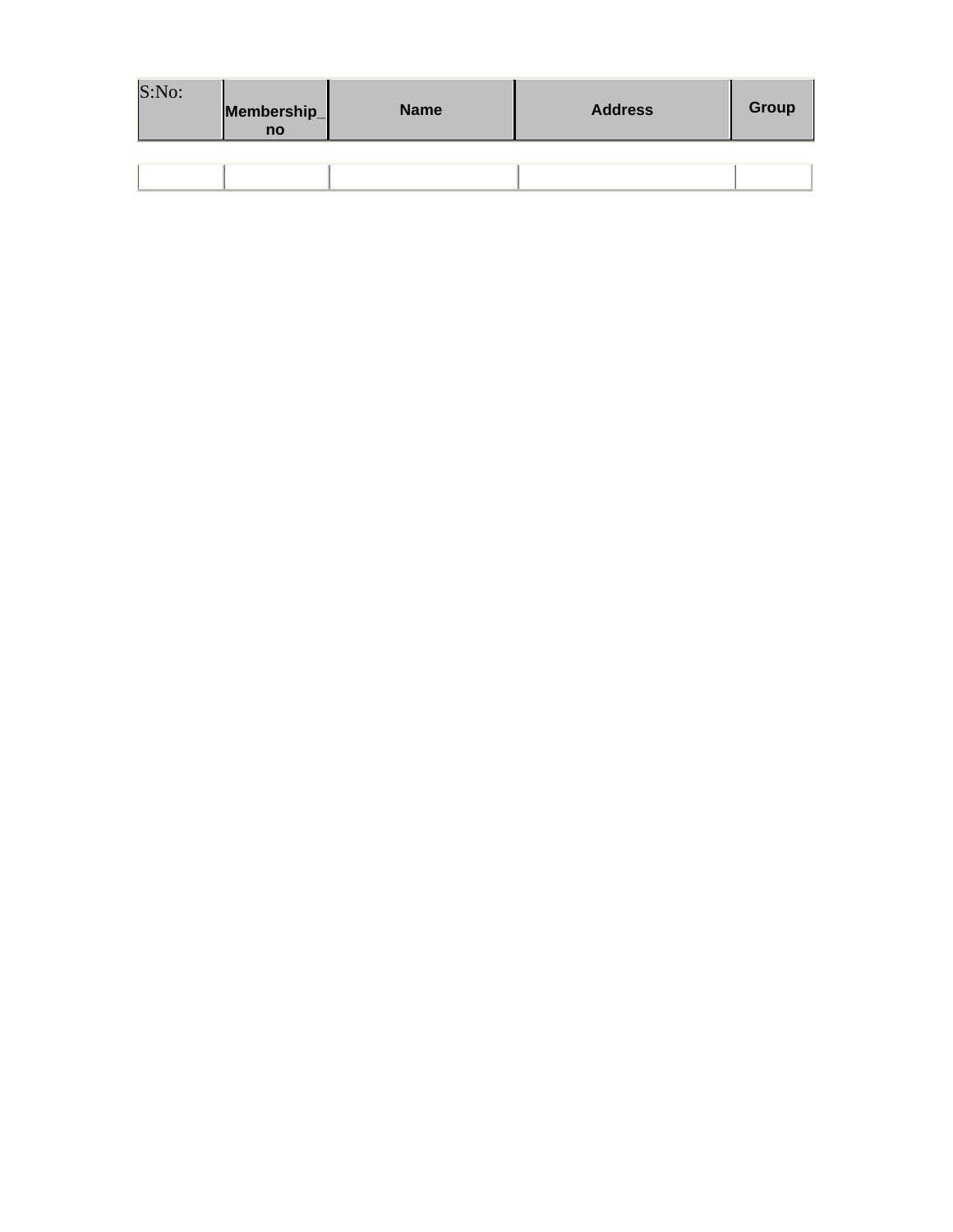| S:No: |                   |             |                |       |
|-------|-------------------|-------------|----------------|-------|
|       | Membership_<br>no | <b>Name</b> | <b>Address</b> | Group |

| 888. | M – 17647 | Sh. Rohin Koduri                         | Scientist - E (View/DOI)<br>Defence Research<br>Development Laboratory,<br>Kanchanbagh, Hyderabad -<br>58. | <b>DRDL</b>           |
|------|-----------|------------------------------------------|------------------------------------------------------------------------------------------------------------|-----------------------|
| 889. | M - 17648 | Gp Capt U. Raja Babu                     | GH - 4, Libra Enclave,<br>Badangipet, Kanchanbagh<br>(Via), Hyderabad - 500 058                            | Left                  |
| 890. | M – 17649 | Sh. C. Chandrasekhar                     | Scientist - E (HPC/LPD/<br>HSTDV), Defence Res. & Dev.<br>Laboratory, Kanchanbagh,<br>Hyderabad - 58.      | DRDL                  |
| 891. | M - 17688 | Dr. Rajeshwar Dayal<br>Swami             | Scientist 'E' HSTDV Defence<br>Res. & Dev. Laboratory,<br>Kanchanbagh, Hyderabad -<br>58.                  | HSTDV/D<br><b>RDL</b> |
| 892. | M – 17697 | Lt. Col. T. Kasi<br>Visweswarudu (Retd). | Plot No. 16, Asha Officers<br>Colony, R. K. Puram,<br>Secunderabad - 15.<br>Prabha_kasi @yahoo.com         | Post                  |
| 893. | M – 17698 | Dr. K. Srinivasa Rao                     | Scientist (PJ-10) Defence<br>Research & Development<br>Laboratory, Kanchanbagh -<br>Post, Hyderabad -58.   | TRANSF<br><b>ERED</b> |
| 894. | M - 17700 | Sh. P. Srinivas Reddy                    | Scientist - E, Research Centre RCI<br><b>IMARAT/Defence Res. &amp; Dev.</b><br>Org. Hyderabad - 58.        |                       |
| 895. | M - 17704 | Gp. Capt. P. V. Ramana<br>(Retd.)        | No. 129, Vayupuri,<br>Secunderabad - 94.                                                                   | Post                  |
| 896. | M - 17705 | Sh. K. Suryanarayana                     | Scientist - E, Research Centre RETIRED<br>IMARAT, Vignankanch - Post,<br>Hyderabad - 58.                   |                       |
| 897. | M - 17706 | Sh K Suryanarayana<br><b>RETIRED</b>     | T-57, Saraswati nagar,<br>Saidabad, Hyderabad-69                                                           | Post                  |
| 898. | M – 17709 | Sh U S Datta                             | Manager (FSMT)<br>C/O Central trng Est<br><b>Indian Airlines Ltd</b><br>Ferozguda, Hyd -1                  | IA                    |
| 899. | M - 17710 | Sh N Chandra Mouli                       | Manager - FSMT<br>C/O Central trng Est<br><b>Indian Airlines Ltd</b><br>Ferozguda, Hyd -1                  | IA                    |
| 900. | M – 17711 | Sh K Madhusudan                          | Dy Manager-FSMT<br>C/O Central trng Est<br><b>Indian Airlines Ltd</b><br>Ferozguda, Hyd -1                 | IA                    |
| 901. | M - 17727 | Sh. CH. Surya Kiran                      | Scientist - 'D'ASM/SPSC,<br>Defence Res. & Dev.<br>Laboratory, Kanchanbagh -<br>Post, Hyderabad - 58.      | <b>DRDL</b>           |
| 902. | M - 17750 | Sh. R. Srinivasan                        | Scientist - D (Solid Propulsion<br>Divn./SPSC) Advance                                                     | ASL                   |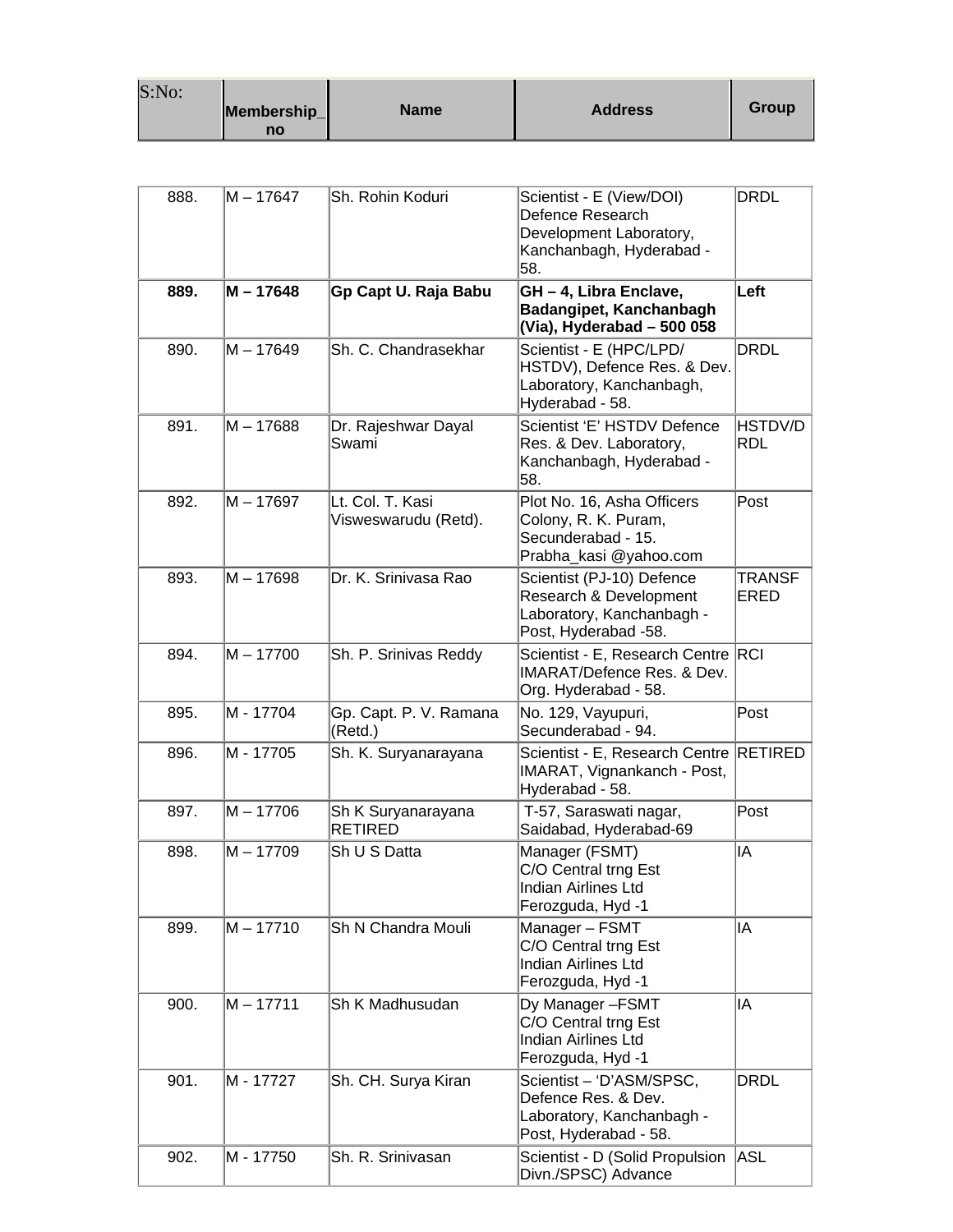| S:No: | Membership_<br>no | <b>Name</b>                       | <b>Address</b>                                                                                                           | <b>Group</b>         |
|-------|-------------------|-----------------------------------|--------------------------------------------------------------------------------------------------------------------------|----------------------|
|       |                   |                                   |                                                                                                                          |                      |
|       |                   |                                   | Systems Laboratory,<br>Kanchanbagh - Post,<br>Hyderabad - 58.                                                            |                      |
| 903.  | M - 17751         | Ms. T. Shirisha                   | Scientist - E (HASD/SIIRSP),<br>401, Glendale Rsidency, King<br>koti, Hyderabad.500001                                   | <b>RCI</b>           |
| 904.  | M - 17752         | Sh. P. U.<br>Subrahmanyeswara Rao | Scientist - F (Dte. of Sprite)<br>Advance Systems Laboratory,<br>Kanchanbagh, Hyderabad.                                 | ASL                  |
| 905.  | M - 17799         | Sh. VK Pandey                     | M/s.Caltech Engineering Co.<br>Pvt. Ltd., 137 <sup>th</sup> Prashanthi<br>Nagar, IDA, Kukatpally,<br>Hyderabad - 500 072 | Post                 |
| 906.  | lM - 17826        | Dr P Raghavendra Rao              | E-27/7, Lab Quarters<br>Kanchanbagh<br>Hyderabad -58                                                                     | Post                 |
| 907.  | M - 17827         | M Manickavasagam                  | Sc'F', Dir of weapon systems<br>DRDL, Kanchanbagh<br>Hyderabad -58                                                       | DRDL                 |
| 908.  | M - 17828         | Inderpal Singh Kanwal             | Sc'D',<br>DRDL, Kanchanbagh<br>Hyderabad -58                                                                             | DRDL                 |
| 909.  | M - 17829         | Dr R A Srivardhan                 | Sc'E', Programme 'AD'<br>Kanchanbagh<br>Hyderabad -58                                                                    | AD                   |
| 910.  | M - 17831         | Sh. Anand Mishra                  | No.295, A1-Kauser, Road<br>No.10, West Maredpally,<br>Secunderabad - 26                                                  | <b>No</b><br>address |
| 911.  | M – 17832         | Sh VSN Murthy Arikapalli          | Sc. 'E', PJ-10, DRDL,<br>Kanchanbagh PO, Hyderabad<br>500 058                                                            | $PJ-10$              |
| 912.  | M - 17857         | Sqn. Ldr. Nikhil Naidu            | Instructor, Helicopter Training<br>School, No.408, Air Force<br>Station, Hakimpet,<br>Secunderabad - 500 014             | Post                 |
| 913.  | M – 17866         | Sh Atul Kumar Verma               | Sc 'G', No.106, Dhatu Nagar,<br>Kanchanbagh MIDHANI<br>Enclave, Hyderabad - 58                                           | Post                 |
| 914.  | M – 17869         | D V Subba Rao                     | Sc'E', Project Akash<br>DRDL, Kanchanbagh<br>Hyderabad -58                                                               | DRDL                 |
| 915.  | M – 17892         | J Rama Krishna Rao                | C. V. O.<br>BDL, Kanchanbagh<br>Hyderabad - 58                                                                           | Post                 |
| 916.  | M – 17893         | Dr. K. Ramesh Kumar               | Sc. 'F' (PDD), DOE, DRDL,<br>Kanchanbagh PO, Hyderabad<br>500 058                                                        | DRDL                 |
| 917.  | M - 17894         | Sh. Umesh Agarwal                 | Scientist (Entest), Research<br>Centre Imarat,<br>Vignyanakancha PO,<br>Hyderabad - 500 069                              | <b>ENTEST</b>        |
| 918.  | M - 17895         | Dr. RR Panyam                     | Project Director (Akash),<br>DRDL, Kanchanbagh PO,                                                                       | DRDL                 |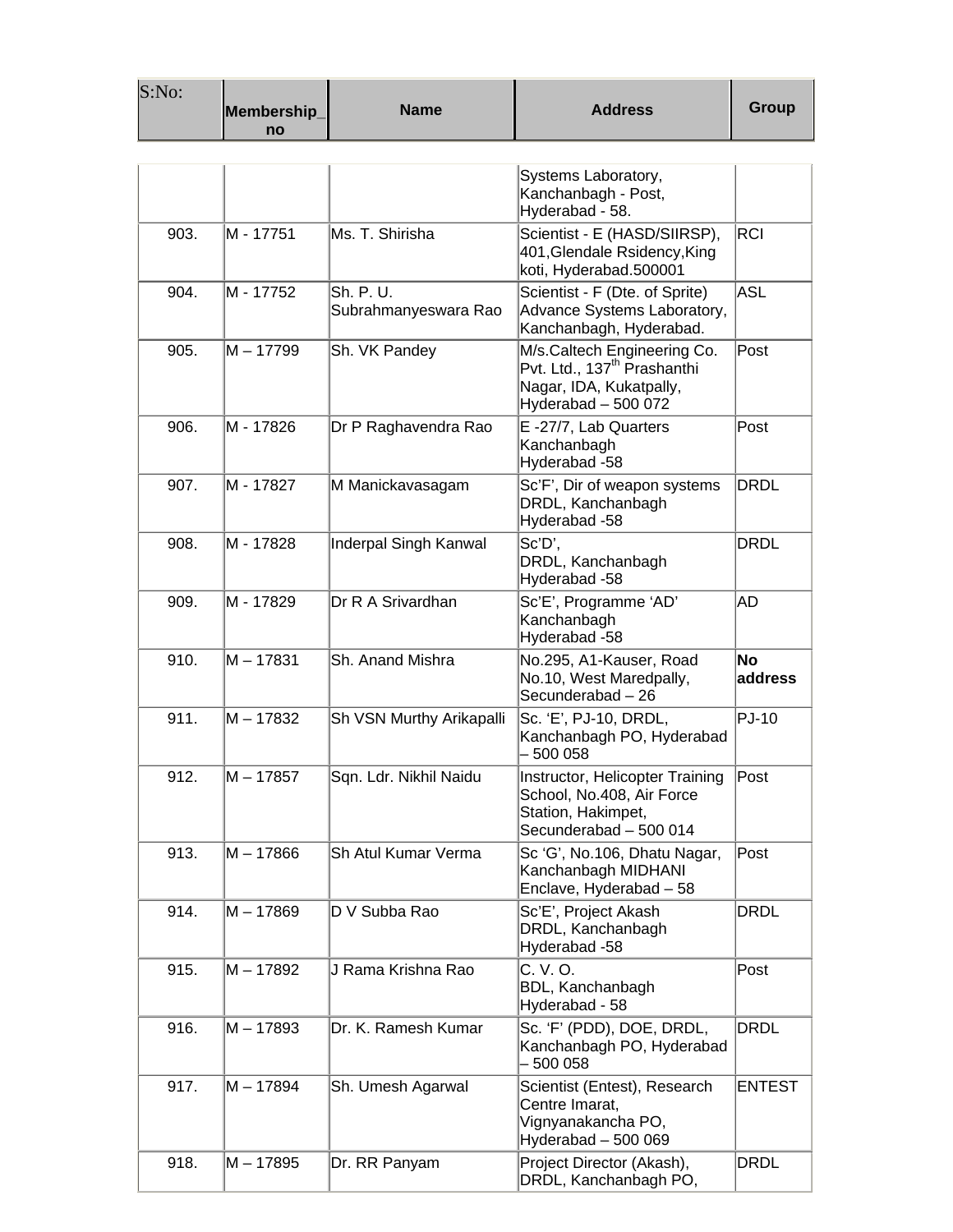| S:No: | Membership_<br>no | <b>Name</b>           | <b>Address</b>                                                                                                                                       | Group       |
|-------|-------------------|-----------------------|------------------------------------------------------------------------------------------------------------------------------------------------------|-------------|
|       |                   |                       |                                                                                                                                                      |             |
|       |                   |                       | Hyderabad - 500 058                                                                                                                                  |             |
| 919.  | $M - 17896$       | Dr. TS Krishnamurthy  | Senior Vice President (Engg.<br>Service), M/s.Satyam<br>Computer Services Ltd.,<br>Satyam Technology Centre,<br>Bahadurpally, Hyderabad -<br>500 043 | Post        |
| 920.  | $M - 17897$       | Sh. Neti Satya Prasad | Sc. 'E', Directorate of R&QA,<br>Research Centre Imarat,<br>Vignyanakancha PO,<br>Hyderabad - 500 069                                                | R&QA        |
| 921.  | M – 17900         | Sh. Payyavula Srihari | Sc. 'E', LPD, DRDL,<br>Kanchanbagh PO, Hyderabad<br>500 058                                                                                          | DRDL        |
| 922.  | M-17901           | Sh. CS Rao            | Flat No.104, Block No.7, HIG<br>Phase-V, KPHB Colony,<br>Hyderabad - 500 072                                                                         | Post        |
| 923.  | M - 17908         | Sh. NG Vasudevan      | Sc. 'G', Research Centre<br>Imarat, Intertial Systems<br>Group, Vignyanakancha PO,<br>Hyderabad - 500 069                                            | <b>RCI</b>  |
| 924.  | M - 17960         | M Jayaramaiah         | Sc 'D', Project SFD, ASL,<br>Kancahanbagh<br>Hyderabad -58                                                                                           | <b>ASL</b>  |
| 925.  | $M - 17961$       | G A Srinivasa Murthy  | Sc 'G'<br>DRDL, Kanchanbagh<br>Hyderabad -58                                                                                                         | <b>DRDL</b> |
| 926.  | $M - 17971$       | Jai Prakash Donakanti | Scientist (SF Complex)<br>DRDO (Airport terminal)<br>Jagdalpur 494001                                                                                | <b>POST</b> |
| 927.  | $M - 18013$       | Dr Atul Sen           | Head (KMC)<br>DRDL, Kanchanbagh<br>Hyderabad -58                                                                                                     | <b>DRDL</b> |
| 928.  | $M - 3046$        | Yadav J.S.            |                                                                                                                                                      |             |
| 929.  | $M - 18066$       | Wg Cdr GRN Reddy      | No. 1-E, DV Deluxe Apts,<br>Vishnupuri Malkajgiri,<br>Hyderabad - 500 047 AP<br>Ph. 27753550 (O), Resi:<br>27892764                                  | Post        |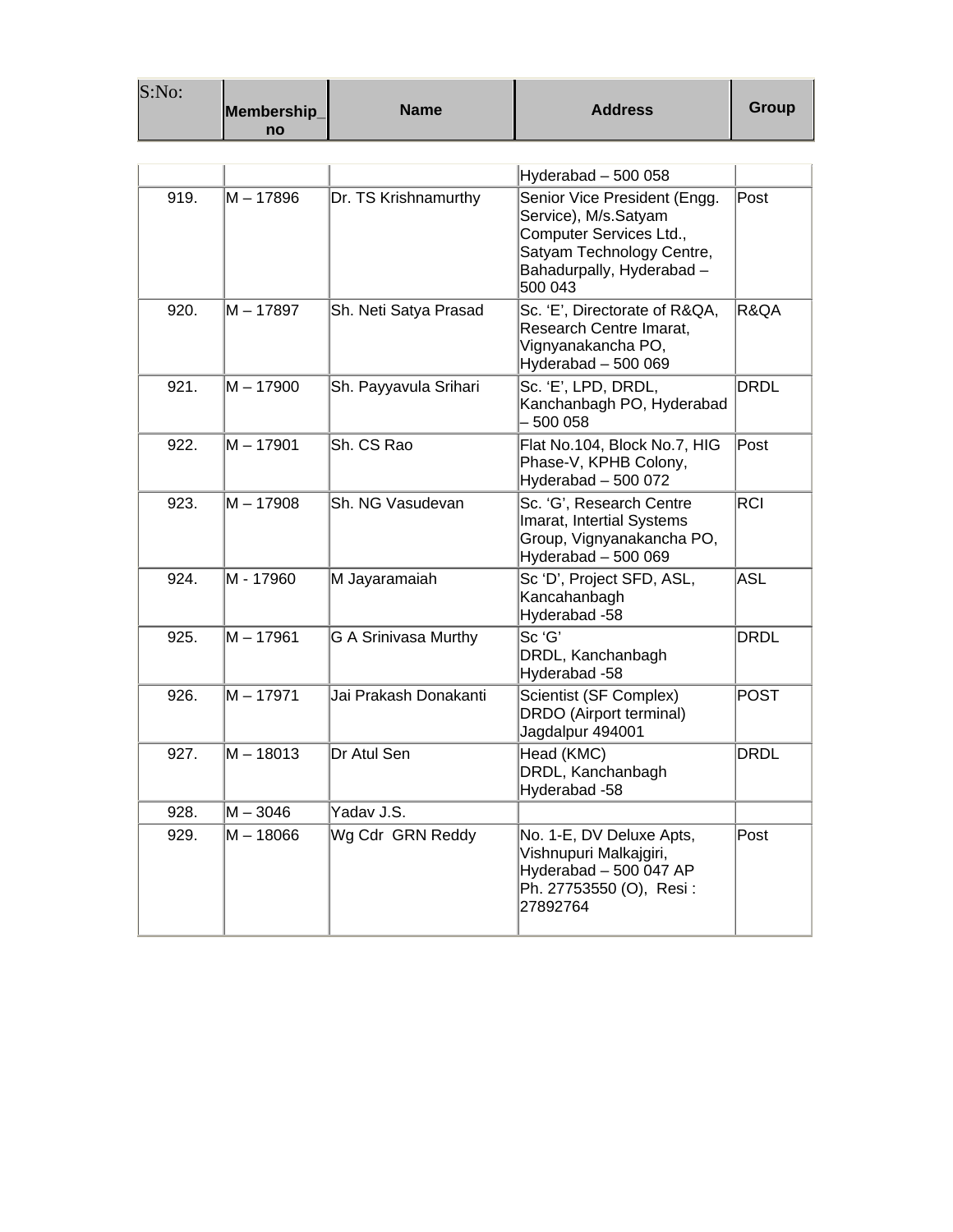| S:No: |             |      |                |       |
|-------|-------------|------|----------------|-------|
|       | Membership_ | Name | <b>Address</b> | Group |
|       | no          |      |                |       |

| 930. | M – 18067   | Sqn Ldr K Arun Kumar                   | OMQ - 25 / C, Old Race<br>Course, Air Force Officer's<br>Quarters, Mudfort,<br>Secunderabad - 03<br>Ph. 27753550 (O), Resi:<br>65640824                               | ΝO<br><b>ADDRES</b><br>S |
|------|-------------|----------------------------------------|-----------------------------------------------------------------------------------------------------------------------------------------------------------------------|--------------------------|
| 931. | M – 18068   | Sh. BR Gyaneshwar                      | Manager (Flight Simulator<br>Maint.)Indian Airlines Ltd.,<br><b>Centre Training Establishment</b><br>Ferojguda, Hyderabad - 11<br>Ph: 27751894 (O), Resi:<br>27860306 | Post                     |
| 932. | M – 18082   | Sh. B Hari Prasad                      | Scientist - E/Head,<br>AIC/QCD/DR & QA, DRDL,<br>Kanchanbagh PO<br>Hyderabad-58                                                                                       | <b>DRDL</b>              |
| 933. | $M - 18083$ | Sh. K Nageswara Rao                    | H.No.409, Plot No. 15,<br>Alakapuri Colony, Road No.<br>12, Sri Ramakrishnapuram<br>PO, Hyderabad - 35                                                                | Post                     |
| 934. | M-18193     | Sh. Placheri Anil                      | No address                                                                                                                                                            |                          |
| 935. | M-18248     | Sh. Satendra Suman                     | Sc 'B', Room No. 307, AVC<br><b>Building Research Centre</b><br>Imarat, Vignyanakancha PO,<br>Hyderabad - 500 069                                                     | <b>RCI</b>               |
| 936. | M-18260     | Sh. M Saravanan                        | Sc 'D', SINT (M), RCI,<br>Vignyanakancha PO,<br>Hyderabad - 500 069                                                                                                   | RCI                      |
| 937. | M-18261     | Sh. K Manoj                            | Sc 'C', RCI, Building No. 0203, RCI<br>SINT(M), Vignyanakancha<br>PO, Hyderabad - 69                                                                                  |                          |
| 938. | M-18262     | Sh. Aravind Kumar Pathak Sc 'E', MRSAM | Vignyanakancha PO,<br>Hyderabad - 69                                                                                                                                  | <b>RCI</b>               |
| 939. | $M - 18263$ | Sh. M Ugender Reddy                    | Sc 'G', MRSAM RCI,<br>Vignyanakancha PO,<br>Hyderabad - 69                                                                                                            | <b>RCI</b>               |
| 940. | M - 18264   | Dr. ND Pandey                          | Sc 'E',HSTDV, DRDL,<br>Kanchanbagh PO, Hyderabad<br>- 58                                                                                                              | <b>DRDL</b>              |
| 941. | $M - 18265$ | Sh. Bhajjam<br>Satyanarayana           | Sc 'F', T & SC Division, DOFI,<br>C/o. DRDL, Kanchanbagh PO,<br>Hyderabad                                                                                             | <b>DRDL</b>              |
| 942. | M - 18266   | Sh. PSR Srinivasa Sastry               | Sc'F', Control Systems<br>Laboratory, RCI,<br>Vignyanakancha PO,<br>Hyderabad - 69                                                                                    | RCI                      |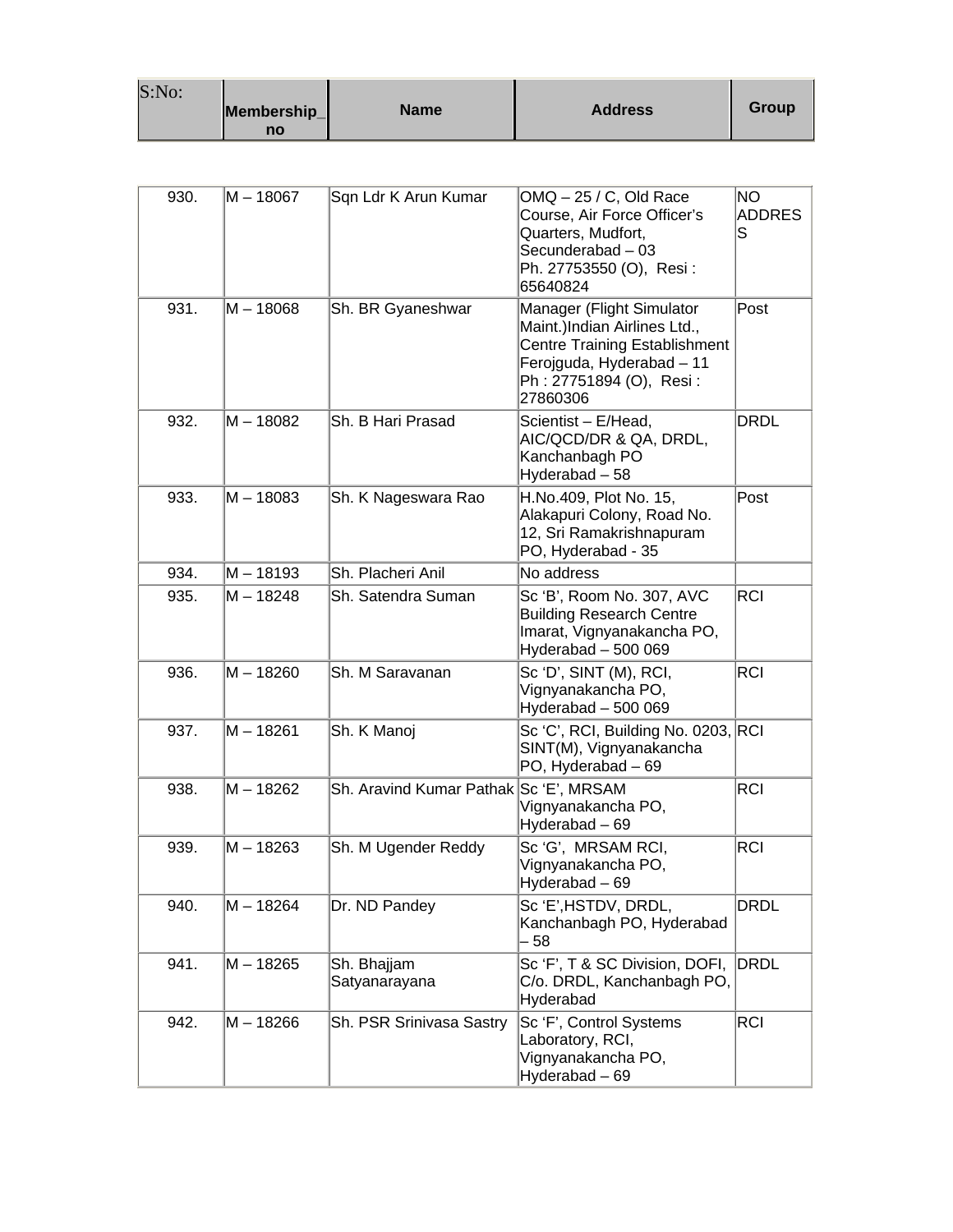| S:No: |                   |             |                |       |
|-------|-------------------|-------------|----------------|-------|
|       | Membership_<br>no | <b>Name</b> | <b>Address</b> | Group |

| 943. | M – 18267   | Sh. PS Reddy                  | Sc 'E', RCI, Building No. 0204, RCI<br>SINT, Vignyanakancha PO,<br>Hyderabad - 69                                                                         |                     |
|------|-------------|-------------------------------|-----------------------------------------------------------------------------------------------------------------------------------------------------------|---------------------|
| 944. | $M - 18268$ | Sh. M Pandu Ranga<br>Sarma    | Sc'E', RPD, DRDL,<br>Kanchanbagh PO, Hyderabad<br>- 58                                                                                                    | <b>DRDL</b>         |
| 945. | M-18269     | Sh. K Sampath Kumar           | Sc'E', RPD, DRDL,<br>Kanchanbagh PO, Hyderabad<br>- 58                                                                                                    | <b>DRDL</b>         |
| 946. | $M - 18270$ |                               | Sh. Bhuvanendra Sisodiya Sc 'D', ASL, Kanchanbagh<br>PO, Hyderabad - 500 058                                                                              | <b>ASL</b>          |
| 947. | $M - 18271$ | Sh. P Gangadhara              | Sc 'D', T & SC, DOFI,, RCI<br>Hyderabad - 500 058                                                                                                         | <b>RCI</b>          |
| 948. | M-18272     | Sh. M Thirumoorthy            | Scientist, SPSC, ASL                                                                                                                                      | C/o.<br><b>DRDL</b> |
| 949. | $M - 18273$ | Sh. Lukkana Varaprasad        | Scientist, ASL, Kanchanbagh<br>PO, Hyderabad - 58                                                                                                         | ASL                 |
| 950. | $M - 18274$ | Sh. OR Ashwin Chander         | Scientist, ASL, Kanchanbagh<br>PO, Hyderabad - 58                                                                                                         | ASL                 |
| 951. | $M - 18275$ | Ms. R Sheena Rani             | Scientist, ASL, Kanchanbagh<br>PO, Hyderabad - 58                                                                                                         | SPSC/DR<br>DL       |
| 952. | $M - 18276$ | Ms. N Ranjana                 | Sc'F', SQGD, ASL,<br>Kanchanbagh PO, Hyderabad<br>- 58                                                                                                    | <b>ASL</b>          |
| 953. | $M -$       | Ms. S Shankari                | Sc 'D', ASL, Kanchanbagh<br>PO, Hyderabad - 58                                                                                                            | <b>ASL</b>          |
| 954. | $M - 18278$ | Ms. Hamsadhvani P.            | Left the DRDO, no information<br>available                                                                                                                |                     |
| 955. | M-18289     | Sh. Mohan Kumar L.            | Padma Vihar, Opp. Muthoot<br>Valley, Post - Kallayam,<br>Trivandrum - 695 043 (Kerala)                                                                    | Post                |
| 956. | M-18299     | Sh. R Harikumar               | Engineer - SD (Technical<br>Complex) VAST, Satish<br>Dhawan Space Centre,<br>SHAR, Sriharikota - 524 124                                                  | Post                |
| 957. | $M - 18300$ | Sh. Vemula Manoher            | Sc 'E', Project SRSAM, DRDL, DRDL<br>Kanchanbagh PO, Hyderabad<br>500 058                                                                                 |                     |
| 958. | $M - 18301$ | Sh. Dileep Kumar              | Flat No. 407, Daya Kumal<br>Towers, Padmaja Colony,<br>Karkhana, Secunderabad -<br>500 015                                                                | Post                |
| 959. | M - 18302   | Sh. Jayam Murali Mohan<br>Rao | Manager (Design) Flat<br>No.301, Fernville block,<br>starlite pavilion, Patwari<br>Enclave, Gandhi nagar Road,<br>opp Sandhya Hospital,<br>Hyderabad - 37 | Post                |
| 960. | $M - 18303$ | Smt. N Sukhavani              | Sc 'D', DOFI, RCI                                                                                                                                         | <b>RCI</b>          |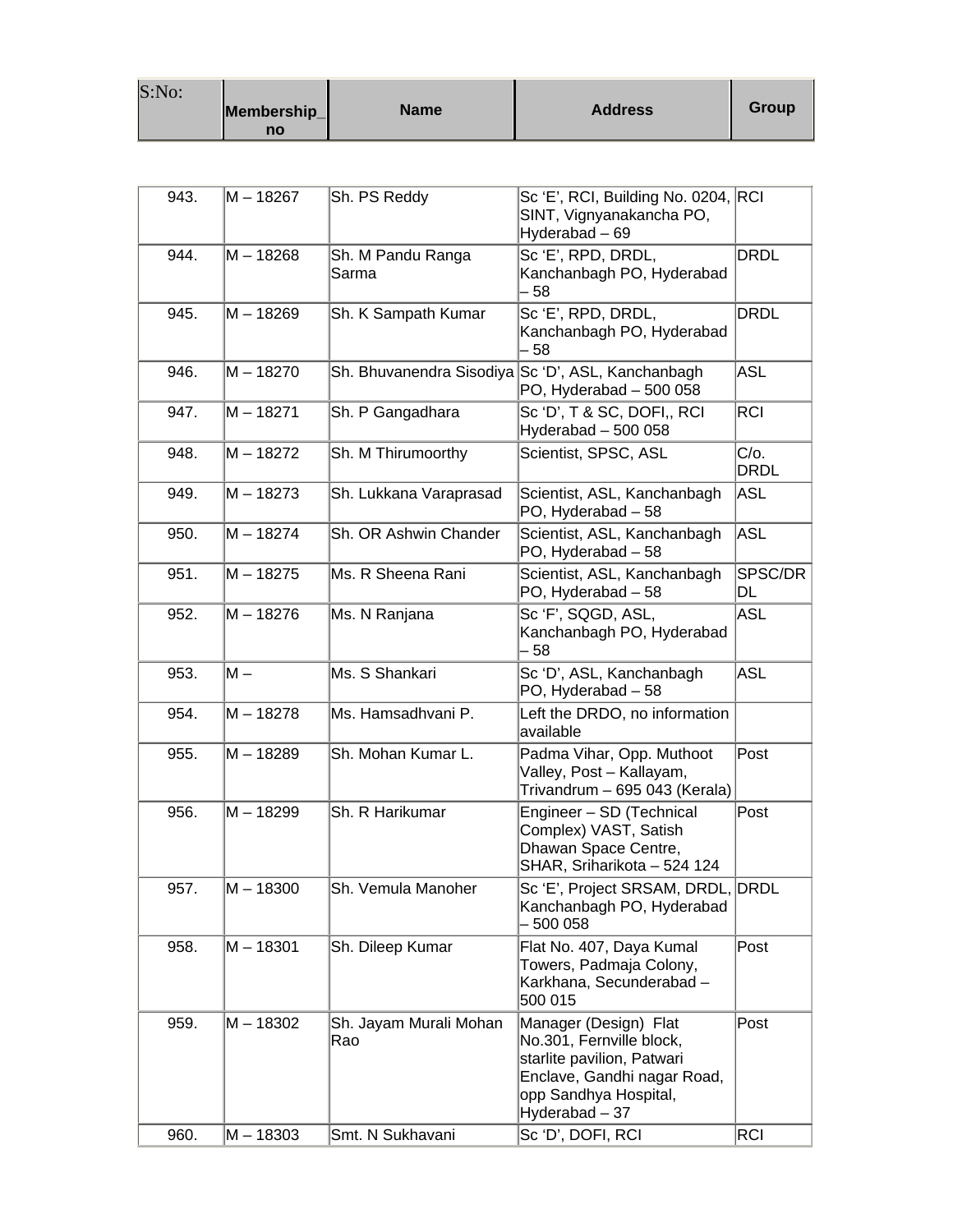| S:No: | Membership_ | <b>Name</b> | <b>Address</b> | Group |
|-------|-------------|-------------|----------------|-------|
|       | no          |             |                |       |

| 961. | M – 18304   | Sh. T Samuel                  | Manager (Design) SLRDC<br>Communications, HAL, Bala<br>Nagar, Hyderabad - 42                                 | <b>HAL</b> |
|------|-------------|-------------------------------|--------------------------------------------------------------------------------------------------------------|------------|
| 962. | $M - 18305$ | Sh. V Panduranga Rao          | Manager (Design), SLRDC<br><b>Communication Department,</b><br>HAL, Balanagar, Hyderabad -<br>42             | <b>HAL</b> |
| 963. | M-18306     | Ms. P Padmaja                 | Manager (Design), SLRDC<br>Communication Department,<br>HAL, Balanagar, Hyderabad -<br>42                    | <b>HAL</b> |
| 964. | M – 18307   | Sh. Ranjit Kumar Behera       | Dy. Manager (Design),<br><b>SLRDC Communication</b><br>Department, HAL, Balanagar,<br>Hyderabad - 42         | <b>HAL</b> |
| 965. | M-18308     | Sh. Ravi Shankar              | Dy. Manager (Design),<br><b>SLRDC Communication</b><br>Department, HAL, Balanagar,<br>Hyderabad - 42         | <b>HAL</b> |
| 966. | M-18309     | Sh. Gouri Shankar             | Senior Manager (Design),<br><b>SLRDC Communication</b><br>Department, HAL, Balanagar,<br>Hyderabad - 42      | <b>HAL</b> |
| 967. | M-18310     | Sh. Shrikant M. Mahajan       | Dy. Manager (Design),<br><b>SLRDC Communication</b><br>Department, HAL, Balanagar,<br>Hyderabad - 42         | <b>HAL</b> |
| 968. | $M - 18311$ | Sh. Sreedhar Thodeti          | Assistant Engineer, SLRDC<br>(Radar), HAL, Balanagar,<br>Hyderabad - 42                                      | <b>HAL</b> |
| 969. | M – 18312   | Sh. B. Anjaneyulu             | Assistant Engineer<br>(Inspection), QCD (SLRDC)<br>Department, HAL, Balanagar,<br>Hyderabad - 42             | <b>HAL</b> |
| 970. | M-18313     | Sh. Ramesh Jayaraman          | Manager (Design), SLRDC<br>(Radar), HAL, Balanagar,<br>Hyderabad - 42                                        | <b>HAL</b> |
| 971. | M - 18314   | Sh. K. Jaya Lakshmi           | Assistant Engineer (Aero.),<br><b>SLRDC Communication</b><br>Department, HAL, Balanagar,<br>Hyderabad - 42   | <b>HAL</b> |
| 972. | M-18315     | Sh. Ramesh Avala              | Engineer (Avionics Division),<br><b>SLRDC Communication</b><br>Department, HAL, Balanagar,<br>Hyderabad - 42 | <b>HAL</b> |
| 973. | M-18316     | Sh. Bheemanapalli<br>Bhargavi | Assistant Engineer (Engg<br>Deptt.), SLRDC<br>Communication Department,<br>HAL, Balanagar, Hyderabad -<br>42 | <b>HAL</b> |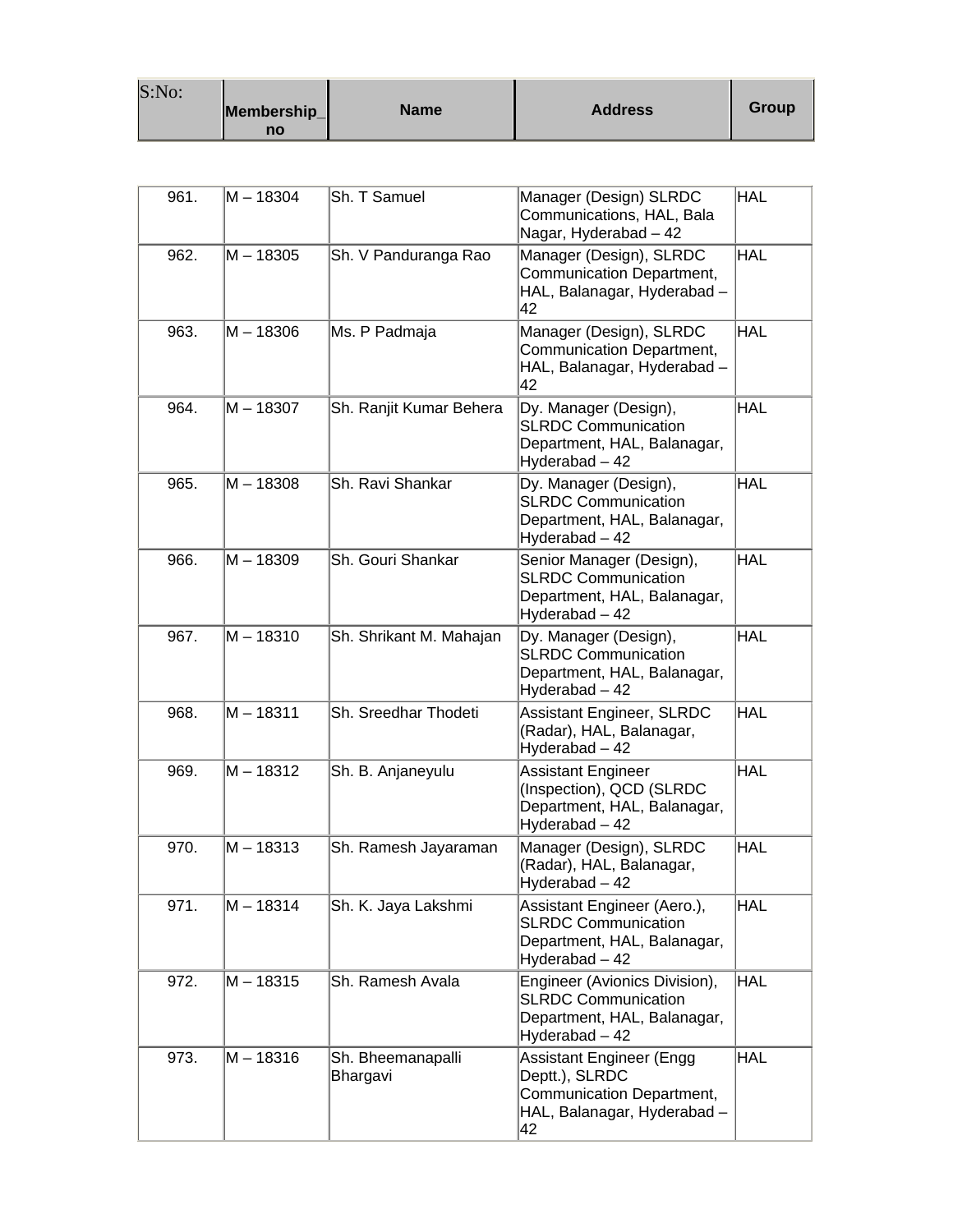| S:No: |             |             |                |       |
|-------|-------------|-------------|----------------|-------|
|       | Membership_ | <b>Name</b> | <b>Address</b> | Group |
|       | no          |             |                |       |

| 974. | M - 18317   | Sh. Satish Kumar Thokala Engineer (Aero.), SLRDC | Communication Department,<br>HAL, Balanagar, Hyderabad -<br>42                                                                 | <b>HAL</b>                                           |
|------|-------------|--------------------------------------------------|--------------------------------------------------------------------------------------------------------------------------------|------------------------------------------------------|
| 975. | M-18318     | Sh. Yerramalli Hemalath                          | Sc 'E' (ECM Wing), DLRL,<br>Chandrayanagutta Lines,<br>Keshavagiri Post, Hyderabad                                             | <b>DLRL</b>                                          |
| 976. | M – 18369   | Sh. Anand Dhabade                                | Sc 'D', AD (WS), Programme<br>'AD', Kanchanbagh PO,<br>Hyderabad - 500 058                                                     | <b>PGAD</b>                                          |
| 977. | M-18371     | Sh. Prakash Chand Jain                           | Plot No. 73, Sri Sai Krupa<br>Nagar, Post - Vaishali Nagar,<br>Hyderabad - 500 079                                             | Post                                                 |
| 978. | M – 18372   | Lt Col (Retd.) VS<br>Satyanarayana               | Flat No. $420 - A$ , Block $- 2$ ,<br>Manasa Sarovar Heights,<br>Phase - 2, Manovikas Nagar<br>Post, Secunderabad - 500<br>009 | Post                                                 |
| 979. | M-18398     | Sh. D Satyanarayana                              | Sc 'F', H:No.16-1-553/13/2/2,<br>Saidabad Hyderabad - 500<br>059                                                               | <b>Trishul</b><br>Project<br>Office),<br><b>DRDL</b> |
| 980. | $M - 18399$ |                                                  | Dr. J John Rozario Jegaraj Sc 'C' (Product Development<br>Division), DOE, DRDL,<br>Kanchanbagh PO, Hyderabad<br>- 500 058      | <b>DRDL</b>                                          |
| 981. | $M - 18400$ | Ms. B Sandhya                                    | Sc 'B', (RN – 312,<br>HHSD/DHRS, AVC Building),<br>RCI, Vignyanakancha,<br>Hyderabad - 500 069                                 | <b>RCI</b>                                           |
| 982. | $M - 18401$ | Sh. Rahul Dixit                                  | Sc 'D', CSL, RCI,<br>Vignyanakancha, Hyderabad<br>- 500 069                                                                    | <b>RCI</b>                                           |
| 983. | M-18402     | Ms. Nidhi Gupta                                  | Sc 'C', DFRS, RCI,<br>Vignyanakancha, Hyderabad<br>- 500 069                                                                   | <b>RCI</b>                                           |
| 984. | M - 18437   | Sh. Saumya Shanker                               | Sc 'D', ISG, RCI,<br>Vignyanakancha, Hyderabad<br>- 500 069                                                                    | <b>RCI</b>                                           |
| 985. | M-18443     | <b>Sh.RK Patnaik</b>                             | Sc'G' F1, Directors Quarters,<br>KanchanBagh, Hyderabad-<br>500 058                                                            | PGAD                                                 |
| 986. | M – 18499   | Sh. Chauhan Rupesh B                             | Sc'B', DOE, DRDL,<br>Kanchanbagh PO, Hyderabad<br>- 500 058<br>Ph: 24584051 / 9396625790<br>®                                  | <b>DRDL</b>                                          |
| 987. | $M - 18500$ | Sh. Kushal Singh                                 | Sc 'C', DOE, DRDL,<br>Kanchanbagh PO, Hyderabad<br>- 500 058 Ph : 24584051 /<br>9490956584 (M)                                 | <b>DRDL</b>                                          |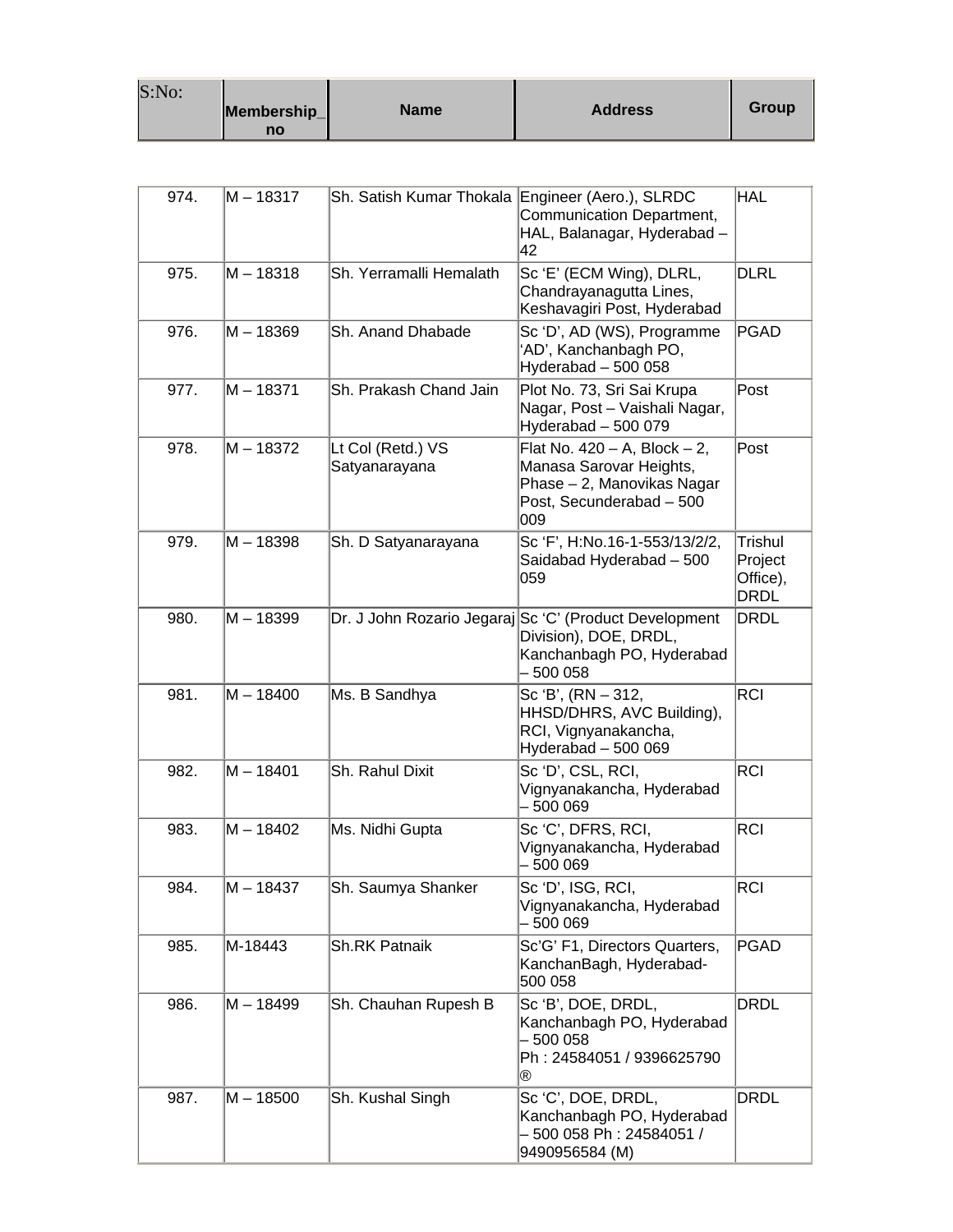| S:No: |             |             |                |       |
|-------|-------------|-------------|----------------|-------|
|       | Membership_ | <b>Name</b> | <b>Address</b> | Group |
|       | no          |             |                |       |

| 988.  | M – 18501   | Sh. A Balasubramanian                      | Sc'F', DOE, DRDL,<br>Kanchanbagh PO, Hyderabad<br>$-500058$<br>Ph: 24583159 / 24345284 (r)                      | DRDL                   |
|-------|-------------|--------------------------------------------|-----------------------------------------------------------------------------------------------------------------|------------------------|
| 989.  | $M - 18511$ | Sh. Anand M. Tapas                         | Plot No. 123, Dhatu Nagar<br>Kanchanbagh PO, Hyderabad<br>- 500 058                                             | Post                   |
| 990.  | M - 18514   | Ms. Hemalata<br>Chandravanshi              | Sc 'D', DOS, DRDL,<br>Kanchanbagh PO, Hyderabad<br>$-500058$                                                    | DRDL                   |
| 991.  | M – 18513   | Sh. Pravin Wagh                            | Sc 'D', DOS, DRDL,<br>Kanchanbagh PO, Hyderabad<br>$-500058$                                                    | <b>DRDL</b>            |
| 992.  | M – 18512   | Ms. P Neeraja                              | H.No. 2-3-741, Plot No. 21,<br>Street No.1, Lalitha Nagar,<br>Nagol, Hyderabad - 500 068                        |                        |
| 993.  | M – 18566   | Ms. Vadrevu Prameela                       | Sc 'G', DPD PJ - 10,<br>C/o.DRDL, Kanchanbagh PO,<br>Hyderabad - 500 058<br>Ph No. 040 - 24087051               | DRDL                   |
| 994.  | $M - 18567$ | Sh. R Jagannathan                          | H. No. $3 - 3 - 64/A$ , Gokhale<br>Nagar, Ramanthapur,<br>Hyderabad - 500 013<br>Ph No. 27039838 (R)            |                        |
| 995.  | M – 18568   | Sh. KS Vara Prasad                         | Sc 'G', Director Range<br>Systems, DRDL,<br>Kanchanbagh PO, Hyderabad<br>$-500058$<br>Ph No. 040 - 24583540 (O) | <b>DRDL</b>            |
| 996.  | $M - 18618$ | Sh. Saridan Ramesh<br>Kumar                | Sc 'F', AEMG, DMRL,<br>Kanchanbagh PO, Hyderabad<br>- 500 058                                                   | <b>DMRL</b>            |
| 997.  | M - 18619   | Sh. B Chandrasekhar                        | Sc 'C', AEMG, DMRL,<br>Kanchanbagh PO, Hyderabad<br>500 058                                                     | <b>DMRL</b>            |
| 998.  | M - 18620   | Sh. K Hanumesh                             | Sc 'E', AD Integration, RCI,<br>Vignyanakancha PO,<br>Hyderabad - 69                                            | <b>RCI</b>             |
| 999.  | M – 18621   | Sh. Harminder Singh<br>Johar               | Scientist, AD Integration, RCI,<br>Vignyanakancha PO,<br>Hyderabad - 69                                         | RCI.                   |
| 1000. | M – 18622   | Sh. Harish Kuqshal                         | Sc 'D', AD Integration, RCI,<br>Vignyanakancha PO,<br>Hyderabad - 69                                            | <b>RCI</b>             |
| 1001. | M - 18623   | <b>Sh. Prashant Kumar</b><br><b>Mishra</b> | Sc 'D', Programme 'AD',<br><b>DRDL Complex,</b><br>Kanchanbagh PO,<br>Hyderabad - 500 058                       | PGAD/<br><b>M.TECH</b> |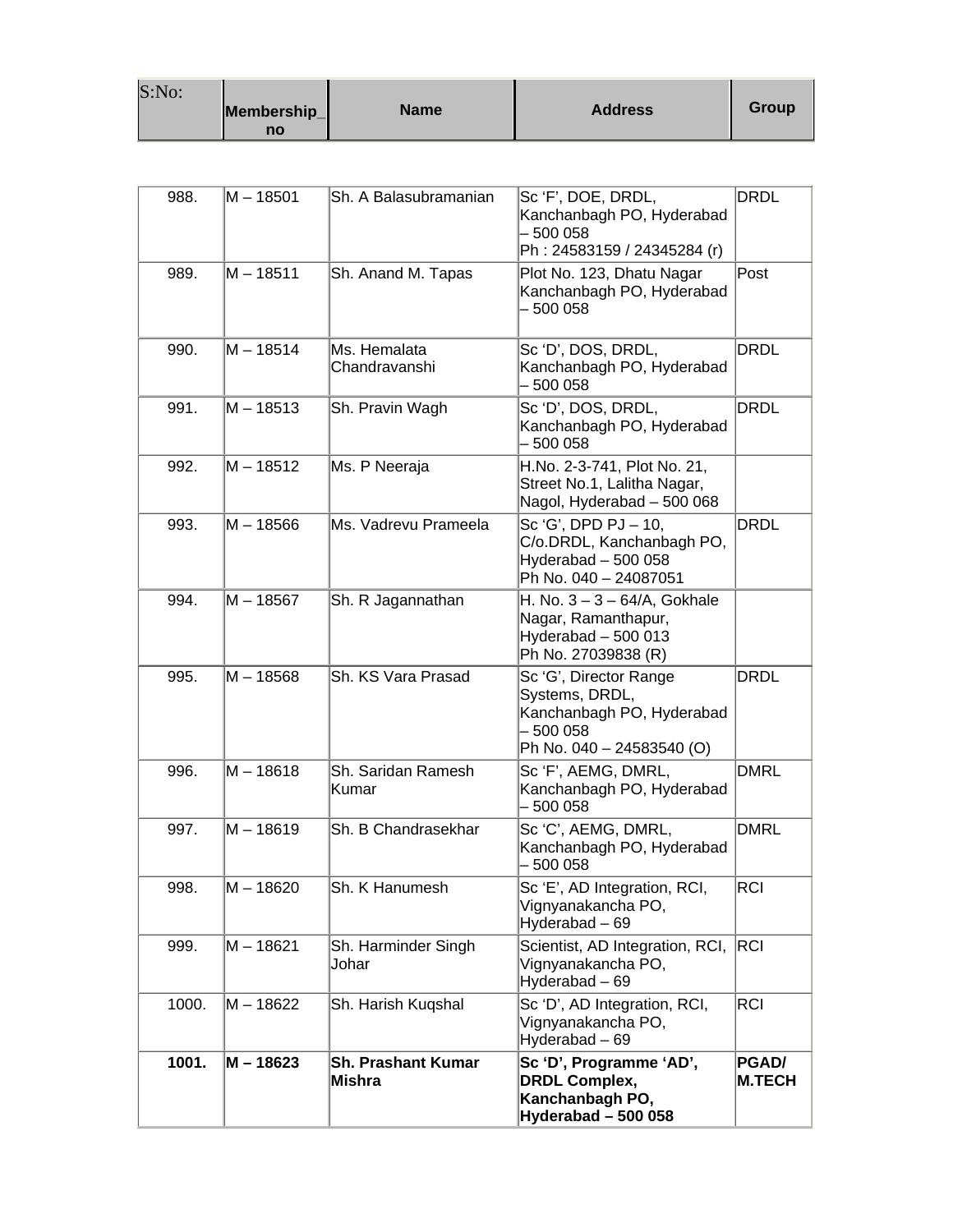| S:No: | Membership_<br>no | <b>Name</b> | <b>Address</b> | Group |
|-------|-------------------|-------------|----------------|-------|
|-------|-------------------|-------------|----------------|-------|

| 1002. | M – 18692   | Dr. A Narasimha Rao     | Director (Hony.) Rajaji<br>International Institute of Public<br>Affairs & Administration,<br>Bolarum, Secunderabad - 500<br>010          | Post        |
|-------|-------------|-------------------------|------------------------------------------------------------------------------------------------------------------------------------------|-------------|
| 1003. | M – 18709   | Sh. G Satyanarayana     | Director, Indian Institute of<br>Aerospace Technology &<br>Management, Shiva Reddy<br>Godowns, NCL North,<br>Kompally, Secunderabad - 14 | Post        |
| 1004. | $M - 18710$ | Sh. Upendra Kumar Singh | Sc 'G', AD (WS), Programme<br>'AD', Kanchanbagh PO,<br>Hyderabad - 58                                                                    | <b>PGAD</b> |
| 1005. | M – 18711   | Sh. N Rama Prasada Rao  | Plot No. 817, H.No. 37 -<br>18/19, Defence Colony, Post<br>Sainik Puri, Secunderabad -<br>94                                             | Post        |
| 1006. | M – 18742   | Sh. D.L. Siddalingaiah  | Sc 'E', Directorate of Systems,<br>DRDL, Kanchanbagh PO,<br>Hyderabad - 500 058                                                          | DRDL        |
| 1007. | M - 18743   | Sh. Girish Deshmukh     | General Manager (Aerospace<br>Park), GMR Hyderabad<br>International Airport Ltd.,<br>Shamshabad, RR Dist.,<br>Hyderabad - 501 218        | Post        |
| 1008. | M – 18744   | Sh. Sanjay Kumar Gupta  | Sc 'C', SDC, RCI,<br>Vignyanakancha PO,<br>Hyderabad - 500 069                                                                           | <b>RCI</b>  |
| 1009. | M-18745     | Sh. Baride Anand        | Sc 'D', SDC, RCI,<br>Vignyanakancha PO,<br>Hyderabad - 500 069                                                                           | <b>RCI</b>  |
| 1010. | M – 18746   | Dr. Vikas Kumar         | Scientist (Mechanical<br>Behavior Group)8/9/78, Dhatu<br>Nagar, Kanchanbagh PO,<br>Hyderabad - 58                                        | <b>DMRL</b> |
| 1011. | M - 18747   | Dr. A Venugopal Rao     | Scientist (Modeling &<br>Simulation Group)<br>DMRL, Kanchanbagh PO,<br>Hyderabad - 58                                                    | <b>DMRL</b> |
| 1012. | M – 18748   | Sh. Jalaj Kumar         | Scientist (Mechanical<br><b>Behavior Group)</b><br>DMRL, Kanchanbagh PO,<br>Hyderabad - 58                                               | <b>DMRL</b> |
| 1013. | M – 18749   | Sh. Kartik Prasad       | Scientist (Mechanical<br><b>Behavior Group)</b><br>DMRL, Kanchanbagh PO,<br>Hyderabad - 58                                               | DMRL        |
| 1014. | M – 18750   | Sh. Shahnawaz Ahmed     | Scientist (Mechanical<br><b>Behavior Group)</b><br>DMRL, Kanchanbagh PO,<br>Hyderabad - 58                                               | DMRL        |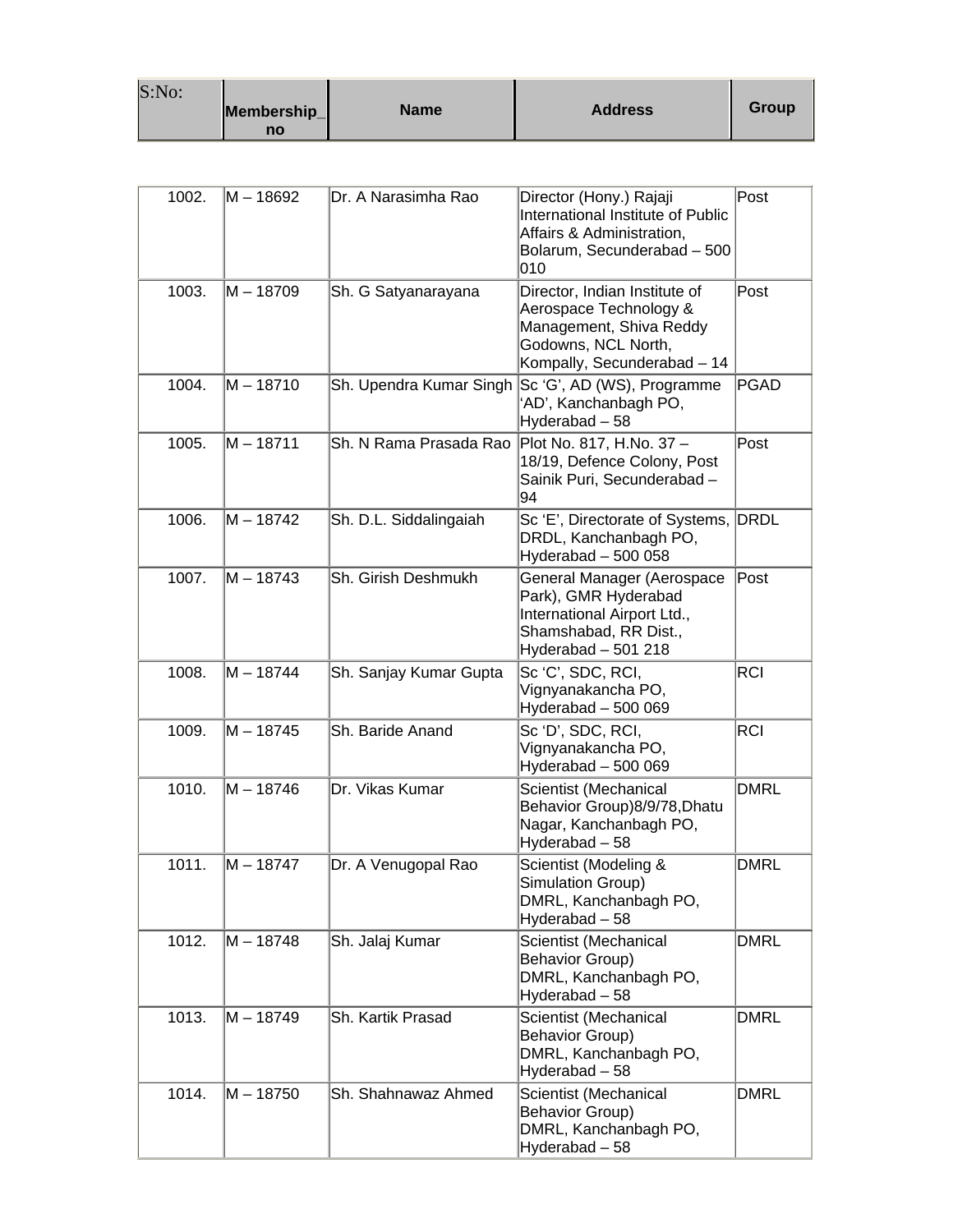| S:No: | Membership_<br>no | <b>Name</b>                   | <b>Address</b>                                                                                                                                          | Group         |
|-------|-------------------|-------------------------------|---------------------------------------------------------------------------------------------------------------------------------------------------------|---------------|
| 1015. | M - 18850         | Sh. Anil Badiger              | Scientist - C(Inertial Systems)<br>Research Centre IMARAT,<br>DRDO, post- Vignyana<br>Kancha, Hyderabad- 500 069                                        | <b>RCI</b>    |
| 1016. | M – 18851         | Ms. Runa Banerjee             | Scientist - C (0101 New<br><b>Building )Research Centre</b><br>IMARAT, DRDO, post-<br>Vignyana Kancha, Hyderabad-<br>500 069                            | <b>RCI</b>    |
| 1017. | M – 18868         | Sh. Gundra Sateesh<br>Reddy   | Scientist -G( 0101 New<br><b>Building) Research Centre</b><br>IMARAT, DRDO, post-<br>Vignyana Kancha, Hyderabad-<br>500 069<br>Ph. 24306124, 9490166511 | <b>RCI</b>    |
| 1018. | M-18869           | Dr. Raghuvir Prasad<br>Mathur | Scientist 'F', Defence<br><b>Metallurgical Research</b><br>Laboratory, post Kanchabagh,<br>Hyderabad - 500 058<br>Ph. 24586680                          | DMRL          |
| 1019. | M - 18870         | Sh. M.Phani Bhushana<br>Rao   | Plot No. 63, "Raja Nivas",<br>Pragathi Enclave, Miyapur,<br>Hyderabad-500 $050 - Ph$ .<br>23047555(R)                                                   | Post          |
| 1020. | M – 18871         | Sh. Kuruva Giri Babu          | H.No.b-147, HAL Colony,<br>Balanagar, Hyderabad -500<br>042<br>Ph. 23773426(R)                                                                          | HAL           |
| 1021. | M -18897          | Sh. Y. Surender               | Manger (Methods), Hindustan<br>Aeronautics Ltd, Balanagar,<br>Hyderabad - 500 042<br>Ph. 23878281 extn-2616(O)                                          | <b>HAL</b>    |
| 1022. | M - 18898         | Sh. Buchanna Gajula           | H. no. 1-8-702/324/44,<br>Padma Colony, Nallakunta,<br>Hyderabad - 500 044<br>Ph. 040-69993176                                                          | Post          |
| 1023. | M - 18899         | Sh. P. Srinivas Rao           | Plot No.22, Road No.2, Green Post<br>Hills Colony, Saroor Nagar,<br>Hyderabad $-500$ 035<br>Ph. 040-24036881(R)                                         |               |
| 1024. | M – 18900         | Wg.Cdr. A.<br>Kamalakar(Retd) | Flat No -102, Vaishanvi<br>Apartment, Panchavati<br>Colony, Road No. 3, Banajara<br>Hills, Hyderabad - 500 034<br>Ph. 23350707(R),<br>30617677(O)       | No<br>address |
| 1025. | M – 18893         | Sh. SV Rama Krishna           | B-221, HAL Colony, Post-<br>HAL Balanagar, Hyderabad -<br>500 042<br>Ph. 23878281 extn 6271,<br>9000087775(R)                                           | <b>HAL</b>    |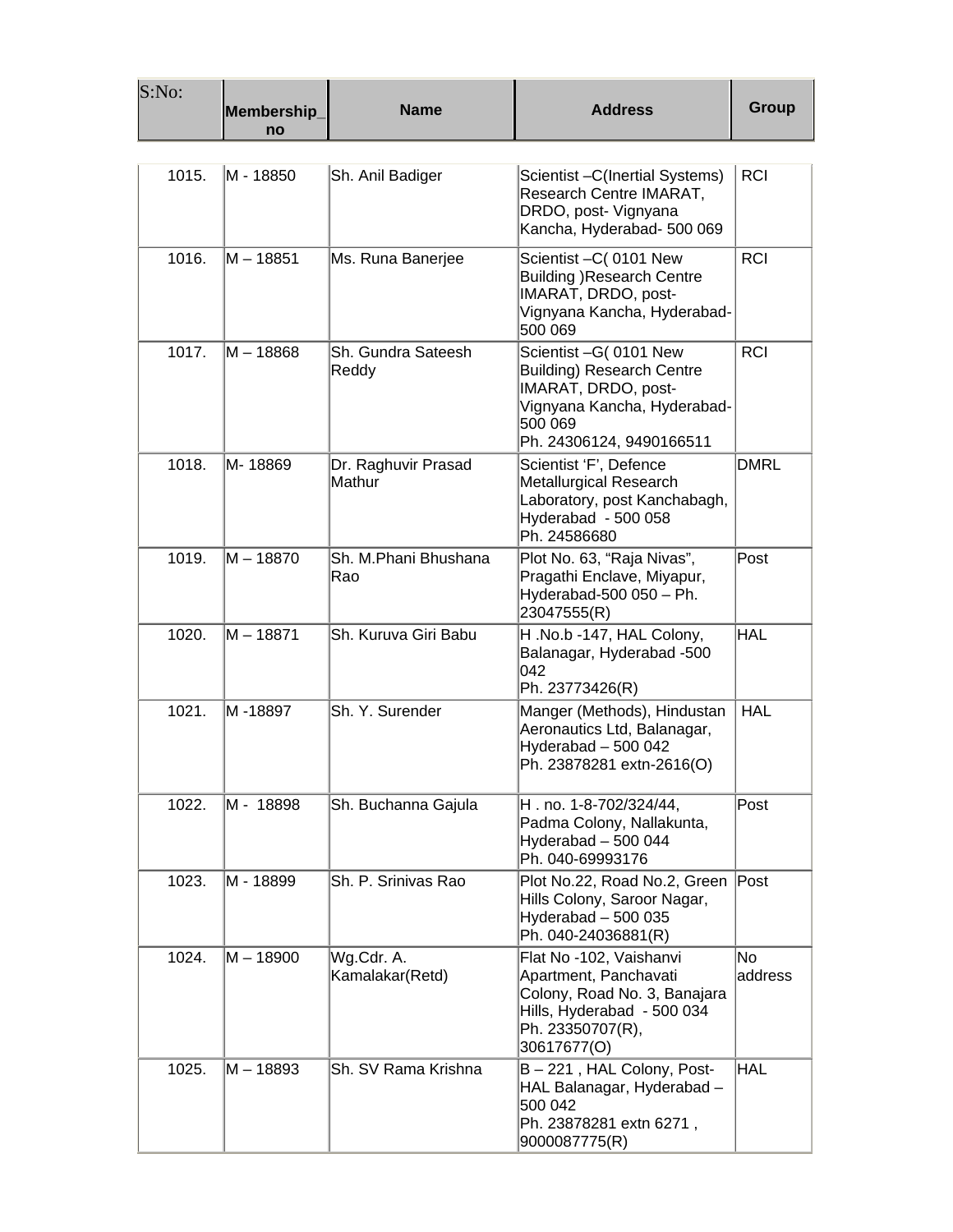| S:No: |             |      |                |       |
|-------|-------------|------|----------------|-------|
|       | Membership_ | Name | <b>Address</b> | Group |
|       | no          |      |                |       |

| 1026. | M - 18894 | Sh. Lakshmana Kumar<br>Matha | Engineer(Aero) Avionics Divn, HAL<br>Hindustan Aeronautics Ltd,<br><b>SLRDC/Mechanical Design</b><br>Deptt. Balanagar, Hyderabad-<br>500 042<br>Ph. 23878281 extn 6273,<br>9989678546(R) |                    |
|-------|-----------|------------------------------|------------------------------------------------------------------------------------------------------------------------------------------------------------------------------------------|--------------------|
| 1027. | M - 18895 | Sh. Suresh Valua             | Dy. Manager (Design),<br>Hindustan Aeronautics Ltd,<br>Balanagar, Hyderabad - 500<br>042<br>Ph. 23878281 extn 6287<br>9866136673 (R)                                                     | <b>HAL</b>         |
| 1028. | M -18901  | Sh. G.Narendra Nath          | Plot No.735, Vasant Nagar,<br>Kukatpally, Post JNTU,<br>Hyderabad - 500 085<br>Ph. 23000232(O),<br>23150293(R), 9440000434<br>(M)                                                        | Post               |
| 1029. | M-18913   | Sh. A.V. Prabhu              | No. airport Colony<br>Begumpet Airport, Begumpet,<br>Hyderabad - 16<br>040-27901141                                                                                                      | Post<br>25/03/2011 |
| 1030. | M-18916   | Sh. P.V.Subba Raju           | Flat No.101, Block-B, D.K.R.<br>Tower, Bhagya Nagar Colony,<br>Kukatpally, Hyderabad 500<br>072<br>Ph.040-23064109                                                                       | Post               |
| 1031. | M-18917   | Dr.Subba Rao Pavuluri        | Plot No.1355-C, Road<br>No.45, Jubilee Hills,<br>Hyderabad -500 033<br>Ph. 040-23608696                                                                                                  | Post               |
| 1032. | M-18918   | Sh.G.Mallesh                 | H:No:2-3-512/A-233, Chenna<br>Reddy Nagar, Amberpet,<br>Hyderabad $-500013$<br>Ph.9985791722                                                                                             | Post               |
| 1033. | M-18919   | Sh.A.Rambabu                 | H.No.6-35/1, Plot No.11, Udoyg Post<br> nagar, Hyderabad – 500 058<br>Ph. 08415-245111                                                                                                   |                    |
| 1034. | M-18920   | Sh.N.Suryanarayana           | No.B-168, HAL Colony,<br>Balanagar, Hyderabad -500<br>042<br>Ph. 040-23870187                                                                                                            | Post               |
| 1035. | M-18921   | Wg.Cdr.D.S.Rao               | No.302, Indu Sagar<br>Apartment, PVN Colony,<br>Malkajgiri, Hyderabad<br>040-24346506                                                                                                    | Post               |
| 1036. | M-18922   | Sh.Bhavanasi Subba<br>Ratnam | Flat No.301, Ikon Manor,<br>M.I.G-190, Road No.1, KPHB<br>Colony<br>Hyderabad -500 072<br>Ph.040-40062260                                                                                | Post               |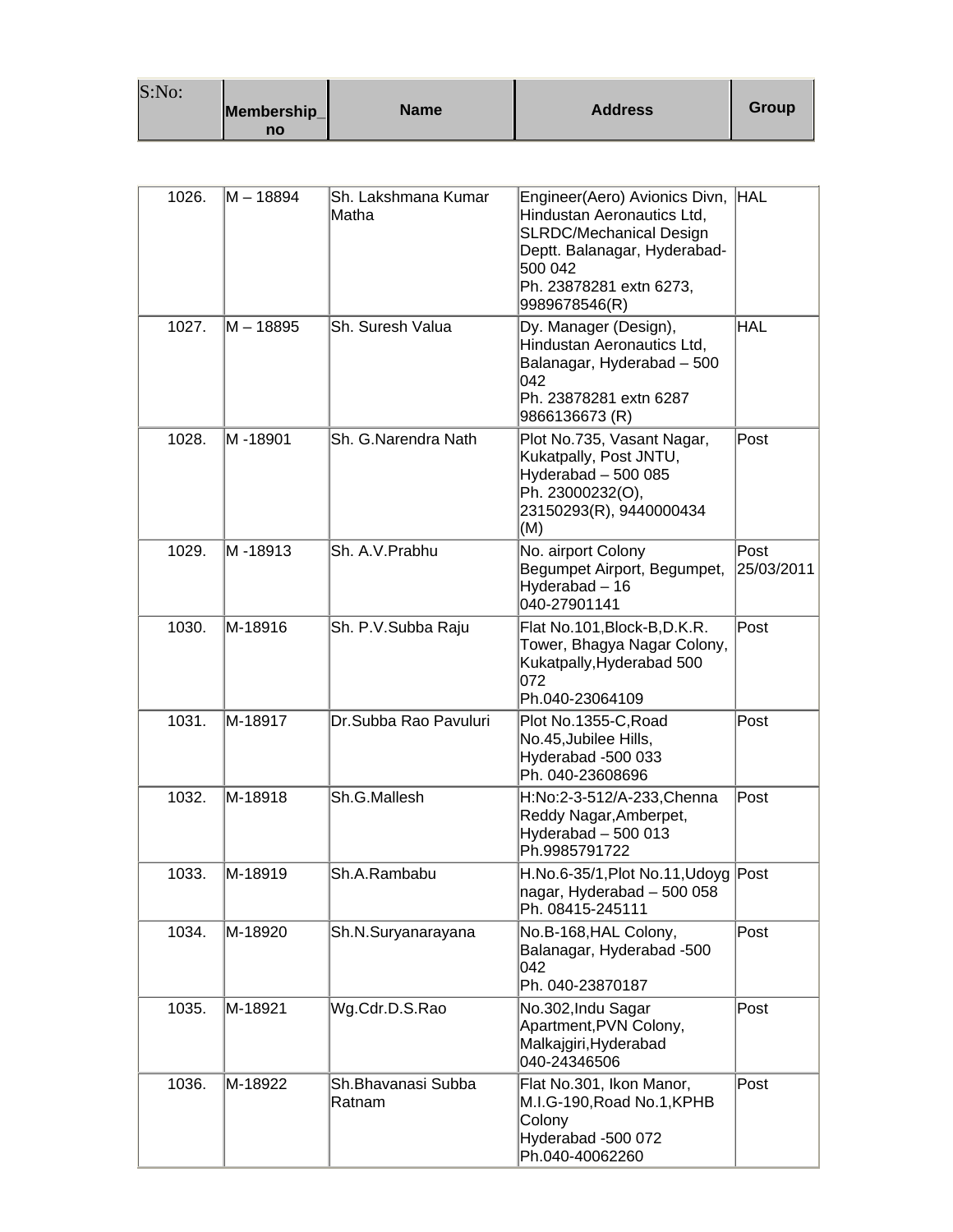| S:No: |                   |             |                |       |
|-------|-------------------|-------------|----------------|-------|
|       | Membership_<br>no | <b>Name</b> | <b>Address</b> | Group |

| 1037. | M-18923   |                                          | Sh. Raghu Kumar Kaushik No. E-19/4, RCI Colony, Post<br>Vigyanakancha, Hyderabad -<br>500 069<br>Ph.040-24306823                                    | Post       |
|-------|-----------|------------------------------------------|-----------------------------------------------------------------------------------------------------------------------------------------------------|------------|
| 1038. | M - 18924 | Rajesh Kumar Burman                      | E /13/1, RCI Quarters, Post<br>Viganakancha, Hyderabad-<br>500 069<br>Ph.040-24306804                                                               | Post       |
| 1039. | M – 18925 | Sh. T.V. Perraju Setty                   | Qtr.No. C-25, HAL<br>Colony, Balanagar, Hyderabad-<br>500 042<br>Ph.040-23878888                                                                    | Post       |
| 1040. | M-18926   | Sh.Rajenikanth Bhoige                    | ADFV(SPCC) Programme AD<br><b>DRDL Campus, Post</b><br>Kanchanbagh, Hyderabad -500<br>058<br>Ph.040-24584635                                        | Post       |
| 1041. | M - 18927 | Sh. Uma Shankar.D.                       | Scientist - C, solid propulsion<br>systems Laboratory, Post-<br>Kanchanbagh, Hyderabad-<br>500 058<br>Ph.040-24584636                               | Post       |
| 1042. | M – 18928 | Ms.P.V.N.L.Syamala<br>Devi, Scientist-C, | Scientist - C, solid propulsion<br>systems Laboratory, Adanced<br>System Laboratory, Post-<br>Kanchanbagh, Hyderabad-<br>500 058<br>Ph.040-24584655 | Post       |
| 1043. | M – 18929 | Ms.M.K.Deepa Rani                        | Engineer (Aero)Grade-<br>II, Engineering<br>Department/SLRDC, HAL Ltd,<br>Post-Balanagar, Hyderabad-<br>500 042<br>Ph. 040-23878281                 | Post       |
| 1044. | M – 18930 | Ms. Bhargavi Arepu                       | Engineer (Aero)Grade-<br>II, Engineering<br>Department/SLRDC, HAL Ltd,<br>Post-Balanagar,Hyderabad-<br>500 042<br>Ph. 9573236186                    | Post       |
| 1045. | M -18931  | Sh. Parshamulu Y                         | Engineer (CNC-Manufacturing Post<br>Deptt)HAL Ltd,<br>Post-Balanagar, Hyderabad-<br>500 042<br>Ph.040-23878281ext-4227                              |            |
| 1046. | M-18932   | Sh.T.Ramesh                              | No.B-19, HAL Colony, Post-<br>Balanagar, Hyderabad-500<br>042<br>Ph.040-23774252                                                                    | Post       |
| 1047. | M-18933   | Sh.A.Rajiah                              | Scientist-<br>D(CTD)ENTEST, RCI Post-<br>Vignanakancha, Hyderabad -<br>500 059                                                                      | <b>RCI</b> |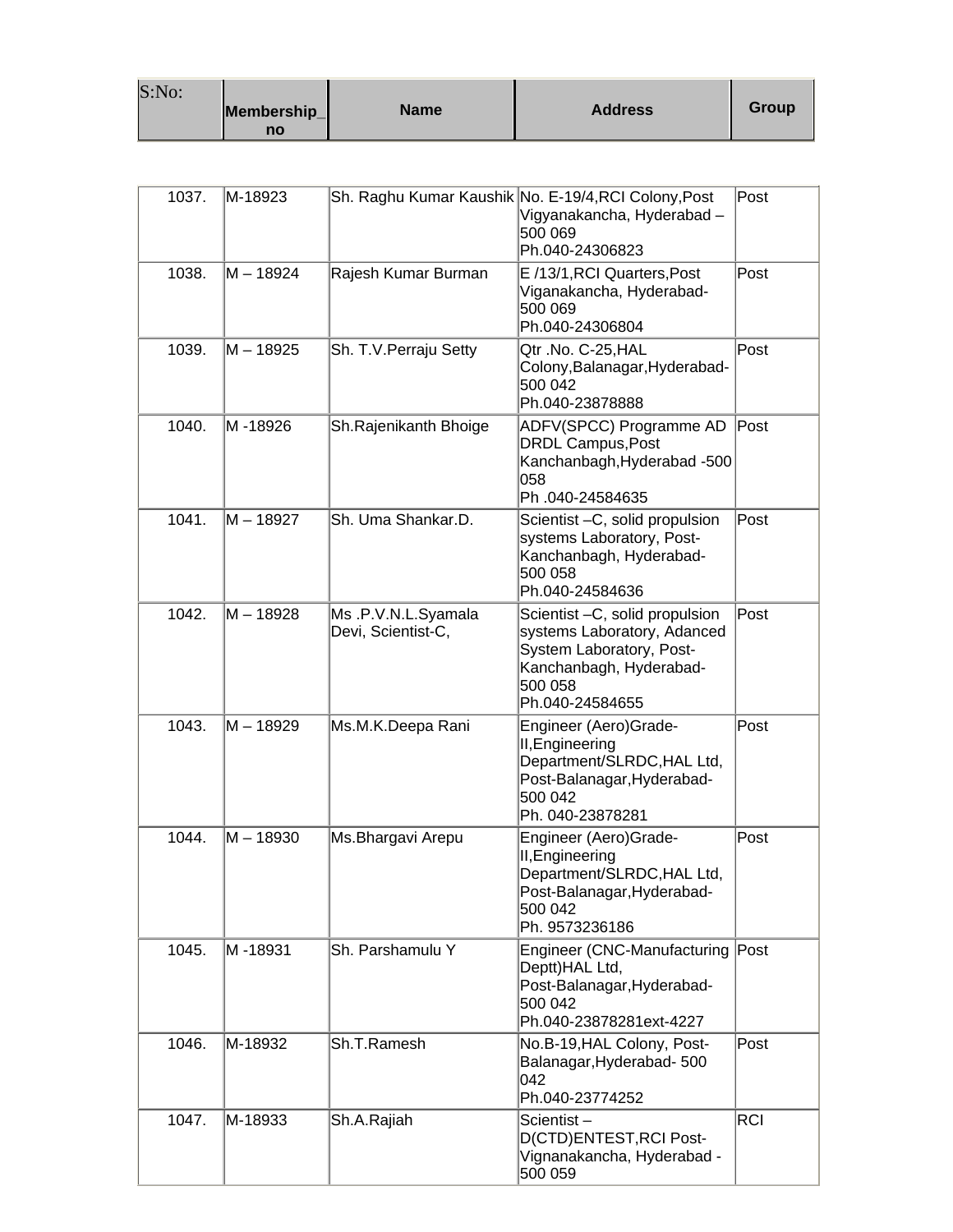| S:No: | Membership_<br>no | <b>Name</b>                      | <b>Address</b>                                                                                                                                     | Group       |
|-------|-------------------|----------------------------------|----------------------------------------------------------------------------------------------------------------------------------------------------|-------------|
| 1048. | M-18934           | Sh.Sachin Sood                   | Scientist-D(Project<br>AKASH), DRDO, Post<br>Kanchanbagh, Hyderabad-<br>500 058<br>Ph. 040-24583075                                                | <b>DRDL</b> |
| 1049. | M-18935           | Sh. G.Gopi                       | Scientist(Product<br>Development Division) DRDL,<br>Post Kanchanbagh,<br>Hyderabad- 500 058<br>Ph. 040-24583428                                    | <b>DRDL</b> |
| 1050. | M-18936           | Sh. Kiran Polamuri               | Scientist-E (Product<br>Development Division),<br>Directorate of Engineering,<br>DRDL, Post Kanchanbagh,<br>Hyderabad- 500 058<br>Ph. 040-24583428 | <b>DRDL</b> |
| 1051. | M-18937           | Sh. Govind Rao                   | Scientist-D, SPSC, DRDL,<br>Post Kanchanbagh,<br>Hyderabad- 500 058<br>Ph. 040-24584625                                                            | <b>DRDL</b> |
| 1052. | M-18938           | Sh.Gomathi Nayagam N             | Scientist, SPSC, DRDL, Post<br>Kanchanbagh, Hyderabad-<br>500 058<br>Ph. 040-24584655                                                              | <b>DRDL</b> |
| 1053. | M-18939           | Sh. Debashish Mukherjee          | Scientist- C, SPSC, DRDL,<br>Post Kanchanbagh,<br>Hyderabad- 500 058<br>Ph. 040-24584655                                                           | <b>DRDL</b> |
| 1054. | M-18940           | Sh.Ramanathan J                  | Scientist- C, (DOSPSC), ASL,<br>Post Kanchanbagh,<br>Hyderabad- 500 058<br>Ph. 040-24584616                                                        | <b>DRDL</b> |
| 1055. | M-18941           | Sh. Gopal                        | H:No:B-108, HAL Colony Post DRDL<br>Balanagar, Hyderabad-500<br>042<br>Ph.9490805960                                                               |             |
| 1056. | M-18942           | Ms.M.sumathi                     | Qtr No:B- 53, HAL Colony<br>Post Balanagar, Hyderabad-<br>500 042<br>Ph.9490298697                                                                 | <b>DRDL</b> |
| 1057. | M-18943           | Sh.J.Senthil Kumar               | Scientist, (CLSD/SPSC), ASL,<br>Post Kanchanbagh,<br>Hyderabad- 500 058<br>Ph. 040-24584649                                                        | <b>DRDL</b> |
| 1058. | M-18944           | Sh.Narendra Kumar<br>Shrivastava | Flat No.403, Shiva Sai<br>Residency, Hyderaguda,<br>Attapur, Hyderabad - 500 048<br>Ph.040-40275795<br>9490956834                                  | <b>POST</b> |
| 1059. | M-18945           | Sh. Anne Siva<br>Satyanarayana   | General Manager, Sahayak<br>Engineering Pvt Ltd, No.21-22,<br>Asha Officeras Colony, RK<br>Puram, Secunderabad-500<br>056                          | Post        |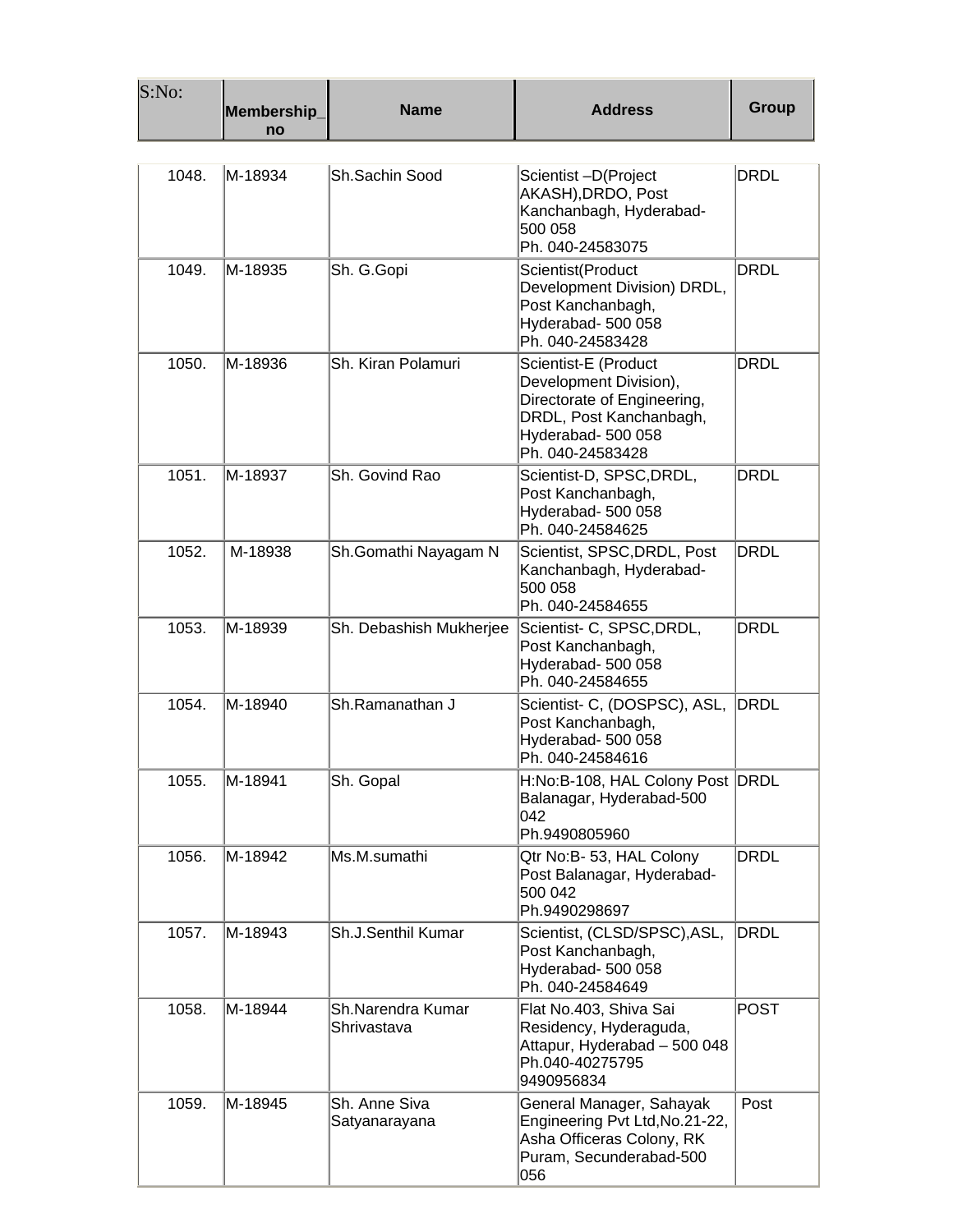| S:No: | Membership<br>no | <b>Name</b>          | <b>Address</b>                                                                                                                               | Group       |
|-------|------------------|----------------------|----------------------------------------------------------------------------------------------------------------------------------------------|-------------|
|       |                  |                      |                                                                                                                                              |             |
|       |                  |                      | Ph.040-42402358                                                                                                                              |             |
| 1060. | M-18946          | Sh. L.R.Subba Rao    | General Manager, Sahayak<br>Engineering Pvt Ltd, No. 21-22,<br>Asha Officers Colony, RK<br>Puram, Secunderabad-500<br>056<br>Ph.040-42402358 | Post        |
| 1061. | M – 18947        | Sh. P.Janardhan Rao  | Plot No.94, Road No.6,<br>Padma Nagar colony, Karman<br>Ghat, Hyderabad -500 079<br>Ph.040-24074868                                          | Post        |
| 1062. | M – 18948        | Sh.C.G.Balaji-Sc'G'  | Technology Director, (SF), RCI,<br>post vignanakancha,<br>Hyderabad -500 059<br>Ph. 040-27961072                                             | RCI         |
| 1063. | AM-7106          | Sh. Anish B Krishnan | Scientist (SPSC) ASL,<br>Kanachanbagh, Hyderabad -<br>500 058<br>Ph.040-24584651                                                             | <b>DRDL</b> |
| 1064. | AM-7107          | Sh.K.Kiran           | Assistant Engineer<br>(Aero), SLRDC/Aviniocs<br>Division, Post-<br>Balanagar, Hyderabad- 500<br>042<br>Ph. 040-23878281ext 6272              | Post        |
| 1065. | AM-7108          | Ms .Koochana Lavanya | H.No.1301/2, Railway<br>Quarters, Type-III, Mettuguda,<br>Secunderabad-500 017                                                               | Post        |
| 1066. | AM-7109          | Ms. K.Rajani         | H.No.1301/2, Railway<br>Quarters, Type-III, Mettuguda,<br>Secunderabad-500 017                                                               | Post        |
| 1067. | AM-7110          | Gupta                | Sh.S.N.S.V.V.M.P.J.Rama H.No.12/36, Plot No.49, Sai<br>Homes Colony, Badangpet<br>Road, Kanchanbagh,<br>Hyderabad- 500 058                   | Post        |
| 1068. | AM-7111          | Sh.Hardik J Shah     | Flat No.105, Arihant Ashiana<br>Apts, First Floor, 3-4-<br>6&7, Dr. Bhoomanna Lane,<br>Barkatpura, kachiguda,<br>Hyderabad-27                | Post        |
| 1069. | AM-8027          | Sh.Asar Imam Ahmed   | Flat No.504, Pragathi<br>Residency, Street No.9, East<br>Marredpally, Secunderabad -<br>26<br>Ph. 040-27730211(R)                            | Post        |
| 1070. | G-11986          | Sh. Mani Rathinam R, | No.B-113, upstairs, 3 <sup>rd</sup> cross,<br>sanikpuri, Secunderabad -94<br>Ph. 040-32404195                                                | Post        |
| 1071. | $G - 11988$      | Ms. Palaniammal      | No.B-113, upstairs, 3 <sup>rd</sup> cross,<br>sanikpuri, Secunderabad -94<br>Ph. 040-32404195                                                | Post        |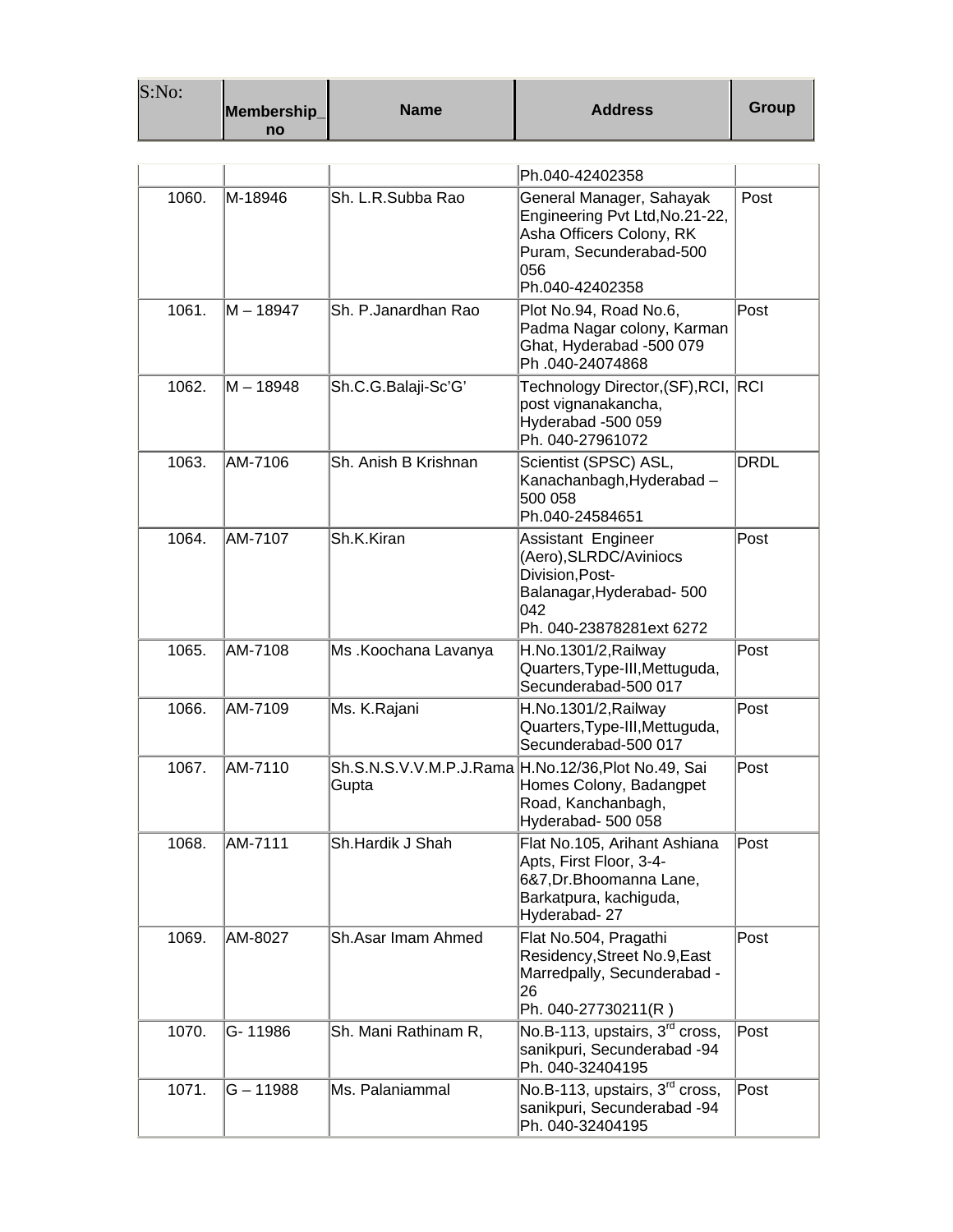| S:No: |             |             |                |       |
|-------|-------------|-------------|----------------|-------|
|       | Membership_ | <b>Name</b> | <b>Address</b> | Group |
|       | no          |             |                |       |

 $\sim$ 

| 1072. | M-15931     | Sh.Paritosh Narayan                          | Scientist D(Missiles)<br>RCMA/CEMILAC, DRDL<br>campus, kanchanbagh,<br>Hyderabad - 53                        | Post           |
|-------|-------------|----------------------------------------------|--------------------------------------------------------------------------------------------------------------|----------------|
| 1073. | M-18988     | Sh.Giddi Giridhar                            | F-104, Priya<br>Apartments, Bhagya Nagar<br>Colony,<br>Kukatpally, Hyderabad-72                              | Post           |
| 1074. | M-18989     | Sh. V.Srinivasa Rao                          | c/o D.Venkateshwarlu, H No.8-<br>4-17/36, Sai Ram Colony,<br>Vishali Nagar, PO Kharman<br>Ghat, Hyderabad-79 | Post           |
| 1075. | M -18990    | Sh.Srinivasa Rao Nandam H No:24-81, Seetha   | Meadows, Badangpet,<br>Hyderabad-58                                                                          | Post           |
| 1076. | M -18991    | Sh.Neelesh Tayade                            | H No.6/112, New Madhurapuri Post<br>Colony, Almasguda, Post<br>Badangpet, Post<br>Kanchanbagh, Hyderabad-58  |                |
| 1077. | M -18992    | Sh.S.Venkat Reddy                            | Flat No.201, Anjaneya<br>Apartment, Anjaneya Nagar<br>Colony, Moosapet, Hyderabad                            | Post           |
| 1078. | M-18993     | Sh.RN Bhattacherjee                          | No.E-20/5, Lab Quarters, Post<br>Kanchanbagh, Hyderabad-58                                                   | Post           |
| 1079. | M-18994     | Sh.C.S.Raju                                  | H.No.3-6-136/A, Flat No.303,<br>Keerthi Shikara Apartments,<br>Himayat Nagar, Hyderabad-29                   | Post           |
| 1080. | M-18995     | Wg.Cdr.H.S.R.K.Iyer(Retd No.1/2-C,Jana Priya | Bungalows, Doveton<br>Road, Alwal, Secunderabad-10                                                           | Post           |
| 1081. | M-18996     | Sh.G. Venkat Ratnam                          | No.104, East Gayatri Nagar,<br>post Meerpet, Hyderabad-97                                                    | Post           |
| 1082. | M-19014     | Sh. B.Srinivasa Rao                          | Engineer(ToolRoom),<br>Hindustan Aeronautics Ltd,<br>Balanagar, Hyderabad- 42                                | Post           |
| 1083. | $M - 10827$ | Dr. GRS Thangadurai                          | Programme PJ10, DRDL<br>Kanchanbagh, Hyderabad-58                                                            | <b>PJ 10</b>   |
| 1084. | M-18798     | Rapaka John Krupa<br>Chari(RJK Chari)        | Plot no.158, Triveni nagar,<br>Balapur x Road, Saroornagar<br>Mandal, Hyderabad-500097                       | <b>CSL/RCI</b> |
| 1085. | M-18800     | V.Ramesh Babu                                | CSL/RCI, Hyderabad 500069                                                                                    | <b>CSL/RCI</b> |
| 1086. | G-10820     | Basant Kumar, Scientist'C'                   | ASL, Kanchanbagh,<br>Hyderabad 500 058                                                                       | ASL            |
| 1087. | M-18445     | PJ Srikanth-Sc'E'                            | 1-2-234/13/5, Arvind nagar,<br>Domalguda, Hyderabd 500<br>029                                                | <b>RCI</b>     |
| 1088. | M-15691     | R.Vijaya Vittal Sc'F'                        | E-14/1, RCI Colony,<br>Vigyankancha, Hyderabad 69                                                            | <b>RCI</b>     |
| 1089. | AM-7051     | M.Chandra Sekhar Naik,<br>Sc'C'              | RCMA(MSL), C/o DRDL<br>Campus, Kanchanbagh,<br>Hyderabad -500058                                             | <b>DRDL</b>    |